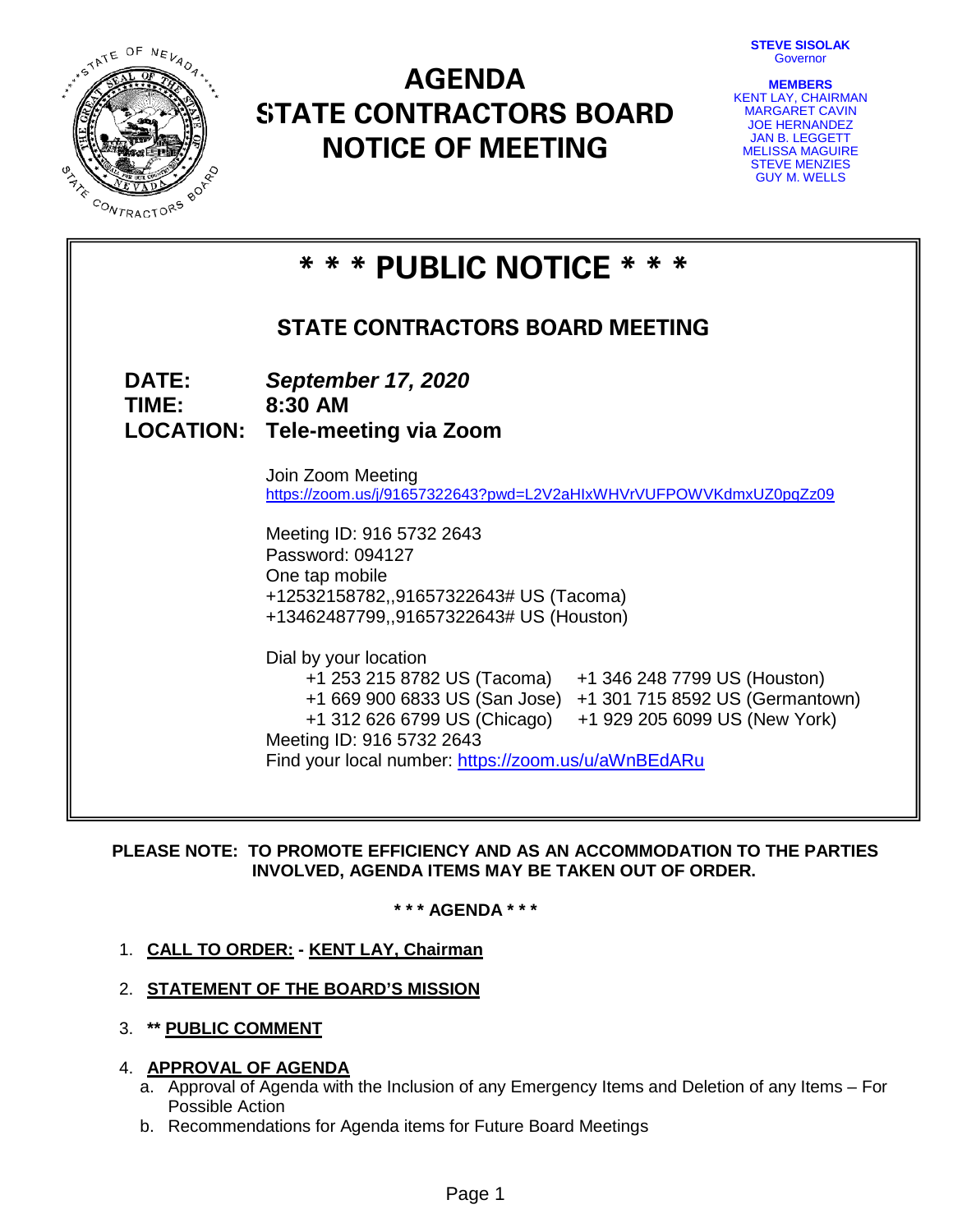# 5. **PROPOSED REGULATION LCB FILE NO. R014-19**

- a. Pursuant to NRS 233B.061, Public Hearing to receive and consider comments from all interested persons regarding the Board's intent to adopt proposed amendments to LCB File No. R014-19 concerning NAC 624.6975 – NAC 624.7293. The Notice of Intent to Act upon a Regulation, including terms of the proposed regulation and Notice of this Public Hearing were posted in accordance with the provisions of NRS 233B.060 and 233B.0603. – For Possible **Action**
- b. Adoption of Proposed Amended Regulation LCB File No. R014-19 For Possible Action

# 6. **APPROVAL OF MINUTES**

August 20, 2020 – For Possible Action

# 7. **EXECUTIVE SESSION**

- a. Executive Officer's Report
- b. Review of Monthly Department Statistics For Possible Action
- c. Report of Disciplinary Hearing Outcomes for August 2020
- d. Report of Application Denial Hearing Outcomes for August 2020
- e. Review and Approval of Tentative Board Meeting and Hearing Schedule for 2021 For Possible Action
- f. Review and Approval of Audited Financial Reports for the Period Ending June 30, 2020 For Possible Action
- g. Review and Approval of Revenue and Expenditures for August 2020 For Possible Action
- h. Review and Approval of Proposed Modification to FY 2020-21 Employee Furlough Program For Possible Action
- i. Legislative Discussion For Possible Action
	- Discussion Concerning Potential Initiatives for the 2021 Legislative Session including but are not limited to the following Bill Draft Requests:
	- BDR 322 Related to Disciplinary Actions
	- BDR 323 Related to Cease & Desist
	- BDR 324 Related to Residential Recovery Fund
- j. Legal Report For Possible Action
	- Discussion Concerning Potential or Pending Litigation (A public body may interrupt the open meeting and exclude the public for the purpose of having an attorney-client discussion of potential and existing litigation pursuant to NRS 241.015(3)(b)(2))
- k. Subcommittee Reports Executive Subcommittee, Recovery Fund Subcommittee, Classification/Regulation Subcommittee, Finance Subcommittee.

# 8. **APPROVAL OF CONSENT AGENDA – For Possible Action:**

a. Ratification of Staff Approved License Applications, Changes of Licensure, Reinstatement of Licensure, Voluntary Surrenders (List Attached, Items 1 to 351)

# **NEW LICENSE APPLICATION DENIAL HEARINGS 10:00 A.M.**

# 9. **NEW APPLICATION DENIAL HEARING – For Possible Action:**

TOUCHSTONE LIVING INC Thomas Hubert McCormick, President/Secretary/Treasurer and Proposed Qualified Individual

(Portions of this hearing may be closed to the public in accordance with NRS 624.110 (2) to discuss certain financial data related to the applicant.)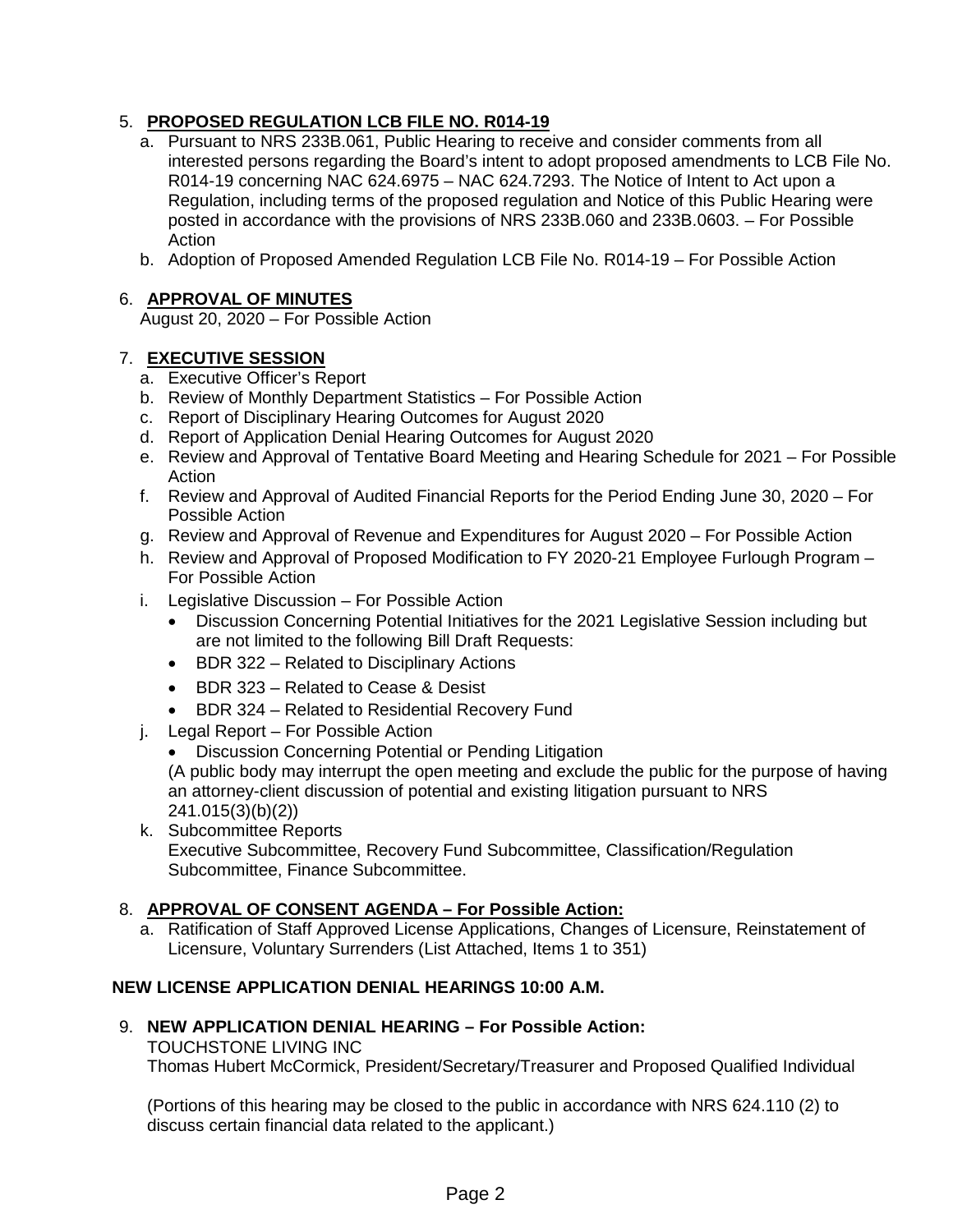# 10. **NEW APPLICATION DENIAL HEARING – For Possible Action:**

NEXTGEN ASSOCIATES INC dba SERVICEMASTER RESTORATION BY EMT Michael John Demeter, President and Proposed Qualified Individual Frederick Mark Bower, Secretary William Roy Elliott III, Treasurer

(Portions of this hearing may be closed to the public in accordance with NRS 624.110 (2) to discuss certain financial data related to the applicant.)

# 11. **NEW APPLICATION DENIAL HEARING (Continued from Feb. 20, 2020) –For Possible Action:**

JFC LANDSCAPE MAINTENANCE LLC Roberto Camarena-Gonzalez, Manager Jeffrey James Hugo, Proposed Qualified Individual

(Portions of this hearing may be closed to the public in accordance with NRS 624.110 (2) to discuss certain financial data related to the applicant.)

## 12. **NEW APPLICATION DENIAL HEARING – For Possible Action:**

WEST STAR BUILDERS LLC Luis Borrego Jr., Manager and Proposed CMS Individual Jason Omar Warfield, Proposed Trade Qualified Individual

(Portions of this hearing may be closed to the public in accordance with NRS 624.110 (2) to discuss certain financial data related to the applicant.)

## 13. **NEW APPLICATION DENIAL HEARING – For Possible Action:**

SKYLINE REALTY INC dba SRI CONSTRUCTION Erika Annette Cutler, President Deedee Pierson, Secretary/Treasurer James Atkins Cutler, Proposed Qualified Individual

(Portions of this hearing may be closed to the public in accordance with NRS 624.110 (2) to discuss certain financial data related to the applicant.)

## 14. **NEW APPLICATION DENIAL HEARING – For Possible Action:**

B & T CONSTRUCTION INC David Lawrence Bean, President/Treasurer and Proposed CMS Qualified Individual Nikolai Shaun Travis, Secretary James Patrick Wilson, Proposed Trade Qualified Individual

## 15. **NEW APPLICATION DENIAL HEARING – For Possible Action:**

RENO TAHOE CONCRETE LLC Juana Rodriguez Arellano, Managing Member and Proposed CMS Qualified Individual Jose Ramos-Armenta, Proposed Trade Qualified Individual

# 16. **NEW APPLICATION DENIAL HEARING – For Possible Action:**

NEVADA TOWER LLC

Eric Reed Allee, Managing Member and Proposed Qualified Individual

# 17. **\*\*PUBLIC COMMENT**

Adjournment – For Possible Action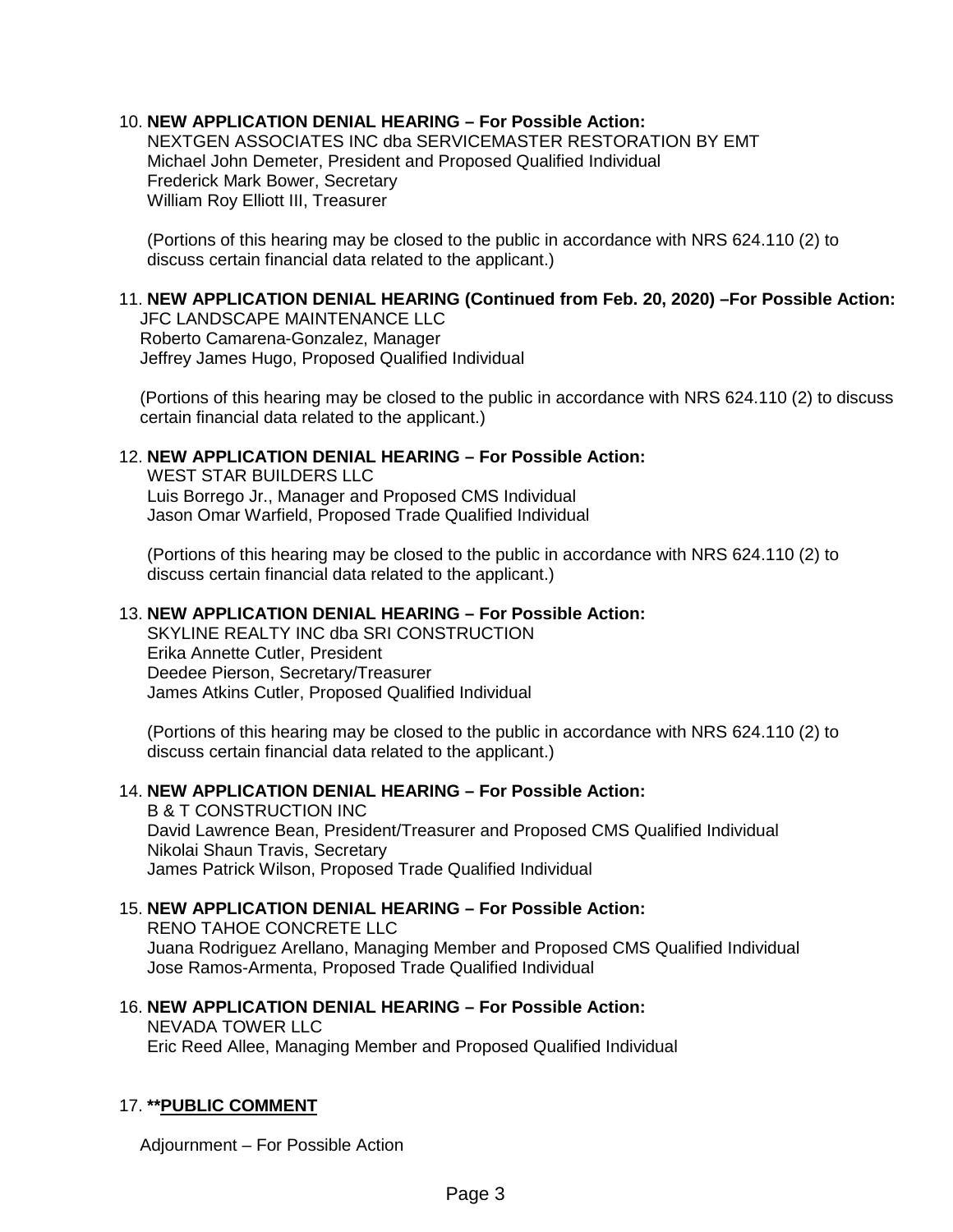# **\*\* PUBLIC COMMENT**

Pursuant to Section 2 of Directive 006, members of the public may submit written public comment by email to [PublicComment@nscb.state.nv.us.](mailto:PublicComment@nscb.state.nv.us) Emails received prior to adjournment of the meeting will be entered into the record. Any public comment offered at the time of the meeting will be limited to 3 minutes.

# **PUBLIC NOTICE**

Pursuant to Section 1 of the Declaration of Emergency Directive 006 ("Directive 006"), the requirement contained in NRS 241.023(1)(b) that there be a physical location designated for meetings of public bodies where members of the public are permitted to attend and participate has been suspended. Pursuant to Section 3 of Directive 006, the requirement contained in NRS 624.020(4)(a) that public notice agendas be posted at physical locations within the State of Nevada has likewise been suspended.

Notice of this meeting was posted on the Nevada State Contractors Board Internet Website and the Public Notice Website.

# **PLEASE NOTE:**

- 1) Persons/facilities desiring copies of the board's agenda must submit their request in writing every six months.
- 2) With regard to any board meeting, it is possible that an amended notice will be published adding new items to the original agenda. Amended notices will be posted in accordance with the Open Meeting Law: however, they will not be mailed to individuals on the board's mailing list.
- 3) Members of the public who are disabled and require special accommodations or assistance at the meeting are requested to notify the board office in writing at 5390 Kietzke Lane, Suite 102, Reno, NV 89511 or 2310 Corporate Circle, Suite 200, Henderson, NV 89074 or by calling 775- 688-1141 or by contacting Crystal Caywood at 702-486-1136 prior to the date of the meeting.
- 4) Pursuant to NRS 241.020(6), please take notice: (1) Items on the agenda may be taken out of order; (2) Two or more agenda items may be combined for consideration; and (3) At any time, items on the agenda may be removed from the agenda or discussion of the items may be delayed.
- 5) Subject to the provisions of NRS 241.050(5), interested parties may request a copy of supporting materials related to this meeting by contacting the following individuals:

Crystal Caywood 2310 Corporate Circle, Suite 200, Henderson, NV 89074 702.486.1136 [ccaywood@nscb.state.nv.us](mailto:ccaywood@nscb.state.nv.us)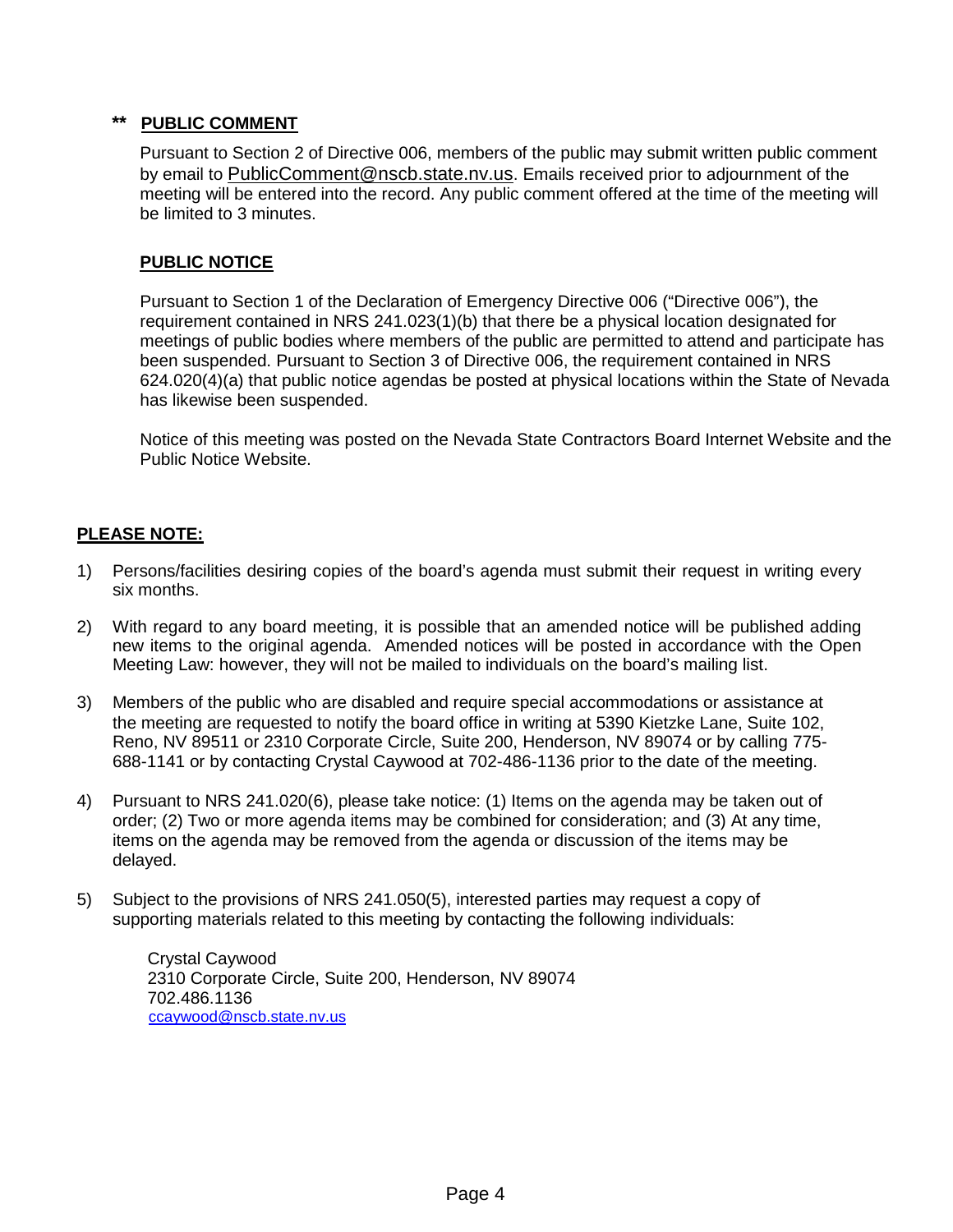Page 1 of 97

## **NEW APPLICATIONS**

**1 5 G FIRE LLC HENDERSON, NV** ROBERT PRIMO FLORES, Managing Member ROBERT PRIMO FLORES, CMS and Trade CONTRACTORS LICENSE APPLICATION, 1015047

Approved DATE: 08/27/2020

LIMIT: \$10,000.00 BOND: \$2,000.00 CLASS: C-41A AUTOMATIC FIRE SPRINKLERS

CONTINGENT ON PASSING REQUIRED CMS/TRADE EXAMS

**2 A & I DOCK EQUIPMENT INC BALCH SPRINGS, TX** WILLIAM RONALD KRYGSHELD, II President WILLIAM RONALD KRYGSHELD, II CMS and Trade CONTRACTORS LICENSE APPLICATION, 1014994

> Approved DATE: 08/10/2020 LIMIT: \$940,000.00 BOND: \$20,000.00 CLASS: C-14J CONVEYANCE OF GOOD

## **3 A & I DOCK EQUIPMENT INC BALCH SPRINGS, TX**

WILLIAM RONALD KRYGSHELD, II President WILLIAM RONALD KRYGSHELD, II CMS and Trade CONTRACTORS LICENSE APPLICATION, 1015332

Approved DATE: 08/10/2020 LIMIT: \$940,000.00 BOND: \$20,000.00 CLASS: C-3D OVERHEAD DOORS CONTINGENT UPON PASSING CMS EXAM BY 12/23/2020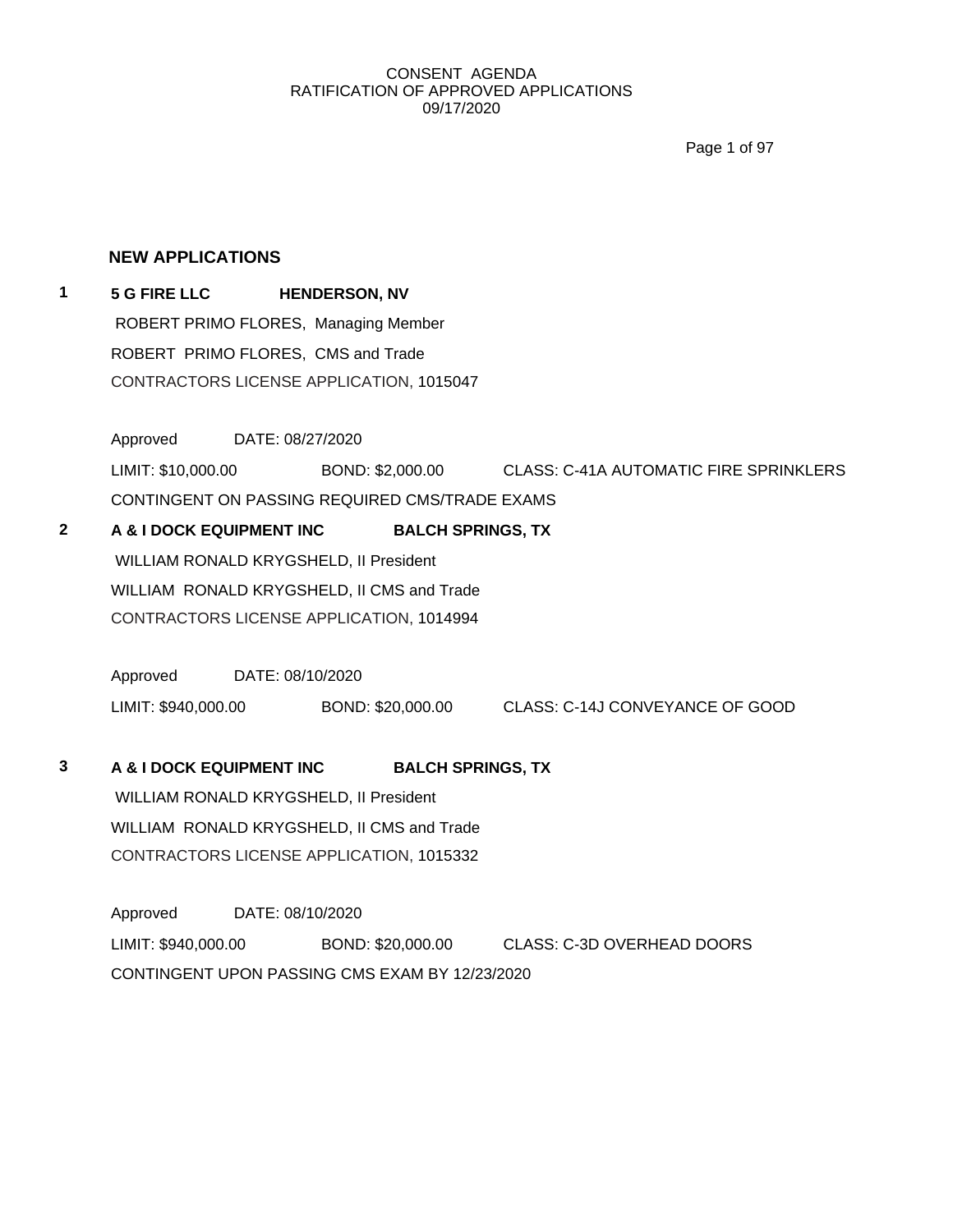# **4 A & J ELECTRIC LLC LAS VEGAS, NV** PRIME ELECTRICAL SERVICES; ANTHONY IWATSURU, Managing Member; JEREMIAH EZRA EVANS, Managing Member ANTHONY IWATSURU, Trade; JEREMIAH EZRA EVANS, CMS CONTRACTORS LICENSE APPLICATION, 1014953 Approved DATE: 08/13/2020 LIMIT: \$10,000.00 BOND: \$2,000.00 CLASS: C-2 ELECTRICAL CONTINGENT UPON PASSING REQUIRED CMS AND TRADE EXAMS **5 A D S GARAGE DOOR & GATES LLC HENDERSON, NV** BRAD SHANE BUNCE Managing Member BRAD SHANE BUNCE CMS and Trade CONTRACTORS LICENSE APPLICATION, 1014667 Approved DATE: 08/13/2020 LIMIT: \$500,000.00 BOND: \$15,000.00 CLASS: C14C-ORNAMENTAL METAL **6 A D S GARAGE DOOR & GATES LLC HENDERSON, NV** BRAD SHANE BUNCE Managing Member BRAD SHANE BUNCE CMS and Trade CONTRACTORS LICENSE APPLICATION, 1014669 Approved DATE: 08/13/2020 LIMIT: \$500,000.00 BOND: \$15,000.00 CLASS: C3D-OVERHEAD DOORS **7 AAA TOTAL CONTROL TEMPERATURE LLC LAS VEGAS, NV** ADAN SOLORZANO, Managing Member ADAN SOLORZANO, CMS and Trade CONTRACTORS LICENSE APPLICATION, 1015108 Approved DATE: 08/13/2020 LIMIT: \$10,000.00 BOND: \$2,000.00 CLASS: C-21 REFRIGERATION AND AIR CONDITIONING Page 2 of 97

CONTINGENT UPON PASSING REQUIRED CMS AND TRADE EXAMS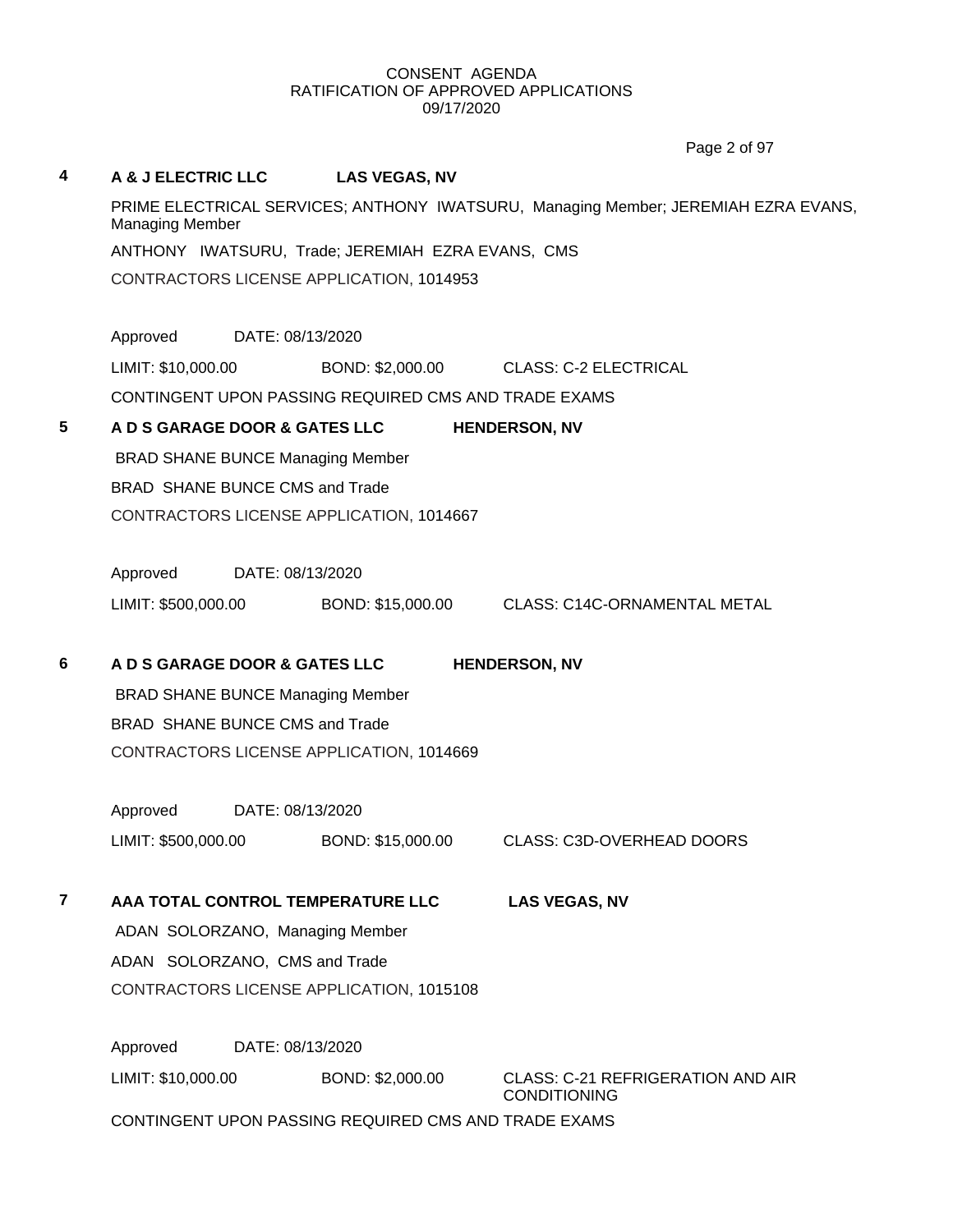Page 3 of 97

# **8 ABCONSTRUCTION LLC LAS VEGAS, NV** SARA CORAL BARRIOS, Managing Member; ALBER JULIO BARRIOS-ALVARADO Managing Member SARA CORAL BARRIOS, CMS; ALBER JULIO BARRIOS-ALVARADO Trade CONTRACTORS LICENSE APPLICATION, 1014880 Approved DATE: 08/13/2020 LIMIT: \$10,000.00 BOND: \$2,000.00 CLASS: C-20 TILING CONTINGENT ON PASSING REQUIRED TRADE EXAM **9 AIR WORKS LLC LAS VEGAS, NV** FT CONSTRUCTION; FRANK TAM Managing Member; SAMMY TAM Managing Member FRANK TAM CMS; SAMMY TAM Trade CONTRACTORS LICENSE APPLICATION, 1014280 Approved DATE: 08/21/2020 LIMIT: \$1,450,000.00 BOND: \$30,000.00 CLASS: C4-PAINTING AND DECORATING **10 AIRGAS USA LLC RADNOR, PA** ANDREW REITNAUER CICHOCKI, Manager; PASCAL MICHEL JOSEPH VINET Manager; NICOLAS PASCAL FRANCOIS DROIN, Manager EDUARDO HERNANDEZ, CMS and Trade CONTRACTORS LICENSE APPLICATION, 1014546 Approved DATE: 09/03/2020 LIMIT: \$900,000.00 BOND: \$20,000.00 CLASS: C-1K INDUSTRIAL PIPING CONTINGENT UPON PASSING TRADE EXAM BY 11/22/2020. **11 ALL STAR GLASS LLC LAS VEGAS, NV**

WILLIAM RAY GLOVER, Manager JESSICA MARIE GLOVER, CMS; WILLIAM RAY GLOVER, Trade CONTRACTORS LICENSE APPLICATION, 1015582

Approved DATE: 08/27/2020 LIMIT: \$10,000.00 BOND: \$2,000.00 CLASS: C-8 GLASS AND GLAZING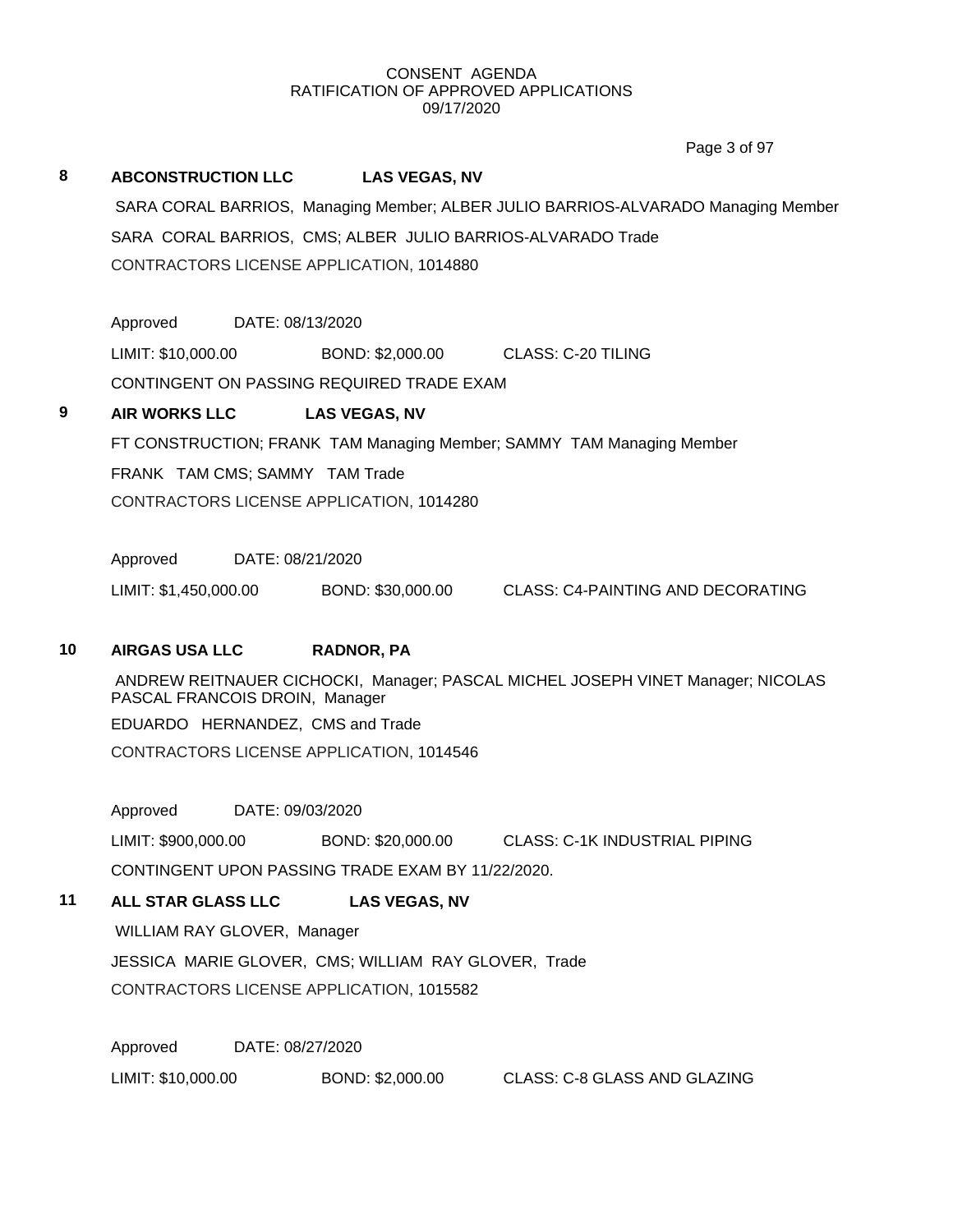$P<sub>0</sub>$ ge 4 of 07

|    |                                      |                  |                                                          | Page 4 of 97                                                                                                    |  |
|----|--------------------------------------|------------------|----------------------------------------------------------|-----------------------------------------------------------------------------------------------------------------|--|
| 12 | <b>AMERICAN FLAG DEVELOPMENT LLC</b> |                  |                                                          | <b>HENDERSON, NV</b>                                                                                            |  |
|    |                                      |                  | RODGER GALE HETLAND, SR Managing Member                  |                                                                                                                 |  |
|    |                                      |                  | RODGER GALE HETLAND, SR CMS and Trade                    |                                                                                                                 |  |
|    |                                      |                  | CONTRACTORS LICENSE APPLICATION, 1015170                 |                                                                                                                 |  |
|    | Approved                             | DATE: 08/27/2020 |                                                          |                                                                                                                 |  |
|    | LIMIT: \$200,000.00                  |                  | BOND: \$10,000.00                                        | CLASS: A12-EXCAVATING, GRADING,<br>TRENCHING AND SURFACING A16-PAVING OF<br>STREETS, DRIVEWAYS AND PARKING LOTS |  |
|    |                                      |                  | CONTINGENT ON PASSING CMS/TRADE EXAMS                    |                                                                                                                 |  |
| 13 | <b>ASTOUND GROUP</b>                 |                  | <b>LAS VEGAS, NV</b>                                     |                                                                                                                 |  |
|    | DALE ROBERT MORGAN, President        |                  |                                                          |                                                                                                                 |  |
|    |                                      |                  |                                                          | CHRISTOPHER ALAN ROWE Trade; TIMOTHY DOUGLAS YOUNG, CMS                                                         |  |
|    |                                      |                  | CONTRACTORS LICENSE APPLICATION, 1015502                 |                                                                                                                 |  |
|    |                                      |                  |                                                          |                                                                                                                 |  |
|    | Approved                             | DATE: 09/02/2020 |                                                          |                                                                                                                 |  |
|    | <b>LIMIT: Unlimited</b>              |                  | BOND: \$50,000.00                                        | <b>CLASS: B GENERAL BUILDING</b>                                                                                |  |
|    |                                      |                  | CONTINGENT ON PASSING THE REQUIRED CMS EXAM              |                                                                                                                 |  |
| 14 | <b>AUSTIN TAYLOR HUGHES</b>          |                  | <b>WINNEMUCCA, NV</b>                                    |                                                                                                                 |  |
|    |                                      |                  | DOUBLE H ROOFING; AUSTIN TAYLOR HUGHES, Owner            |                                                                                                                 |  |
|    |                                      |                  | AUSTIN TAYLOR HUGHES, CMS and Trade                      |                                                                                                                 |  |
|    |                                      |                  | CONTRACTORS LICENSE APPLICATION, 1015338                 |                                                                                                                 |  |
|    |                                      |                  |                                                          |                                                                                                                 |  |
|    | Approved                             | DATE: 09/01/2020 |                                                          |                                                                                                                 |  |
|    | LIMIT: \$50,000.00                   |                  | BOND: \$5,000.00                                         | CLASS: C15A                                                                                                     |  |
|    |                                      |                  | CONTINGENT UPON PASSING EXAMS BY 1/15/2021               |                                                                                                                 |  |
| 15 | <b>B C C IRONCLAD NV LLC</b>         |                  | <b>RENO, NV</b>                                          |                                                                                                                 |  |
|    |                                      |                  | MICHAEL GRENNON, Manager; MICHAEL RICHARD BUTNER Manager | B C C GROUP LLC Managing Member; IRONCLAD BUILDERS LLC Managing Member; AARON                                   |  |
|    |                                      |                  | MICHAEL RICHARD BUTNER CMS and Trade                     |                                                                                                                 |  |
|    |                                      |                  | CONTRACTORS LICENSE APPLICATION, 1013656                 |                                                                                                                 |  |
|    |                                      |                  |                                                          |                                                                                                                 |  |
|    | Approved                             | DATE: 08/24/2020 |                                                          |                                                                                                                 |  |
|    | LIMIT: \$0.00                        |                  | BOND: \$50,000.00                                        | CLASS: C14B; C14C; C14G                                                                                         |  |
|    |                                      |                  |                                                          |                                                                                                                 |  |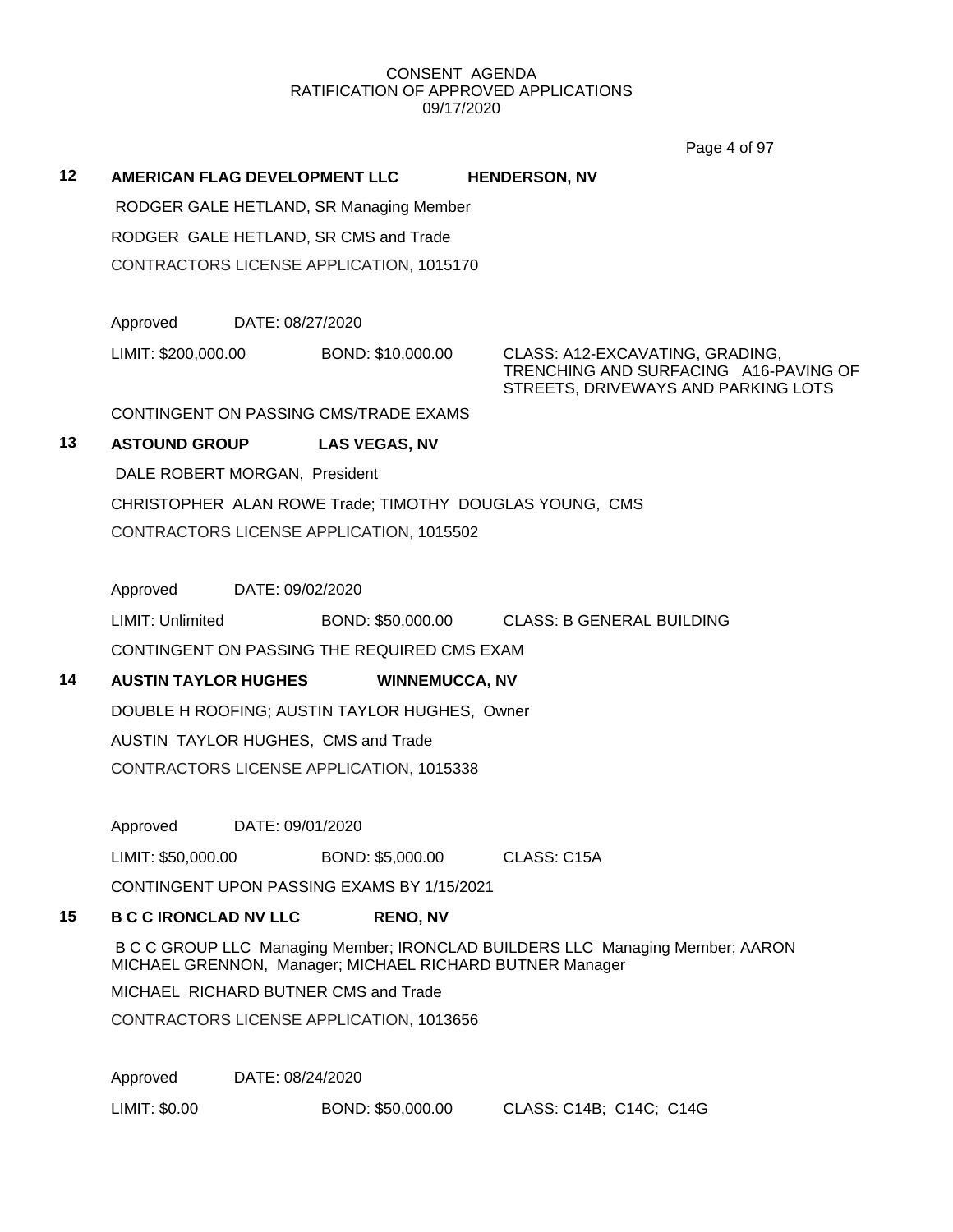$P_{0}$ ge  $F_{0}$ f 07

|    |                                   |                                                                                                                      | Page 5 of 97                                                                         |
|----|-----------------------------------|----------------------------------------------------------------------------------------------------------------------|--------------------------------------------------------------------------------------|
| 16 | <b>B HAPPY LLC</b>                | <b>LAS VEGAS, NV</b>                                                                                                 |                                                                                      |
|    | DORON BENARROCH, Managing Member  |                                                                                                                      |                                                                                      |
|    | DORON BENARROCH, CMS and Trade    |                                                                                                                      |                                                                                      |
|    |                                   | CONTRACTORS LICENSE APPLICATION, 1015825                                                                             |                                                                                      |
|    |                                   |                                                                                                                      |                                                                                      |
|    | Approved                          | DATE: 08/31/2020                                                                                                     |                                                                                      |
|    | LIMIT: \$15,000.00                | BOND: \$7,500.00                                                                                                     | <b>CLASS: A-10 COMMERCIAL AND RESIDENTIAL</b><br><b>POOLS</b>                        |
|    |                                   | CONTINGENT UPON PASSING REQUIRED CMS AND TRADE EXAMS<br>CONTINGENT UPON RECEIPT OF \$30,000 CONSUMER PROTECTION BOND |                                                                                      |
| 17 | <b>BEYOND CONSTRUCTION LLC</b>    | <b>RENO, NV</b>                                                                                                      |                                                                                      |
|    |                                   | <b>DUSTY EDWARD SIMONIAN Managing Member</b>                                                                         |                                                                                      |
|    |                                   | DUSTY EDWARD SIMONIAN CMS and Trade                                                                                  |                                                                                      |
|    |                                   | CONTRACTORS LICENSE APPLICATION, 1014864                                                                             |                                                                                      |
|    |                                   |                                                                                                                      |                                                                                      |
|    | Denied                            | DATE: 08/25/2020                                                                                                     |                                                                                      |
|    | LIMIT: \$0.00                     | <b>BOND: \$0.00</b>                                                                                                  | <b>CLASS: B-2 RESIDENTIAL &amp; SMALL</b><br><b>COMMERCIAL</b>                       |
|    | NRS 624.260                       |                                                                                                                      |                                                                                      |
| 18 | <b>BILFINGER INC</b>              | THE WOODLANDS, TX                                                                                                    |                                                                                      |
|    |                                   | Treasurer; STACEY ANN GREGERSON, Vice President                                                                      | TERRANCE NOEL IVERS, President; CHRISTOPHER BRENDAN CUMMINGS Secretary; IMAD BARAKE, |
|    |                                   | SCOTT KENNETH KREBSBACH, CMS and Trade                                                                               |                                                                                      |
|    |                                   | CONTRACTORS LICENSE APPLICATION, 1015373                                                                             |                                                                                      |
|    |                                   |                                                                                                                      |                                                                                      |
|    | Approved                          | DATE: 09/02/2020                                                                                                     |                                                                                      |
|    | LIMIT: Unlimited                  | BOND: \$50,000.00                                                                                                    | <b>CLASS: A-20 INDUSTRIAL PIPING</b>                                                 |
|    |                                   | CONTINGENT UPON PASSING REQUIRED TRADE EXAM                                                                          |                                                                                      |
| 19 | <b>BLUE BREEZE LLC</b>            | <b>NORTH LAS VEGAS, NV</b>                                                                                           |                                                                                      |
|    |                                   | ALEJANDRO CARDENAS, Managing Member                                                                                  |                                                                                      |
|    | ALEJANDRO CARDENAS, CMS and Trade |                                                                                                                      |                                                                                      |
|    |                                   | CONTRACTORS LICENSE APPLICATION, 1015433                                                                             |                                                                                      |
|    | Approved                          | DATE: 08/13/2020                                                                                                     |                                                                                      |
|    | LIMIT: \$10,000.00                | BOND: \$2,000.00                                                                                                     | <b>CLASS: C-21 REFRIGERATION AND AIR</b><br><b>CONDITIONING</b>                      |
|    |                                   | CONTINGENT UPON PASSING REQUIRED CMS AND TRADE EXAMS                                                                 |                                                                                      |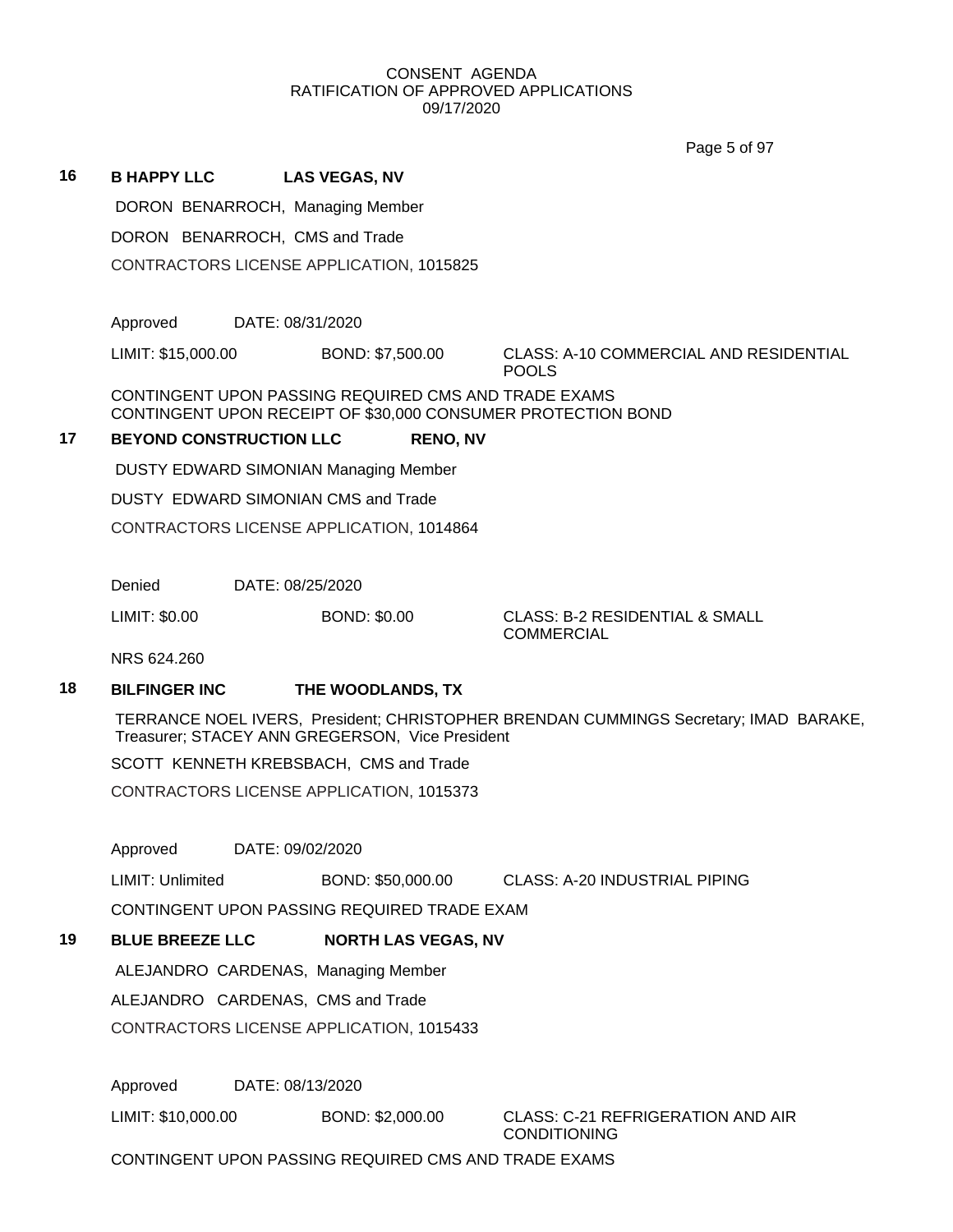|    |                                     |                  |                                                        | Page 6 of 97                                                                  |
|----|-------------------------------------|------------------|--------------------------------------------------------|-------------------------------------------------------------------------------|
| 20 | <b>BRIAN C AUGUSTINE</b>            |                  | <b>SPARKS, NV</b>                                      |                                                                               |
|    |                                     |                  | AUGUSTINE PAINTING; BRIAN CHRISTOPHER AUGUSTINE, Owner |                                                                               |
|    |                                     |                  | BRIAN CHRISTOPHER AUGUSTINE, CMS and Trade             |                                                                               |
|    |                                     |                  | CONTRACTORS LICENSE APPLICATION, 1014292               |                                                                               |
|    |                                     |                  |                                                        |                                                                               |
|    | Approved DATE: 08/07/2020           |                  |                                                        |                                                                               |
|    | LIMIT: \$10,000.00                  |                  |                                                        | BOND: \$2,000.00 CLASS: C-4 PAINTING AND DECORATING                           |
|    |                                     |                  | CONTINGENT UPON PASSING CMS EXAM BY 11/05/2020         |                                                                               |
| 21 |                                     |                  | BRIGADOON COMMUNICATONS INC                            | <b>LAS VEGAS, NV</b>                                                          |
|    | <b>MARK EDWARD WELDEN President</b> |                  |                                                        |                                                                               |
|    |                                     |                  | MARK EDWARD WELDEN CMS and Trade                       |                                                                               |
|    |                                     |                  | CONTRACTORS LICENSE APPLICATION, 1014408               |                                                                               |
|    |                                     |                  |                                                        |                                                                               |
|    | Denied                              | DATE: 09/01/2020 |                                                        |                                                                               |
|    | LIMIT: \$0.00                       |                  | <b>BOND: \$0.00</b>                                    | <b>CLASS: C-2D LOW VOLTAGE</b>                                                |
|    |                                     |                  | BASED ON NRS 624.265 PRIOR REVOCATION                  |                                                                               |
| 22 |                                     |                  | <b>BROWN MECHANICAL COOLING &amp; HEATING LLC</b>      | <b>LAS VEGAS, NV</b>                                                          |
|    |                                     |                  | <b>ROBERT LEON BROWN Managing Member</b>               |                                                                               |
|    | ROBERT LEON BROWN CMS and Trade     |                  |                                                        |                                                                               |
|    |                                     |                  | CONTRACTORS LICENSE APPLICATION, 1015711               |                                                                               |
|    |                                     |                  |                                                        |                                                                               |
|    | Approved DATE: 09/03/2020           |                  |                                                        |                                                                               |
|    | LIMIT: \$100,000.00                 |                  | BOND: \$10,000.00                                      | <b>CLASS: C21-REFRIGERATION AND AIR</b><br><b>CONDITIONING</b>                |
|    |                                     |                  |                                                        |                                                                               |
| 23 | <b>BUMBLE BREEZE LLC</b>            |                  | <b>LAS VEGAS, NV</b>                                   |                                                                               |
|    |                                     |                  | CARSON, Manager; NICOLE DAWN SODA, Manager             | ANTE STJEPAN SODA, Manager; BROOKS JAMES CARSON, Manager; HEATHER DIANE MARIE |
|    |                                     |                  | BROOKS JAMES CARSON, CMS and Trade                     |                                                                               |
|    |                                     |                  | CONTRACTORS LICENSE APPLICATION, 1015507               |                                                                               |
|    |                                     |                  |                                                        |                                                                               |
|    | Approved                            | DATE: 08/20/2020 |                                                        |                                                                               |

LIMIT: \$100,000.00 BOND: \$10,000.00 CLASS: C-21 REFRIGERATION AND AIR

CONDITIONING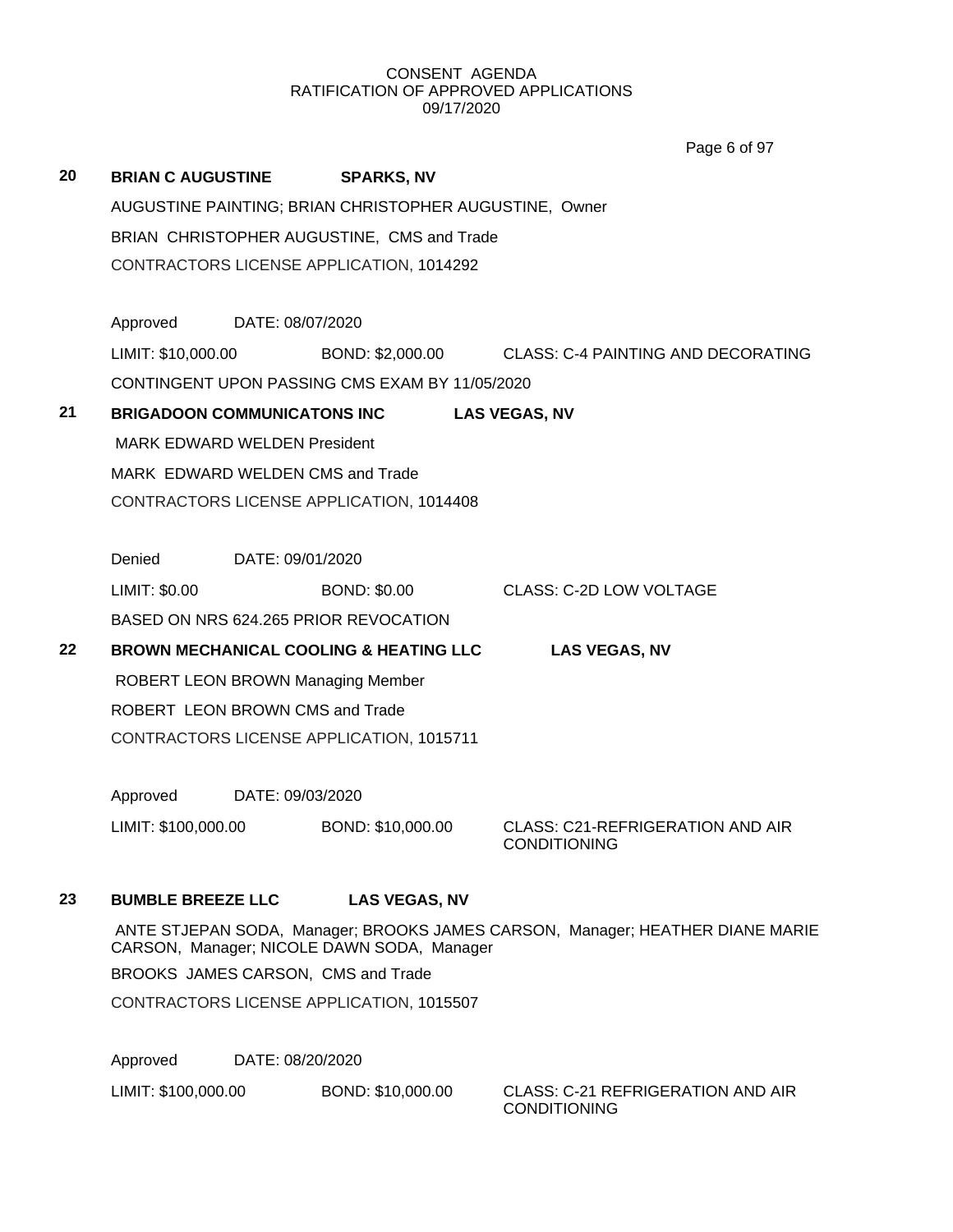# **24 BUMBLE BREEZE LLC LAS VEGAS, NV** ANTE STJEPAN SODA, Manager; BROOKS JAMES CARSON, Manager; HEATHER DIANE MARIE CARSON, Manager; NICOLE DAWN SODA, Manager ANTE STJEPAN SODA, Trade; BROOKS JAMES CARSON, CMS CONTRACTORS LICENSE APPLICATION, 1015947 Approved DATE: 09/02/2020 LIMIT: \$100,000.00 BOND: \$10,000.00 CLASS: C-1 PLUMBING **25 C F P U INC LAS VEGAS, NV** DAVID BLAKE EDWARDS President DAVID BLAKE EDWARDS CMS and Trade CONTRACTORS LICENSE APPLICATION, 1014784 Approved DATE: 08/27/2020 LIMIT: \$725,000.00 BOND: \$20,000.00 CLASS: C41-FIRE PROTECTION **26 CALIFORNIA ALL BRIGHT ELECTRIC LLC ELK GROVE, CA** GARY DAVID LARSON, Managing Member GARY DAVID LARSON, CMS and Trade CONTRACTORS LICENSE APPLICATION, 1015012 Approved DATE: 08/10/2020 LIMIT: \$2,000,000.00 BOND: \$30,000.00 CLASS: C2 **27 CIRCUIT TECH LLC WARREN, CT** EDWARD THOMAS HENNESSEY, Managing Member EDWARD THOMAS HENNESSEY, CMS and Trade CONTRACTORS LICENSE APPLICATION, 1015262 Approved DATE: 08/27/2020 LIMIT: \$10,000.00 BOND: \$2,000.00 CLASS: C-2 ELECTRICAL CONTINGENT ON PASSING REQUIRED CMS EXAM Page 7 of 97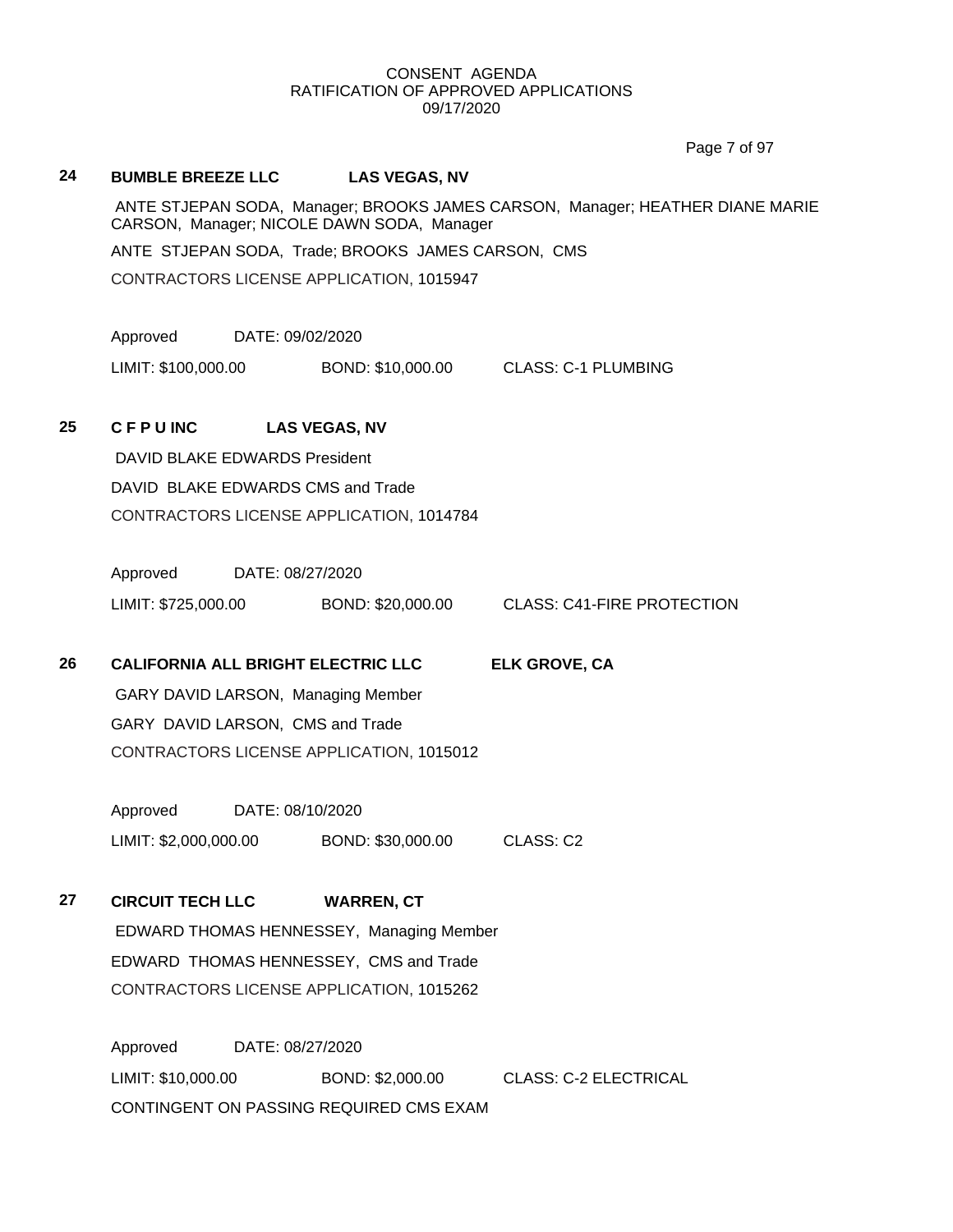Page 8 of 97

| 28 | CITY FACILITIES MANAGEMENT FL LLC        |                  |                                                      | <b>JACKSONVILLE, FL</b>                                       |  |  |  |
|----|------------------------------------------|------------------|------------------------------------------------------|---------------------------------------------------------------|--|--|--|
|    |                                          |                  | RICHARD JAMES NUTTALL, Vice President                |                                                               |  |  |  |
|    | JOSEPH JOHN GENNARI CMS and Trade        |                  |                                                      |                                                               |  |  |  |
|    | CONTRACTORS LICENSE APPLICATION, 1015233 |                  |                                                      |                                                               |  |  |  |
|    | Approved                                 | DATE: 08/10/2020 |                                                      |                                                               |  |  |  |
|    | LIMIT: Unlimited                         |                  | BOND: \$50,000.00                                    | <b>CLASS: C-21 REFRIGATION AND AIR</b><br><b>CONDITIONING</b> |  |  |  |
| 29 | CITY FACILITIES MANAGEMENT FL LLC        |                  |                                                      | <b>JACKSONVILLE, FL</b>                                       |  |  |  |
|    |                                          |                  | RICHARD JAMES NUTTALL, Vice President                |                                                               |  |  |  |
|    | <b>GEORGE LUIS CANCIO CMS and Trade</b>  |                  |                                                      |                                                               |  |  |  |
|    |                                          |                  | CONTRACTORS LICENSE APPLICATION, 1015477             |                                                               |  |  |  |
|    | Approved<br>DATE: 08/27/2020             |                  |                                                      |                                                               |  |  |  |
|    | LIMIT: \$0.00                            |                  | BOND: \$50,000.00                                    | <b>CLASS: B- GENERAL BUILDING</b>                             |  |  |  |
| 30 |                                          |                  | <b>CLASSICAL ELEMENTS MECHANICAL LLC</b>             | <b>LAS VEGAS, NV</b>                                          |  |  |  |
|    | SASAN AGAHI, Managing Member             |                  |                                                      |                                                               |  |  |  |
|    | SASAN AGAHI, CMS and Trade               |                  |                                                      |                                                               |  |  |  |
|    |                                          |                  | CONTRACTORS LICENSE APPLICATION, 1015650             |                                                               |  |  |  |
|    | Approved                                 | DATE: 08/14/2020 |                                                      |                                                               |  |  |  |
|    | LIMIT: \$200,000.00                      |                  | BOND: \$10,000.00                                    | CLASS: C-21 REFRIGERATION AND AIR<br><b>CONDITIONING</b>      |  |  |  |
|    |                                          |                  | CONTINGENT UPON PASSING REQUIRED CMS AND TRADE EXAMS |                                                               |  |  |  |
| 31 |                                          |                  | <b>CLASSICAL ELEMENTS MECHANICAL LLC</b>             | <b>LAS VEGAS, NV</b>                                          |  |  |  |
|    | SASAN AGAHI, Managing Member             |                  |                                                      |                                                               |  |  |  |
|    | SASAN AGAHI, CMS and Trade               |                  |                                                      |                                                               |  |  |  |
|    | CONTRACTORS LICENSE APPLICATION, 1015651 |                  |                                                      |                                                               |  |  |  |
|    | Approved                                 | DATE: 08/14/2020 |                                                      |                                                               |  |  |  |
|    | LIMIT: \$200,000.00                      |                  | BOND: \$10,000.00                                    | <b>CLASS: C-1 PLUMBING AND HEATING</b>                        |  |  |  |
|    |                                          |                  | CONTINGENT UPON PASSING REQUIRED CMS AND TRADE EXAM  |                                                               |  |  |  |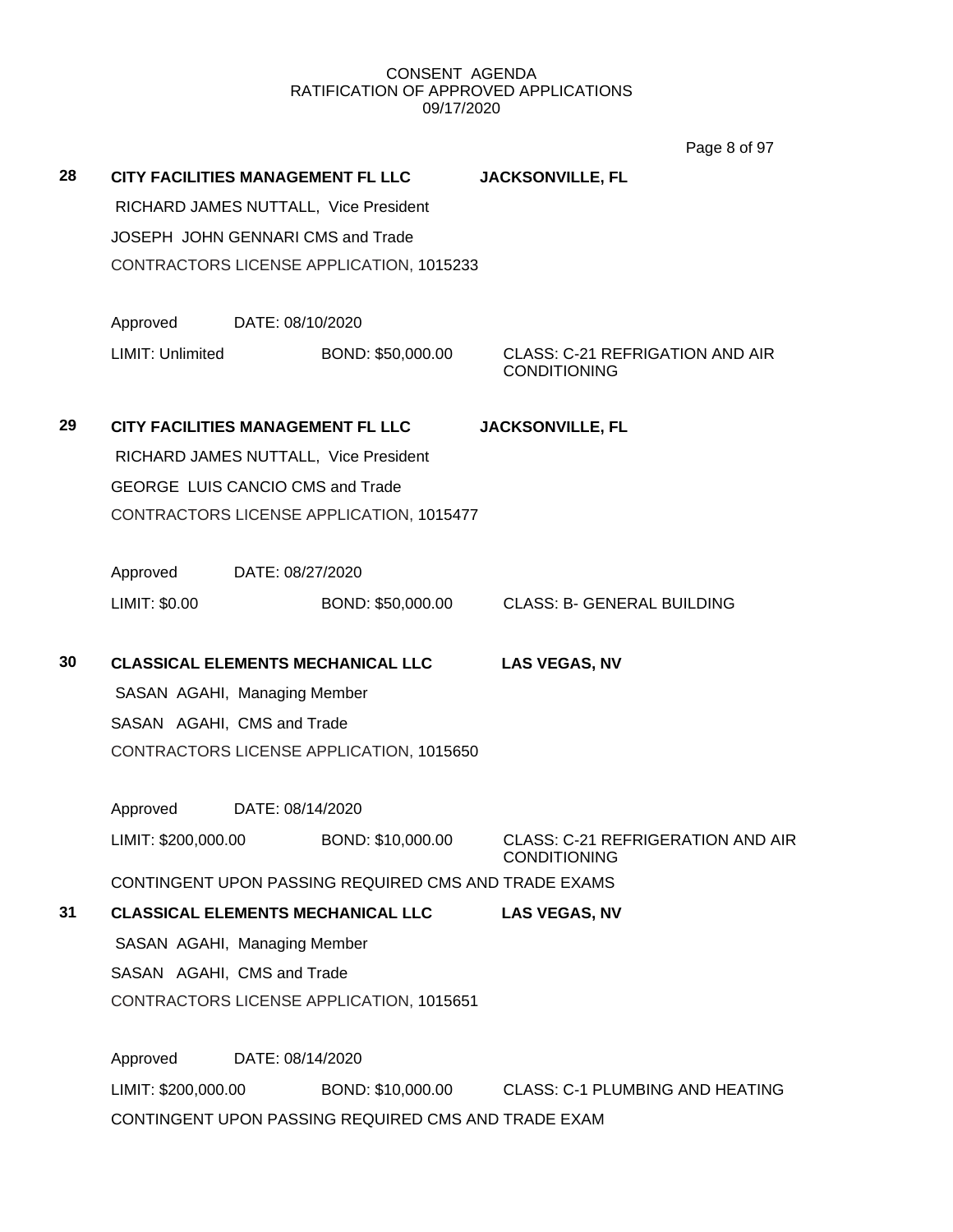Page 9 of 97

| 32 | <b>CLIMALOCK LLC</b>               | WARSAW, MO                                      |
|----|------------------------------------|-------------------------------------------------|
|    | <b>BRENT MICHAEL BELL, Manager</b> |                                                 |
|    | BRIAN KEITH BELL CMS and Trade     |                                                 |
|    |                                    | <b>CONTRACTORS LICENSE APPLICATION, 1014393</b> |
|    |                                    |                                                 |

Approved DATE: 08/14/2020

LIMIT: \$150,000.00 BOND: \$10,000.00 CLASS: C28 LIMITED TO STANDING SEAM

INSULATION PANEL SYSTEMS ON ABOVE GROUND TANKS

# **33 CLIMATE CONCIERGE LLC NORTH LAS VEGAS, NV**

BOBBY LORENZO HURON, Managing Member BOBBY LORENZO HURON, CMS and Trade CONTRACTORS LICENSE APPLICATION, 1014652

Approved DATE: 08/13/2020

LIMIT: \$10,000.00 BOND: \$2,000.00 CLASS: C-21B AIR CONDITIONING

CONTINGENT ON PASSING REQUIRED CMS/TRADE EXAMS

# **34 COLOR RENOVATORS LLC LAS VEGAS, NV**

ARIAT PAINTING; JEFFREY CYPRIAN MILLER, Manager; ANGELA CHRISTINE MILLER, Manager JEFFREY CYPRIAN MILLER, CMS; JOSEPH DIMAGGIO, JR Trade CONTRACTORS LICENSE APPLICATION, 1015290

Approved DATE: 08/31/2020

LIMIT: \$50,000.00 BOND: \$5,000.00 CLASS: C-4A PAINTING CONTINGENT UPON PASSING CMS & C-4A EXAMS BY 01/13/2021

# **35 CORONA DEMOLITION & CLEAN UP LLC LAS VEGAS, NV** MAURILIO CORONA-CERVANTES, Managing Member MAURILIO CORONA-CERVANTES, CMS and Trade CONTRACTORS LICENSE APPLICATION, 1015303

Approved DATE: 08/13/2020 LIMIT: \$100,000.00 BOND: \$10,000.00 CLASS: C-31 WRECKING CONTINGENT UPON PASSING REQUIRED CMS EXAM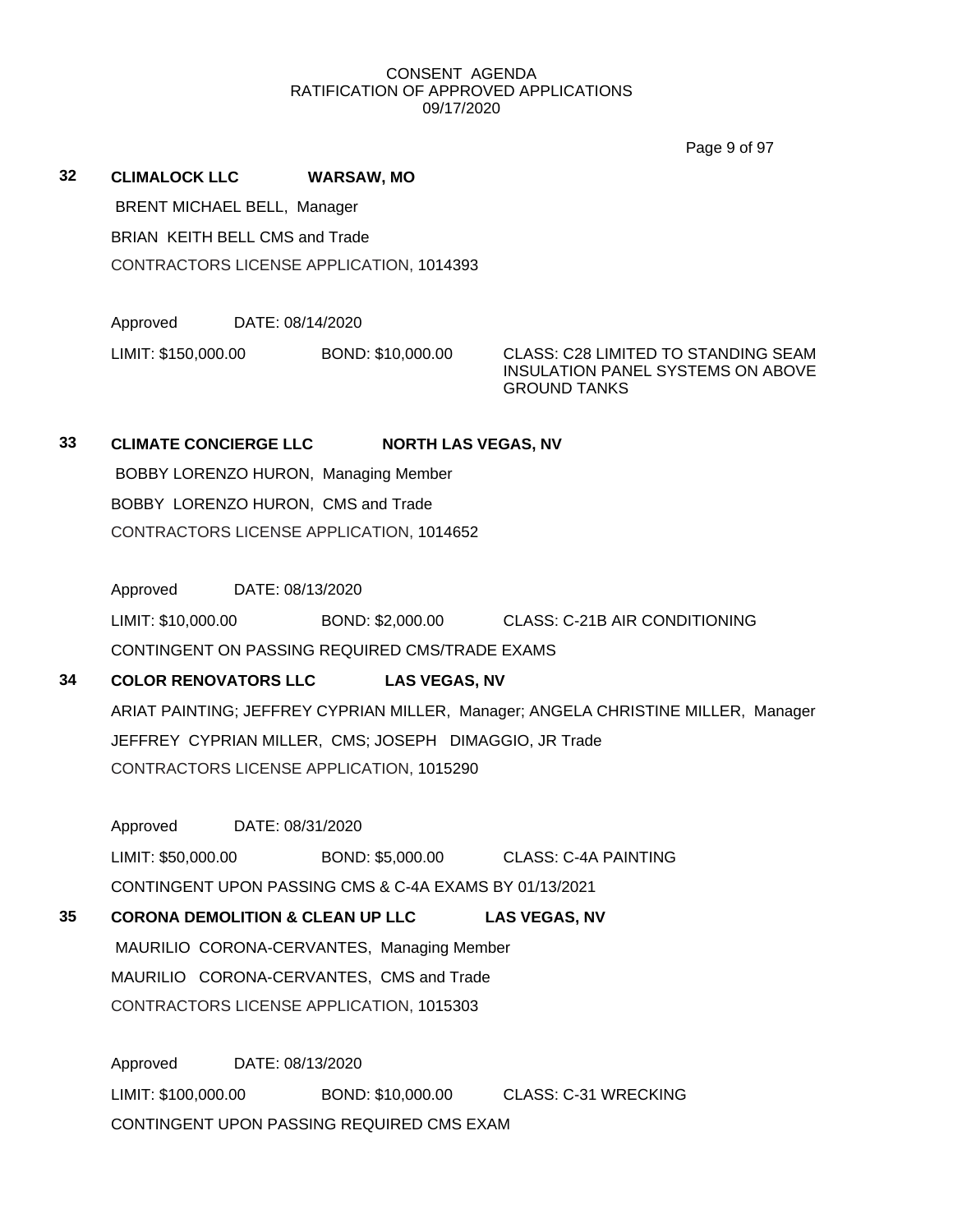Page 10 of 97

### **36 D C E S LLC LAS VEGAS, NV**

DAVID WAYNE CHRISTENSEN, Managing Member DAVID WAYNE CHRISTENSEN, CMS and Trade CONTRACTORS LICENSE APPLICATION, 1015534

Approved DATE: 08/27/2020

LIMIT: \$750,000.00 BOND: \$20,000.00 CLASS: C2

CONTINGENT UPON PASSING TRADE EXAM BY 1/30/2021

## **37 D DOUBLE G LLC SPARKS, NV**

TRAVELING TOOLBOX CONSTRUCTION; DONALD TROY DECKER Managing Member; ANTHONY JAMES DECKER, Managing Member; JAMES JOSEPH GURNEA, JR Managing Member; MICHAEL CREED JAMES, Managing Member

KEVIN LEE MONACO, Trade; JAMES JOSEPH GURNEA, JR CMS

CONTRACTORS LICENSE APPLICATION, 1015064

Approved DATE: 08/28/2020

LIMIT: \$1,000,000.00 BOND: \$30,000.00 CLASS: C10

CONTINGENT UPON PASSING TRADE EXAM BY 12/26/2020

## **38 D H PACE COMPANY INC TEMPE, AZ**

K & B GARAGE DOORS; REX EDWARD NEWCOMER President; BRIAN CLAYTON GILLESPIE Secretary; SHAWN DAVID MERIDETH Treasurer

JASON ADAM FLANDERS Trade; RAY EDWARD HOWEL, II CMS

CONTRACTORS LICENSE APPLICATION, 1015737

Approved DATE: 09/03/2020

LIMIT: \$1,500,000.00 BOND: \$30,000.00 CLASS: C-14E METALS DOORS AND WINDOWS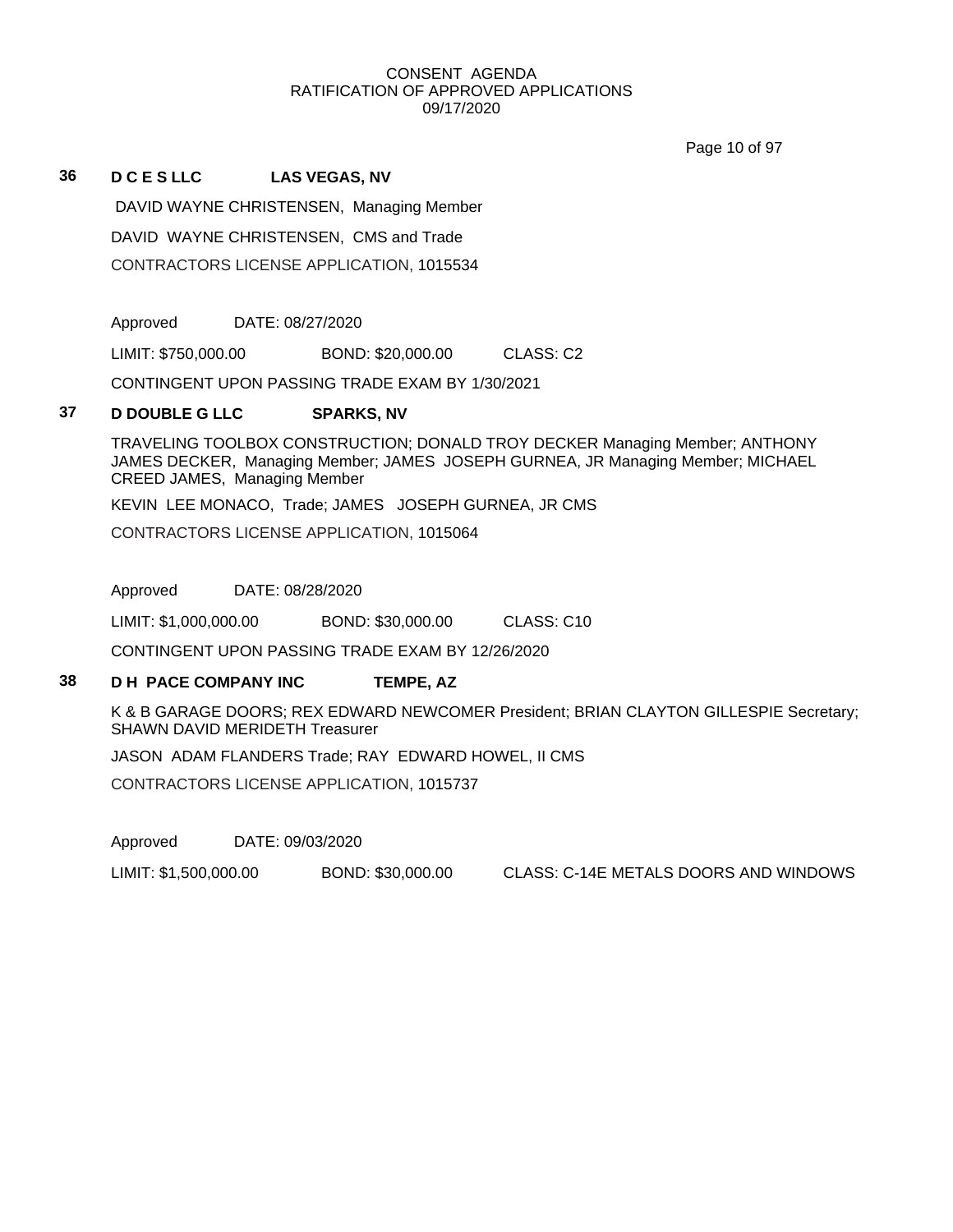Page 11 of 97

# **39 D H PACE COMPANY INC TEMPE, AZ** K & B GARAGE DOORS; REX EDWARD NEWCOMER President; BRIAN CLAYTON GILLESPIE Secretary; SHAWN DAVID MERIDETH Treasurer RAY EDWARD HOWEL, II CMS; JASON ADAM FLANDERS Trade CONTRACTORS LICENSE APPLICATION, 1015738 Approved DATE: 09/03/2020 LIMIT: \$1,500,000.00 BOND: \$30,000.00 CLASS: C-3 CARPENTRY MAINTENANCE AND MINOR REPAIRS **40 D H REMODEL SERVICES LAS VEGAS, NV** DOVID HIRSCH, President WILLIAM DARIN LANDES CMS and Trade CONTRACTORS LICENSE APPLICATION, 1015279 Approved DATE: 09/01/2020 LIMIT: \$10,000.00 BOND: \$2,000.00 CLASS: C2 **41 D J S CUSTOM PAINTING LLC HENDERSON, NV** DAVID JOHN SELTZ, Manager DAVID JOHN SELTZ, CMS and Trade CONTRACTORS LICENSE APPLICATION, 1015674 Approved DATE: 08/31/2020 LIMIT: \$45,000.00 BOND: \$5,000.00 CLASS: C4A **42 DANIEL R HALLISEY GENOA, NV** F T C CONSULTING SERVICES; DANIEL RAYMOND HALLISEY, Owner DANIEL RAYMOND HALLISEY CMS and Trade CONTRACTORS LICENSE APPLICATION, 1015341 Tabled DATE: 08/11/2020 LIMIT: \$10,000.00 BOND: \$2,000.00 CLASS: C-21 REFRIGERATION AND AIR CONDITIONING RESOLUTION OF OPEN COMPLAINT ON RELATED LICENSE #0075350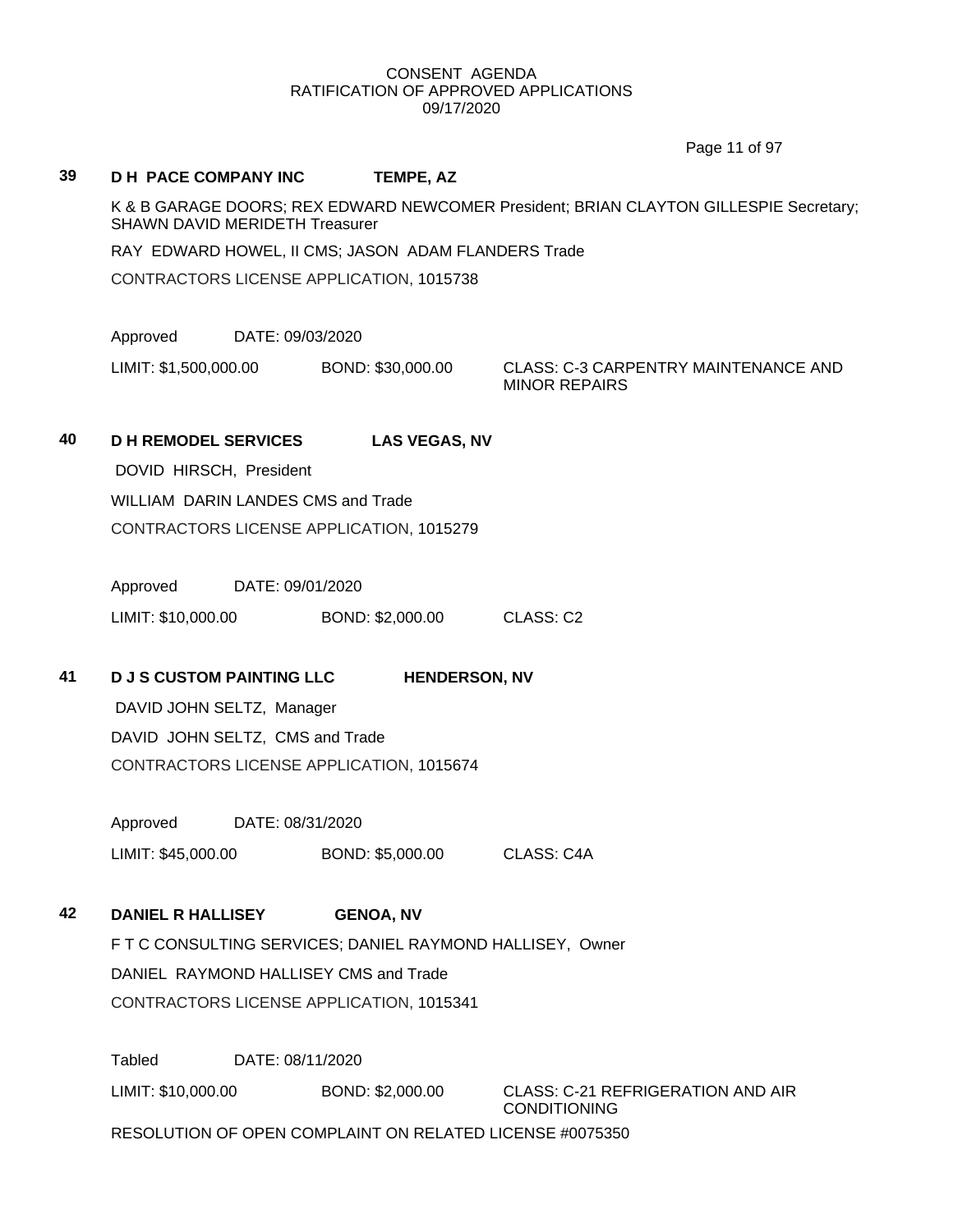Page 12 of 97

| 43 |                                    |                  | DAVE JANTZ CUSTOM BUILDING LLC                    | <b>INCLINE VILLAGE, NV</b>                                       |
|----|------------------------------------|------------------|---------------------------------------------------|------------------------------------------------------------------|
|    | DAVID MICHAEL JANTZ, Manager       |                  |                                                   |                                                                  |
|    | DAVID MICHAEL JANTZ, CMS and Trade |                  |                                                   |                                                                  |
|    |                                    |                  | CONTRACTORS LICENSE APPLICATION, 1015854          |                                                                  |
|    | Approved DATE: 08/31/2020          |                  |                                                   |                                                                  |
|    |                                    |                  | LIMIT: \$200,000.00 BOND: \$10,000.00 CLASS: B2   |                                                                  |
| 44 |                                    |                  | DESERT EDGE HEATING & COOLING LLC LAYTON, UT      |                                                                  |
|    |                                    |                  | STEPHEN LEO PORTER, Managing Member               |                                                                  |
|    | STEPHEN LEO PORTER, CMS and Trade  |                  |                                                   |                                                                  |
|    |                                    |                  | CONTRACTORS LICENSE APPLICATION, 1014297          |                                                                  |
|    | Approved DATE: 08/27/2020          |                  |                                                   |                                                                  |
|    |                                    |                  |                                                   | LIMIT: \$45,000.00 BOND: \$5,000.00 CLASS: C21B-AIR CONDITIONING |
|    |                                    |                  | CONTINGENT ON PASSING CMS/TRADE EXAM              |                                                                  |
| 45 | <b>DESIRE TEMPERATURE LLC</b>      |                  | <b>LAS VEGAS, NV</b>                              |                                                                  |
|    |                                    |                  |                                                   | DESIRE TEMPERATURE; OMAR ALEXANDER CORTES Managing Member        |
|    |                                    |                  | OMAR ALEXANDER CORTES CMS and Trade               |                                                                  |
|    |                                    |                  | CONTRACTORS LICENSE APPLICATION, 1015295          |                                                                  |
|    |                                    |                  |                                                   |                                                                  |
|    | Approved DATE: 09/01/2020          |                  |                                                   |                                                                  |
|    | LIMIT: \$10,000.00                 |                  | BOND: \$2,000.00 CLASS: C21                       |                                                                  |
|    |                                    |                  | CONTINGENT UPON SURRENDER OF LICENSE NUMBER 74837 |                                                                  |
| 46 | DEWITTE DEVELOPMENT LLC            |                  |                                                   | <b>PAHRUMP, NV</b>                                               |
|    |                                    |                  | RICHARD PETE DEWITTE, JR Managing Member          |                                                                  |
|    |                                    |                  | RICHARD PETE DEWITTE, JR CMS and Trade            |                                                                  |
|    |                                    |                  | CONTRACTORS LICENSE APPLICATION, 1015707          |                                                                  |
|    | Approved                           | DATE: 09/01/2020 |                                                   |                                                                  |
|    | LIMIT: \$950,000.00                |                  | BOND: \$20,000.00                                 | CLASS: C10                                                       |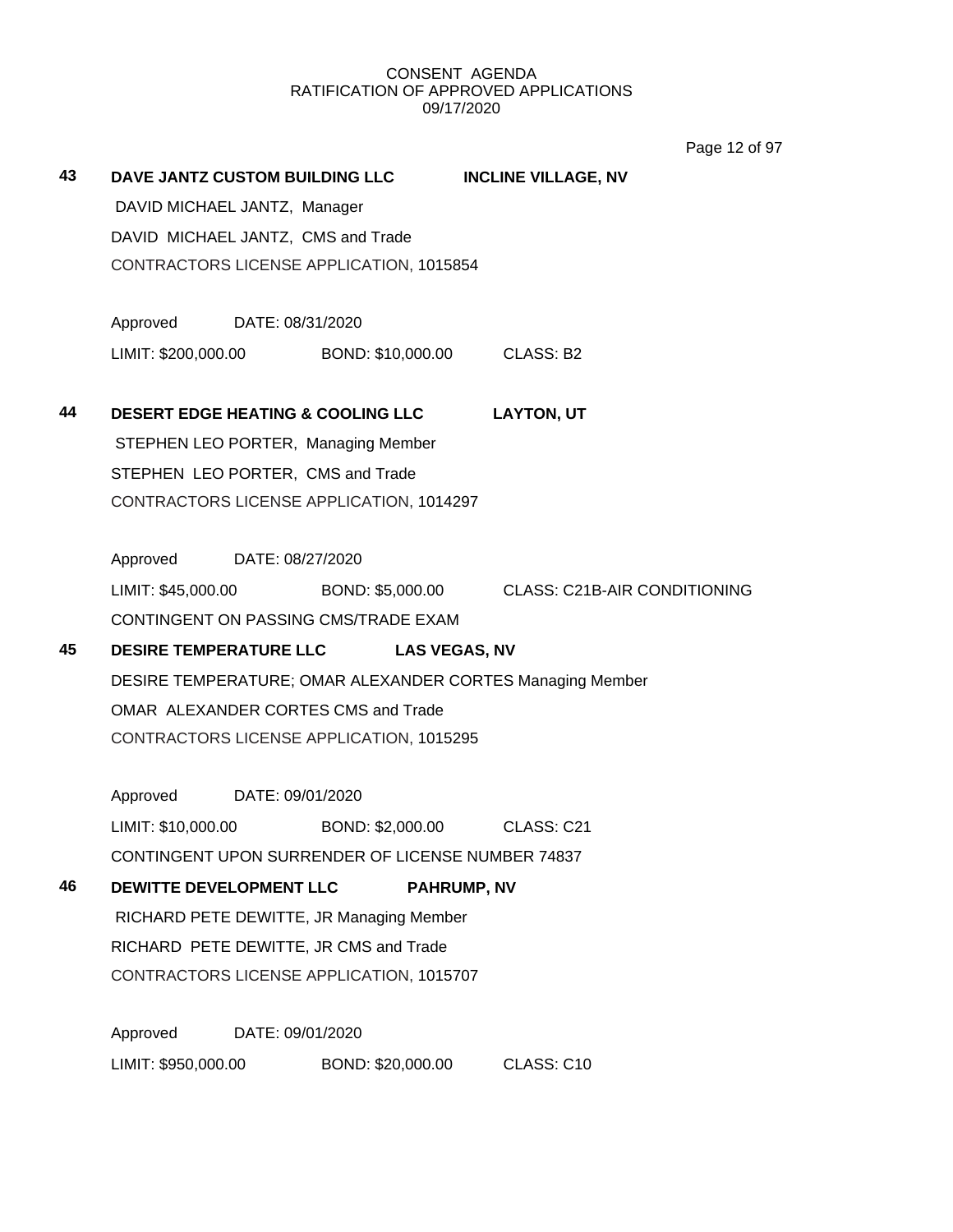Page 13 of 97

| 47 | <b>DIMAGGIO MAINTENANCE INC</b>                       | <b>OCEANSIDE, CA</b> |                                                                                 |
|----|-------------------------------------------------------|----------------------|---------------------------------------------------------------------------------|
|    | MATTHEW PETER DIMAGGIO, President                     |                      |                                                                                 |
|    | MATTHEW PETER DIMAGGIO, CMS and Trade                 |                      |                                                                                 |
|    | CONTRACTORS LICENSE APPLICATION, 1014917              |                      |                                                                                 |
|    |                                                       |                      |                                                                                 |
|    | Approved<br>DATE: 08/25/2020                          |                      |                                                                                 |
|    | LIMIT: \$200,000.00                                   |                      | BOND: \$10,000.00 CLASS: B-4 SERVICE STATIONS                                   |
|    | CONTINGENT UPON PASSING CMS & B-2 EXAMS BY 12/18/2020 |                      |                                                                                 |
| 48 | DYNAMIC NEVADA CONSTRUCTION LLC                       |                      | <b>SPARKS, NV</b>                                                               |
|    |                                                       |                      | ANTONIO F GONZALEZ, Manager; SONIA MOLINA, Manager; CARLOS COLLAZO, JR Manager  |
|    | CARLOS COLLAZO, JR CMS and Trade                      |                      |                                                                                 |
|    | CONTRACTORS LICENSE APPLICATION, 1015283              |                      |                                                                                 |
|    |                                                       |                      |                                                                                 |
|    | Approved<br>DATE: 08/10/2020                          |                      |                                                                                 |
|    | LIMIT: \$100,000.00                                   | BOND: \$10,000.00    | <b>CLASS: C-5 CONCRETE CONTRACTING</b>                                          |
|    |                                                       |                      |                                                                                 |
| 49 | DYNAMIC TRADES INC                                    | <b>AUBURN, CA</b>    |                                                                                 |
|    | KLEIN, Vice President                                 |                      | TYSON HEATH STEWARD, President; TIMOTHY JOHN UHLER Secretary; EDWIN ANDREW BELL |
|    | TIMOTHY JOHN UHLER CMS and Trade                      |                      |                                                                                 |
|    | CONTRACTORS LICENSE APPLICATION, 1014847              |                      |                                                                                 |
|    |                                                       |                      |                                                                                 |
|    | Approved<br>DATE: 08/13/2020                          |                      |                                                                                 |
|    | LIMIT: \$700,000.00                                   | BOND: \$20,000.00    | <b>CLASS: B2-RESIDENTIAL AND SMALL</b><br><b>COMMERCIAL</b>                     |

## **50 E G A LLC LAS VEGAS, NV**

A & G READY TO RENT; ELIZABETH GALLEGOS ARELLANO, Manager; ALBERTO GOMEZ Manager ALBERTO GOMEZ CMS and Trade CONTRACTORS LICENSE APPLICATION, 1015680

Approved DATE: 08/25/2020 LIMIT: \$10,000.00 BOND: \$2,000.00 CLASS: C-20 TILING CONTINGENT UPON PASSING REQUIRED CMS EXAM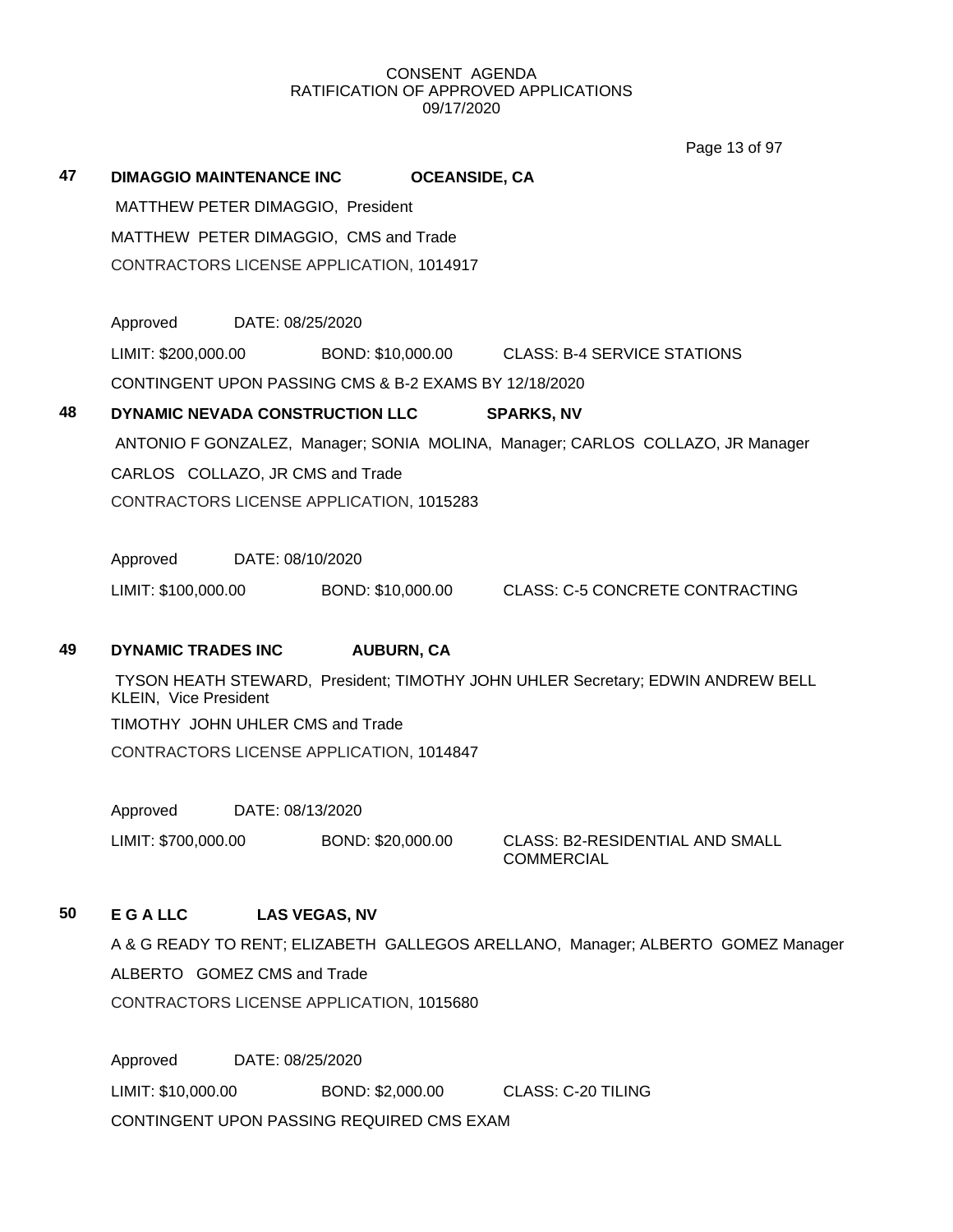Page 14 of 97

## **51 E G A LLC LAS VEGAS, NV**

A & G READY TO RENT; ELIZABETH GALLEGOS ARELLANO, Manager; ALBERTO GOMEZ Manager ALBERTO GOMEZ CMS and Trade

CONTRACTORS LICENSE APPLICATION, 1015681

Approved DATE: 08/25/2020

LIMIT: \$10,000.00 BOND: \$2,000.00 CLASS: C-16A COVERING FLOORS

CONTINGENT UPON PASSING REQUIRED CMS EXAM

## **52 ECONOLITE SYSTEMS INC ANAHEIM, CA**

ABBAS MOHADDES, President; ALICE IRENE COOK, Secretary; JOHN WILLIAM TRACEY Treasurer; BRIAN STEVEN AKERLEY, Vice President

BRIAN STEVEN AKERLEY, CMS and Trade

CONTRACTORS LICENSE APPLICATION, 1015266

Approved DATE: 09/02/2020

LIMIT: \$0.00 BOND: \$50,000.00 CLASS: C-2 ELECTRICAL

CONTINGENT ON PASSING REQUIRED CMS EXAM

# **53 ELEGANT POOLS INC LAS VEGAS, NV**

MARIA LUISA CORONA-AVILES, President; ROGELIO V CORONA, Secretary MARIA LUISA CORONA-AVILES, CMS and Trade CONTRACTORS LICENSE APPLICATION, 1014392

Approved DATE: 09/02/2020

LIMIT: \$10,000.00 BOND: \$2,000.00 CLASS: C17B-PLASTERING LIMITED TO POOL PLASTERING ONLY

CONTINGENT ON PASSING CMS/TRADE EXAMS

# **54 ELEMENTS MOUNTAIN COMPANY TRUCKEE, CA**

JAIME JOANNE LEGARE President; MATTHEW ALEXANDER WARREN Secretary

JAIME JOANNE LEGARE CMS and Trade

CONTRACTORS LICENSE APPLICATION, 1014948

Approved DATE: 08/24/2020

LIMIT: \$100,000.00 BOND: \$10,000.00 CLASS: A-8 SEALING AND STRIPING OF

IMPERMEABLE PAVING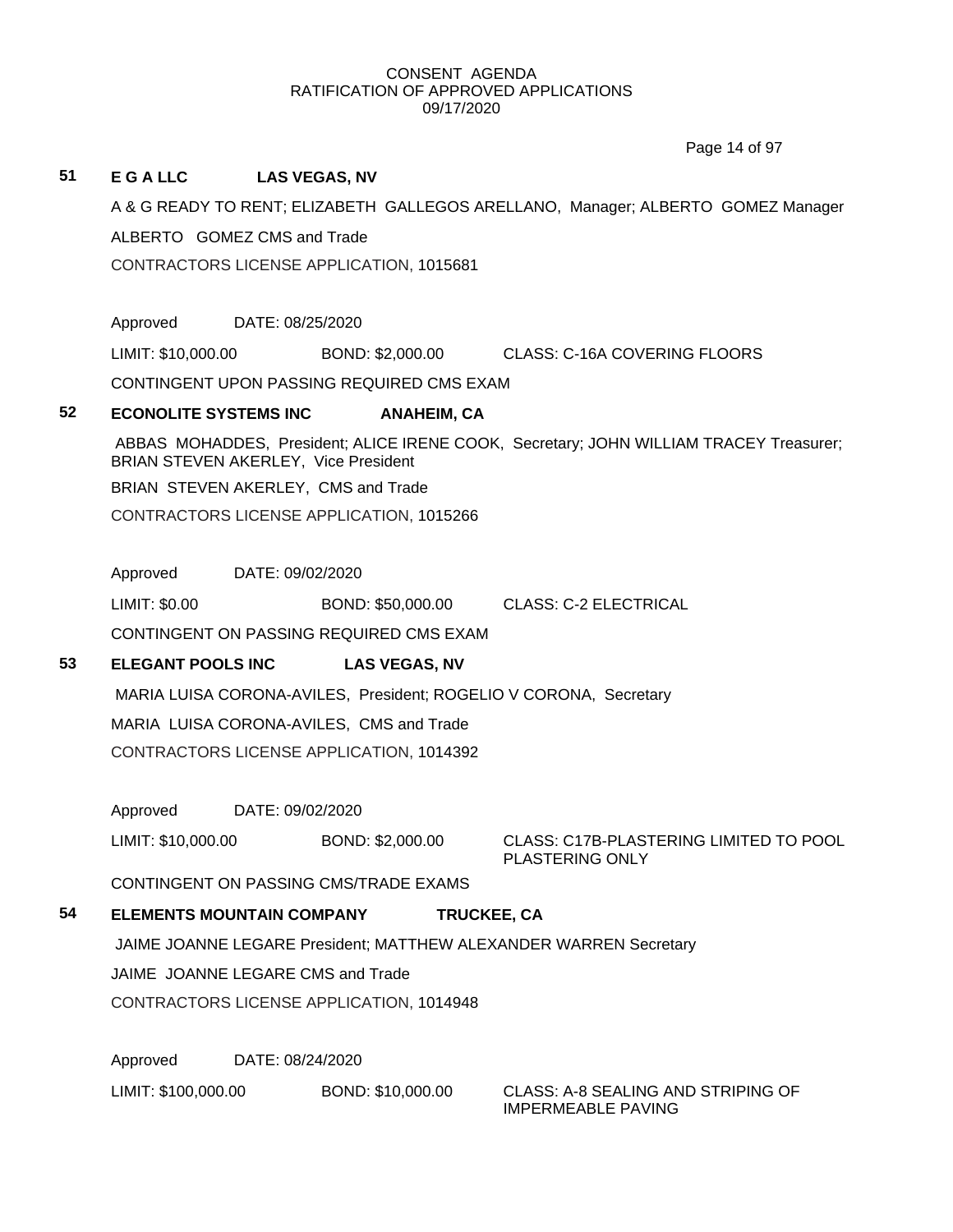|    |                                        |                                                                   | Page 15 of 97                                                                             |  |  |  |  |
|----|----------------------------------------|-------------------------------------------------------------------|-------------------------------------------------------------------------------------------|--|--|--|--|
| 55 | <b>ELEMENTS MOUNTAIN COMPANY</b>       |                                                                   | TRUCKEE, CA                                                                               |  |  |  |  |
|    |                                        |                                                                   | JAIME JOANNE LEGARE President; MATTHEW ALEXANDER WARREN Secretary                         |  |  |  |  |
|    | MATTHEW ALEXANDER WARREN CMS and Trade |                                                                   |                                                                                           |  |  |  |  |
|    |                                        | CONTRACTORS LICENSE APPLICATION, 1014949                          |                                                                                           |  |  |  |  |
|    |                                        |                                                                   |                                                                                           |  |  |  |  |
|    | Approved                               | DATE: 08/24/2020                                                  |                                                                                           |  |  |  |  |
|    | LIMIT: \$200,000.00                    | BOND: \$10,000.00                                                 | CLASS: C-4A PAINTING                                                                      |  |  |  |  |
|    |                                        |                                                                   |                                                                                           |  |  |  |  |
| 56 | <b>EMMANUEL ENVIRONMENTAL INC</b>      |                                                                   | <b>N LAS VEGAS, NV</b>                                                                    |  |  |  |  |
|    | ROMELLE EMMANUEL, President            |                                                                   |                                                                                           |  |  |  |  |
|    | ROMELLE EMMANUEL, CMS and Trade        |                                                                   |                                                                                           |  |  |  |  |
|    |                                        | CONTRACTORS LICENSE APPLICATION, 1015430                          |                                                                                           |  |  |  |  |
|    | Approved                               | DATE: 08/20/2020                                                  |                                                                                           |  |  |  |  |
|    | LIMIT: \$110,000.00                    | BOND: \$10,000.00                                                 | CLASS: A-5 DIAMOND AND CORE DRILLING; A-7                                                 |  |  |  |  |
|    |                                        |                                                                   | EXCAVATING AND GRADING; A-12 EXCAVATING,<br><b>GRADING, TRENCHING AND SURFACING; A-13</b> |  |  |  |  |
|    |                                        |                                                                   | WRECKING BUILDINGS; A-23 REMOVAL OF                                                       |  |  |  |  |
|    |                                        | CONTINGENT UPON PASSING CMS, A-7, A-12 & A-23 EXAMS BY 02/05/2021 | <b>ASBESTOS</b>                                                                           |  |  |  |  |
| 57 | <b>EMMANUEL ENVIRONMENTAL INC</b>      |                                                                   | <b>N LAS VEGAS, NV</b>                                                                    |  |  |  |  |
|    | ROMELLE EMMANUEL, President            |                                                                   |                                                                                           |  |  |  |  |
|    | ROMELLE EMMANUEL, CMS and Trade        |                                                                   |                                                                                           |  |  |  |  |
|    |                                        | CONTRACTORS LICENSE APPLICATION, 1015631                          |                                                                                           |  |  |  |  |
|    |                                        |                                                                   |                                                                                           |  |  |  |  |
|    | Approved                               | DATE: 08/20/2020                                                  |                                                                                           |  |  |  |  |
|    | LIMIT: \$110,000.00                    | BOND: \$10,000.00                                                 | CLASS: C-31 WRECKING                                                                      |  |  |  |  |
|    |                                        | CONTINGENT UPON PASSING CMS EXAM BY 02/05/2021                    |                                                                                           |  |  |  |  |
| 58 | <b>ERIC VAUGHN SCHLAGETER</b>          | <b>RENO, NV</b>                                                   |                                                                                           |  |  |  |  |
|    | ERIC VAUGHN SCHLAGETER, Owner          |                                                                   |                                                                                           |  |  |  |  |
|    | ERIC VAUGHN SCHLAGETER, CMS and Trade  |                                                                   |                                                                                           |  |  |  |  |
|    |                                        | CONTRACTORS LICENSE APPLICATION, 1015065                          |                                                                                           |  |  |  |  |
|    |                                        | DATE: 08/07/2020                                                  |                                                                                           |  |  |  |  |
|    | Approved                               |                                                                   |                                                                                           |  |  |  |  |
|    | LIMIT: \$10,000.00                     | CONTINGENT UPON PASSING CMS & C-4 EXAMS BY 12/26/2020             | BOND: \$2,000.00 CLASS: C-4 PAINTING AND DECORATING                                       |  |  |  |  |
|    |                                        |                                                                   |                                                                                           |  |  |  |  |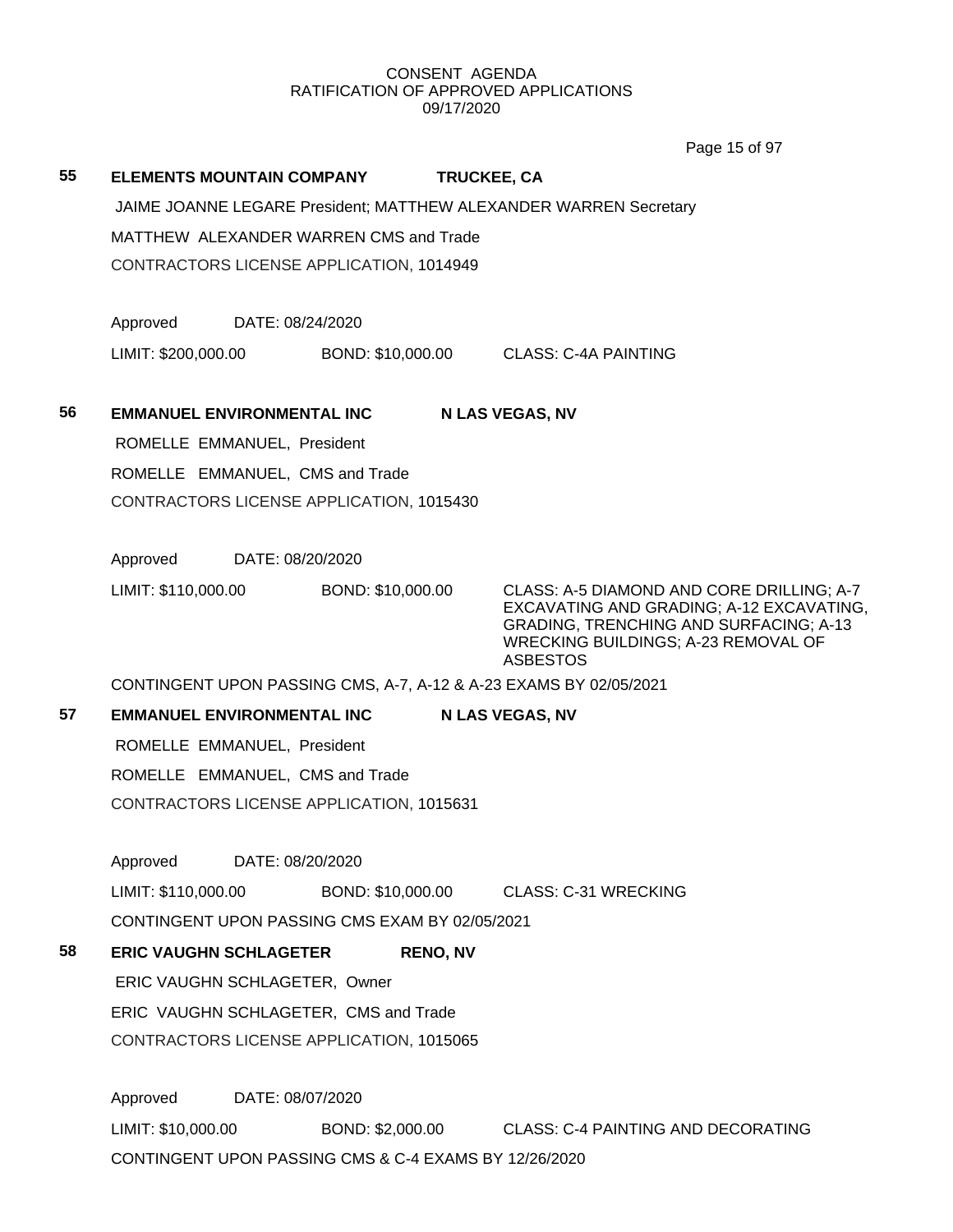Page 16 of 97

| 59 | ETERNAL ELECTRICAL SOLUTIONS LLC        |                  |                                                                                  | <b>LAS VEGAS, NV</b>                                                               |  |  |  |
|----|-----------------------------------------|------------------|----------------------------------------------------------------------------------|------------------------------------------------------------------------------------|--|--|--|
|    | <b>STEVEN MAC BRIDE Managing Member</b> |                  |                                                                                  |                                                                                    |  |  |  |
|    |                                         |                  | STEVEN MAC BRIDE CMS; ZAREH KARAKHANYAN, Trade                                   |                                                                                    |  |  |  |
|    |                                         |                  | CONTRACTORS LICENSE APPLICATION, 1013169                                         |                                                                                    |  |  |  |
|    |                                         |                  |                                                                                  |                                                                                    |  |  |  |
|    | Approved                                | DATE: 08/27/2020 |                                                                                  |                                                                                    |  |  |  |
|    | LIMIT: \$10,000.00                      |                  | BOND: \$2,000.00                                                                 | <b>CLASS: C-1H WATER HEATERS</b>                                                   |  |  |  |
|    | <b>MUST CHANGE NAME</b>                 |                  |                                                                                  |                                                                                    |  |  |  |
| 60 | <b>EVANS PLUMBING INC</b>               |                  | <b>HAILEY, ID</b>                                                                |                                                                                    |  |  |  |
|    | MELVIN BRYAN EVANS, President           |                  |                                                                                  |                                                                                    |  |  |  |
|    |                                         |                  | DANNY LYNN WOODARD, CMS and Trade                                                |                                                                                    |  |  |  |
|    |                                         |                  | CONTRACTORS LICENSE APPLICATION, 1015546                                         |                                                                                    |  |  |  |
|    | Approved                                | DATE: 08/31/2020 |                                                                                  |                                                                                    |  |  |  |
|    | LIMIT: \$245,000.00                     |                  | BOND: \$15,000.00                                                                | CLASS: C1                                                                          |  |  |  |
|    |                                         |                  |                                                                                  |                                                                                    |  |  |  |
| 61 |                                         |                  | <b>FAIRBANKS CONTRACTING &amp; DEVELOPMENT LLC</b>                               | <b>GILBERT, AZ</b>                                                                 |  |  |  |
|    | MARTIN MILLS FAIRBANK, Manager          |                  |                                                                                  |                                                                                    |  |  |  |
|    |                                         |                  | MARTIN MILLS FAIRBANK, CMS and Trade<br>CONTRACTORS LICENSE APPLICATION, 1014961 |                                                                                    |  |  |  |
|    |                                         |                  |                                                                                  |                                                                                    |  |  |  |
|    | Approved                                | DATE: 08/14/2020 |                                                                                  |                                                                                    |  |  |  |
|    | LIMIT: \$4,600,000.00                   |                  | BOND: \$50,000.00                                                                | <b>CLASS: B GENERAL BUILDING</b>                                                   |  |  |  |
|    |                                         |                  | CONTINGENT ON PASSING THE REQUIRED CMS/TRADE EXAMS                               |                                                                                    |  |  |  |
| 62 | <b>FANNON CONSTRUCTION LLC</b>          |                  |                                                                                  | <b>GARDNERVILLE, NV</b>                                                            |  |  |  |
|    | FANNON,                                 |                  |                                                                                  | DANIEL THOMAS FANNON Managing Member; JOHN PATRICK FANNON Managing Member; JOHANNA |  |  |  |
|    | JOHN PATRICK FANNON CMS and Trade       |                  |                                                                                  |                                                                                    |  |  |  |
|    |                                         |                  | CONTRACTORS LICENSE APPLICATION, 1014063                                         |                                                                                    |  |  |  |
|    | Approved                                | DATE: 08/25/2020 |                                                                                  |                                                                                    |  |  |  |
|    | LIMIT: \$245,000.00                     |                  | BOND: \$15,000.00                                                                | <b>CLASS: B2-RESIDENTIAL AND SMALL</b>                                             |  |  |  |
|    |                                         |                  |                                                                                  | <b>COMMERCIAL</b>                                                                  |  |  |  |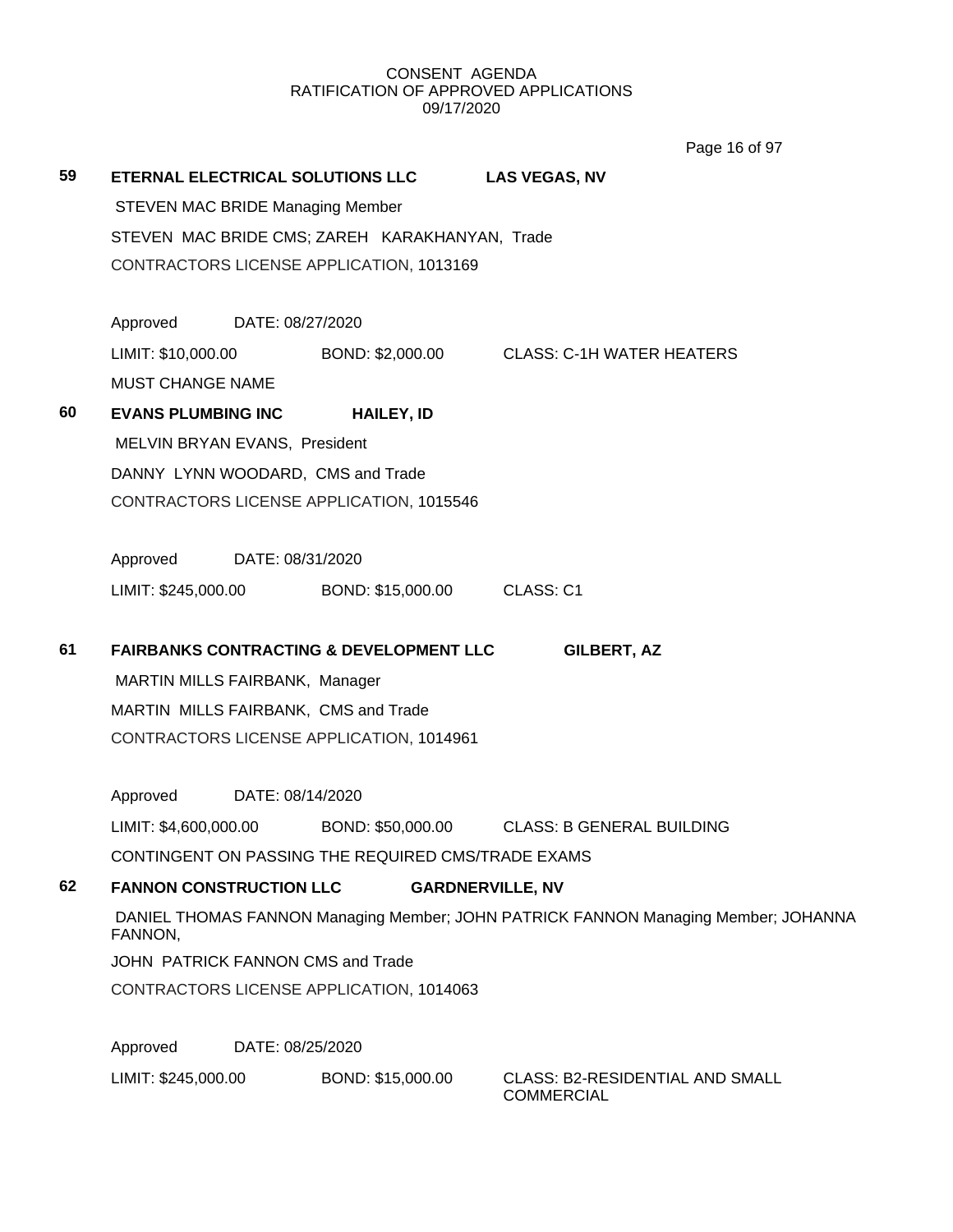Page 17 of 97

| 63 |                                          | <b>FINAL TOUCH PAINTING &amp; DRYWALL LLC</b>           | <b>SPARKS, NV</b>                                                     |
|----|------------------------------------------|---------------------------------------------------------|-----------------------------------------------------------------------|
|    |                                          | MARIO ROBERTO MARROQUIN-SANDOVAL, Managing Member       |                                                                       |
|    |                                          | MARIO ROBERTO MARROQUIN-SANDOVAL, CMS and Trade         |                                                                       |
|    | CONTRACTORS LICENSE APPLICATION, 1015781 |                                                         |                                                                       |
|    |                                          |                                                         |                                                                       |
|    | Approved                                 | DATE: 08/31/2020                                        |                                                                       |
|    | LIMIT: \$245,000.00                      |                                                         | BOND: \$15,000.00 CLASS: C-4A PAINTING; C-4E DRYWALL                  |
|    |                                          | CONTINGENT UPON PASSING CMS & C-4A EXAMS BY 02/13/2020  |                                                                       |
| 64 | <b>FORCE ENVIRONMENTAL INC</b>           | <b>LAS VEGAS, NV</b>                                    |                                                                       |
|    | <b>ERIK LEONARD FIFER President</b>      |                                                         |                                                                       |
|    | <b>ERIK LEONARD FIFER CMS and Trade</b>  |                                                         |                                                                       |
|    |                                          | CONTRACTORS LICENSE APPLICATION, 1015027                |                                                                       |
|    |                                          |                                                         |                                                                       |
|    | DATE: 08/13/2020<br>Approved             |                                                         |                                                                       |
|    | LIMIT: \$45,000.00                       | BOND: \$5,000.00                                        | CLASS: A-13 WRECKING BUILDINGS A-23<br><b>REMOVAL OF ASBESTOS</b>     |
| 65 | <b>FOWLER ELECTRICAL SERVICES LLC</b>    |                                                         | <b>LAS VEGAS, NV</b>                                                  |
|    |                                          |                                                         | BRANDI MARIE BUCK Managing Member; TODD LAVERN FOWLER Managing Member |
|    |                                          | BRANDI MARIE BUCK CMS; TODD LAVERN FOWLER CMS and Trade |                                                                       |
|    |                                          | CONTRACTORS LICENSE APPLICATION, 1015314                |                                                                       |
|    |                                          |                                                         |                                                                       |

Approved DATE: 09/03/2020 LIMIT: \$245,000.00 BOND: \$15,000.00 CLASS: C2-ELECTRICAL

**66 GALT DEVELOPMENT LLC NORTH LAS VEGAS, NV**

JUSTIN MICHAEL ANDERSON Manager JUSTIN MICHAEL ANDERSON CMS and Trade CONTRACTORS LICENSE APPLICATION, 1015521

Approved DATE: 08/13/2020 LIMIT: \$10,000.00 BOND: \$2,000.00 CLASS: C-2 ELECTRICAL CONTINGENT UPON PASSING REQUIRED TRADE EXAM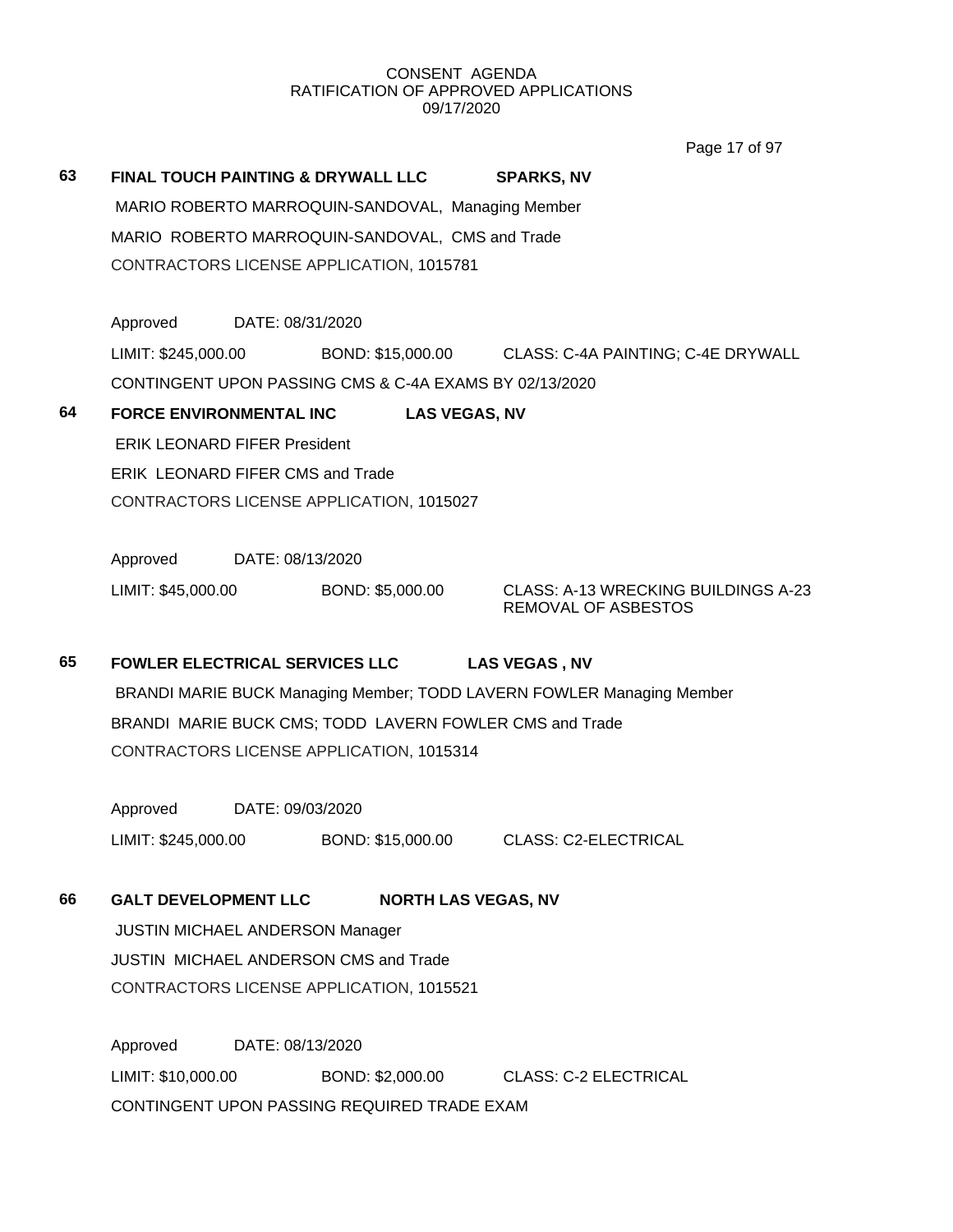Page 18 of 97

#### **67 GEMCO CONSTRUCTORS LLC INDIANAPOLIS, IN**

THOMAS PETER DAKICH, Managing Member; JAMES ANDREW BATES, Managing Member; WILLIAM ROBERT BATES, Managing Member; ANDREW JAMES TOTH, Managing Member

JAMES WILLIAM WILSON, CMS and Trade

CONTRACTORS LICENSE APPLICATION, 1015128

Approved DATE: 08/27/2020

LIMIT: Unlimited BOND: \$50,000.00 CLASS: C2-ELECTRICAL

CONTINGENT ON PASSING CMS EXAM

# **68 GLOBAL DESIGNS & RENOVATIONS LLC LAS VEGAS, NV**

G D R STONE & WOOD CONTRACTING; MARIBEL GONZALEZ, Managing Member

MANUEL OSCAR ROCHA, CMS and Trade

CONTRACTORS LICENSE APPLICATION, 1015152

Approved DATE: 08/27/2020

LIMIT: \$10,000.00 BOND: \$2,000.00 CLASS: C-19 INSTALLING TERRAZZO AND

MARBLE

**69 GONGAS PAINTING LLC Henderson, NV** EFRAIN GONZALEZ Managing Member EFRAIN GONZALEZ CMS and Trade

CONTRACTORS LICENSE APPLICATION, 1015540

Approved DATE: 08/13/2020

LIMIT: \$245,000.00 BOND: \$15,000.00 CLASS: C-3 CARPENTRY MAINTENANCE AND MINOR REPAIR

CONTINGENT UPON PASSING REQUIRED TRADE EXAM

# **70 GRANITE TELECOMMUNICATIONS LLC QUINCY, MA**

RAND LOUIS CURRIER Managing Member; ROBERT TURNBULL HALE, JR Managing Member

LLOYD RICHARD SMITH CMS and Trade

CONTRACTORS LICENSE APPLICATION, 1015484

Approved DATE: 08/31/2020 LIMIT: \$250,000.00 BOND: \$15,000.00 CLASS: C-2A ELECTRICAL WIRING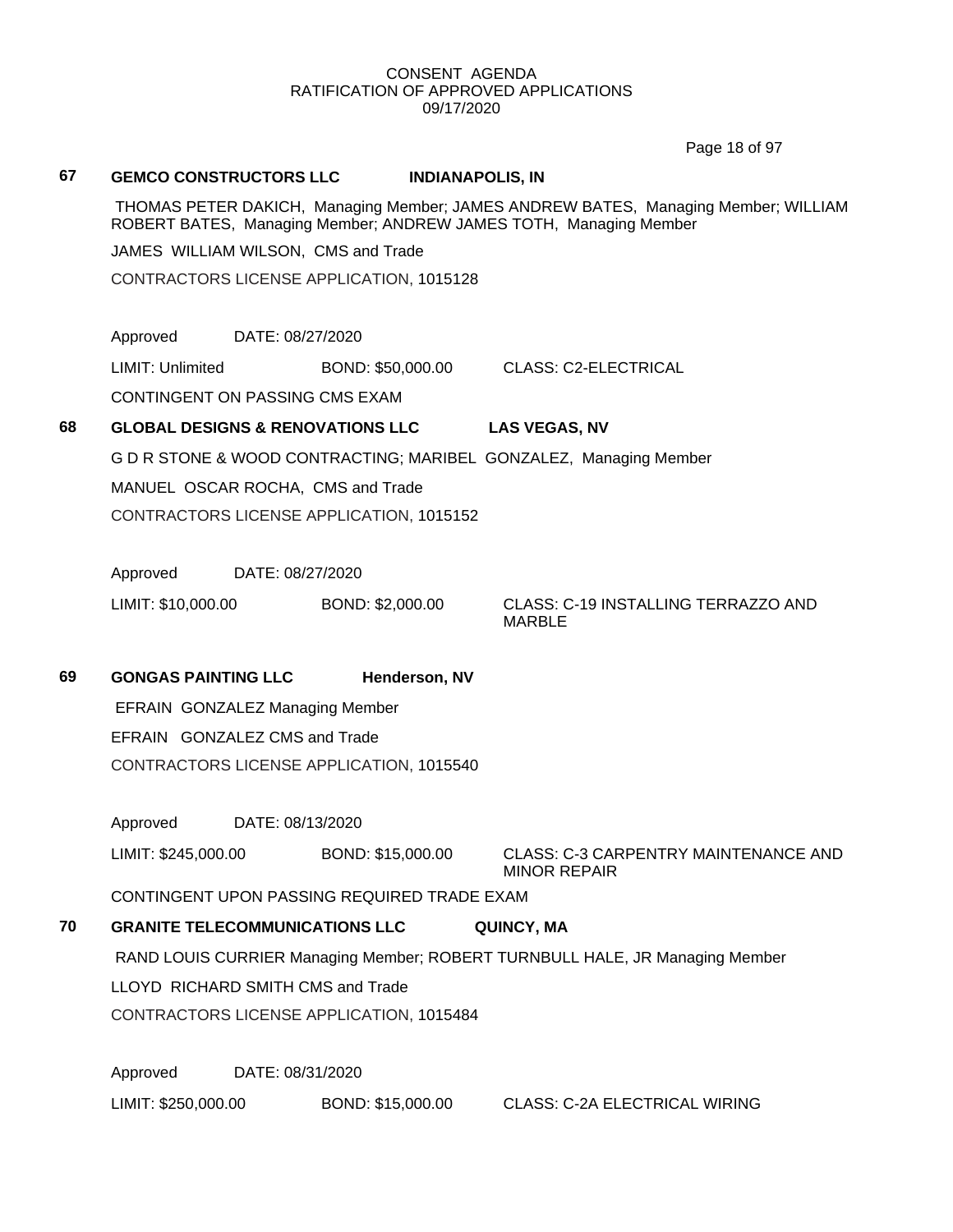Page 19 of 97

# **71 GREEN RENOVATION GROUP INC LAS VEGAS, NV** G RENOVATION GROUP; BRAD PETERSON, President; DAVID VILI COHEN, Secretary BRAD PETERSON, CMS and Trade CONTRACTORS LICENSE APPLICATION, 1013840 Approved DATE: 08/14/2020 LIMIT: \$200,000.00 BOND: \$10,000.00 CLASS: B GENERAL BUILDING CONTINGENT ON PASSING REQUIRED CMS EXAM **72 H M S CONSTRUCTION INC VISTA, CA** MICHAEL CHARLES HIGH President; SHARON HIGH Secretary; MARK SAMUEL HIGH Vice President; IAN SCOTT HIGH Vice President; MARY ANNE WILSON, Secretary Assistant MICHAEL CHARLES HIGH CMS and Trade CONTRACTORS LICENSE APPLICATION, 1014782 Approved DATE: 08/13/2020 LIMIT: Unlimited BOND: \$50,000.00 CLASS: C-2 ELECTRICAL **73 H M T CONSULTING CORPORATION RENO, NV** CURTIS JAMES ROWE, President CURTIS JAMES ROWE, CMS and Trade CONTRACTORS LICENSE APPLICATION, 1014118 Approved DATE: 08/24/2020 LIMIT: \$10,000.00 BOND: \$2,000.00 CLASS: A CONTINGENT UPON PASSING EXAMS BY 10/20/2020 **74 HARDER BUILT CONSTRUCTION LLC CARSON CITY, NV** JOSEPH RAYMOND HARDER, Manager JOSEPH RAYMOND HARDER, CMS and Trade CONTRACTORS LICENSE APPLICATION, 1014594 Approved DATE: 08/07/2020 LIMIT: \$200,000.00 BOND: \$10,000.00 CLASS: B2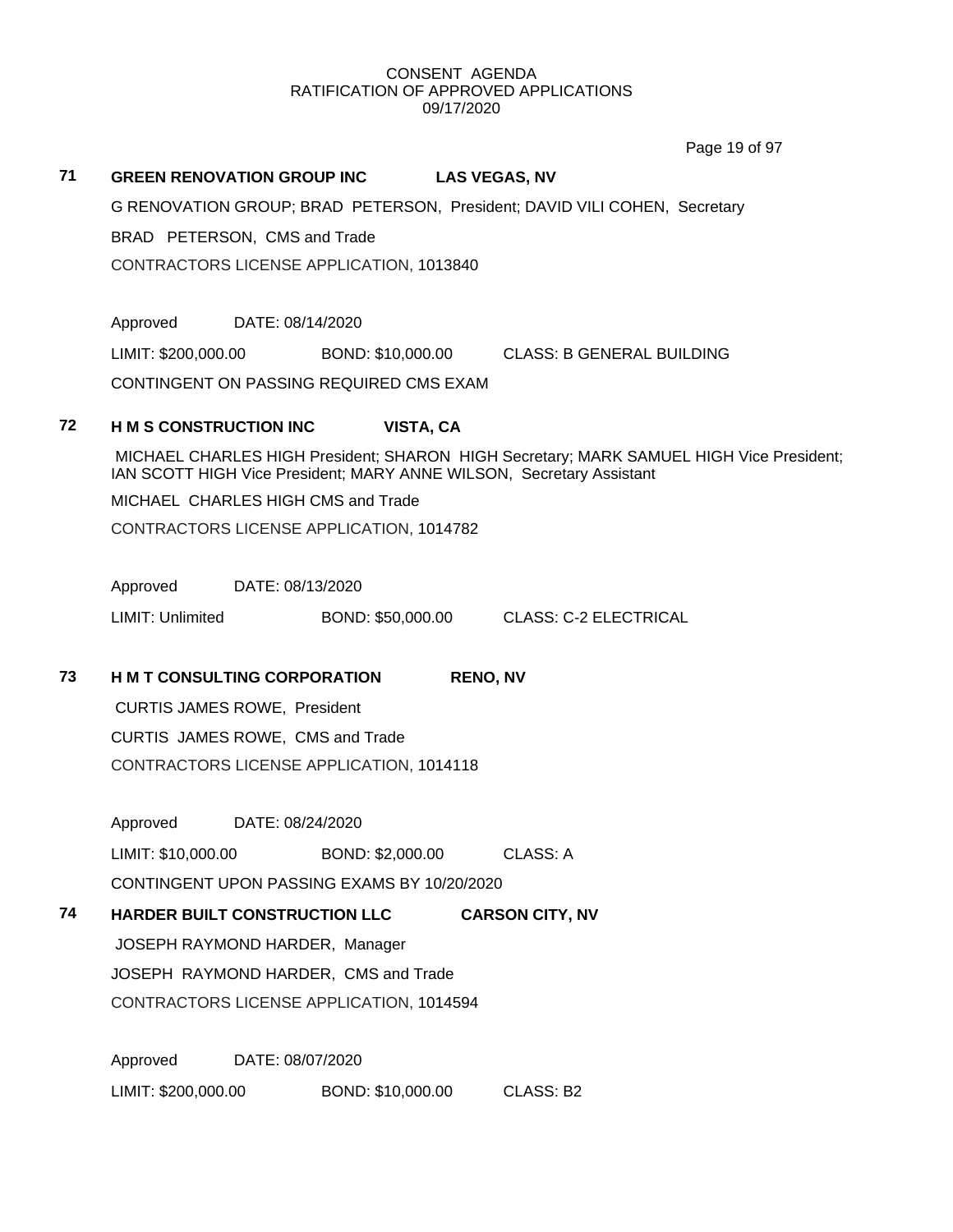Page 20 of 97

#### **75 HARDYS TRENCHING LLC GARDNERVILLE, NV**

STEPHEN MICHAEL HARDY, Manager STEPHEN MICHAEL HARDY, CMS and Trade CONTRACTORS LICENSE APPLICATION, 1013145

Approved DATE: 08/31/2020

LIMIT: \$45,000.00 BOND: \$5,000.00 CLASS: A8; A12; A15

### **76 HEINER FAMILY LLC HENDERSON , NV**

BRADY RAY HEINER, Managing Member; DARREN RAY HEINER, Managing Member; NOAH WILLIAM HEINER, Managing Member; STEPHANIE ANN HEINER, Managing Member

DARREN RAY HEINER, CMS and Trade

CONTRACTORS LICENSE APPLICATION, 1015297

Approved DATE: 08/10/2020

LIMIT: \$10,000.00 BOND: \$2,000.00 CLASS: C-5 CONCRETE CONTRACTING LIMITED

TO CONCRETE COATING

CONTINGENT UPON PASSING CMS EXAM BY 01/13/2021

# **77 INFINITY ENERGY INC ROCKLIN , CA**

CORY DANIEL GILBERT, President; MARK ALAN STACY, Secretary; JOHN RUSSELL LAPRAY, Treasurer; CAMERON JOHN KELLY, Director

BRYSON DAVID SOLOMON, CMS and Trade

CONTRACTORS LICENSE APPLICATION, 1015225

Approved DATE: 09/03/2020

LIMIT: \$245,000.00 BOND: \$15,000.00 CLASS: C2-ELECTRICAL

## **78 INTER PACIFIC INC LAS VEGAS, NV**

RICHARD Y KUK, President; RUBIO RUBIO Director RUBIO RUBIO Trade; RICHARD Y KUK, CMS CONTRACTORS LICENSE APPLICATION, 1015699

Approved DATE: 08/25/2020

LIMIT: \$245,000.00 BOND: \$15,000.00 CLASS: C-2 ELECTRICAL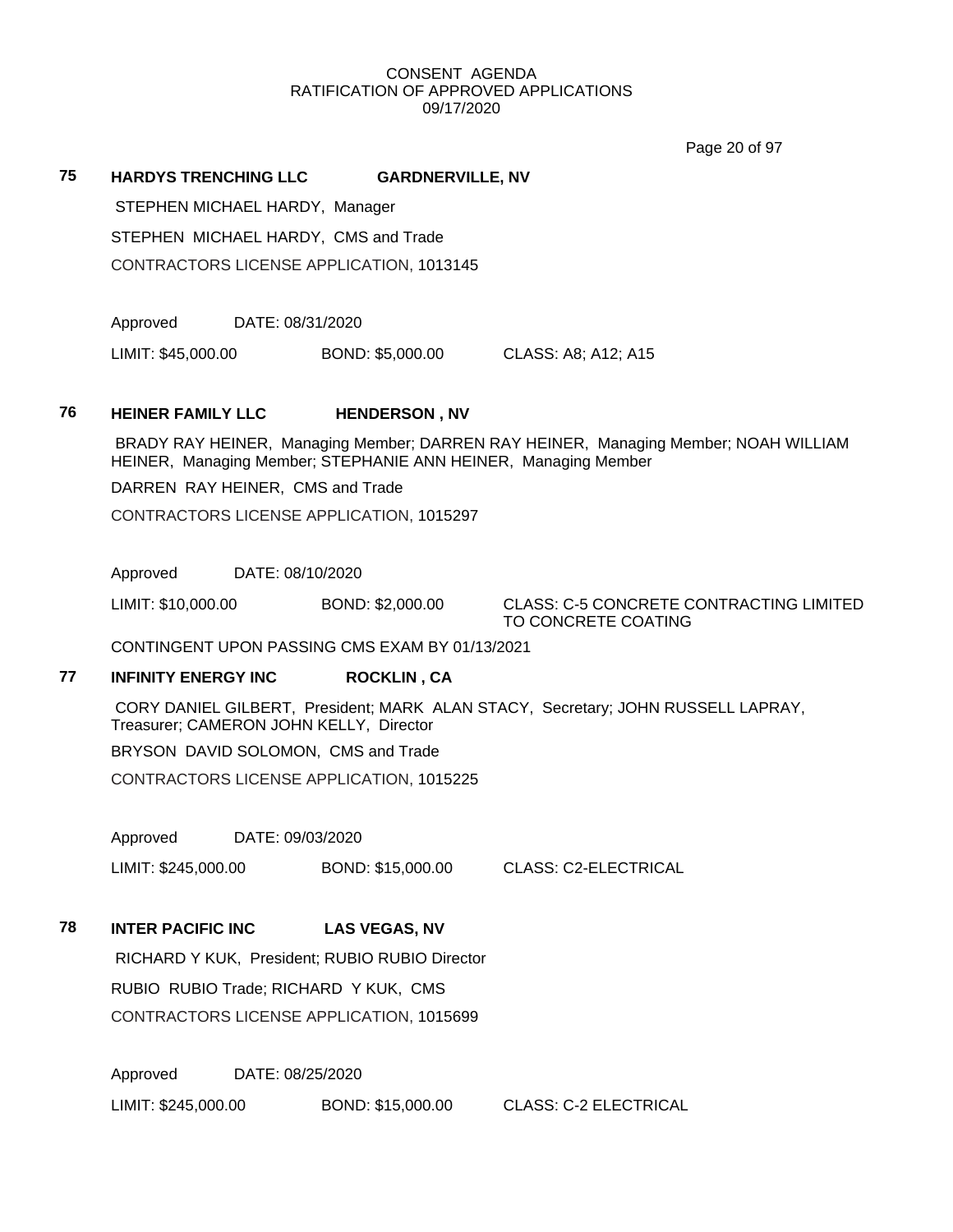Page 21 of 97

|                                          |                                                                                      | Page 21 01 97                                                                                                                                                                                                                                                                                                                                                                                                                                                                                                                                                                                                                                                                                                                                                                                                                                                                                                                                  |
|------------------------------------------|--------------------------------------------------------------------------------------|------------------------------------------------------------------------------------------------------------------------------------------------------------------------------------------------------------------------------------------------------------------------------------------------------------------------------------------------------------------------------------------------------------------------------------------------------------------------------------------------------------------------------------------------------------------------------------------------------------------------------------------------------------------------------------------------------------------------------------------------------------------------------------------------------------------------------------------------------------------------------------------------------------------------------------------------|
|                                          |                                                                                      | <b>FORT WORTH, TX</b>                                                                                                                                                                                                                                                                                                                                                                                                                                                                                                                                                                                                                                                                                                                                                                                                                                                                                                                          |
|                                          |                                                                                      |                                                                                                                                                                                                                                                                                                                                                                                                                                                                                                                                                                                                                                                                                                                                                                                                                                                                                                                                                |
|                                          |                                                                                      |                                                                                                                                                                                                                                                                                                                                                                                                                                                                                                                                                                                                                                                                                                                                                                                                                                                                                                                                                |
|                                          |                                                                                      |                                                                                                                                                                                                                                                                                                                                                                                                                                                                                                                                                                                                                                                                                                                                                                                                                                                                                                                                                |
|                                          |                                                                                      |                                                                                                                                                                                                                                                                                                                                                                                                                                                                                                                                                                                                                                                                                                                                                                                                                                                                                                                                                |
|                                          |                                                                                      |                                                                                                                                                                                                                                                                                                                                                                                                                                                                                                                                                                                                                                                                                                                                                                                                                                                                                                                                                |
| <b>LIMIT: Unlimited</b>                  |                                                                                      | BOND: \$50,000.00 CLASS: B- GENERAL BUILDING                                                                                                                                                                                                                                                                                                                                                                                                                                                                                                                                                                                                                                                                                                                                                                                                                                                                                                   |
|                                          |                                                                                      |                                                                                                                                                                                                                                                                                                                                                                                                                                                                                                                                                                                                                                                                                                                                                                                                                                                                                                                                                |
|                                          | <b>LAS VEGAS, NV</b>                                                                 |                                                                                                                                                                                                                                                                                                                                                                                                                                                                                                                                                                                                                                                                                                                                                                                                                                                                                                                                                |
|                                          |                                                                                      |                                                                                                                                                                                                                                                                                                                                                                                                                                                                                                                                                                                                                                                                                                                                                                                                                                                                                                                                                |
|                                          |                                                                                      |                                                                                                                                                                                                                                                                                                                                                                                                                                                                                                                                                                                                                                                                                                                                                                                                                                                                                                                                                |
|                                          |                                                                                      |                                                                                                                                                                                                                                                                                                                                                                                                                                                                                                                                                                                                                                                                                                                                                                                                                                                                                                                                                |
|                                          |                                                                                      |                                                                                                                                                                                                                                                                                                                                                                                                                                                                                                                                                                                                                                                                                                                                                                                                                                                                                                                                                |
| Approved                                 |                                                                                      |                                                                                                                                                                                                                                                                                                                                                                                                                                                                                                                                                                                                                                                                                                                                                                                                                                                                                                                                                |
|                                          |                                                                                      |                                                                                                                                                                                                                                                                                                                                                                                                                                                                                                                                                                                                                                                                                                                                                                                                                                                                                                                                                |
|                                          |                                                                                      |                                                                                                                                                                                                                                                                                                                                                                                                                                                                                                                                                                                                                                                                                                                                                                                                                                                                                                                                                |
|                                          | <b>HENDERSON, NV</b>                                                                 |                                                                                                                                                                                                                                                                                                                                                                                                                                                                                                                                                                                                                                                                                                                                                                                                                                                                                                                                                |
|                                          |                                                                                      |                                                                                                                                                                                                                                                                                                                                                                                                                                                                                                                                                                                                                                                                                                                                                                                                                                                                                                                                                |
|                                          |                                                                                      |                                                                                                                                                                                                                                                                                                                                                                                                                                                                                                                                                                                                                                                                                                                                                                                                                                                                                                                                                |
|                                          |                                                                                      |                                                                                                                                                                                                                                                                                                                                                                                                                                                                                                                                                                                                                                                                                                                                                                                                                                                                                                                                                |
|                                          |                                                                                      |                                                                                                                                                                                                                                                                                                                                                                                                                                                                                                                                                                                                                                                                                                                                                                                                                                                                                                                                                |
|                                          |                                                                                      |                                                                                                                                                                                                                                                                                                                                                                                                                                                                                                                                                                                                                                                                                                                                                                                                                                                                                                                                                |
|                                          |                                                                                      | BOND: \$15,000.00 CLASS: A-10A RESIDENTIAL POOLS                                                                                                                                                                                                                                                                                                                                                                                                                                                                                                                                                                                                                                                                                                                                                                                                                                                                                               |
|                                          |                                                                                      |                                                                                                                                                                                                                                                                                                                                                                                                                                                                                                                                                                                                                                                                                                                                                                                                                                                                                                                                                |
|                                          |                                                                                      |                                                                                                                                                                                                                                                                                                                                                                                                                                                                                                                                                                                                                                                                                                                                                                                                                                                                                                                                                |
|                                          |                                                                                      |                                                                                                                                                                                                                                                                                                                                                                                                                                                                                                                                                                                                                                                                                                                                                                                                                                                                                                                                                |
|                                          |                                                                                      |                                                                                                                                                                                                                                                                                                                                                                                                                                                                                                                                                                                                                                                                                                                                                                                                                                                                                                                                                |
|                                          |                                                                                      |                                                                                                                                                                                                                                                                                                                                                                                                                                                                                                                                                                                                                                                                                                                                                                                                                                                                                                                                                |
| STEVE SALINAS, CMS and Trade             |                                                                                      |                                                                                                                                                                                                                                                                                                                                                                                                                                                                                                                                                                                                                                                                                                                                                                                                                                                                                                                                                |
| CONTRACTORS LICENSE APPLICATION, 1015168 |                                                                                      |                                                                                                                                                                                                                                                                                                                                                                                                                                                                                                                                                                                                                                                                                                                                                                                                                                                                                                                                                |
|                                          | Approved<br>LIMIT: \$200,000.00<br>CP BOND: \$100,000<br><b>JIREH INDUSTRIAL INC</b> | <b>INTERSTATE RESTORATION LLC</b><br>MATTHEW JOHN KRISTOFCO, Managing Member<br>RICHARD DEAN SOMMER CMS and Trade<br>CONTRACTORS LICENSE APPLICATION, 1014424<br>Approved DATE: 08/31/2020<br>CONTINGENT UPON SURRENDER OF LICENSE #0066931<br><b>J &amp; F CONTRACTING LLC</b><br>MARIA DOLORES COMPEAN LOPEZ, Manager; SERGIO COMPEAN, Manager<br>MARIA DOLORES COMPEAN LOPEZ, CMS and Trade<br>CONTRACTORS LICENSE APPLICATION, 1015009<br>DATE: 08/14/2020<br>LIMIT: \$50,000.00 BOND: \$5,000.00 CLASS: A-7 EXCAVATING AND GRADING<br>CONTINGENT UPON PASSING REQUIRED CMS AND TRADE EXAMS<br><b>JAG DEVELOPMENT LLC</b><br>JAG POOLS; ADRIANNE MARIE GIBSON, Manager; JEFFREY ERNEST GIBSON, Manager<br>JEFFREY ERNEST GIBSON, CMS and Trade<br>CONTRACTORS LICENSE APPLICATION, 1015173<br>DATE: 09/02/2020<br>CONTINGENT ON PASSING REQUIRED TRADE EXAM<br><b>LAS VEGAS, NV</b><br>JIREH INDUSTRIAL SERVICES; STEVE SALINAS, President |

LIMIT: \$245,000.00 BOND: \$15,000.00 CLASS: C-28B SANDBLASTING AND COATINGS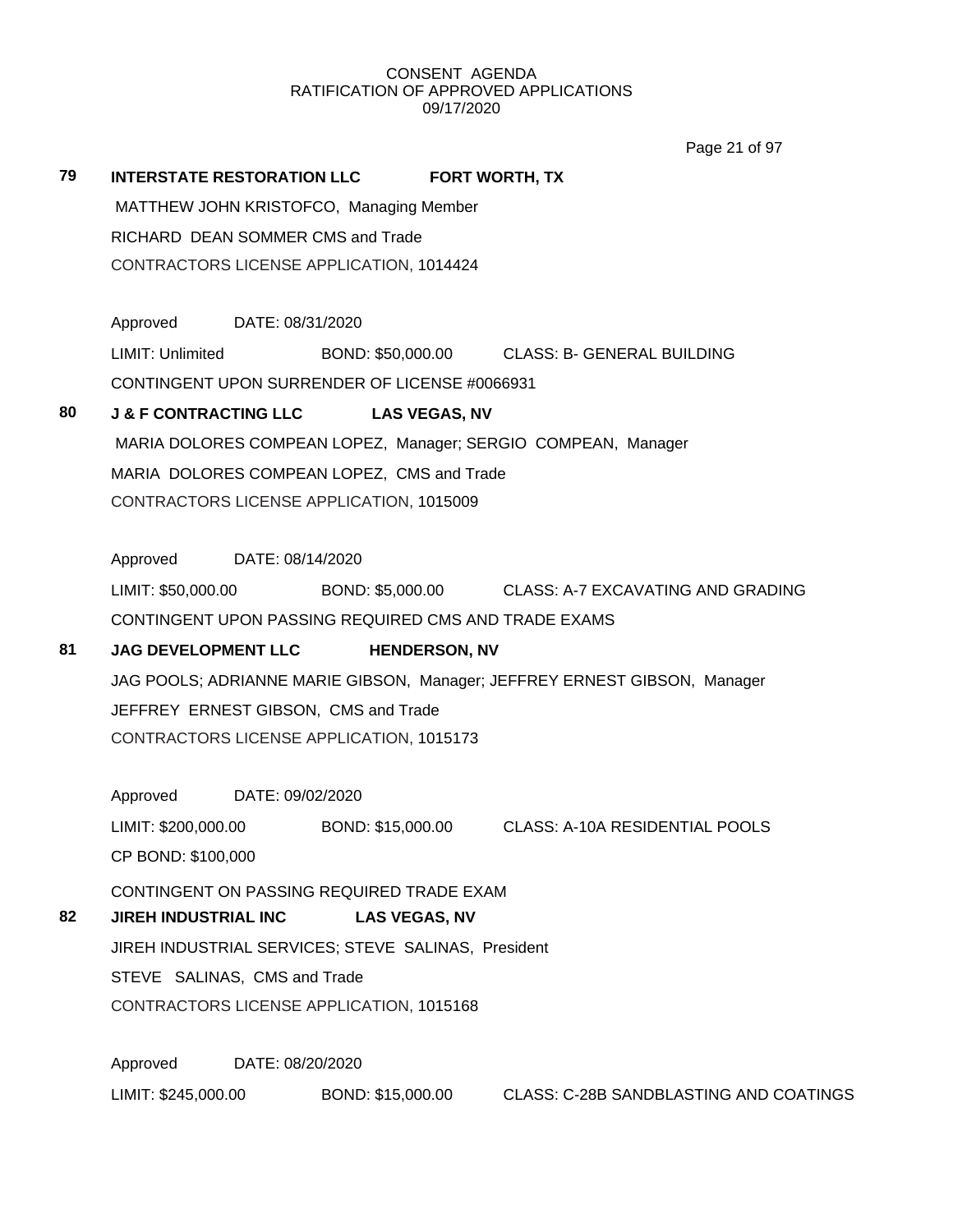Page 22 of 97

| 83 | <b>JOHN ALLEN WOODS</b>                                                                                                               |                  | <b>FERNLEY, NV</b>                                   |                                                                   |  |
|----|---------------------------------------------------------------------------------------------------------------------------------------|------------------|------------------------------------------------------|-------------------------------------------------------------------|--|
|    | ALS CERTIFIED SAFE & LOCK; JOHN ALLEN WOODS, Owner                                                                                    |                  |                                                      |                                                                   |  |
|    | JOHN ALLEN WOODS, CMS and Trade                                                                                                       |                  |                                                      |                                                                   |  |
|    |                                                                                                                                       |                  | CONTRACTORS LICENSE APPLICATION, 1015232             |                                                                   |  |
|    |                                                                                                                                       |                  |                                                      |                                                                   |  |
|    | Approved DATE: 08/10/2020                                                                                                             |                  |                                                      |                                                                   |  |
|    |                                                                                                                                       |                  |                                                      | LIMIT: \$10,000.00 BOND: \$2,000.00 CLASS: C-2 ELECTRICAL         |  |
|    |                                                                                                                                       |                  | CONTINGENT UPON PASSING CMS EXAM BY 01/08/2021       |                                                                   |  |
| 84 | K L A CONSTRUCTION & DEVELOPMENT                                                                                                      |                  |                                                      | <b>LAS VEGAS, NV</b>                                              |  |
|    | ADAM DAVID FOULADBAKHSH President                                                                                                     |                  |                                                      |                                                                   |  |
|    |                                                                                                                                       |                  | ADAM DAVID FOULADBAKHSH CMS and Trade                |                                                                   |  |
|    |                                                                                                                                       |                  | CONTRACTORS LICENSE APPLICATION, 1015174             |                                                                   |  |
|    |                                                                                                                                       |                  |                                                      |                                                                   |  |
|    | Approved DATE: 08/13/2020                                                                                                             |                  |                                                      |                                                                   |  |
|    |                                                                                                                                       |                  |                                                      | LIMIT: \$4,000,000.00 BOND: \$30,000.00 CLASS: B GENERAL BUILDING |  |
|    |                                                                                                                                       |                  | CONTINGENT UPON PASSING REQUIRED CMS AND TRADE EXAMS |                                                                   |  |
| 85 | <b>KAYO LLC</b>                                                                                                                       | <b>TEMPE, AZ</b> |                                                      |                                                                   |  |
|    | KAYO ENERGY; AARON DAVID WEYMANN, Managing Member                                                                                     |                  |                                                      |                                                                   |  |
|    | LUCAS JEFFREY REYNOLDS, CMS and Trade                                                                                                 |                  |                                                      |                                                                   |  |
|    | CONTRACTORS LICENSE APPLICATION, 1015815                                                                                              |                  |                                                      |                                                                   |  |
|    |                                                                                                                                       |                  |                                                      |                                                                   |  |
|    | Approved DATE: 09/03/2020                                                                                                             |                  |                                                      |                                                                   |  |
|    | LIMIT: \$45,000.00                                                                                                                    |                  | BOND: \$5,000.00                                     | <b>CLASS: C-2 ELECTRICAL</b>                                      |  |
|    |                                                                                                                                       |                  |                                                      |                                                                   |  |
| 86 | <b>KNIGHT RESTORATION SERVICES LP</b>                                                                                                 |                  |                                                      | <b>DALLAS, TX</b>                                                 |  |
|    | KNIGHT RESTORATION MANAGEMENT LLC General Partner; PETER JOHN TREDENNICK, President;<br>ADAM ROBERT MCKELVEY, Chief Executive Officer |                  |                                                      |                                                                   |  |
|    | PETER JOHN TREDENNICK, CMS and Trade                                                                                                  |                  |                                                      |                                                                   |  |
|    |                                                                                                                                       |                  | CONTRACTORS LICENSE APPLICATION, 1015388             |                                                                   |  |
|    | Approved                                                                                                                              | DATE: 08/31/2020 |                                                      |                                                                   |  |
|    | LIMIT: \$0.00                                                                                                                         |                  | BOND: \$50,000.00                                    | CLASS: B2                                                         |  |

CONTINGENT UPON PASSING CMS EXAM BY 1/17/2021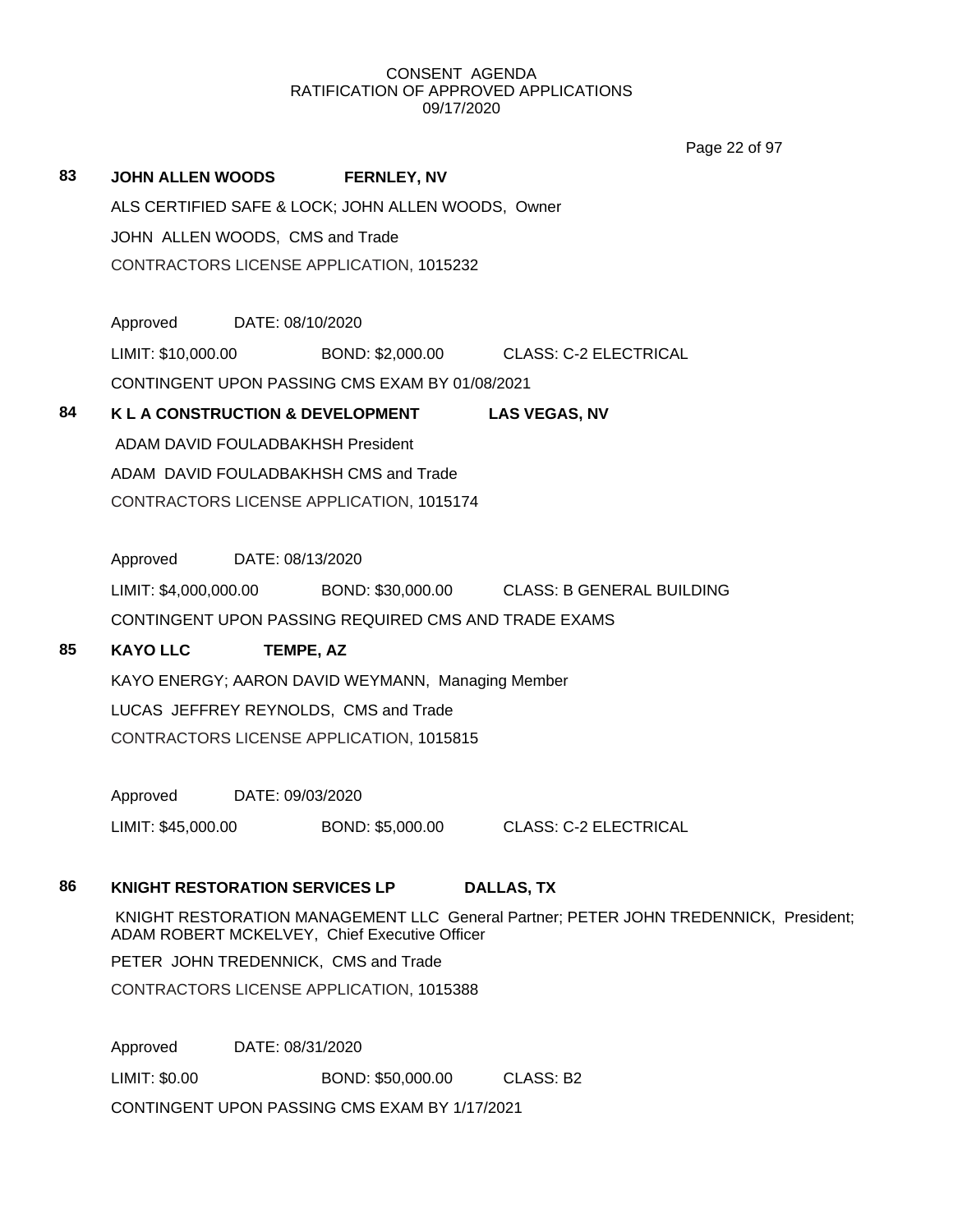Page 23 of 97

### **87 LEGION SOLAR POWER LLC LAS VEGAS, NV**

JORDAN GRAYLAND SAGE, Member RICHARD WALTER ROSS Trade; JORDAN GRAYLAND SAGE, CMS CONTRACTORS LICENSE APPLICATION, 1015780

Approved DATE: 08/31/2020

LIMIT: \$140,000.00 BOND: \$10,000.00 CLASS: C2G

CONTINGENT UPON PASSING TRADE EXAM BY 2/13/2021

### **88 LIFETIME GARAGE DOOR LLC LAS VEGAS, NV**

OMER BEN-HAMU, Manager OMER BEN-HAMU, CMS and Trade CONTRACTORS LICENSE APPLICATION, 1015448

Approved DATE: 08/13/2020

LIMIT: \$10,000.00 BOND: \$2,000.00 CLASS: C-3D OVERHEAD DOORS

CONTINGENT UPON PASSING REQUIRED CMS EXAM

## **89 LOKKEN MANAGEMENT LLC LAS VEGAS, NV**

GARAGE KINGS LAS VEGAS; SHERRI LYNN LOKKEN, Managing Member; SCOTT FREDRIC LOKKEN, Managing Member SHERRI LYNN LOKKEN, CMS; SCOTT FREDRIC LOKKEN, Trade CONTRACTORS LICENSE APPLICATION, 1015570

Approved DATE: 08/13/2020

LIMIT: \$10,000.00 BOND: \$2,000.00 CLASS: C-4 PAINTING AND DECORATING

CONTINGENT UPON PASSING REQUIRED CMS AND TRADE EXAMS

# **90 MARSDEN SERVICES LLC ST PAUL, MN**

MARSDEN RESTORATION; SITA ELAINE MORANTZ, Manager; DAMON SHAWN FRASER, Manager ANTHONY LAWRENCE FOWLER, CMS and Trade CONTRACTORS LICENSE APPLICATION, 1013498

Approved DATE: 08/27/2020

LIMIT: Unlimited BOND: \$50,000.00 CLASS: B-2 RESIDENTIAL AND SMALL

COMMERCIAL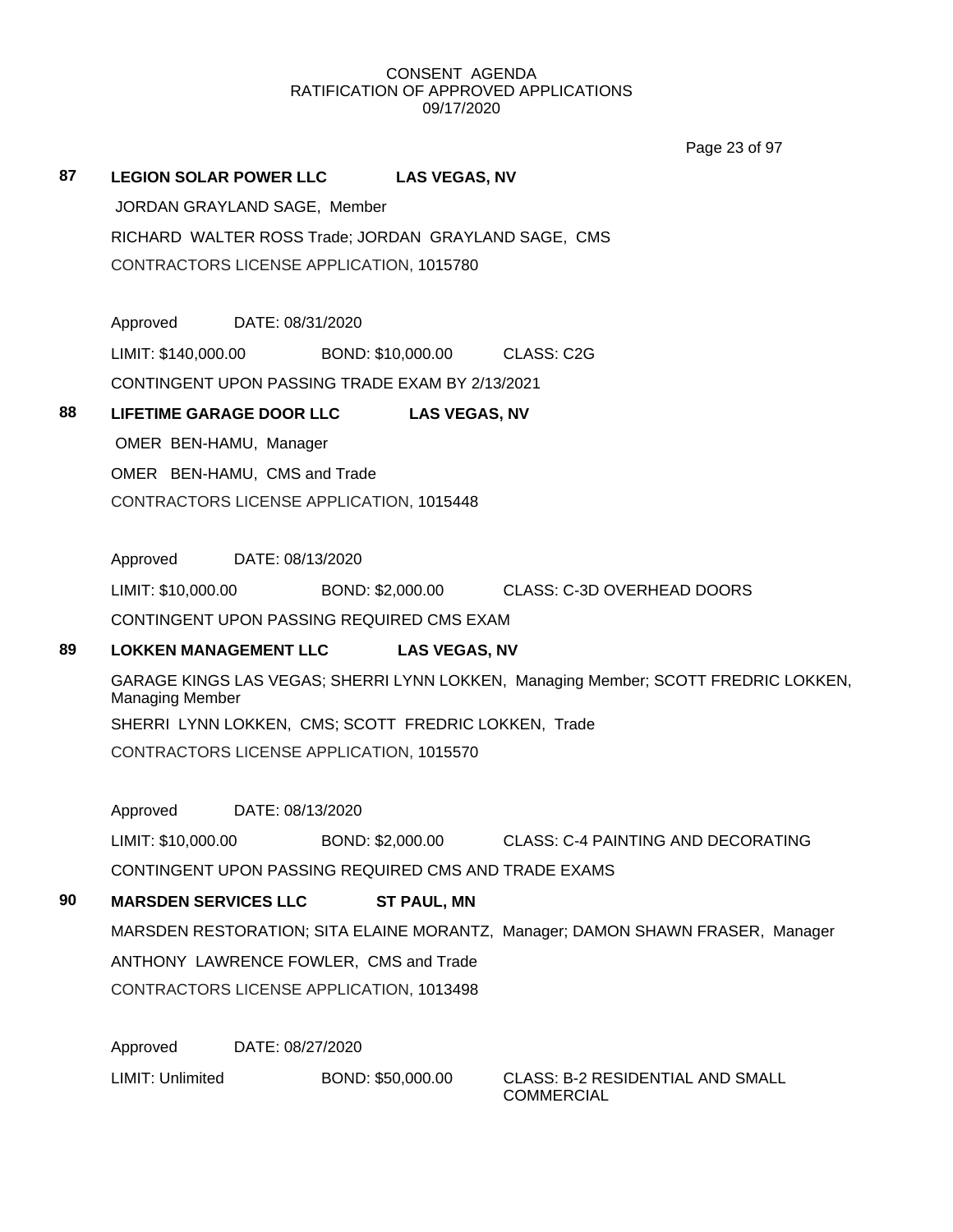**91 MARTIN ELEVATORS PLACERVILLE, CA** NATIONWIDE LIFTS OF NOR CAL; ALEXANDER JOHN JOSEPH MARTIN, President ALEXANDER JOHN JOSEPH MARTIN, CMS and Trade CONTRACTORS LICENSE APPLICATION, 1014786 Approved DATE: 08/11/2020 LIMIT: \$240,000.00 BOND: \$15,000.00 CLASS: C-7 ELEVATION AND CONVEYANCE CONTINGENT UPON PASSING CMS EXAM BY 12/10/2020 **92 MEC ELECTRIC COMPANY WESTLAND, MI** MICHAEL BASIL MALONE President MICHAEL BASIL MALONE CMS and Trade CONTRACTORS LICENSE APPLICATION, 1014738 Denied DATE: 08/25/2020 LIMIT: \$0.00 BOND: \$0.00 CLASS: C2A FAILURE TO ESTABLISH FINANCIAL RESPONSIBILITY AS SET FORTH IN NRS 624.262 AND NRS 624.263 **93 MICROWORKS INC SALT LAKE CITY, UT** CRAIG BRIMLEY HUTCHINSON, President DAVID NICHOLAS JOSEPH, CMS and Trade CONTRACTORS LICENSE APPLICATION, 1014420 Approved DATE: 08/25/2020 LIMIT: \$2,500,000.00 BOND: \$30,000.00 CLASS: C2D-LOW VOLTAGE CONTINGENT ON PASSING CMS/TRADE EXAMS **94 MISSION PAVING AND SEALING INC IRWINDALE, CA** DOUGLAS MICHAEL SWEENEY, JR President; ANDREW THOMAS ANDREWS, Secretary DOUGLAS MICHAEL SWEENEY, JR CMS and Trade CONTRACTORS LICENSE APPLICATION, 1015109 Approved DATE: 08/13/2020 LIMIT: \$245,000.00 BOND: \$15,000.00 CLASS: A-16 PAVING OF STREETS DRIVEWAYS AND PARKING LOTS CONTINGENT UPON PASSING REQUIRED CMS AND TRADE EXAMS Page 24 of 97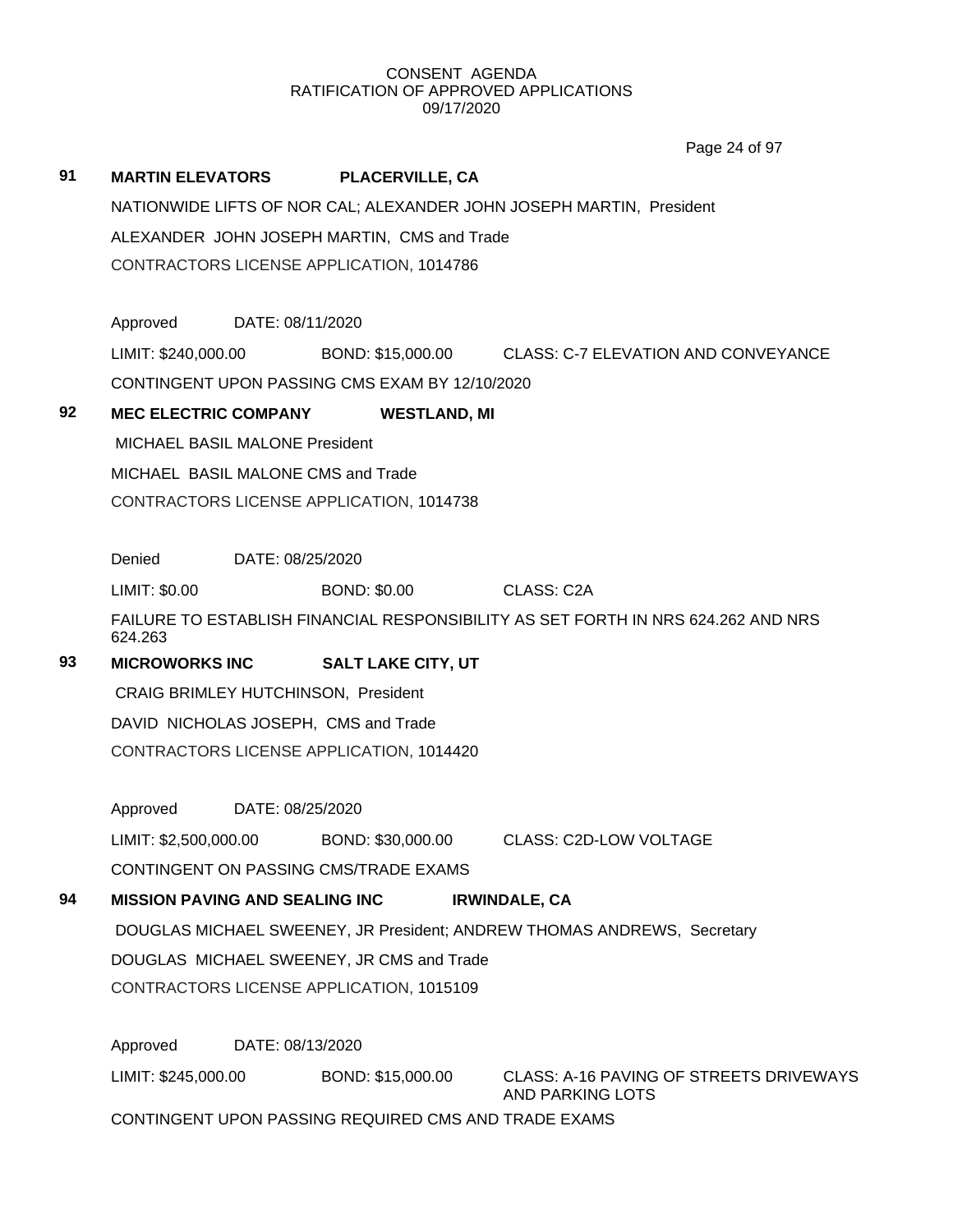Page 25 of 97

# **95 MONARCH PLUMBING LLC LAS VEGAS, NV** SANTIAGO VARGAS, JR Managing Member SANTIAGO VARGAS, JR CMS and Trade CONTRACTORS LICENSE APPLICATION, 1015371

Approved DATE: 08/27/2020 LIMIT: \$245,000.00 BOND: \$15,000.00 CLASS: C-1 PLUMBING AND HEATING CONTINGENT UPON PASSING CMS & C-1 EXAMS BY 01/17/2021

## **96 MONTANINO PLUMBING LLC NORTH LAS VEGAS, NV**

SILVIA MONTANINO, Managing Member; MICHAEL S MONTANINO, Managing Member SILVIA MONTANINO, CMS; MICHAEL S MONTANINO, Trade CONTRACTORS LICENSE APPLICATION, 1014918

Approved DATE: 08/27/2020

LIMIT: \$10,000.00 BOND: \$2,000.00 CLASS: C-1D PLUMBING C-1H WATER HEATERS CONTINGENT UPON PASSING REQUIRED CMS AND TRADE EXAMS

# **97 MOUNTAIN VIEW ELECTRIC LLC INCLINE VILLAGE, NV**

JOSHUA ALLEN HOLM, Manager JOSHUA ALLEN HOLM, CMS and Trade CONTRACTORS LICENSE APPLICATION, 1013438

Approved DATE: 08/20/2020 LIMIT: \$245,000.00 BOND: \$15,000.00 CLASS: C2

# **98 MOUNTAIN VIEW ELECTRIC LLC INCLINE VILLAGE, NV**

JOSHUA ALLEN HOLM, Manager JOSHUA ALLEN HOLM, CMS and Trade CONTRACTORS LICENSE APPLICATION, 1013440

Approved DATE: 08/21/2020 LIMIT: \$245,000.00 BOND: \$15,000.00 CLASS: A25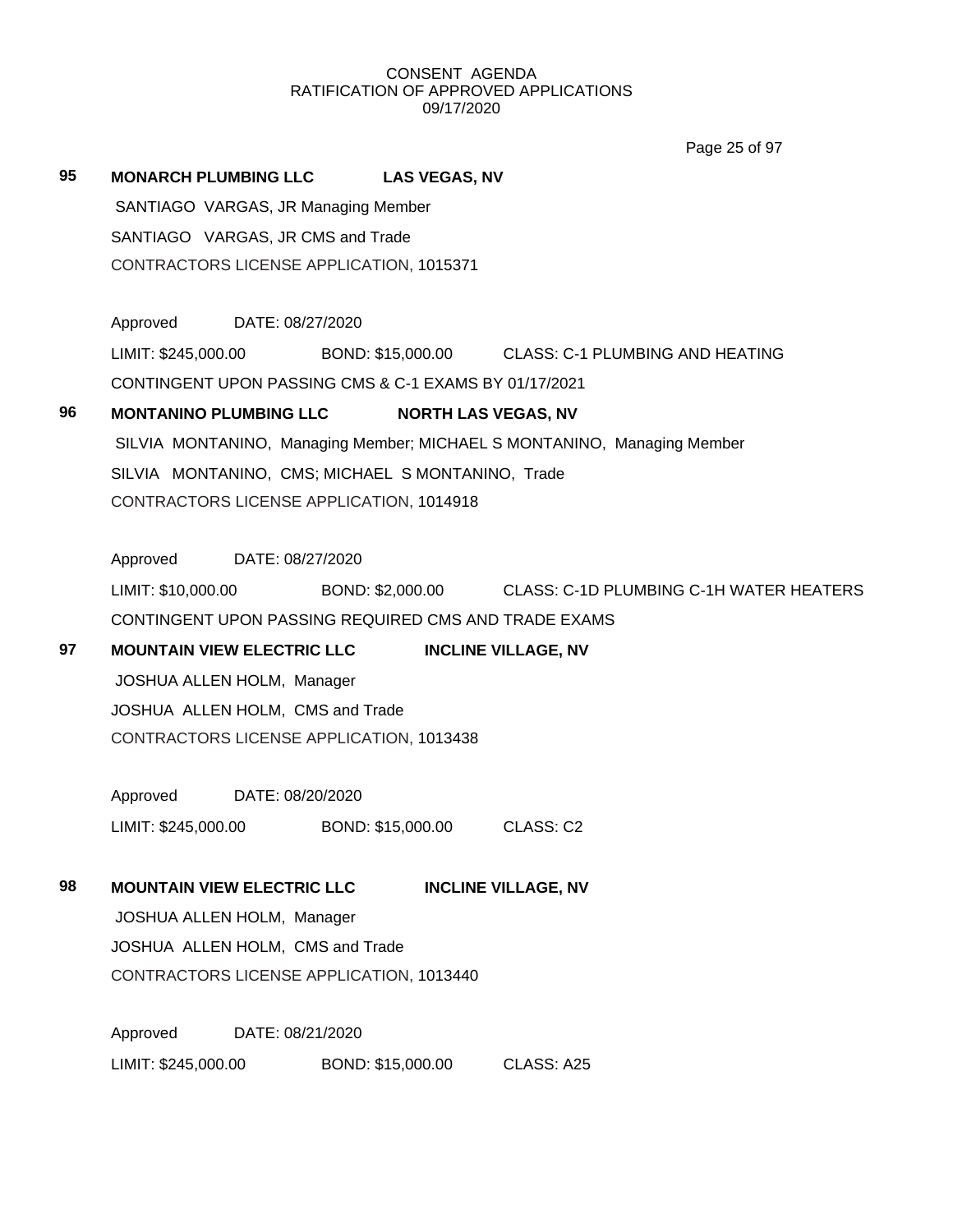Page 26 of 97

| 99  | <b>NATIONAL COATINGS INC</b><br><b>RALEIGH, NC</b>                                      |  |  |
|-----|-----------------------------------------------------------------------------------------|--|--|
|     | ROBERT FREDERICK FORSMAN President; ZEBULON ZACHARY HADLEY Chief Executive Officer      |  |  |
|     | ZEBULON ZACHARY HADLEY CMS and Trade                                                    |  |  |
|     | CONTRACTORS LICENSE APPLICATION, 1014774                                                |  |  |
|     | Approved<br>DATE: 09/02/2020                                                            |  |  |
|     | LIMIT: \$750,000.00 BOND: \$20,000.00 CLASS: C4A-PAINTING                               |  |  |
|     | CONTINGENT ON PASSING TRADE EXAM                                                        |  |  |
| 100 | <b>NEVADA EXCAVATION INC</b><br><b>MINDEN, NV</b>                                       |  |  |
|     | MATTHEW JON WILLETTE, President                                                         |  |  |
|     | MATTHEW JON WILLETTE, CMS and Trade                                                     |  |  |
|     | CONTRACTORS LICENSE APPLICATION, 1015490                                                |  |  |
|     | Approved<br>DATE: 08/28/2020                                                            |  |  |
|     | LIMIT: \$450,000.00<br>BOND: \$15,000.00<br>CLASS: A7; A15; A19                         |  |  |
|     | CONTINGENT UPON PASSING EXAMS BY 1/27/2021                                              |  |  |
| 101 | <b>NEVADA PROUD PLUMBING AND HEATING LLC</b><br><b>RENO, NV</b>                         |  |  |
|     | BRETT MICHAEL BARTOLOMEI, Managing Member; BERNARD ROGER SALLABERRY, Managing<br>Member |  |  |
|     | BERNARD ROGER SALLABERRY, CMS and Trade; BRETT MICHAEL BARTOLOMEI, CMS and Trade        |  |  |
|     | CONTRACTORS LICENSE APPLICATION, 1015646                                                |  |  |
|     | Approved DATE: 09/01/2020                                                               |  |  |
|     | LIMIT: \$10,000.00<br>BOND: \$2,000.00<br>CLASS: C-1 PLUMBING AND HEATING               |  |  |
|     | CONTINGENT UPON PASSING CMS & C-1 EXAMS BY 02/06/21                                     |  |  |
| 102 | <b>NEW GEN ELECTRIC LLC</b><br><b>LAS VEGAS, NV</b>                                     |  |  |
|     | CARLOS ALBERTO BRACHO, Managing Member                                                  |  |  |
|     | CARLOS ALBERTO BRACHO, CMS and Trade                                                    |  |  |
|     | CONTRACTORS LICENSE APPLICATION, 1015107                                                |  |  |
|     | Approved<br>DATE: 08/27/2020                                                            |  |  |
|     | LIMIT: \$20,000.00<br>BOND: \$5,000.00<br><b>CLASS: C-2 ELECTRICAL</b>                  |  |  |
|     | CONTINGENT ON PASSING REQUIRED CMS/TRADE EXAMS                                          |  |  |
|     |                                                                                         |  |  |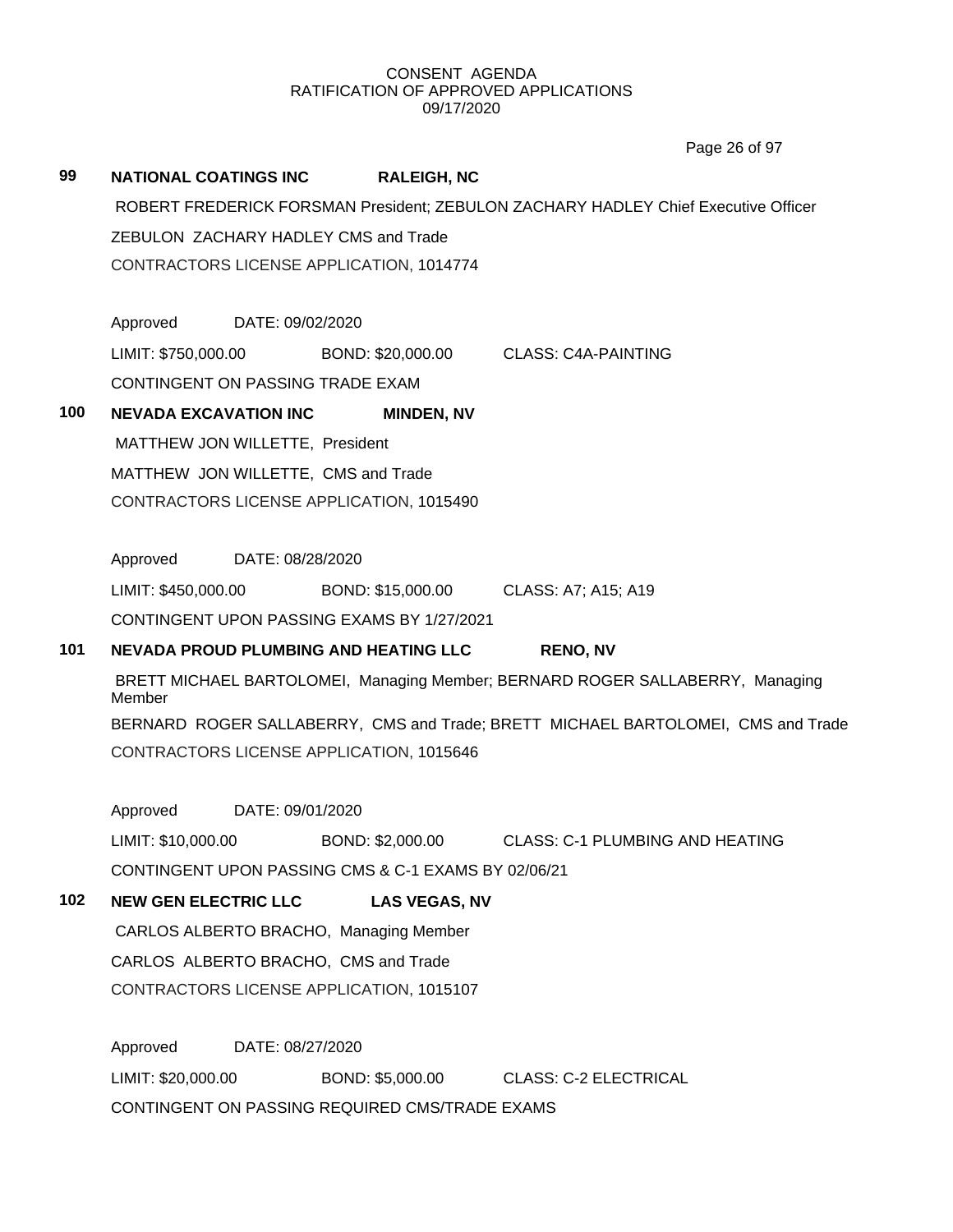# **103 NORIEGA MASONRY LLC LAS VEGAS, NV** MARIA DEL R NORIEGA Manager; JESSIE R NORIEGA Manager JESSIE R NORIEGA CMS and Trade CONTRACTORS LICENSE APPLICATION, 1015348 Approved DATE: 08/27/2020 LIMIT: \$50,000.00 BOND: \$5,000.00 CLASS: C-5 CONCRETE CONTRACTING **104 NORTH AMERICAN VIDEO CORPORATION FULLERTON, CA** JAMES WILLIAM KAUKER President; ELIZABETH MARY SKAKUN Secretary; DEBRA LYNNE LABERGE **Treasurer** PAUL CURTIS SPRUIELL, CMS and Trade CONTRACTORS LICENSE APPLICATION, 1015178 Approved DATE: 08/14/2020 LIMIT: \$100,000.00 BOND: \$10,000.00 CLASS: C-2D LOW VOLTAGE CONTINGENT UPON PASSING REQUIRED CMS AND TRADE EXAMS **105 NTECH LLC HENDERSON, NV** NTECHAV; RENEE MARIE WOODRING, Managing Member RENEE MARIE WOODRING, CMS; MICHAEL ANTHONY SWANSON, Trade CONTRACTORS LICENSE APPLICATION, 1015105 Approved DATE: 08/13/2020 LIMIT: \$10,000.00 BOND: \$2,000.00 CLASS: C-2D LOW VOLTAGE CONTINGENT UPON PASSING REQUIRED CMS AND TRADE EXAMS **106 ONE CALL CONSTRUCTION SERVICES LLC SCOTTSDALE, AZ** JOE STURE SHIPKA, Managing Member; CHAD ERIC BALTRUSCH, Managing Member CHAD ERIC BALTRUSCH, CMS and Trade CONTRACTORS LICENSE APPLICATION, 1014934 Approved DATE: 08/24/2020 LIMIT: \$200,000.00 BOND: \$10,000.00 CLASS: B-2 RESIDENTIAL & SMALL COMMERCIAL Page 27 of 97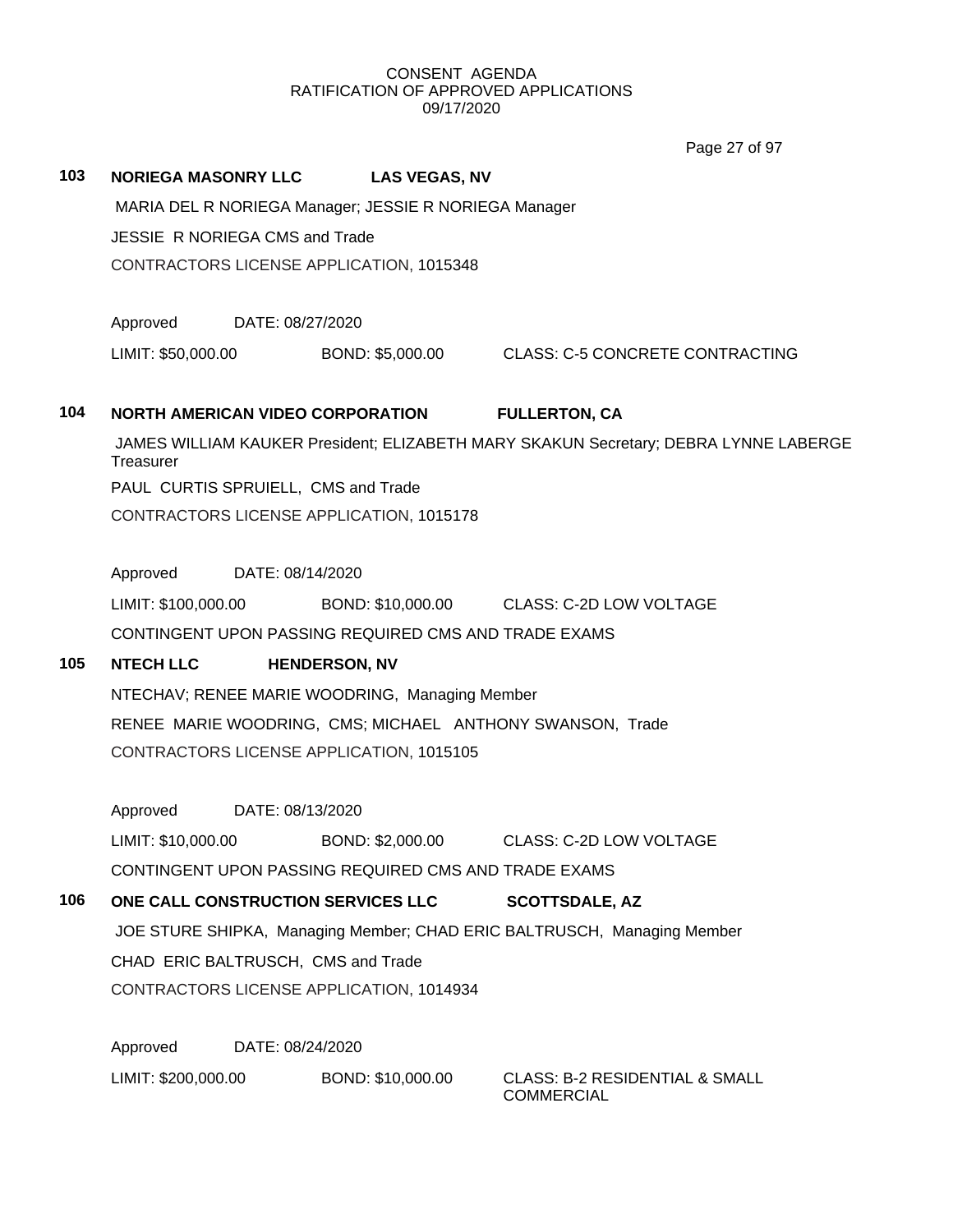Page 28 of 97

| 107                                            | <b>PADILLAS CONCRETE LLC</b>                                                                       | <b>RENO, NV</b>                                       |                                                                     |  |  |  |
|------------------------------------------------|----------------------------------------------------------------------------------------------------|-------------------------------------------------------|---------------------------------------------------------------------|--|--|--|
|                                                |                                                                                                    | EMANUEL JONATHAN PADILLA ZAVALA, Managing Member      |                                                                     |  |  |  |
|                                                |                                                                                                    | EMANUEL JONATHAN PADILLA ZAVALA, CMS and Trade        |                                                                     |  |  |  |
|                                                |                                                                                                    | CONTRACTORS LICENSE APPLICATION, 1015723              |                                                                     |  |  |  |
|                                                | Approved DATE: 08/27/2020                                                                          |                                                       |                                                                     |  |  |  |
|                                                |                                                                                                    |                                                       | LIMIT: \$10,000.00 BOND: \$2,000.00 CLASS: C-5 CONCRETE CONTRACTING |  |  |  |
|                                                |                                                                                                    | CONTINGENT UPON PASSING CMS & C-5 EXAMS BY 02/11/2021 |                                                                     |  |  |  |
| 108                                            | PAINTING IN GENERAL LLC                                                                            |                                                       | <b>NORTH LAS VEGAS, NV</b>                                          |  |  |  |
|                                                |                                                                                                    | MIGUEL ANGEL MANDUJANO-SANCHEZ, Manager               |                                                                     |  |  |  |
|                                                |                                                                                                    | MIGUEL ANGEL MANDUJANO-SANCHEZ, CMS and Trade         |                                                                     |  |  |  |
|                                                |                                                                                                    | CONTRACTORS LICENSE APPLICATION, 1015057              |                                                                     |  |  |  |
|                                                | Approved DATE: 08/13/2020                                                                          |                                                       |                                                                     |  |  |  |
|                                                |                                                                                                    |                                                       | LIMIT: \$50,000.00 BOND: \$5,000.00 CLASS: C-4A PAINTING            |  |  |  |
|                                                |                                                                                                    | CONTINGENT ON PASSING REQUIRED CMS EXAM               |                                                                     |  |  |  |
| 109                                            |                                                                                                    | PARAMOUNT CRAFTSMAN SERVICES LLC                      | <b>SPARKS, NV</b>                                                   |  |  |  |
|                                                | SPENCER SHAUN KEIFE, Manager                                                                       |                                                       |                                                                     |  |  |  |
|                                                |                                                                                                    | SPENCER SHAUN KEIFE, CMS and Trade                    |                                                                     |  |  |  |
|                                                |                                                                                                    | CONTRACTORS LICENSE APPLICATION, 1015595              |                                                                     |  |  |  |
|                                                | Approved DATE: 08/31/2020                                                                          |                                                       |                                                                     |  |  |  |
|                                                | LIMIT: \$10,000.00                                                                                 | BOND: \$2,000.00 CLASS: C1H                           |                                                                     |  |  |  |
|                                                |                                                                                                    | CONTINGENT UPON PASSING EXAMS BY 2/3/2021             |                                                                     |  |  |  |
| 110                                            | POLAR MECHANICAL INC                                                                               | <b>CONCORD, CA</b>                                    |                                                                     |  |  |  |
|                                                | DONALD CHRISTOPHER DEBEAUMONT, President; CONRAD RANGEL LOPEZ Other; SAM<br>MARTINOVICH, III Other |                                                       |                                                                     |  |  |  |
|                                                | CONRAD RANGEL LOPEZ CMS and Trade                                                                  |                                                       |                                                                     |  |  |  |
|                                                |                                                                                                    | CONTRACTORS LICENSE APPLICATION, 1013358              |                                                                     |  |  |  |
|                                                | Approved                                                                                           | DATE: 08/31/2020                                      |                                                                     |  |  |  |
|                                                | LIMIT: \$45,000.00                                                                                 | BOND: \$5,000.00                                      | <b>CLASS: C-21 REFRIGERATION AND AIR</b><br><b>CONDITIONING</b>     |  |  |  |
| CONTINGENT UPON PASSING CMS EXAM BY 09/08/2020 |                                                                                                    |                                                       |                                                                     |  |  |  |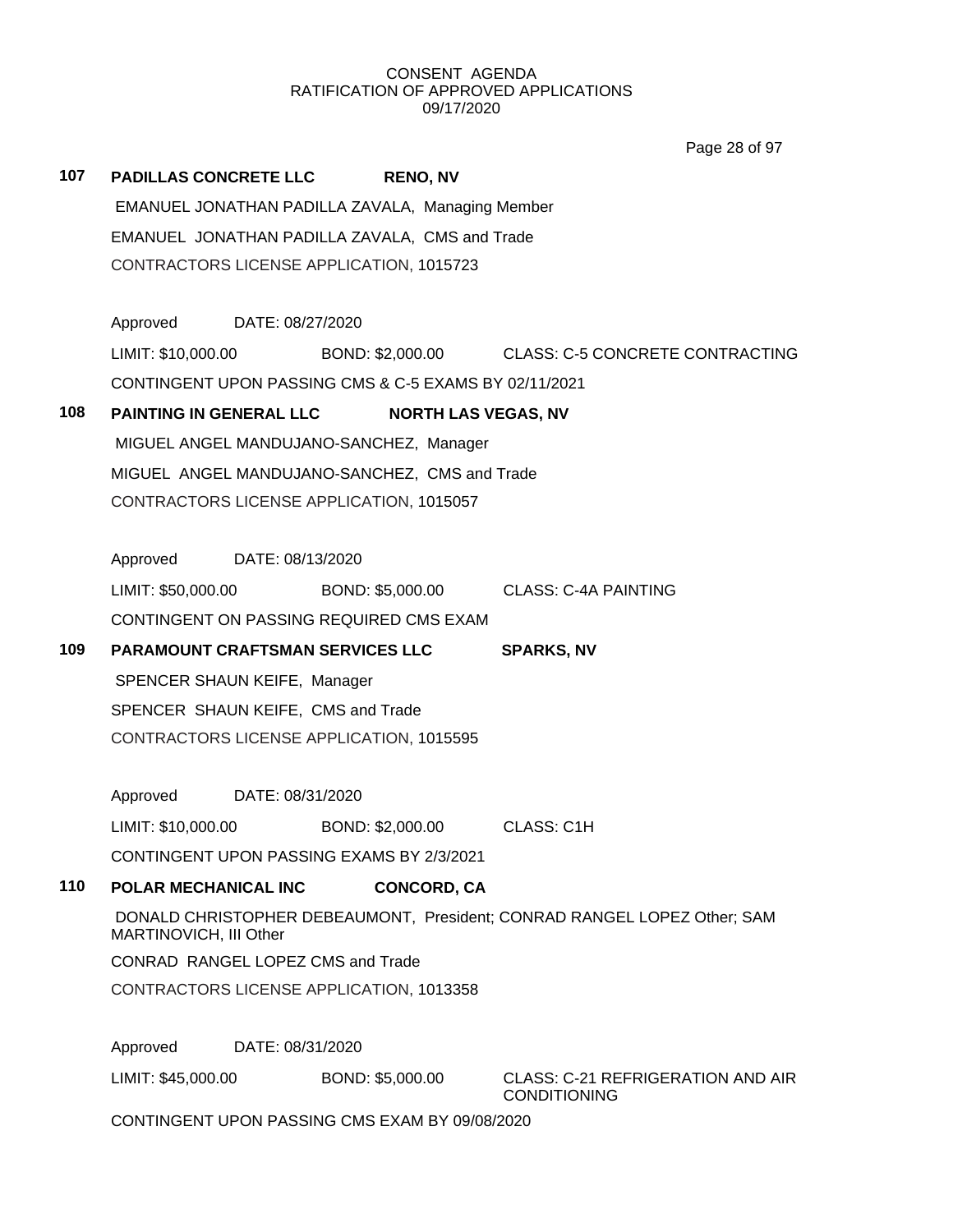Page 29 of 97

| 111 |                                                       | PRIMORIS RENEWABLE ENERGY INC                                                    | <b>DENVER, CO</b>                     |                                         |  |  |  |
|-----|-------------------------------------------------------|----------------------------------------------------------------------------------|---------------------------------------|-----------------------------------------|--|--|--|
|     |                                                       | JOHN SAMUEL MCINTOSH, President; BLANCHE ARCENEAUX, Other; JOHN M PERISICH Other |                                       |                                         |  |  |  |
|     |                                                       | DANIEL EDWARD GELLNER CMS and Trade                                              |                                       |                                         |  |  |  |
|     |                                                       | CONTRACTORS LICENSE APPLICATION, 1015463                                         |                                       |                                         |  |  |  |
|     | Approved                                              | DATE: 08/20/2020                                                                 |                                       |                                         |  |  |  |
|     | LIMIT: \$0.00                                         | BOND: \$50,000.00                                                                | <b>CLASS: C-2 ELECTRICAL</b>          |                                         |  |  |  |
| 112 | PURE WATER SERVICES LLC                               |                                                                                  | <b>LAS VEGAS, NV</b>                  |                                         |  |  |  |
|     | <b>Managing Member</b>                                | FAITH WATER FILTRATION; ANTHONY DESMONI Managing Member; JAMES ALLEN BATEMAN,    |                                       |                                         |  |  |  |
|     |                                                       | ANTHONY DESMONI CMS and Trade                                                    |                                       |                                         |  |  |  |
|     |                                                       | CONTRACTORS LICENSE APPLICATION, 1014772                                         |                                       |                                         |  |  |  |
|     | Approved DATE: 08/20/2020                             |                                                                                  |                                       |                                         |  |  |  |
|     | LIMIT: \$10,000.00                                    |                                                                                  | BOND: \$2,000.00 CLASS: C-1D PLUMBING |                                         |  |  |  |
| 113 | <b>PVI CM INC</b>                                     | <b>WEST CHESTER, PA</b>                                                          |                                       |                                         |  |  |  |
|     | BERNARD MICHAEL GALLAGHER, President                  |                                                                                  |                                       |                                         |  |  |  |
|     | MICHAEL LEE VALENCIA, CMS; JAMES EDWARD LARSON, Trade |                                                                                  |                                       |                                         |  |  |  |
|     | CONTRACTORS LICENSE APPLICATION, 1015637              |                                                                                  |                                       |                                         |  |  |  |
|     | Approved<br>DATE: 09/02/2020                          |                                                                                  |                                       |                                         |  |  |  |
|     | LIMIT: \$200,000.00                                   | BOND: \$10,000.00                                                                | <b>COMMERCIAL</b>                     | <b>CLASS: B-2 RESIDENTIAL AND SMALL</b> |  |  |  |
| 114 | <b>R R R FLOORING LLC</b>                             | <b>LAS VEGAS, NV</b>                                                             |                                       |                                         |  |  |  |
|     | RENE SANCHEZ-CARRILLO, Manager                        |                                                                                  |                                       |                                         |  |  |  |
|     |                                                       | RENE SANCHEZ-CARRILLO, CMS and Trade                                             |                                       |                                         |  |  |  |
|     |                                                       | CONTRACTORS LICENSE APPLICATION, 1015228                                         |                                       |                                         |  |  |  |
|     |                                                       |                                                                                  |                                       |                                         |  |  |  |

Approved DATE: 08/14/2020 LIMIT: \$20,000.00 BOND: \$5,000.00 CLASS: C-16 FINISHING FLOORS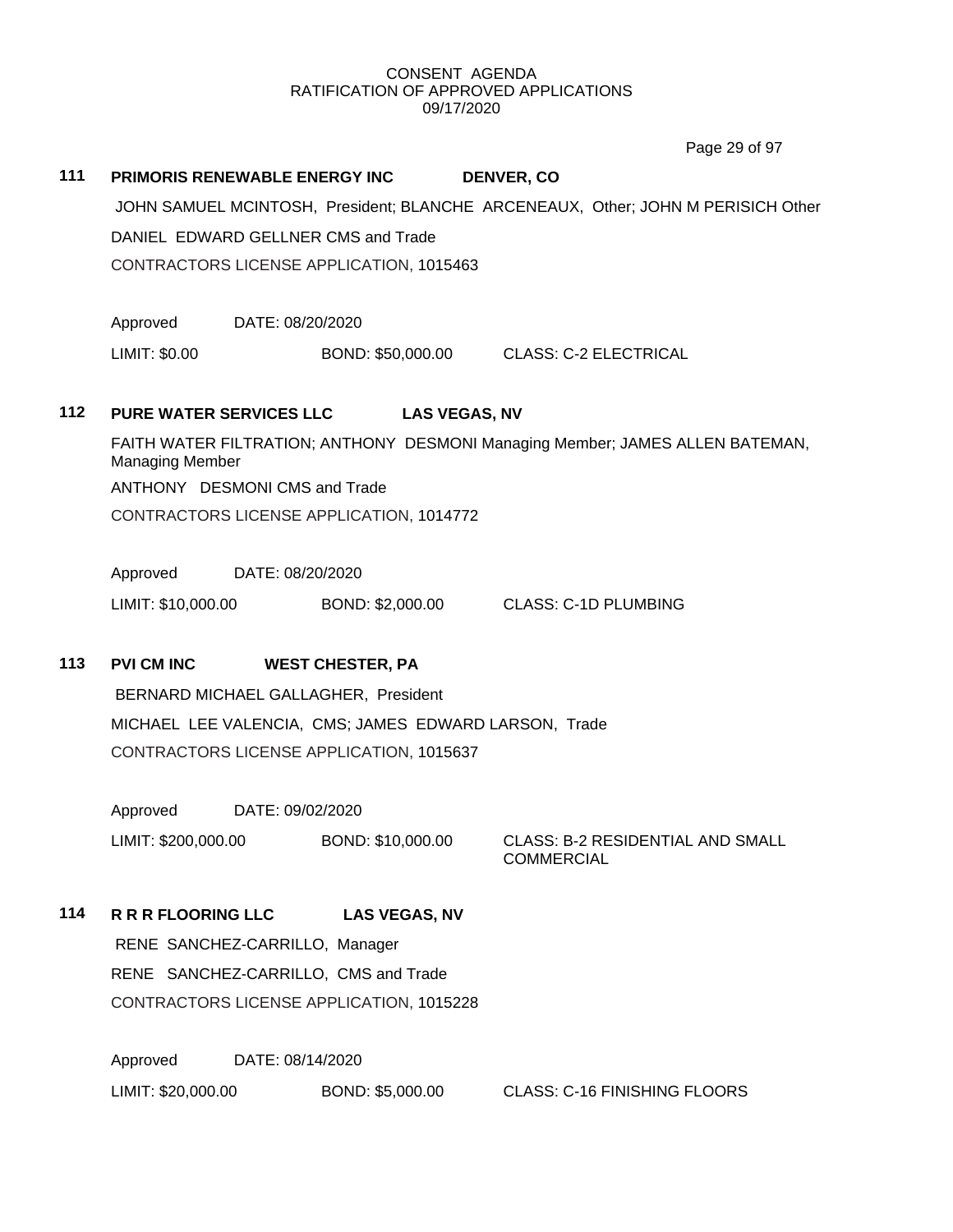Page 30 of 97

### **115 REAL FLOORS COMMERCIAL INC MARIETTA, GA**

PHILLIP SCOTT WIERSON, President PHILLIP SCOTT WIERSON, CMS and Trade CONTRACTORS LICENSE APPLICATION, 1015013

Approved DATE: 08/11/2020

LIMIT: \$4,800,000.00 BOND: \$50,000.00 CLASS: C-16 FINISHING FLOORS

CONTINGENT UPON PASSING CMS EXAM BY 12/24/2020

## **116 REAL FLOORS COMMERCIAL INC MARIETTA, GA**

PHILLIP SCOTT WIERSON, President PHILLIP SCOTT WIERSON, CMS and Trade CONTRACTORS LICENSE APPLICATION, 1015014

Approved DATE: 08/11/2020

LIMIT: \$4,800,000.00 BOND: \$50,000.00 CLASS: C-20 TILING

CONTINGENT UPON PASSING CMS & C-20 EXAMS BY 12/24/2020

# **117 REDI SERVICES LLC ELKO, NV**

CLINT A CONDOS, Member; GARY ALLEN CONDOS COO; JAY RICHARD ANDERSON Managing Member; CODY AUSTIN, Member CODY AUSTIN, CMS and Trade CONTRACTORS LICENSE APPLICATION, 1014581

Approved DATE: 08/21/2020

LIMIT: Unlimited BOND: \$50,000.00 CLASS: A15

CONTINGENT UPON PASSING EXAMS BY 11/26/2020

## **118 RELIAPRO PAINTERS LLC SOUTH LAKE TAHOE, CA**

FRANK JOSEPH MUSCAT Owner

FRANK JOSEPH MUSCAT CMS

CONTRACTORS LICENSE APPLICATION, 1014812

Approved DATE: 08/11/2020 LIMIT: \$10,000.00 BOND: \$2,000.00 CLASS: C4A CONTINGENT UPON SURRENDER OF LICENSE #74692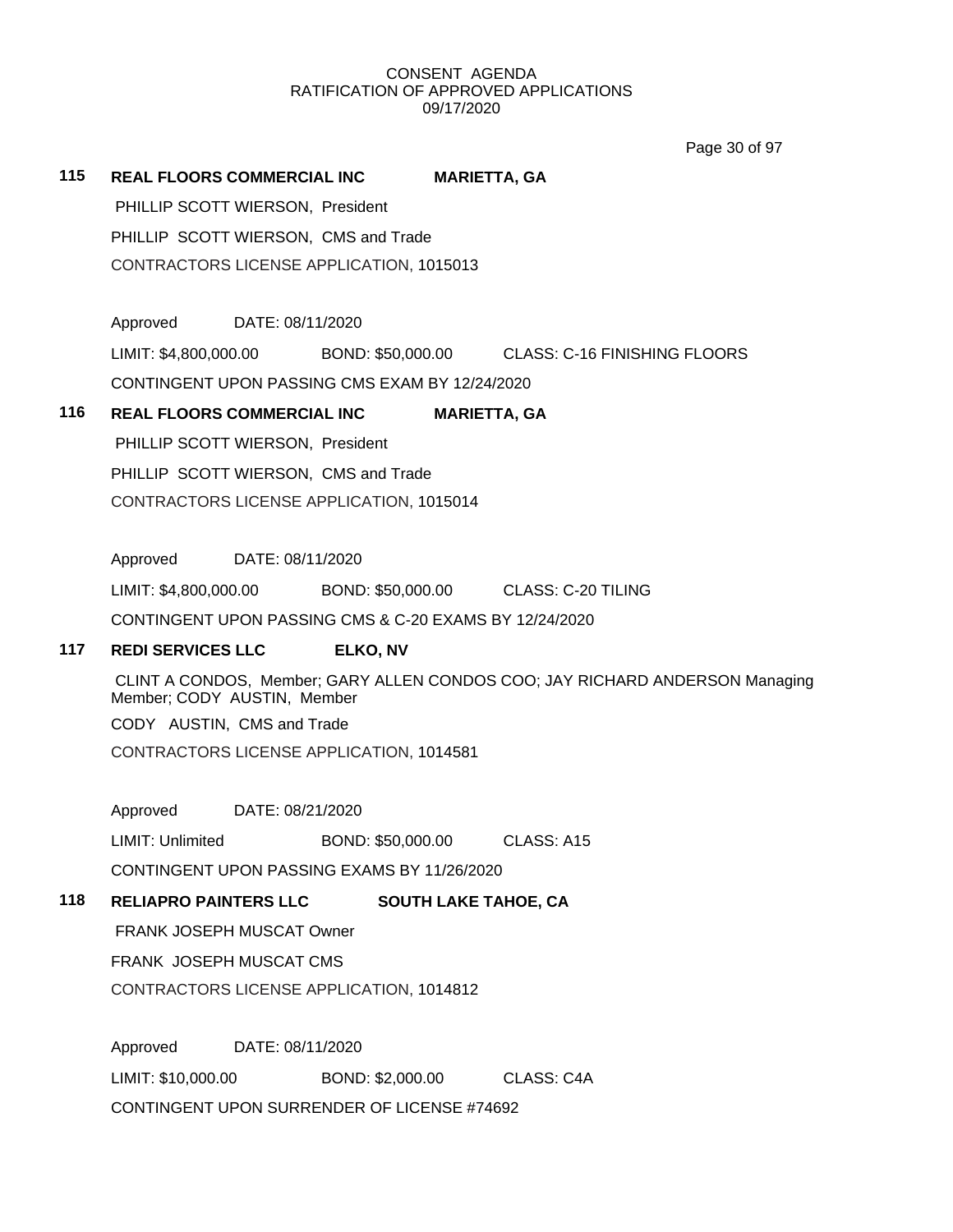|     |                                 |                                          |                                                             |                    | Page 31 of 97                                                              |  |
|-----|---------------------------------|------------------------------------------|-------------------------------------------------------------|--------------------|----------------------------------------------------------------------------|--|
| 119 | <b>RICODY INC</b>               |                                          | <b>PAHRUMP, NV</b>                                          |                    |                                                                            |  |
|     |                                 |                                          | BEST SET; RICKY NELSON NOGERA President                     |                    |                                                                            |  |
|     |                                 |                                          | RICKY NELSON NOGERA CMS and Trade                           |                    |                                                                            |  |
|     |                                 |                                          | CONTRACTORS LICENSE APPLICATION, 1015235                    |                    |                                                                            |  |
|     | Approved                        | DATE: 08/20/2020                         |                                                             |                    |                                                                            |  |
|     | LIMIT: \$45,000.00              |                                          | BOND: \$5,000.00                                            |                    | CLASS: C-14H AWNINGS AND LOUVRES                                           |  |
| 120 | <b>RICODY INC</b>               |                                          | <b>PAHRUMP, NV</b>                                          |                    |                                                                            |  |
|     |                                 |                                          | BEST SET; RICKY NELSON NOGERA President                     |                    |                                                                            |  |
|     |                                 |                                          | RICKY NELSON NOGERA CMS and Trade                           |                    |                                                                            |  |
|     |                                 | CONTRACTORS LICENSE APPLICATION, 1015236 |                                                             |                    |                                                                            |  |
|     | Approved                        | DATE: 08/20/2020                         |                                                             |                    |                                                                            |  |
|     | LIMIT: \$15,000.00              |                                          | BOND: \$5,000.00                                            |                    | CLASS: A-9 PIERS AND FOUNDATIONS                                           |  |
| 121 | <b>RIOS CONSTRUCTION LLC</b>    |                                          | ELKO, NV                                                    |                    |                                                                            |  |
|     |                                 |                                          | <b>JESUS ANTONIO RIOS-MARTINEZ Manager</b>                  |                    |                                                                            |  |
|     |                                 |                                          | JESUS ANTONIO RIOS-MARTINEZ CMS and Trade                   |                    |                                                                            |  |
|     |                                 |                                          | CONTRACTORS LICENSE APPLICATION, 1015632                    |                    |                                                                            |  |
|     | Approved DATE: 08/28/2020       |                                          |                                                             |                    |                                                                            |  |
|     | LIMIT: \$245,000.00             |                                          | BOND: \$15,000.00                                           |                    | <b>CLASS: B-2 RESIDENTIAL &amp; SMALL</b><br><b>COMMERCIAL</b>             |  |
|     |                                 |                                          | CONTINGENT UPON PASSING CMS & B-2 EXAMS BY 02/05/21         |                    |                                                                            |  |
| 122 | <b>ROBERSON WAITE ELECTRIC</b>  |                                          |                                                             | <b>ANAHEIM, CA</b> |                                                                            |  |
|     |                                 |                                          | HERNANDEZ, Treasurer; WILLIAM KENNETH EAKER, Vice President |                    | TUONG DINH NGUYEN, President; JAMES RYAN WAITE, Secretary; ANTHONY CHARLES |  |
|     | JAMES RYAN WAITE, CMS and Trade |                                          |                                                             |                    |                                                                            |  |
|     |                                 |                                          | CONTRACTORS LICENSE APPLICATION, 1013597                    |                    |                                                                            |  |
|     | Approved                        | DATE: 08/10/2020                         |                                                             |                    |                                                                            |  |

LIMIT: \$250,000.00 BOND: \$15,000.00 CLASS: C-2 ELECTRICAL CONTINGENT UPON PASSING CMS EXAM BY 09/06/2020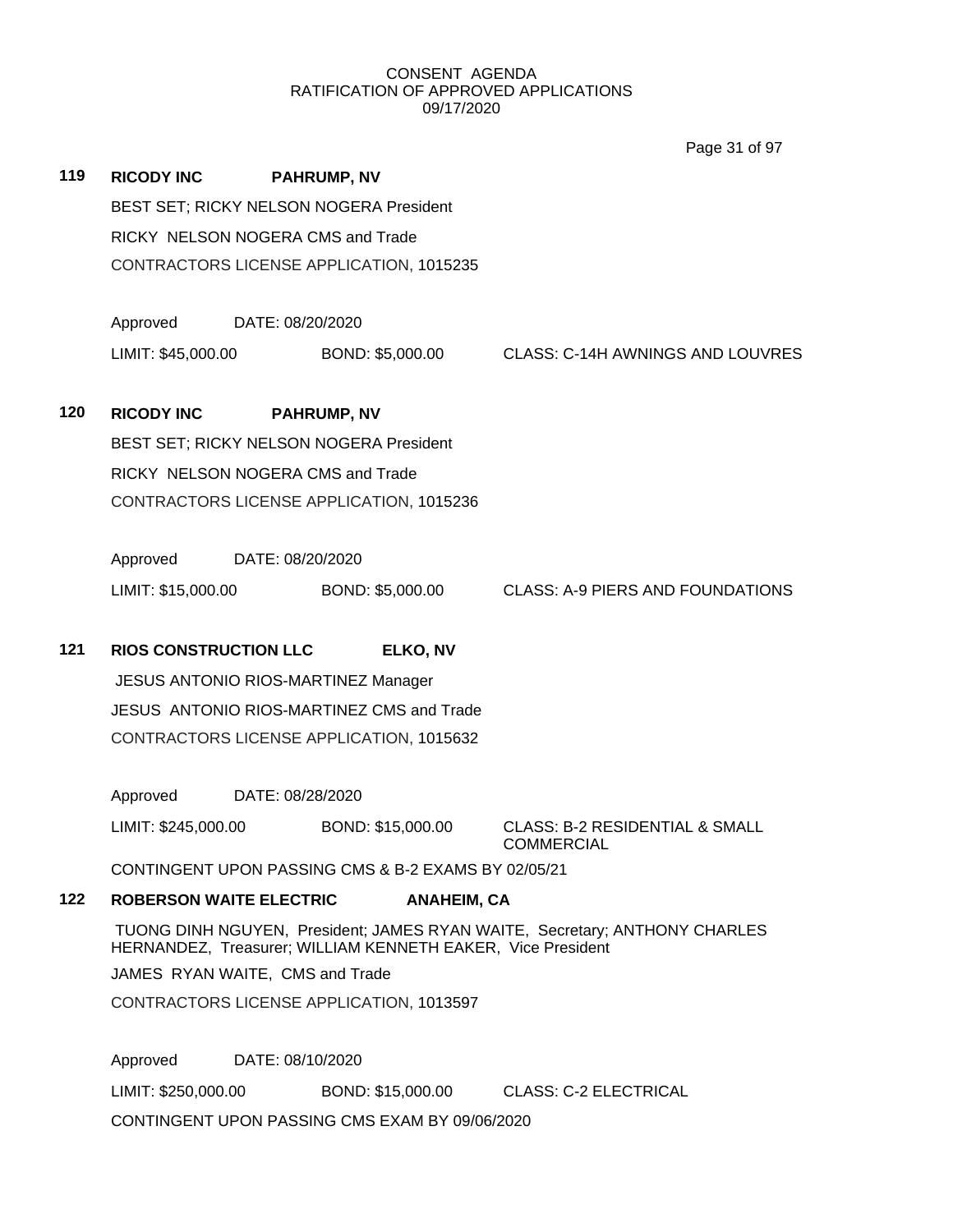Page 32 of 97

## **123 RODEO CONCRETE LLC LAS VEGAS , NV**

FLORENCIA ESCARLET FRAUSTO RODRIGUEZ, Manager; FLORENCIO FRAUSTO ROJAS, Manager FLORENCIA ESCARLET FRAUSTO RODRIGUEZ, CMS; FLORENCIO FRAUSTO ROJAS, Trade CONTRACTORS LICENSE APPLICATION, 1015456

Approved DATE: 08/27/2020

LIMIT: \$360,000.00 BOND: \$15,000.00 CLASS: C-5 CONCRETE CONTRACTING CONTINGENT UPON PASSING CMS & C-5 EXAMS BY 01/23/2021

### **124 S & S PLUMBING LLC AMARGOSA VALLEY, NV**

SERGIO SAUCEDO IBANEZ, Managing Member SERGIO SAUCEDO IBANEZ, CMS and Trade CONTRACTORS LICENSE APPLICATION, 1015406

Approved DATE: 08/20/2020

LIMIT: \$10,000.00 BOND: \$2,000.00 CLASS: C1D

CONTINGENT UPON PASSING EXAMS BY 1/20/2021

## **125 S P S CONSTRUCTION LLC LAS VEGAS, NV**

S P S PAINTING; JACQUELINE JASMINE CHACON, Manager; GERSON GABRIEL MATUTE GODOY, Manager NICK APOSTOL CEABUCA CMS and Trade CONTRACTORS LICENSE APPLICATION, 1015344

Approved DATE: 08/13/2020

LIMIT: \$200,000.00 BOND: \$10,000.00 CLASS: C-4 PAINTING AND DECORATING

## **126 S P S CONSTRUCTION LLC LAS VEGAS, NV**

JACQUELINE JASMINE CHACON, Manager; GERSON GABRIEL MATUTE GODOY, Manager NICK APOSTOL CEABUCA CMS and Trade CONTRACTORS LICENSE APPLICATION, 1015346

Approved DATE: 08/13/2020 LIMIT: \$200,000.00 BOND: \$10,000.00 CLASS: B-2 RESIDENTIAL AND SMALL

COMMERCIAL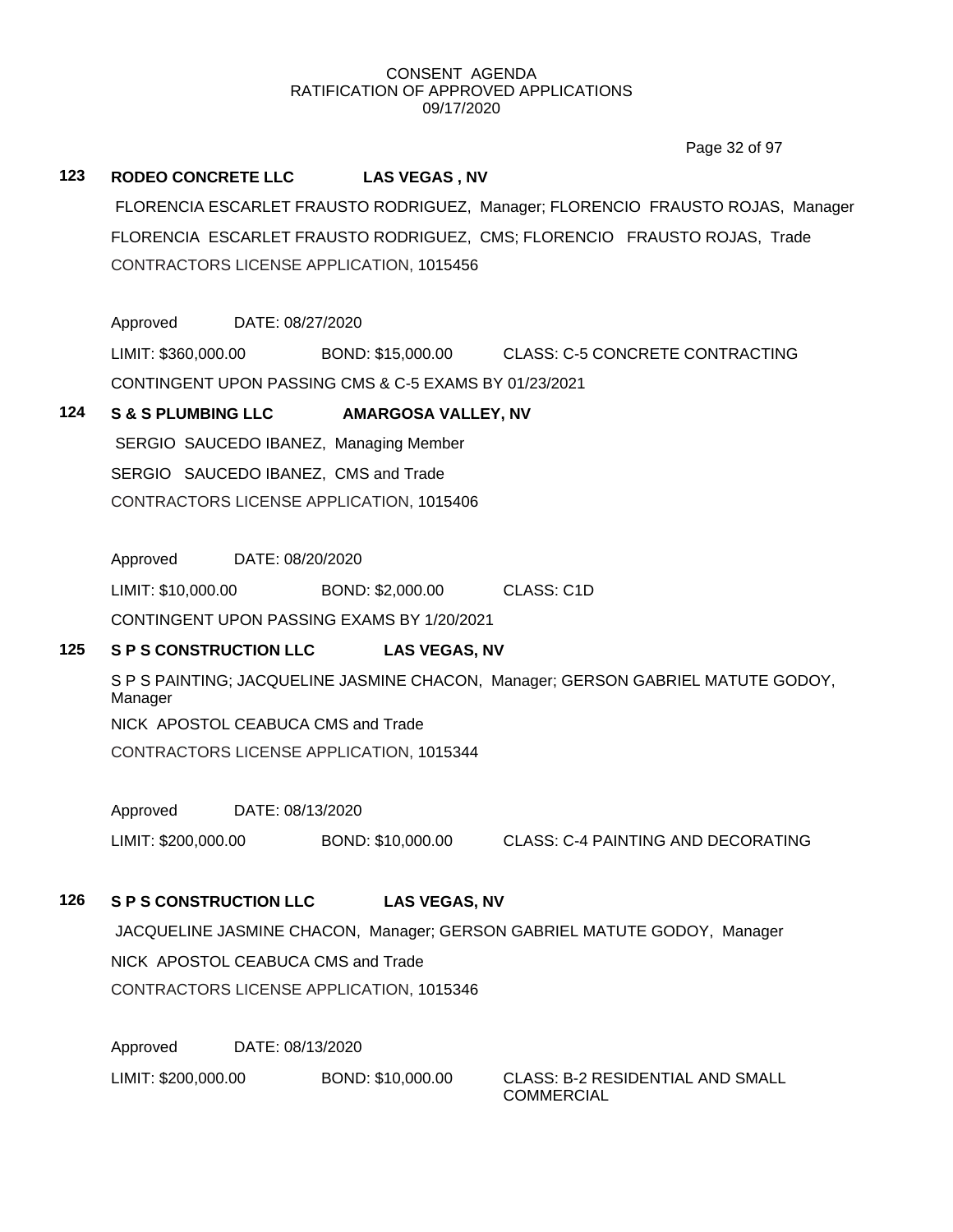|                                  |                                                                               |                                                                       |                                                      | Page 33 of 97                                                      |  |  |  |
|----------------------------------|-------------------------------------------------------------------------------|-----------------------------------------------------------------------|------------------------------------------------------|--------------------------------------------------------------------|--|--|--|
| 127                              | <b>SANSI NEVADA LLC</b>                                                       |                                                                       | <b>NEW YORK, NY</b>                                  |                                                                    |  |  |  |
|                                  | SANSI NORTH AMERICA, LLC Manager; DENNIS JOHN HICKEY, Managing Member         |                                                                       |                                                      |                                                                    |  |  |  |
|                                  | JAMIN PAUL JOHNSON, CMS and Trade<br>CONTRACTORS LICENSE APPLICATION, 1015459 |                                                                       |                                                      |                                                                    |  |  |  |
|                                  |                                                                               |                                                                       |                                                      |                                                                    |  |  |  |
|                                  |                                                                               |                                                                       |                                                      |                                                                    |  |  |  |
|                                  | Approved                                                                      | DATE: 08/13/2020                                                      |                                                      |                                                                    |  |  |  |
|                                  | LIMIT: Unlimited                                                              |                                                                       |                                                      | BOND: \$50,000.00 CLASS: C-6B ELECTRICAL SIGNS                     |  |  |  |
|                                  |                                                                               |                                                                       | CONTINGENT UPON PASSING REQUIRED CMS AND TRADE EXAMS |                                                                    |  |  |  |
| 128                              | <b>SHOT CON LLC</b>                                                           |                                                                       | <b>HENDERSON, NV</b>                                 |                                                                    |  |  |  |
|                                  |                                                                               | MILENA GOODWIN, Managing Member; STEPHEN MICHAEL ROBB Managing Member |                                                      |                                                                    |  |  |  |
| DAVID EUGENE SCOTT CMS and Trade |                                                                               |                                                                       |                                                      |                                                                    |  |  |  |
|                                  | CONTRACTORS LICENSE APPLICATION, 1015075                                      |                                                                       |                                                      |                                                                    |  |  |  |
|                                  |                                                                               |                                                                       |                                                      |                                                                    |  |  |  |
|                                  | Approved                                                                      | DATE: 08/20/2020                                                      |                                                      |                                                                    |  |  |  |
|                                  | LIMIT: \$2,000,000.00                                                         |                                                                       | BOND: \$30,000.00                                    | <b>CLASS: C-11 SPRAYING MIXTURES CONTAINING</b><br><b>CONCRETE</b> |  |  |  |
|                                  |                                                                               |                                                                       |                                                      |                                                                    |  |  |  |
| 129                              | <b>SHOT CON LLC</b>                                                           |                                                                       | <b>HENDERSON, NV</b>                                 |                                                                    |  |  |  |
|                                  | MILENA GOODWIN, Managing Member; STEPHEN MICHAEL ROBB Managing Member         |                                                                       |                                                      |                                                                    |  |  |  |
|                                  | DAVID EUGENE SCOTT CMS and Trade                                              |                                                                       |                                                      |                                                                    |  |  |  |
|                                  | CONTRACTORS LICENSE APPLICATION, 1015078                                      |                                                                       |                                                      |                                                                    |  |  |  |
|                                  |                                                                               |                                                                       |                                                      |                                                                    |  |  |  |
|                                  | Approved                                                                      | DATE: 08/20/2020                                                      |                                                      |                                                                    |  |  |  |
|                                  | LIMIT: \$2,000,000.00                                                         |                                                                       | BOND: \$30,000.00                                    | <b>CLASS: C-5 CONCRETE CONTRACTING</b>                             |  |  |  |
|                                  |                                                                               |                                                                       |                                                      |                                                                    |  |  |  |
| 130                              | SILVER STATE SEALCOATING INC<br><b>LAS VEGAS, NV</b>                          |                                                                       |                                                      |                                                                    |  |  |  |
|                                  | <b>JONAH ARLAN AMSEL President</b>                                            |                                                                       |                                                      |                                                                    |  |  |  |
|                                  | JONAH ARLAN AMSEL CMS and Trade                                               |                                                                       |                                                      |                                                                    |  |  |  |
|                                  | CONTRACTORS LICENSE APPLICATION, 1015039                                      |                                                                       |                                                      |                                                                    |  |  |  |
|                                  | Approved                                                                      | DATE: 08/13/2020                                                      |                                                      |                                                                    |  |  |  |
|                                  | LIMIT: \$250,000.00                                                           |                                                                       | BOND: \$15,000.00                                    | <b>CLASS: A8-SEALING AND STRIPING OF</b>                           |  |  |  |
|                                  |                                                                               |                                                                       |                                                      | <b>IMPERMEABLE PAVING SURFACES</b>                                 |  |  |  |

CONTINGENT ON PASSING CMS EXAM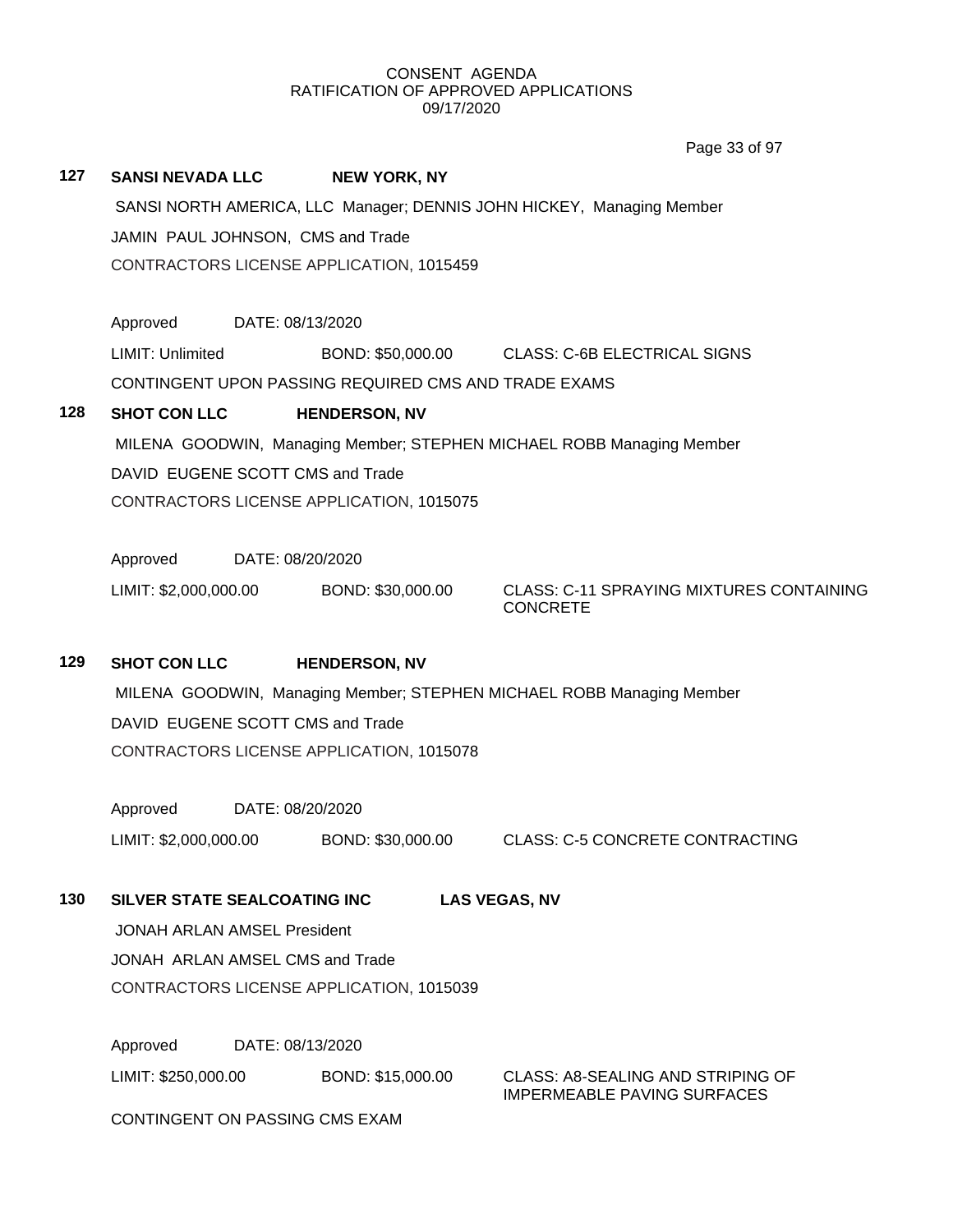Page 34 of 97

#### **131 SKY AIR & HEAT LLC LAS VEGAS, NV**

CHRISTOPHER AARON ITZEN, Managing Member; MARLON KEHAULANI TAVARES, Managing Member MARLON KEHAULANI TAVARES, CMS and Trade CONTRACTORS LICENSE APPLICATION, 1015257

Approved DATE: 08/27/2020

LIMIT: \$250,000.00 BOND: \$15,000.00 CLASS: C-21B AIR CONDITIONING

CONTINGENT ON PASSING REQUIRED CMS/TRADE EXAMS

# **132 SOLIMANO FRAMING GROUP LLC LAS VEGAS, NV**

SIERRA FRAMING LLC Managing Member; SPRINCIN REVOCABLE TRUST Managing Member; ATILIO FRANCISCO SOLIMANO, JR Managing Member

ATILIO FRANCISCO SOLIMANO, SR CMS and Trade

CONTRACTORS LICENSE APPLICATION, 1015035

Approved DATE: 08/27/2020

LIMIT: \$1,250,000.00 BOND: \$30,000.00 CLASS: C-4 PAINTING AND DECORATING

# **133 SOPHORA SCAPE LLC MESQUITE, NV**

KARYN EILEEN PAYTAS Manager

LENARD BRUCE ANDERSON CMS; ALEC BRUCE ANDERSON CMS and Trade CONTRACTORS LICENSE APPLICATION, 1015485

Approved DATE: 09/03/2020

LIMIT: \$100,000.00 BOND: \$10,000.00 CLASS: C10-LANDSCAPE CONTRACTING

# **134 SPRAYTECH DRYWALL CONTRACTORS INC UPLAND, CA**

MICHAEL ALBERT ESCALONA, President MICHAEL ALBERT ESCALONA, CMS and Trade CONTRACTORS LICENSE APPLICATION, 1014703

Approved DATE: 08/25/2020

LIMIT: \$150,000.00 BOND: \$10,000.00 CLASS: C4C-TAPEING AND FINISHING, C4E-DRYWALL, C4F-SHEET METAL STUDS

CONTINGENT ON PASSING CMS EXAM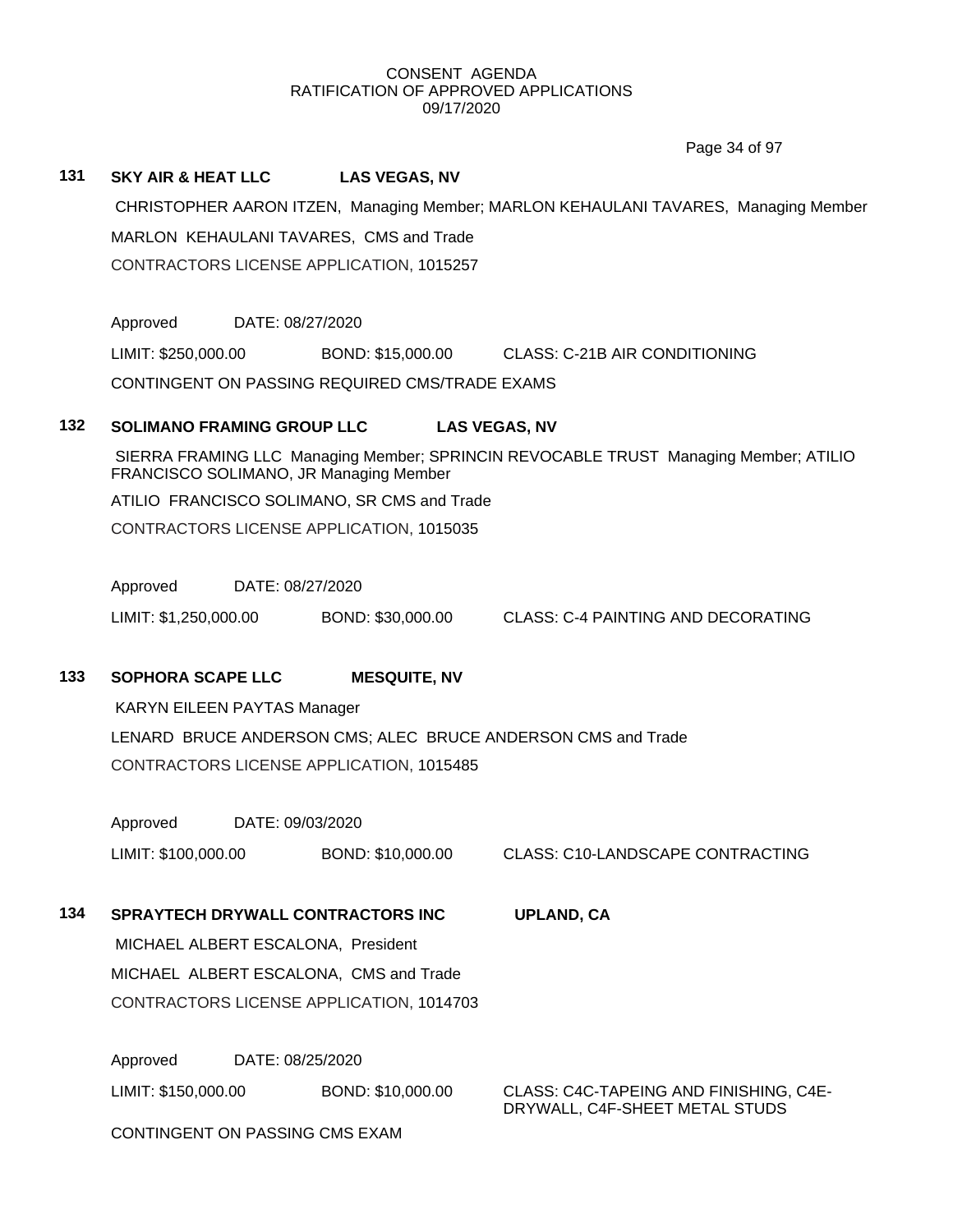Page 35 of 97

**135 SPRAYTECH DRYWALL CONTRACTORS INC UPLAND, CA** MICHAEL ALBERT ESCALONA, President MICHAEL ALBERT ESCALONA, CMS and Trade CONTRACTORS LICENSE APPLICATION, 1014707 Approved DATE: 08/13/2020 LIMIT: \$200,000.00 BOND: \$10,000.00 CLASS: B-GENERAL BUILDING CONTINGENT ON PASSING CMS EXAM **136 STACY AND WITBECK INC ALAMEDA, CA** GEORGE JOSEPH FURNANZ, President; JANET SUSAN ROGERS, Secretary; MARK JOSEPH SCHOENDIENST, Treasurer; ERIK JASON YINGLING, Vice President JANET SUSAN ROGERS, CMS and Trade CONTRACTORS LICENSE APPLICATION, 1015418 Approved DATE: 08/27/2020 LIMIT: Unlimited BOND: \$50,000.00 CLASS: A GENERAL ENGINEERING

# **137 STAGE HOUSE FABRICATORS LLC LAS VEGAS, NV**

RICHARD ANTON LAMECKER, Manager; CYNTHIA LOURDES LAMECKER, Manager CYNTHIA LOURDES LAMECKER, CMS; RICHARD ANTON LAMECKER, Trade CONTRACTORS LICENSE APPLICATION, 1015044

Approved DATE: 08/20/2020

LIMIT: \$250,000.00 BOND: \$15,000.00 CLASS: C24-ERECTING SCAFFOLDS AND

BLEACHERS

# **138 STAGE HOUSE FABRICATORS LLC LAS VEGAS, NV**

RICHARD ANTON LAMECKER, Manager; CYNTHIA LOURDES LAMECKER, Manager CYNTHIA LOURDES LAMECKER, CMS; RICHARD ANTON LAMECKER, Trade CONTRACTORS LICENSE APPLICATION, 1015045

Approved DATE: 08/20/2020 LIMIT: \$250,000.00 BOND: \$15,000.00 CLASS: C14C-ORNAMENTAL METAL C14I-

RIGGING AND CRANES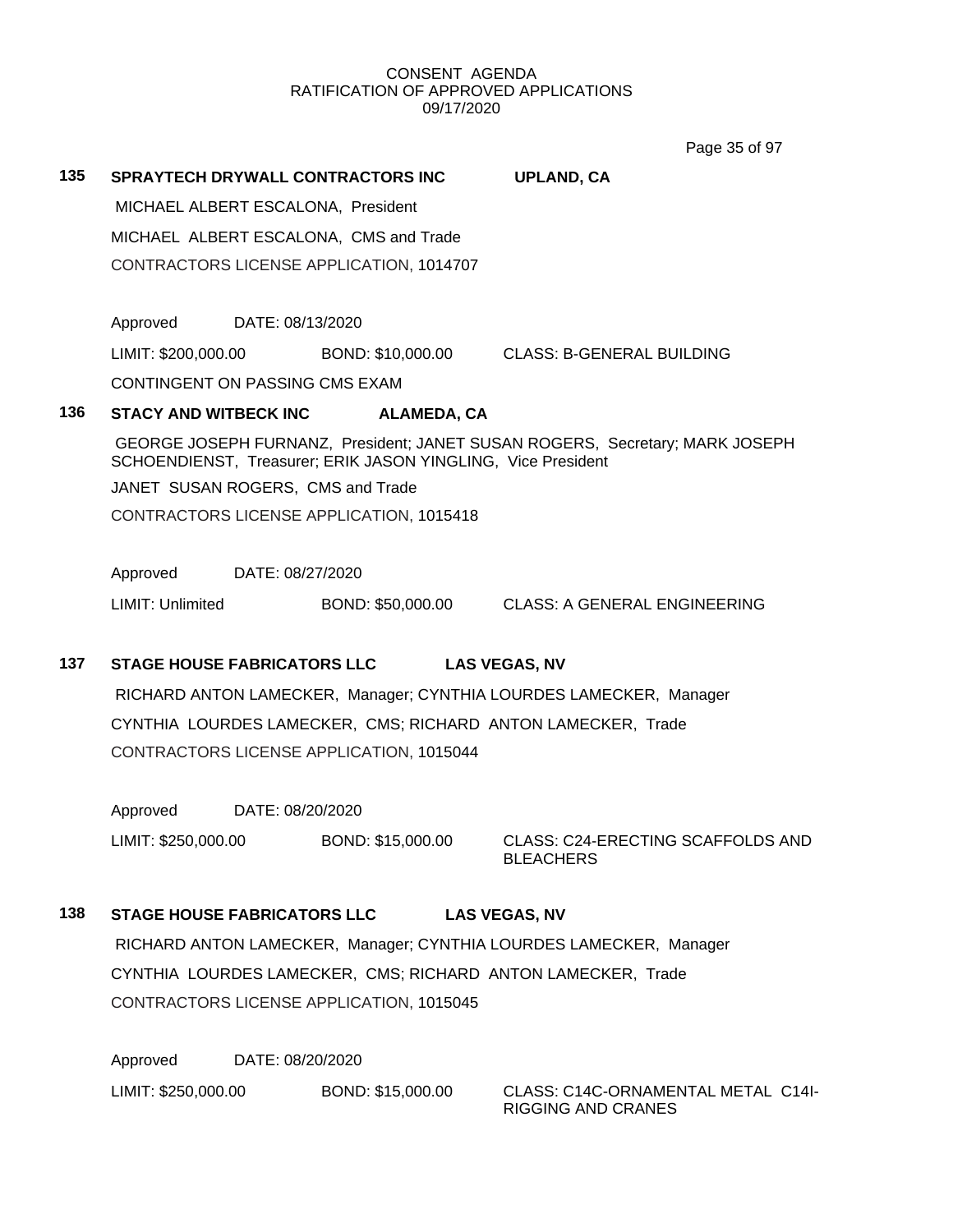Page 36 of 97

| 139                                                      | <b>STEVES LAWN AND LANDSCAPE LLC</b>                                                                               |                  |                                                | <b>LAS VEGAS, NV</b>                                                |  |  |
|----------------------------------------------------------|--------------------------------------------------------------------------------------------------------------------|------------------|------------------------------------------------|---------------------------------------------------------------------|--|--|
| NEVADA SERV CO; STEVE VALENZUELA, JR Managing Member     |                                                                                                                    |                  |                                                |                                                                     |  |  |
| STEVE VALENZUELA, JR CMS and Trade                       |                                                                                                                    |                  |                                                |                                                                     |  |  |
|                                                          |                                                                                                                    |                  | CONTRACTORS LICENSE APPLICATION, 1014675       |                                                                     |  |  |
|                                                          |                                                                                                                    |                  |                                                |                                                                     |  |  |
|                                                          | Approved                                                                                                           | DATE: 09/02/2020 |                                                |                                                                     |  |  |
|                                                          | LIMIT: \$10,000.00                                                                                                 |                  | BOND: \$2,000.00                               | CLASS: C-21 REFRIGERATION AND AIR<br><b>CONDITIONING</b>            |  |  |
|                                                          |                                                                                                                    |                  | CONTINGENT ON PASSING REQUIRED TRADE EXAM      |                                                                     |  |  |
| 140                                                      | <b>STRUCTURE WORKS INC</b>                                                                                         |                  | <b>DOVER PLAINS, NY</b>                        |                                                                     |  |  |
|                                                          |                                                                                                                    |                  |                                                | JAMES SYLVESTER MUNCEY, President; WALTER HARVEY CROPLEY, Secretary |  |  |
| JAMES SYLVESTER MUNCEY, Trade; KENNETH K BODELL, CMS     |                                                                                                                    |                  |                                                |                                                                     |  |  |
|                                                          |                                                                                                                    |                  | CONTRACTORS LICENSE APPLICATION, 1015196       |                                                                     |  |  |
|                                                          |                                                                                                                    |                  |                                                |                                                                     |  |  |
|                                                          | Approved DATE: 09/01/2020                                                                                          |                  |                                                |                                                                     |  |  |
|                                                          |                                                                                                                    |                  |                                                | LIMIT: \$50,000.00 BOND: \$5,000.00 CLASS: C-2 ELECTRICAL           |  |  |
|                                                          |                                                                                                                    |                  | CONTINGENT UPON PASSING CMS EXAM BY 01/06/2021 |                                                                     |  |  |
| 141<br>SYMMETRICAL ENTERPRISES INC<br><b>PAHRUMP, NV</b> |                                                                                                                    |                  |                                                |                                                                     |  |  |
|                                                          | RULON JESSOP HARKER, President                                                                                     |                  |                                                |                                                                     |  |  |
|                                                          |                                                                                                                    |                  | RULON JESSOP HARKER, CMS and Trade             |                                                                     |  |  |
| CONTRACTORS LICENSE APPLICATION, 1015073                 |                                                                                                                    |                  |                                                |                                                                     |  |  |
|                                                          | Approved                                                                                                           | DATE: 08/13/2020 |                                                |                                                                     |  |  |
|                                                          | LIMIT: \$450,000.00                                                                                                |                  | BOND: \$15,000.00                              | <b>CLASS: B-2 RESIDENTIAL AND SMALL</b>                             |  |  |
|                                                          |                                                                                                                    |                  |                                                | <b>COMMERCIAL</b>                                                   |  |  |
|                                                          |                                                                                                                    |                  |                                                | CONTINGENT UPON PASSING REQUIRED CMS AND TRADE EXAMS                |  |  |
| 142                                                      | <b>SYSTEMS INTEGRATION COMPANIES LLC</b><br><b>HENDERSON, NV</b>                                                   |                  |                                                |                                                                     |  |  |
|                                                          | OSMUND SANTIAGO CLOSAS Managing Member; PAUL H OKASHIGE Managing Member; DAVID<br>HARRIS OKASHIGE, Managing Member |                  |                                                |                                                                     |  |  |
|                                                          | DAVID HARRIS OKASHIGE, CMS and Trade                                                                               |                  |                                                |                                                                     |  |  |
|                                                          | CONTRACTORS LICENSE APPLICATION, 1015255                                                                           |                  |                                                |                                                                     |  |  |
|                                                          |                                                                                                                    |                  |                                                |                                                                     |  |  |
|                                                          | Approved                                                                                                           | DATE: 08/27/2020 |                                                |                                                                     |  |  |
|                                                          | LIMIT: \$100,000.00                                                                                                |                  | BOND: \$10,000.00                              | <b>CLASS: C-2 ELECTRICAL</b>                                        |  |  |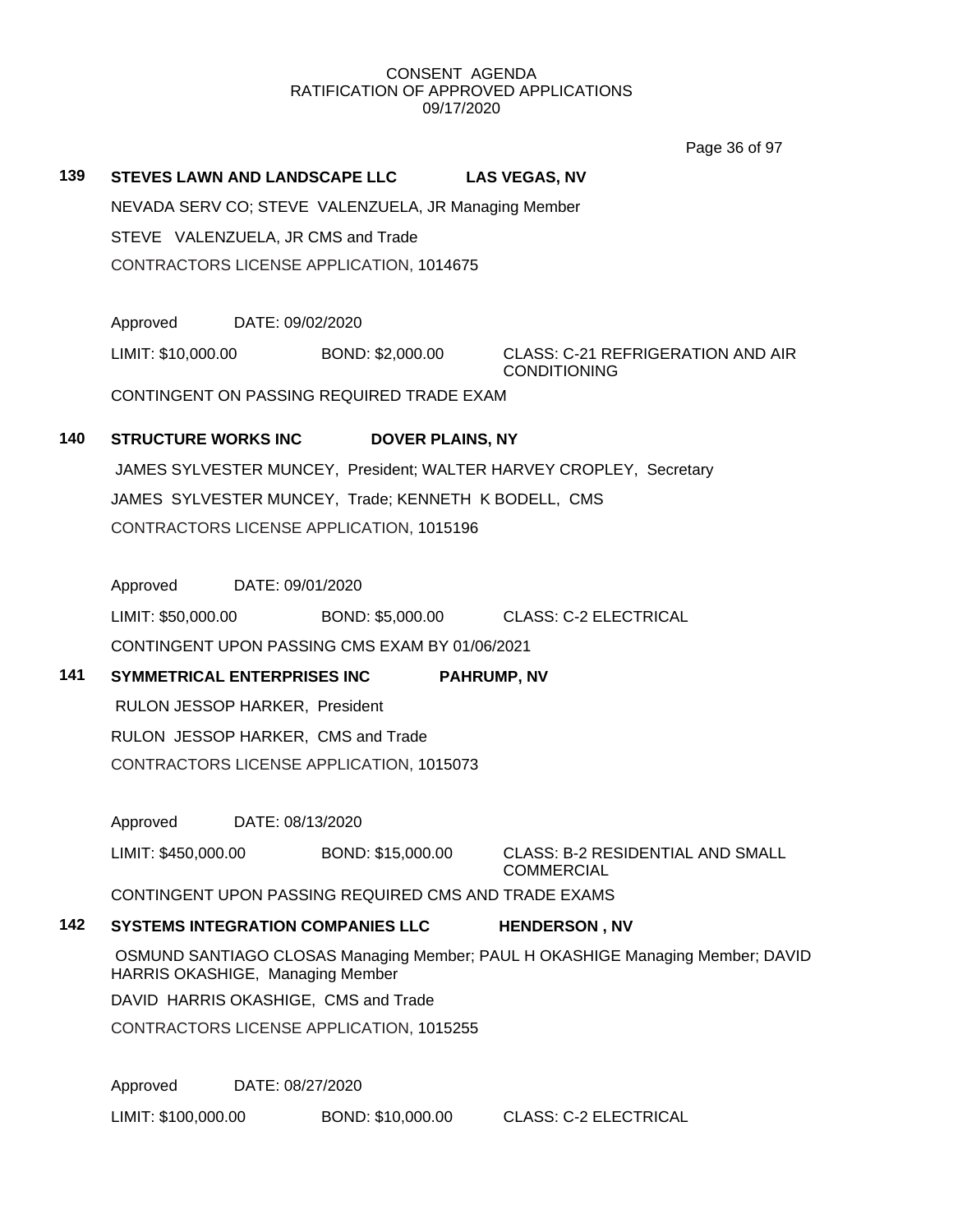Page 37 of 97

| 143 | <b>T 3 MECHANICAL LLC</b><br><b>LAS VEGAS, NV</b><br>ANTHONY MICHAEL BOTSFORD, Manager<br>ANTHONY MICHAEL BOTSFORD, CMS and Trade |                                                |  |  |  |  |  |
|-----|-----------------------------------------------------------------------------------------------------------------------------------|------------------------------------------------|--|--|--|--|--|
|     |                                                                                                                                   | CONTRACTORS LICENSE APPLICATION, 1015483       |  |  |  |  |  |
|     | Approved<br>DATE: 09/01/2020                                                                                                      |                                                |  |  |  |  |  |
|     | LIMIT: \$10,000.00<br>BOND: \$2,000.00                                                                                            | CLASS: C21                                     |  |  |  |  |  |
| 144 | <b>TASK FORCE LAS VEGAS LLC</b>                                                                                                   | <b>LAS VEGAS, NV</b>                           |  |  |  |  |  |
|     | MATTHEW MICHAEL CHAVEZ, Managing Member                                                                                           |                                                |  |  |  |  |  |
|     | MATTHEW MICHAEL CHAVEZ, CMS and Trade                                                                                             |                                                |  |  |  |  |  |
|     | CONTRACTORS LICENSE APPLICATION, 1015453                                                                                          |                                                |  |  |  |  |  |
|     |                                                                                                                                   |                                                |  |  |  |  |  |
|     | Approved<br>DATE: 08/28/2020                                                                                                      |                                                |  |  |  |  |  |
|     | LIMIT: \$100,000.00                                                                                                               | BOND: \$10,000.00 CLASS: C3                    |  |  |  |  |  |
|     | CONTINGENT UPON PASSING EXAMS BY 1/22/2021                                                                                        |                                                |  |  |  |  |  |
| 145 | TEMPEST ENTERPRISES OF NEVADA INC                                                                                                 | <b>MURRAY, UT</b>                              |  |  |  |  |  |
|     | DAVID CLIFTON TEMPEST President; ROBERT LAURENCE TEMPEST Vice President                                                           |                                                |  |  |  |  |  |
|     | ROBERT LAURENCE TEMPEST CMS and Trade                                                                                             |                                                |  |  |  |  |  |
|     | CONTRACTORS LICENSE APPLICATION, 1014842                                                                                          |                                                |  |  |  |  |  |
|     | Approved<br>DATE: 08/14/2020                                                                                                      |                                                |  |  |  |  |  |
|     | LIMIT: \$5,000,000.00                                                                                                             | BOND: \$50,000.00 CLASS: A GENERAL ENGINEERING |  |  |  |  |  |
| 146 | <b>THOMAS &amp; SONS PLUMBING LLC</b>                                                                                             | <b>RENO, NV</b>                                |  |  |  |  |  |
|     | THOMAS VARELA, JR Managing Member                                                                                                 |                                                |  |  |  |  |  |
|     | THOMAS VARELA, JR CMS and Trade                                                                                                   |                                                |  |  |  |  |  |
|     | CONTRACTORS LICENSE APPLICATION, 1015083                                                                                          |                                                |  |  |  |  |  |
|     | Approved<br>DATE: 08/27/2020                                                                                                      |                                                |  |  |  |  |  |
|     | LIMIT: \$245,000.00<br>BOND: \$15,000.00                                                                                          | CLASS: C1D                                     |  |  |  |  |  |
|     | CONTINGENT UPON PASSING EXAMS BY 12/29/2020                                                                                       |                                                |  |  |  |  |  |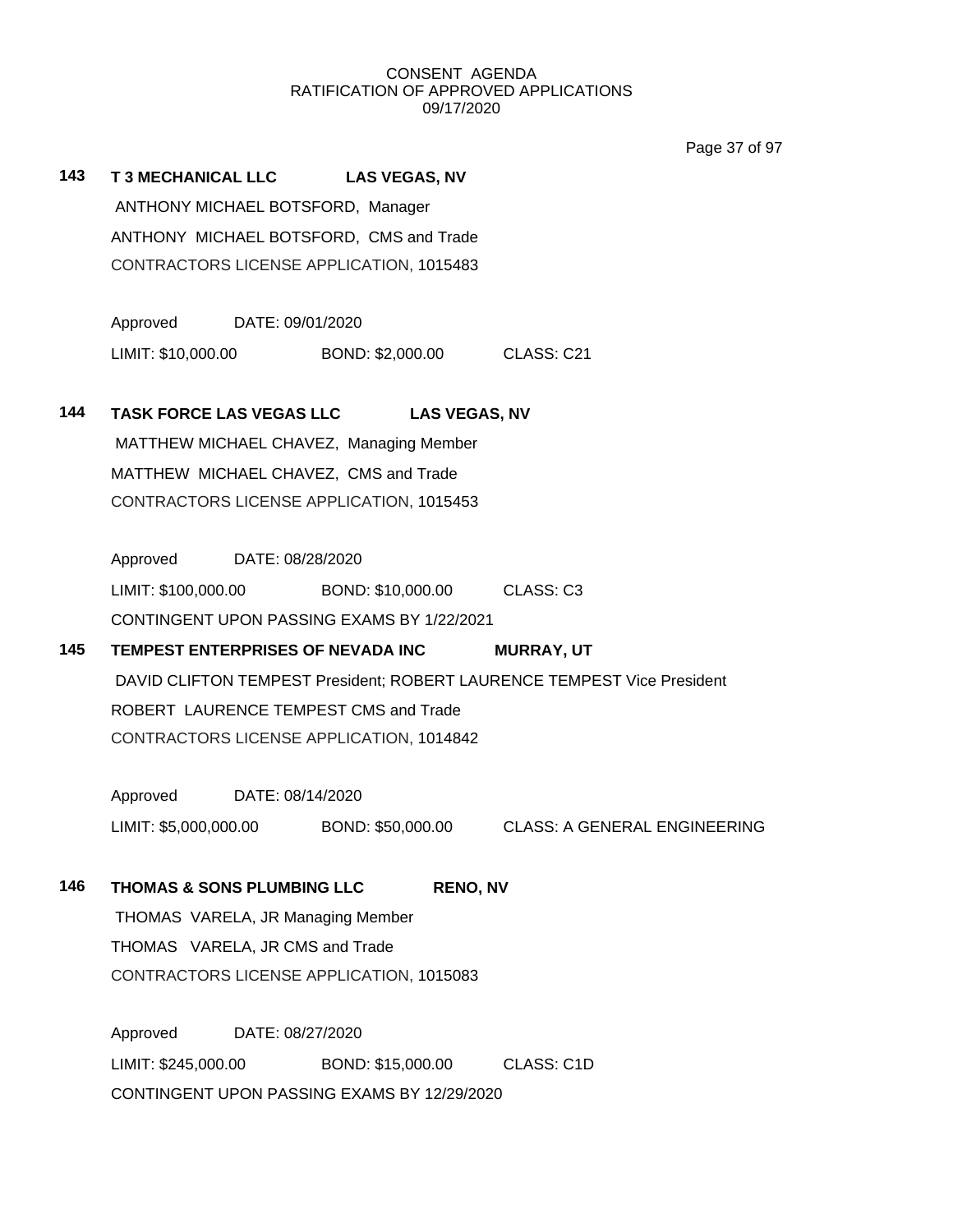|                                          |                                                                                  |                      | Page 38 of 97                                                         |  |  |  |
|------------------------------------------|----------------------------------------------------------------------------------|----------------------|-----------------------------------------------------------------------|--|--|--|
| 147                                      | TRADECRAFT LANDSCAPE CONSTRUCTION                                                |                      | <b>RENO, NV</b>                                                       |  |  |  |
|                                          | <b>NATHAN DANIEL WEYANT President</b>                                            |                      |                                                                       |  |  |  |
|                                          | NATHAN DANIEL WEYANT CMS and Trade                                               |                      |                                                                       |  |  |  |
|                                          | CONTRACTORS LICENSE APPLICATION, 1015586                                         |                      |                                                                       |  |  |  |
|                                          |                                                                                  |                      |                                                                       |  |  |  |
|                                          | Approved<br>DATE: 08/31/2020                                                     |                      |                                                                       |  |  |  |
|                                          | LIMIT: \$85,000.00                                                               | BOND: \$10,000.00    | CLASS: C10                                                            |  |  |  |
| 148                                      | TRADECRAFT LANDSCAPE CONSTRUCTION                                                |                      | <b>RENO, NV</b>                                                       |  |  |  |
|                                          | NATHAN DANIEL WEYANT President                                                   |                      |                                                                       |  |  |  |
|                                          | NATHAN DANIEL WEYANT CMS and Trade                                               |                      |                                                                       |  |  |  |
|                                          |                                                                                  |                      |                                                                       |  |  |  |
|                                          | CONTRACTORS LICENSE APPLICATION, 1015587                                         |                      |                                                                       |  |  |  |
|                                          | Approved<br>DATE: 08/31/2020                                                     |                      |                                                                       |  |  |  |
|                                          | LIMIT: \$85,000.00                                                               | BOND: \$10,000.00    | <b>CLASS: C18 LIMITED TO NON-VERTICAL</b>                             |  |  |  |
|                                          |                                                                                  |                      | <b>INTERLOCKING PAVERS ONLY</b>                                       |  |  |  |
| 149                                      | TRUCOAT PAINTING LLC                                                             | <b>LAS VEGAS, NV</b> |                                                                       |  |  |  |
|                                          | CATHERINE RAQUEL CASASOLA-VANEGAS, Managing Member                               |                      |                                                                       |  |  |  |
|                                          | CATHERINE RAQUEL CASASOLA-VANEGAS, CMS and Trade                                 |                      |                                                                       |  |  |  |
| CONTRACTORS LICENSE APPLICATION, 1015337 |                                                                                  |                      |                                                                       |  |  |  |
|                                          |                                                                                  |                      |                                                                       |  |  |  |
|                                          | Approved<br>DATE: 08/10/2020                                                     |                      |                                                                       |  |  |  |
|                                          | LIMIT: \$245,000.00                                                              | BOND: \$15,000.00    | CLASS: C-4 PAINTING AND DECORATING                                    |  |  |  |
|                                          | CONTINGENT UPON PASSING CMS & C-4 EXAMS BY 01/15/2021                            |                      |                                                                       |  |  |  |
| 150                                      | <b>TRUECOVER PAINTING LLC</b>                                                    | <b>LAS VEGAS, NV</b> |                                                                       |  |  |  |
|                                          | WALTER JESUS TRUJILLO, Managing Member                                           |                      |                                                                       |  |  |  |
|                                          | WALTER JESUS TRUJILLO, CMS and Trade<br>CONTRACTORS LICENSE APPLICATION, 1015323 |                      |                                                                       |  |  |  |
|                                          |                                                                                  |                      |                                                                       |  |  |  |
|                                          | Approved<br>DATE: 09/02/2020                                                     |                      |                                                                       |  |  |  |
|                                          | LIMIT: \$25,000.00                                                               | BOND: \$5,000.00     | CLASS: C-4A PAINTING C-4C TAPING AND<br><b>FINISHING C-4E DRYWALL</b> |  |  |  |
|                                          | CONTINGENT ON PASSING REQUIRED CMS/TRADE EXAMS                                   |                      |                                                                       |  |  |  |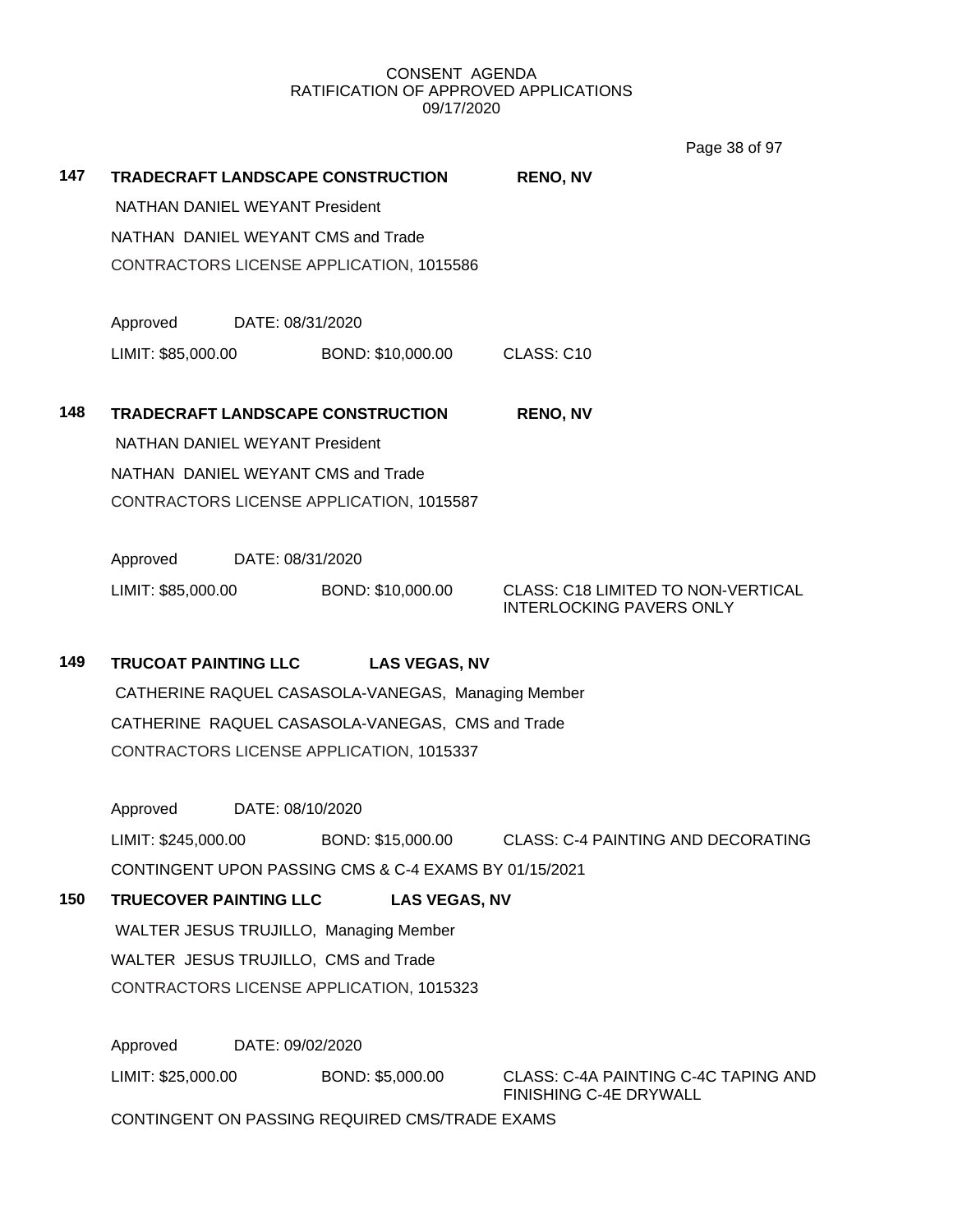Page 39 of 97

**151 TWEAKNOLOGY LLC MESA, AZ** DANIEL ERNEST FINKENKELLER, Manager DANIEL ERNEST FINKENKELLER, CMS and Trade CONTRACTORS LICENSE APPLICATION, 1015685

Approved DATE: 08/31/2020

LIMIT: \$10,000.00 BOND: \$2,000.00 CLASS: C-2D LOW VOLAGE

CONTINGENT UPON PASSING CMS & C-2D EXAMS BY 08/10/2020

# **152 V G L V INC LAS VEGAS, NV**

JOSEF GUTTMANN President; STEVE ZVI DEVIR, Secretary

JOSEF GUTTMANN CMS; STEVE ZVI DEVIR, Trade

CONTRACTORS LICENSE APPLICATION, 1014533

Approved DATE: 08/13/2020

LIMIT: \$500,000.00 BOND: \$15,000.00 CLASS: B2-RESIDENTIAL AND SMALL

CONTINGENT ON PASSING CMS EXAM

COMMERCIAL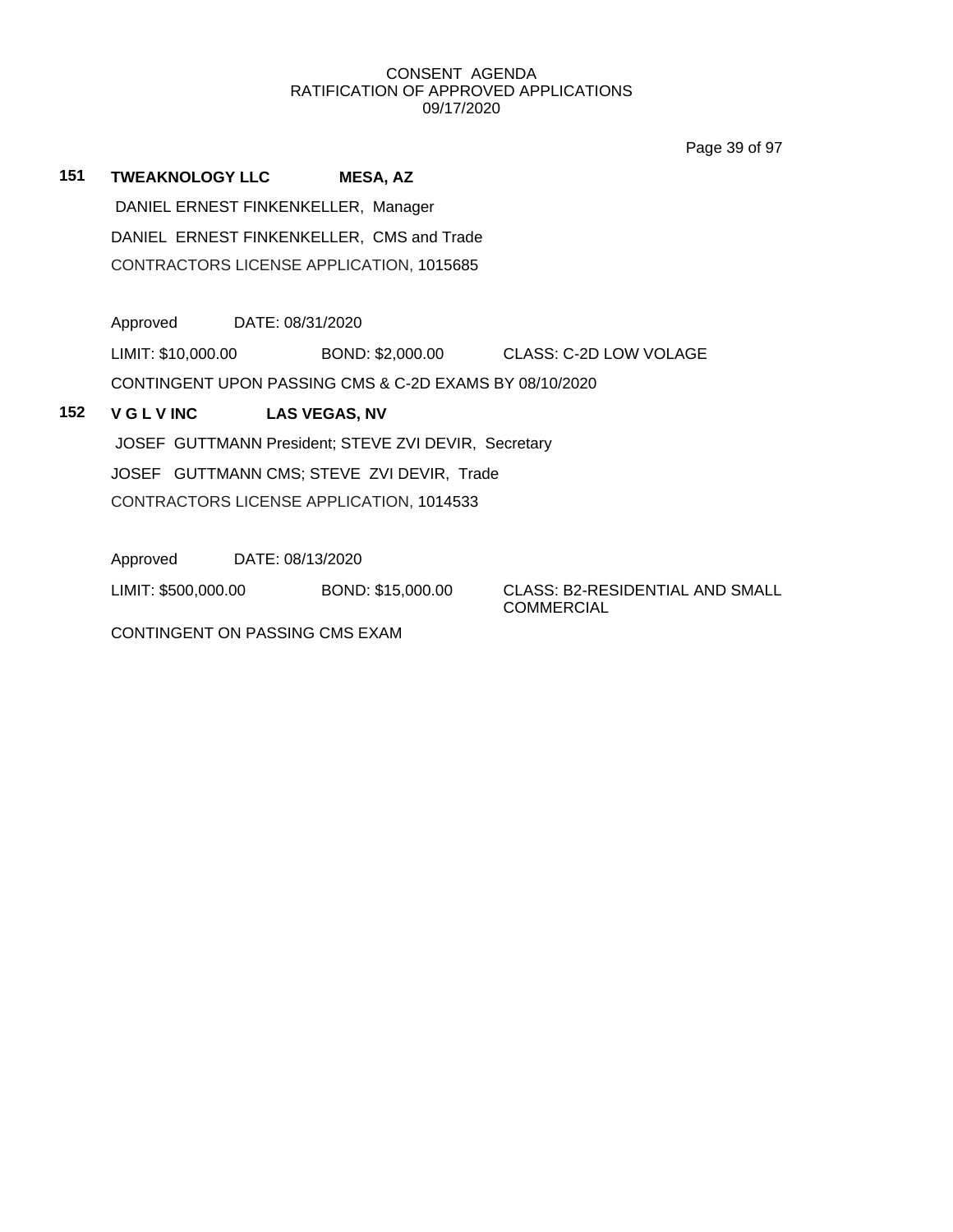Page 40 of 97

# **BROADENING OF CLASSIFICATION APPLICATION**

# **153 ABOVE THE CEILING LLC HENDERSON, NV**

0082752 DANIEL EDWIN CAMPBELL Managing Member; PAMELA SUE CAMPBELL Manager DANIEL EDWIN CAMPBELL CMS; (B-2 Residential and Small Commercial) BROADENING OF CLASSIFICATION, 1015690

Denied DATE: 08/31/2020 CLASS: B GENERAL BUILDING NRS 624.260 FAILURE TO DEMONSTRATE REQUIRED EXPERIENCE

# **154 ENCORE STEEL BUILDERS LLC OGDEN, UT**

E S B UTAH; 0086344 JOHN WALTER USCILKA, Managing Member JOHN WALTER USCILKA, CMS and Trade; (C-14G Prefabricated Steel Structures) BROADENING OF CLASSIFICATION, 1015662

Tabled DATE: 08/31/2020 CLASS: RESOLUTION OF OPEN COMPLAINT

# **155 EXPRESS PAINTING LLC RENO, NV**

0085418 DANIELA J SOTO, Managing Member; JOEL CERVANTES-LIMON, Managing Member DANIELA J SOTO, CMS; JOEL CERVANTES-LIMON, Trade; (C-4A Painting; C-4E Drywall) BROADENING OF CLASSIFICATION, 1015566

Approved DATE: 08/20/2020 CLASS: JOEL CERVANTES-LIMON, MANAGING MEMBER/QI/TRADE C-4E, DRYWALL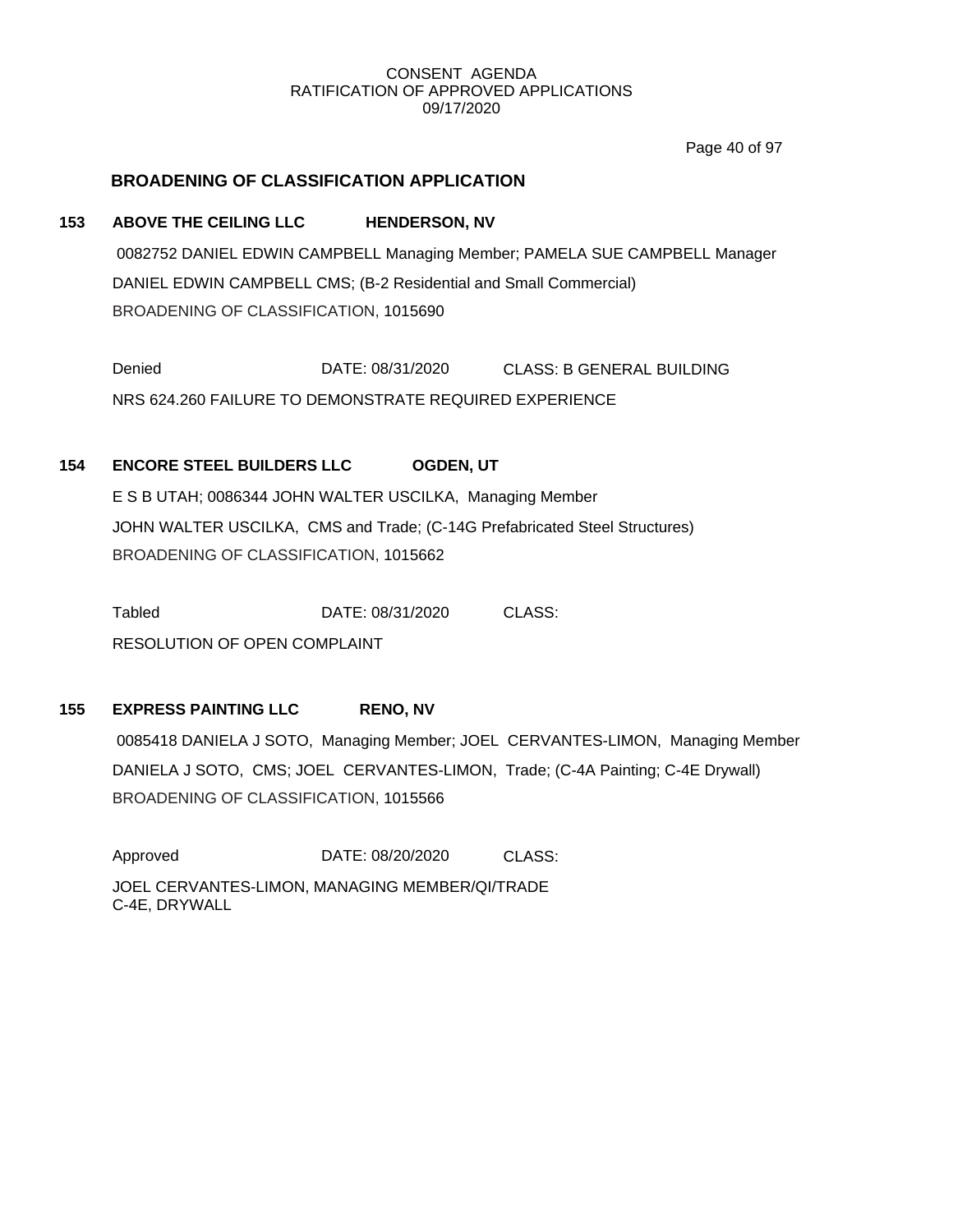Page 41 of 97

## **156 HUMBLE CONSTRUCTION LAS VEGAS, NV**

0085395 BERNARDO CORONA-GUIZAR, President; GERARDO GUIZAR-RODRIGUEZ, Vice President

BERNARDO CORONA-GUIZAR, CMS and Trade; (A-12 Excavating, Grading, Trenching and Surfacing; A-13 Wrecking Buildings; A-15 Sewers, Drains and Pipes; A-9 Piers and Foundations) BROADENING OF CLASSIFICATION, 1012279

Approved DATE: 08/11/2020 CLASS: A-9 & A-13

#### **157 P R S OF NEVADA LTD LAS VEGAS, NV**

PROFESSIONAL ROOFING SERVICES; 0059002 ANTHONY MICHAEL CICCHETTI Manager; TAMARA ANN CICCHETTI Member

ANTHONY MICHAEL CICCHETTI CMS; KEITH EUGENE HOLBERT Trade; (C-15A Roofing)

BROADENING OF CLASSIFICATION, 1015656

Approved **DATE: 08/21/2020 CLASS:** 

TAMARA ANN CICCHETTI, MEMBER/CMS/TRADE C-15A, C-15C AND C-15D

CONTINGENT UPON PASSING THE CMS AND C-15A TRADE EXAMS BY 02/20/2021.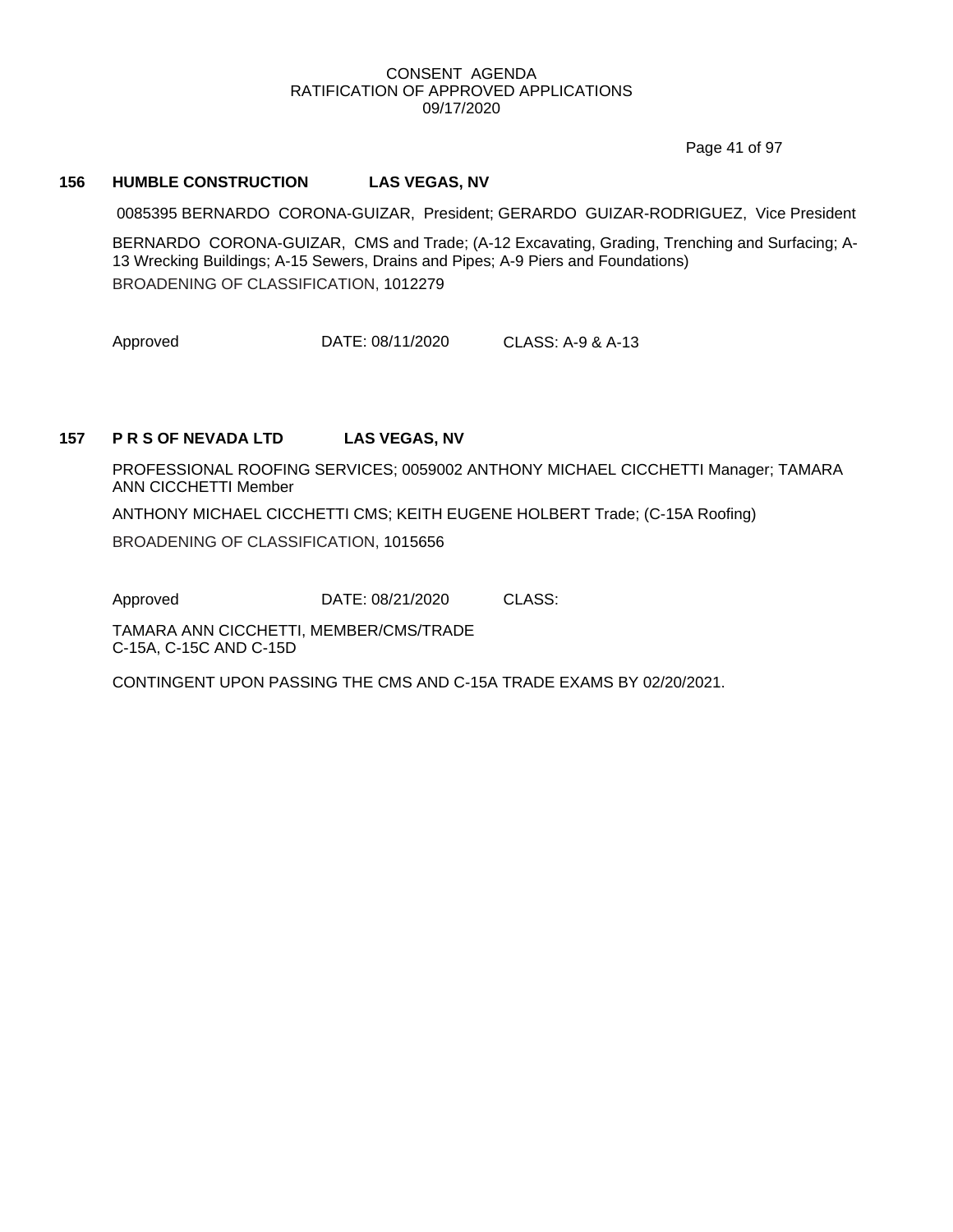Page 42 of 97

## **CHANGE OF OFFICER/MEMBER/MANAGER**

# **158 A B B ENTERPRISE SOFTWARE INC CARY, NC**

0086300; 0087117; YOANN MILAGROS BARBOSA-DIAZ, President; JERRY WAYNE CLARK, Secretary

PAASON ROJANATAVORN, Trade; PAUL JOSEPH MARHOFER, CMS and Trade; STEPHEN JEROME WACKER, CMS

CHANGE OF OFFICER/MEMBER/MANAGER, 1015159

Approved DATE: 08/31/2020

## **159 A P I NATIONAL SERVICE GROUP INC NEW BRIGHTON, MN**

0083225; 0083816; MIKAEL RYAN LEIDHOLM, President; THOMAS ANTHONY LYDON Secretary

BENJAMIN PETRIC MCCURDY, CMS; BENJAMIN PETRIC MCCURDY, CMS and Trade; JOHN LOUIS HULETT, Trade

CHANGE OF OFFICER/MEMBER/MANAGER, 1015474

Approved DATE: 08/20/2020

### **160 A ROOTER MAN PLUMBING SEWER & DRAIN CLEANING SERV RENO, NV**

A WATER DAMAGE SPECIALIST; 0058045A; 0074388; RALPH ANTHONY ROWE President; SHARAL MARIE ROWE Treasurer

RALPH ANTHONY ROWE CMS and Trade

CHANGE OF OFFICER/MEMBER/MANAGER, 1013877

Approved DATE: 08/24/2020

APPROVED ON LICENSE #0058045A AND 0074388

# **161 ADAME HANDYMAN SERVICES LLC LAS VEGAS, NV**

ADAME CONSTRUCTION; 0083598; LUIS GERARDO ADAME CASTILLO, Managing Member; ZULMA FRANCO-JIMENEZ, Managing Member; BENJAMIN SCOTT WILCOX Managing Member

CHANGE OF OFFICER/MEMBER/MANAGER, 1015715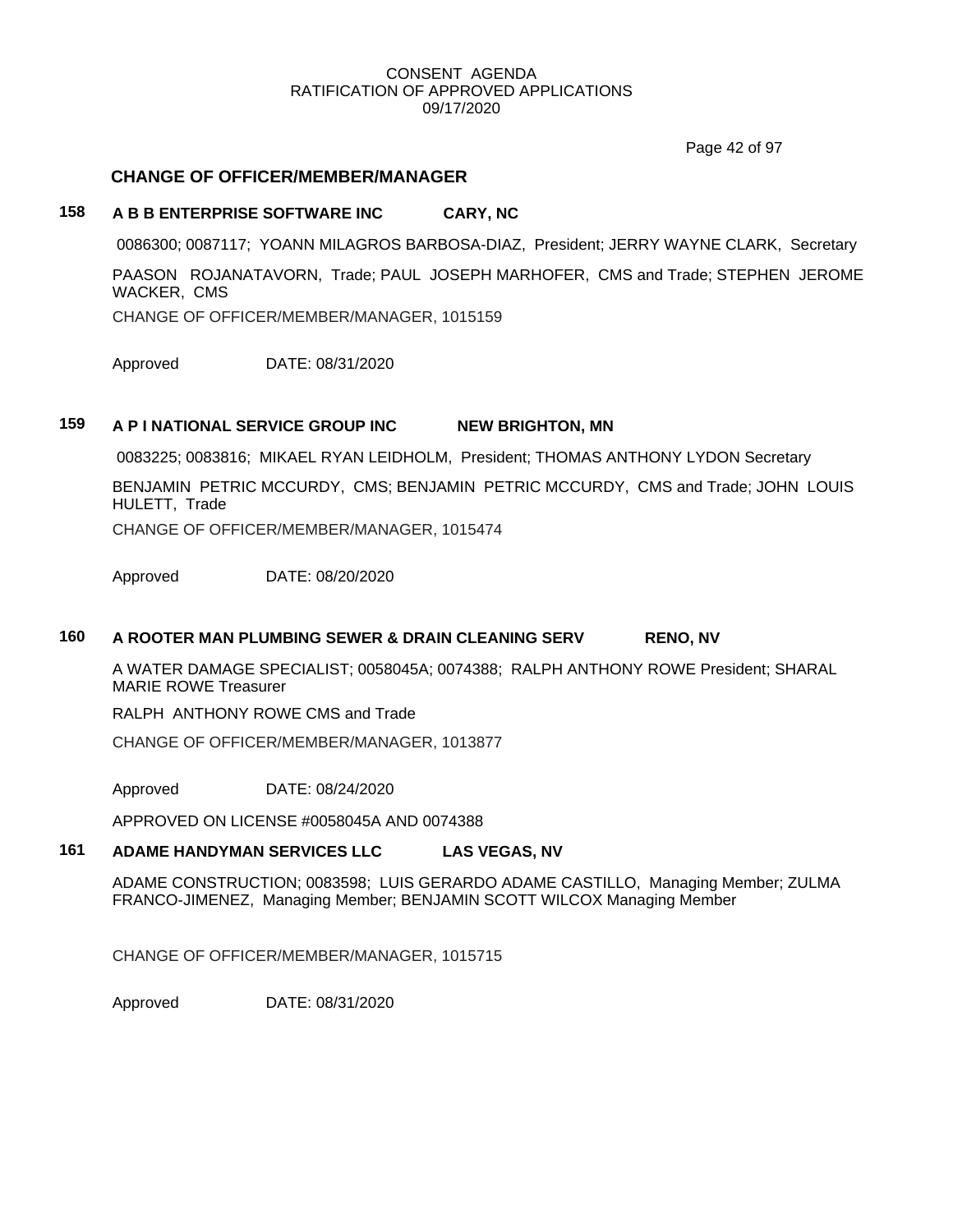Page 43 of 97

# **162 AIR WORKS LLC LAS VEGAS, NV**

FT CONSTRUCTION; 0075175; 0078495; 0087149; FRANK TAM Managing Member; SAMMY TAM Managing Member

FRANK TAM CMS; SAMMY TAM Trade

CHANGE OF OFFICER/MEMBER/MANAGER, 1015226

Approved DATE: 08/13/2020

## 163 ARAM FOR MODERN TECHNOLOGY INC N LAS VEGAS, NV

A R ELEVATOR USA; 0085491; DEEMA AHMAD, President

DAVID ROBERT KOCH, Trade; DEEMA AHMAD, CMS

CHANGE OF OFFICER/MEMBER/MANAGER, 1015580

Approved DATE: 08/26/2020

# **164 ASSA ABLOY ENTRANCE SYSTEMS U S INC ELK GROVE, CA**

0046217; JEFFREY ALAN BUENNEMEYER, President; FRANK STEPHEN MESSANA, Secretary; MICHELLE SARTIN RIGOLI VP/Treasurer

DAVID ALLEN TIMMERMAN CMS and Trade

CHANGE OF OFFICER/MEMBER/MANAGER, 1015375

Approved DATE: 08/26/2020

# **165 BUILDING CONTROL SERVICES INC RENO, NV**

0081710; WILLIAM RICHARD ALLEN, JR Treasurer; JESSE MYRL JENSEN, Vice President JESSE MYRL JENSEN, Trade; THOMAS GARY HULBERT Trade; WILLIAM RICHARD ALLEN, JR CMS CHANGE OF OFFICER/MEMBER/MANAGER, 1015592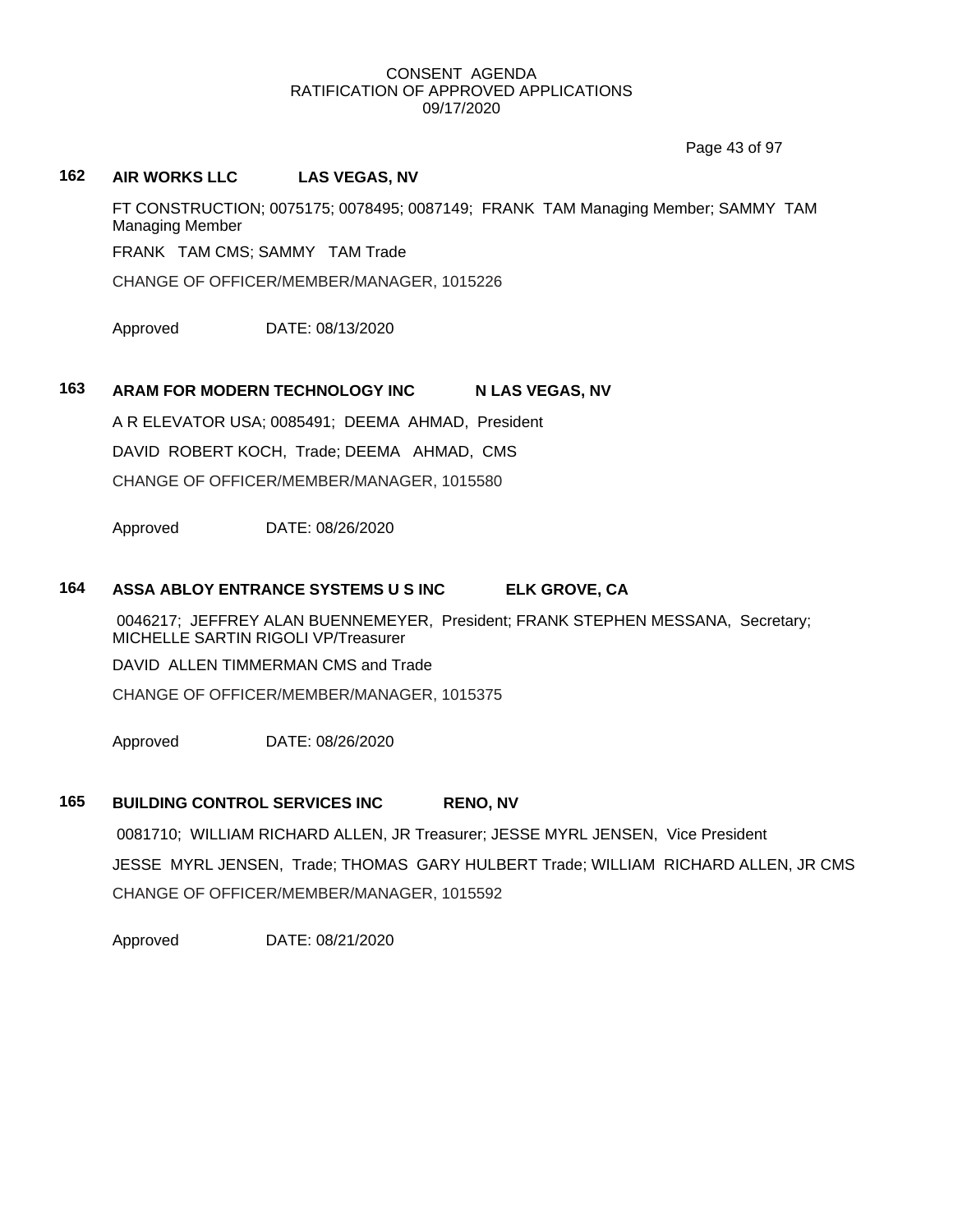Page 44 of 97

## **166 CALIBER BUILDERS INC LAS VEGAS, NV**

0083168; 0085454; 0085455; VANNARA AMHAZ President; ALI HUSSEIN AMHAZ, Treasurer JOHN DAVID MOSS CMS and Trade; VANNARA AMHAZ CMS CHANGE OF OFFICER/MEMBER/MANAGER, 1015445

Approved DATE: 08/20/2020

APPROVED ON LICENSE #0083168 0085454 AND 0085455

# **167 CARPETS GALORE INC LAS VEGAS, NV**

0023229; 0080335; MARILYN BETH ROZAK President MARILYN BETH ROZAK CMS; RONALD PAUL CICERONE, Trade CHANGE OF OFFICER/MEMBER/MANAGER, 1015588

Approved DATE: 09/02/2020

## **168 CENTERRA INTEGRATED CONSTRUCTION SERVICES LLC HERNDON, VA**

0081275; CENTERRA INTEGRATED SERVICES LLC Managing Member; PAUL PHILIP DONAHUE President; GEAROID EOIN MOORE, Secretary; GORDON SCOTT FOSTER, Chief Financial Officer JEREMIAH JAMES MURPHY CMS and Trade

CHANGE OF OFFICER/MEMBER/MANAGER, 1014033

Approved DATE: 08/14/2020

## **169 CONTROLLED DEMOLITION INC PHOENIX, MD**

0035995; JOHN MARK LOIZEAUX President; ADRIENNE AIMEE GRANT, Secretary

JOHN MARK LOIZEAUX CMS and Trade

CHANGE OF OFFICER/MEMBER/MANAGER, 1015204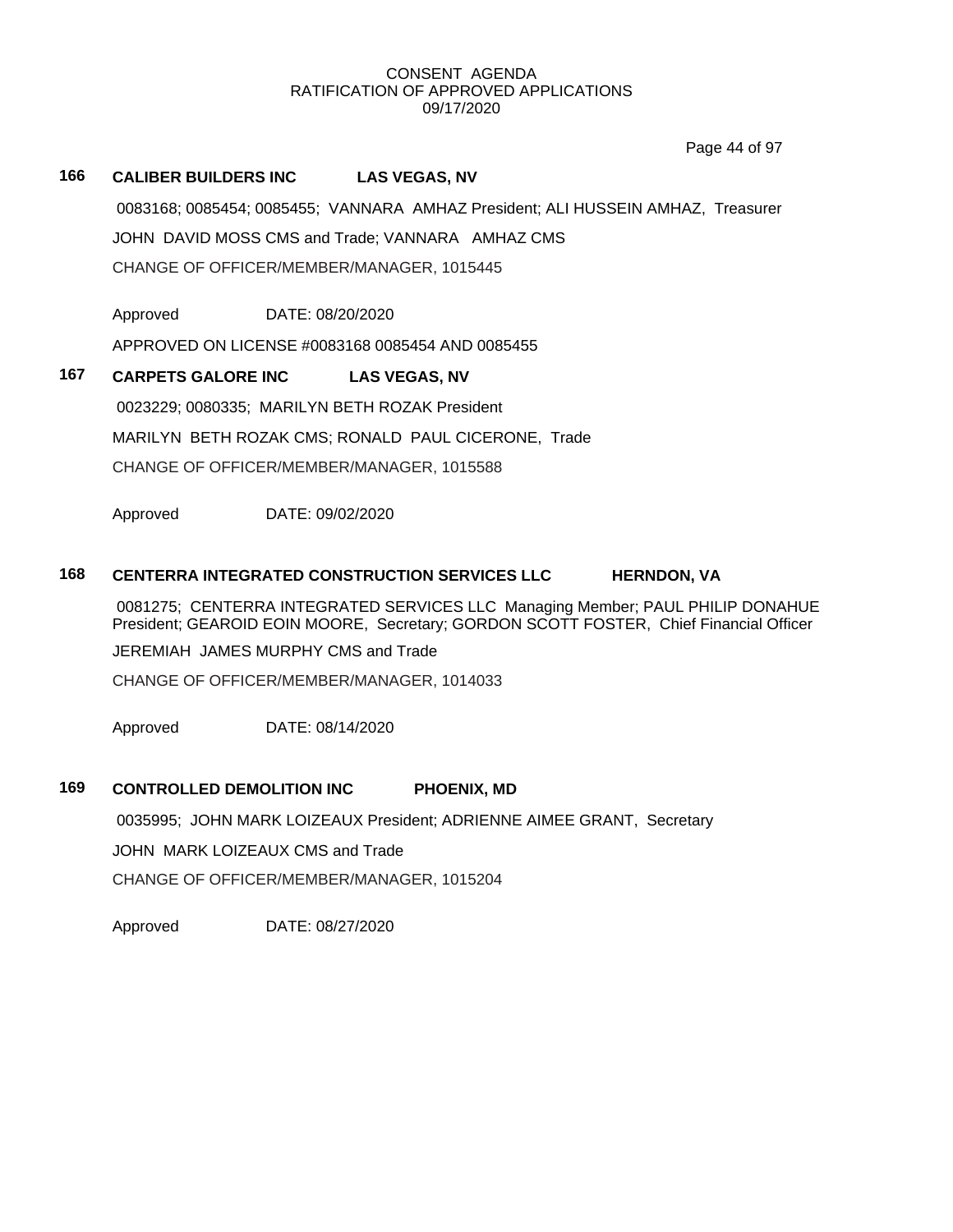Page 45 of 97

# **170 D H PACE COMPANY INC TEMPE, AZ**

K & B GARAGE DOORS; 0071664; 0075881; 0083652; REX EDWARD NEWCOMER President; BRIAN CLAYTON GILLESPIE Secretary; SHAWN DAVID MERIDETH Treasurer

JASON ADAM FLANDERS Trade; RAY EDWARD HOWEL, II CMS; TRAVIS ALLEN THIEL, CMS and Trade

CHANGE OF OFFICER/MEMBER/MANAGER, 1015903

Approved DATE: 08/26/2020

# **171 DENTON CABINET COMPANY INC RENO, NV**

0032070A; DONALD MICHAEL DENTON President DONALD MICHAEL DENTON CMS and Trade CHANGE OF OFFICER/MEMBER/MANAGER, 1015821

Approved DATE: 08/31/2020

# **172 DESERT STAR CONSTRUCTION LLC LAS VEGAS, NV**

0077677; KIRT JOHN KOERNER, Manager; TODD LAVERN FOWLER Manager HEIDI MARIE BRETTHAUER CMS and Trade CHANGE OF OFFICER/MEMBER/MANAGER, 1014493

Approved DATE: 08/14/2020

**173 DUININCK INC PRINSBURG, MN** 0053637; CHRISTIAN GRANT DUININCK Vice President KYLE NOLAN DUININCK, CMS and Trade CHANGE OF OFFICER/MEMBER/MANAGER, 1015844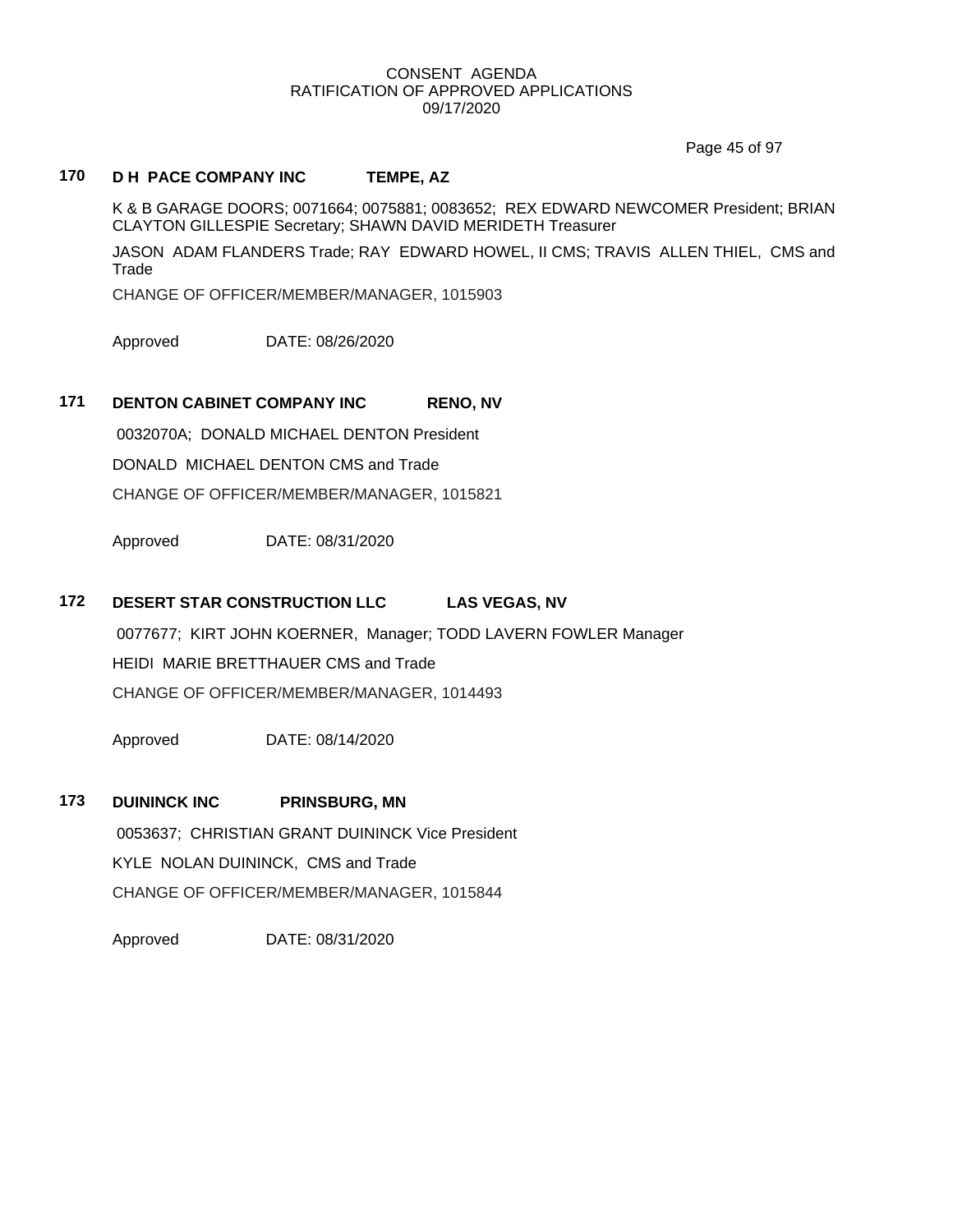Page 46 of 97

# **174 FOXY CONSTRUCTION LLC LAS VEGAS, NV**

0069365; CHEYANNE NICOLE SCHINDLER, Managing Member; DONNA LYNN GUNTHER Managing Member

DONNA LYNN GUNTHER CMS and Trade

CHANGE OF OFFICER/MEMBER/MANAGER, 1015322

Approved DATE: 08/14/2020

# **175 GERBER CONSTRUCTION INC LEHI, UT**

0032445; JASON DAVID WOFFINDEN, President; MARK RYAN NIELSEN, Treasurer; ALLEN TRAVIS GERBER Vice President

ALLEN TRAVIS GERBER CMS and Trade

CHANGE OF OFFICER/MEMBER/MANAGER, 1015504

Approved DATE: 08/27/2020

# **176 GOODMAN NETWORKS INCORPORATED FRISCO, TX**

0081448; ANTHONY JOSEPH RAO, Secretary; JOHN THOMAS DEBUS, Treasurer; MARK ALLEN KEIFFER, Chief Executive Officer

DARRELL JAY BROYLES CMS and Trade

CHANGE OF OFFICER/MEMBER/MANAGER, 1015472

Approved DATE: 08/20/2020

### **177 H E HUNEWILL CONSTRUCTION CO INC WELLINGTON, NV**

0009078A; LOREN E HUNEWILL President; LYNDA L HUNEWILL Secretary/Treasurer

LOREN E HUNEWILL Trade; LYNDA L HUNEWILL CMS

CHANGE OF OFFICER/MEMBER/MANAGER, 1015684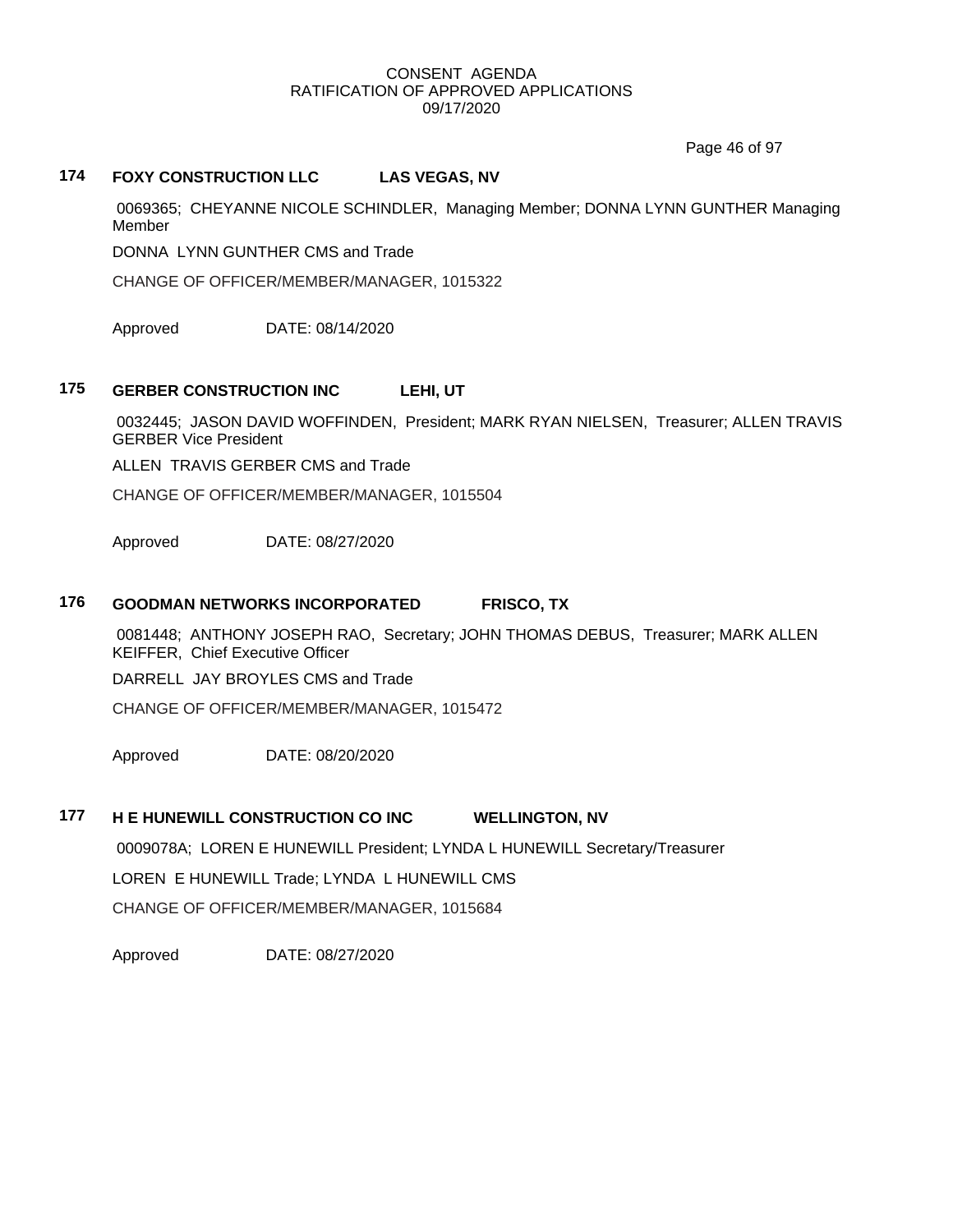Page 47 of 97

# **178 HERRICK CORPORATION (THE) STOCKTON, CA**

0021159; RICHARD BARBOUR Vice President; PETER JOSEPH AVILA Chief Executive Officer

ROBERT HAROLD HAZELTON CMS and Trade

CHANGE OF OFFICER/MEMBER/MANAGER, 1015198

Approved DATE: 08/31/2020

## **179 HUNT ELECTRIC CORPORATION BLOOMINGTON, MN**

BASARA ELECTRIC; 0079074; JOHN DOUGLAS AXELSON, President; AARON CHANDLER GUNDERSON, Secretary; RONALD EDWARD SOMERVILLE, Treasurer; DAVID JOHN NORKOL Vice President; MICHAEL JOHN HANSON Chairman of the Board

KEITH TROY COLVARD CMS and Trade

CHANGE OF OFFICER/MEMBER/MANAGER, 1015052

Approved DATE: 09/01/2020

### **180 JEMCO DRYWALL LLC N LAS VEGAS, NV**

0082818; ENRIQUE CORN, Managing Member

JAIME ENRIQUE CORN CMS and Trade

CHANGE OF OFFICER/MEMBER/MANAGER, 1015530

Approved DATE: 08/26/2020

## **181 KIWI II CONSTRUCTION INC MURRIETA, CA**

0059994; WAYNE ARTHUR WOOLSEY, President; KIMBERLY ANN BRADY Secretary; ROBERT JOHN WALKER Vice President; PETER JOHN BRADY Chairman of the Board

PETER JOHN BRADY CMS and Trade

CHANGE OF OFFICER/MEMBER/MANAGER, 1014163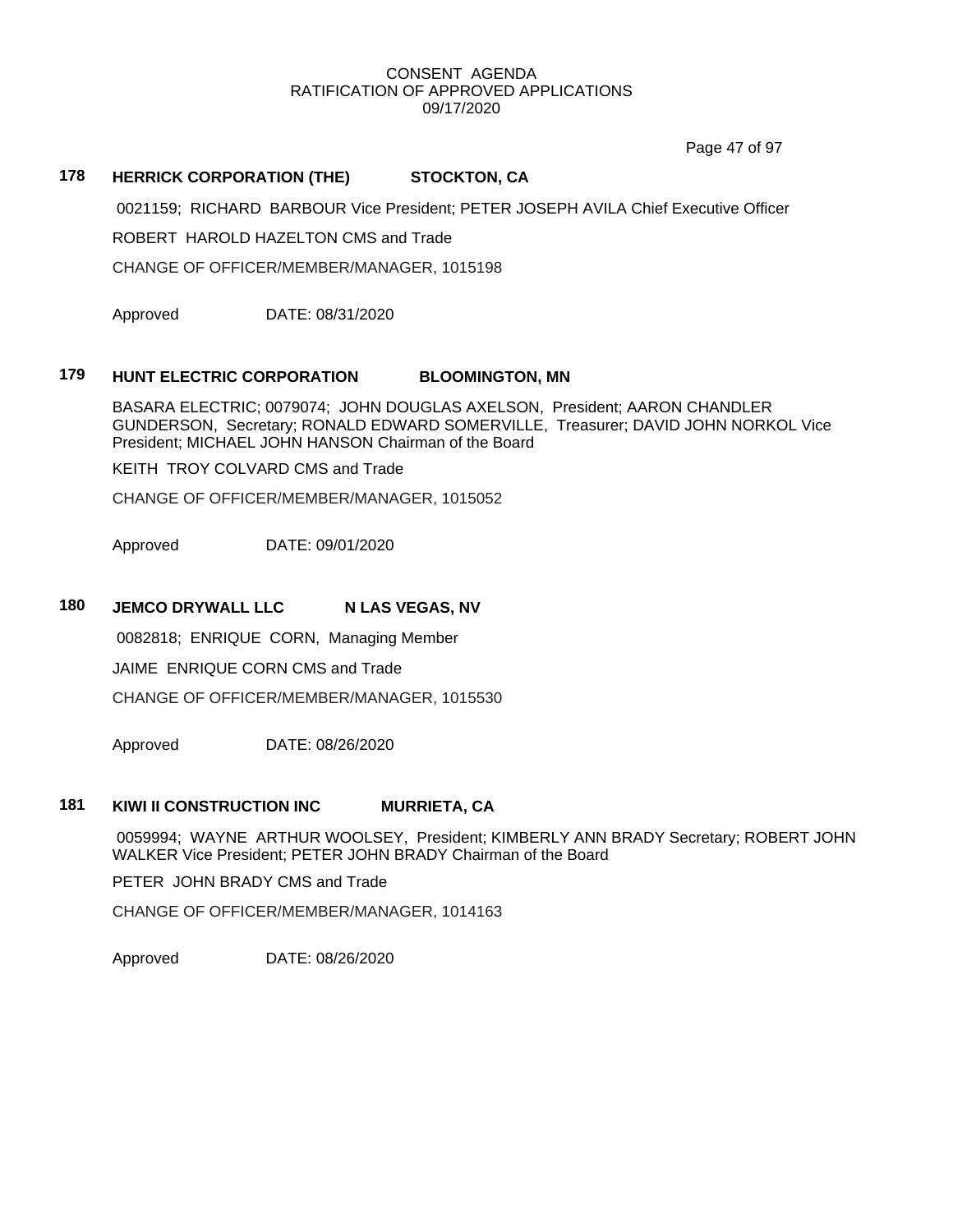Page 48 of 97

# **182 LAUREN ENGINEERS & CONSTRUCTORS INC ABILENE, TX**

0051373; 0053039; JACK WAYNE SHOEMATE, President; MATTHEW JASON HIGGINS, Chief Financial **Officer** 

CHARLES CLEVELAND WHITENER CMS

CHANGE OF OFFICER/MEMBER/MANAGER, 1015361

Approved DATE: 08/27/2020

## **183 MR CRANE INC LAS VEGAS, NV**

0086509; ANDREW MARK STEINBERG, President; LEE MARTIN STEINBERG, Secretary

DAN JOHN PETERSON CMS and Trade

CHANGE OF OFFICER/MEMBER/MANAGER, 1015191

Approved DATE: 08/31/2020

# **184 NUNNO CORPORATION LTD PASO ROBLES, CA**

0034437; ALAN RALPH LEWIS Vice President; MICHAEL ENRICO NUNNO Vice President

ALAN RALPH LEWIS CMS and Trade

CHANGE OF OFFICER/MEMBER/MANAGER, 1015824

Approved DATE: 08/31/2020

## **185 OASIS AIR CONDITIONING HEATING AND SHEET METAL FALLON, NV**

0015157; 0015157A; JEFF LENEAR GOINGS President; ROBB ALLEN GOINGS Secretary; BILL LENEAR GOINGS Director

BILL LENEAR GOINGS CMS and Trade; JEFF LENEAR GOINGS CMS and Trade; ROBB ALLEN GOINGS CMS and Trade

CHANGE OF OFFICER/MEMBER/MANAGER, 1015528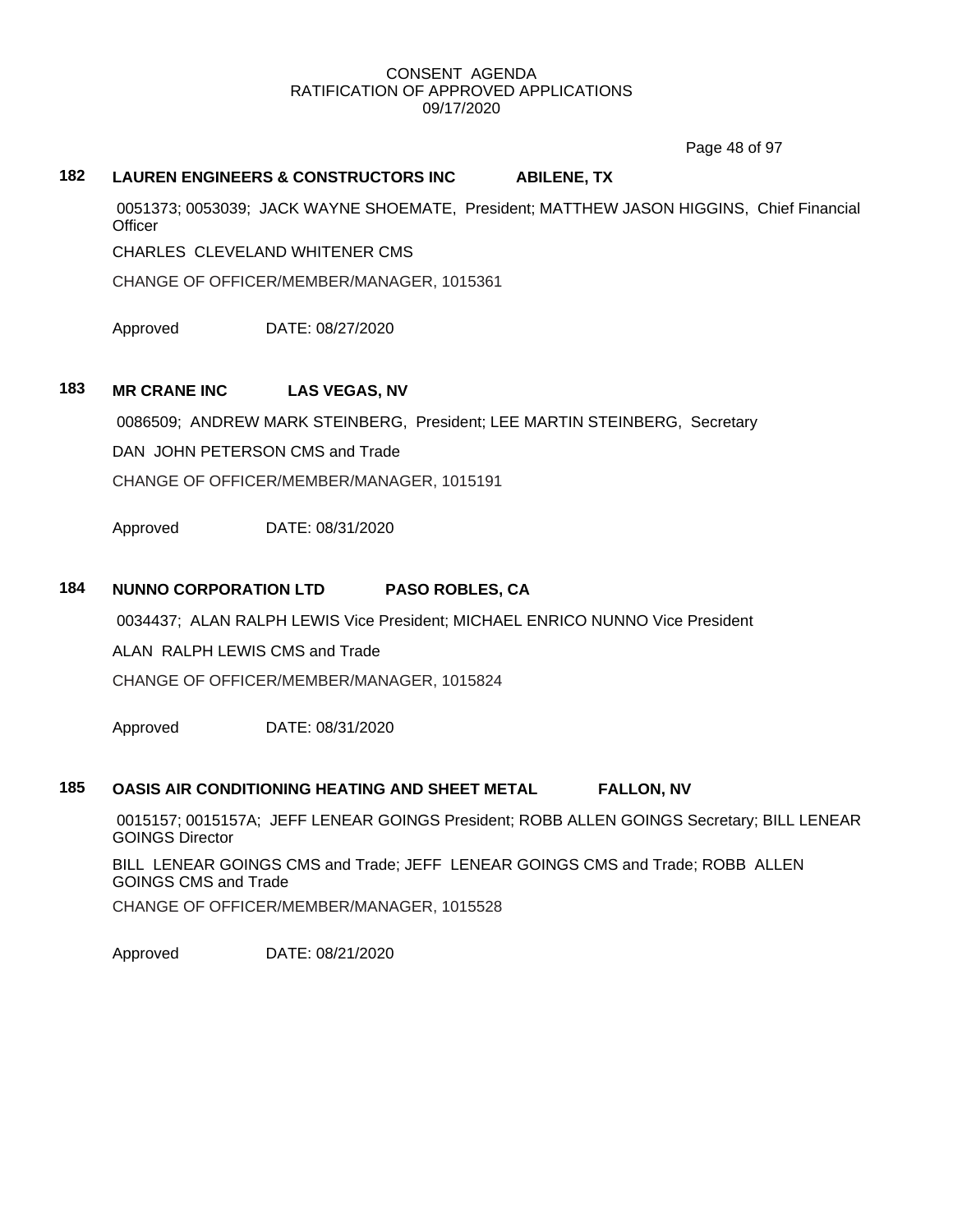Page 49 of 97

## **186 P E C SOLUTIONS LLC MINNEAPOLIS, MN**

0074971; ARCHKEY INTERMEDIATE HOLDINGS INC Member; ARCHKEY HOLDINGS LLC Member; RICHARD EDWARD ROSS, President; KARI KAE CRAWLEY, Secretary; JOEL THOMAS MORYN Chief Executive Officer; EPHRAIM PATRICK EICHTEN, Other

JOEL THOMAS MORYN CMS and Trade

CHANGE OF OFFICER/MEMBER/MANAGER, 1015074

Approved DATE: 08/27/2020

### **187 PRO SOUND INC LAS VEGAS, NV**

0071293; MARTIN TREMBLAY President; NICOLAS LAVOIE, Treasurer; RODERICK JONATHAN SINTOW CEO; RICHARD JOHN SCHARMANN Vice President; KELLY GRAHAM PRINCE Vice President

RODERICK JONATHAN SINTOW CMS and Trade

CHANGE OF OFFICER/MEMBER/MANAGER, 1013909

Approved DATE: 08/13/2020

### **188 REDI SERVICES LLC ELKO, NV**

0072098; 0072236; 0072943; 0073495; 0073630; 0075031; CLINT A CONDOS, Member; GARY ALLEN CONDOS COO; JAY RICHARD ANDERSON Managing Member; CODY AUSTIN, Member

GARY ALLEN CONDOS CMS; GARY ALLEN CONDOS CMS and Trade; KYLE RAY CONDOS Trade

CHANGE OF OFFICER/MEMBER/MANAGER, 1015647

Approved DATE: 08/21/2020

APPROVED ON LICENSES #0072098 0072236 0072943 0073495 0073630 AND 0075031

## **189 RICHARD JOSEPH CONSTRUCTION INC RENO, NV**

0075001; RICHARD MICHAEL JOSEPH, JR President

RICHARD MICHELE JOSEPH, SR CMS and Trade

CHANGE OF OFFICER/MEMBER/MANAGER, 1015560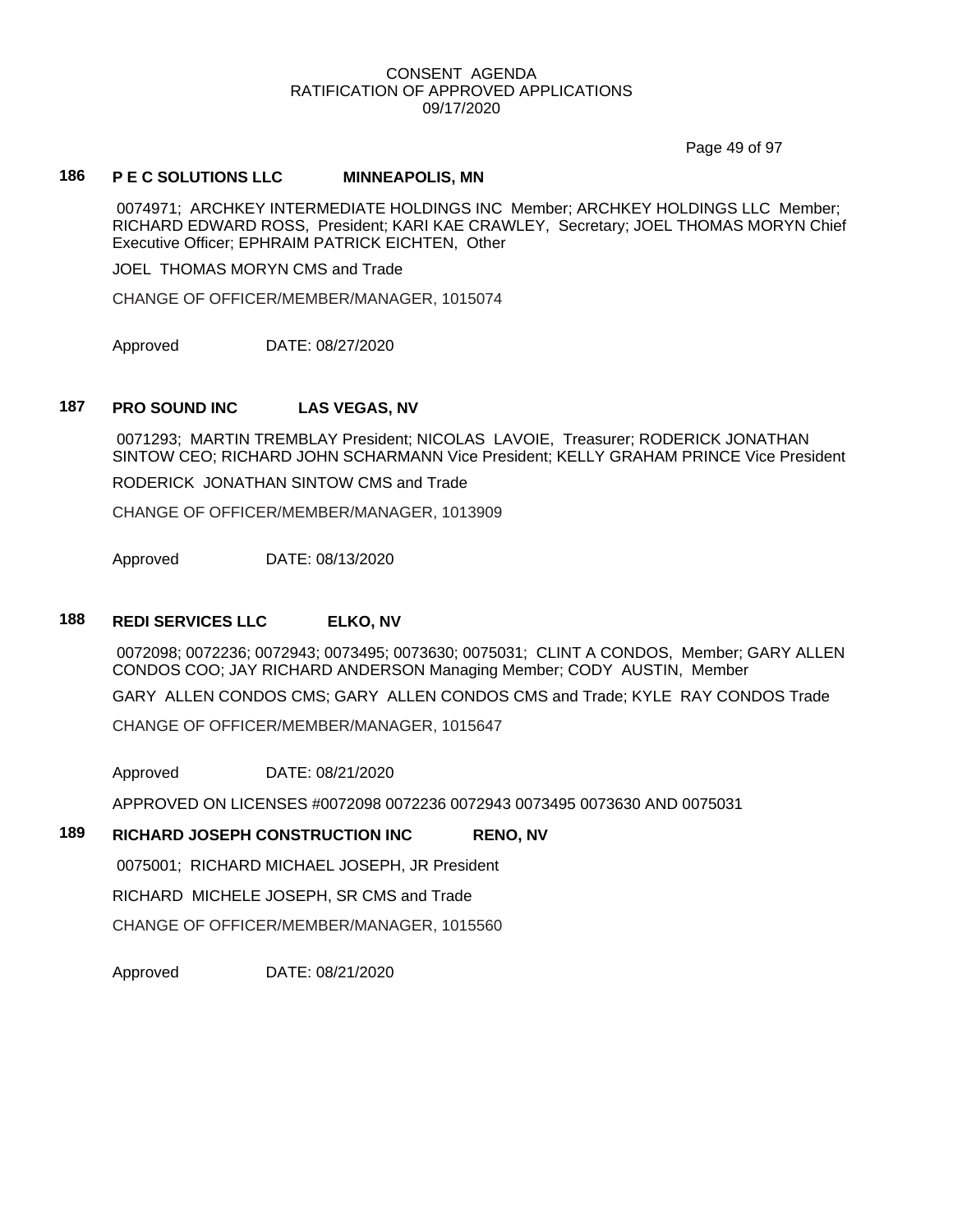Page 50 of 97

# **190 SOLIMANO FRAMING GROUP LLC LAS VEGAS, NV**

0083536; 0087150; SIERRA FRAMING LLC Managing Member; SPRINCIN REVOCABLE TRUST Managing Member; ATILIO FRANCISCO SOLIMANO, JR Managing Member

ATILIO FRANCISCO SOLIMANO, SR CMS and Trade

CHANGE OF OFFICER/MEMBER/MANAGER, 1015563

Approved DATE: 08/26/2020

# **191 STANLEY CONVERGENT SECURITY SOLUTIONS INC LAS VEGAS, NV**

0071024; 0078001; 0084943; JOHN EDWARD SKOWRONSKI, President; MEGGAN LYNNE EHRET, Secretary; MICHAEL ARTHUR BARTONE Treasurer; KAREN RAINS MAPLES, Director; ROBERT HINES RAFF, JR Chief Executive Officer

MICHAEL WINDFIELD LAKE CMS and Trade; SCOTT PETER WULFORST CMS and Trade

CHANGE OF OFFICER/MEMBER/MANAGER, 1015110

Approved DATE: 08/21/2020

#### **192 SUB PART R INC Layton, UT**

0076389; ROBERT C GREEN, President

CHANGE OF OFFICER/MEMBER/MANAGER, 1015305

Approved DATE: 08/31/2020

### **193 TESLA MOTORS INC FREMONT, CA**

0080187; 0081318; 0081626; 0081985; 0085656; 0085806; ELON REEVE MUSK President; YARON KLEIN, Treasurer; ZACHARY JOHN PLANELL KIRKHORN, Chief Financial Officer

BARRY STEPHEN GOFF CMS; BARRY STEPHEN GOFF CMS and Trade; CHRISTOPHER EARL SWEATT Trade; FAYE ERIN ENGELKE, Trade; HENRY NELSON GRIMES, JR Trade; LANE CRAIG MOORE Trade; TIM JOHN HEYDON, JR CMS; TIM JOHN HEYDON, JR CMS and Trade

CHANGE OF OFFICER/MEMBER/MANAGER, 1015555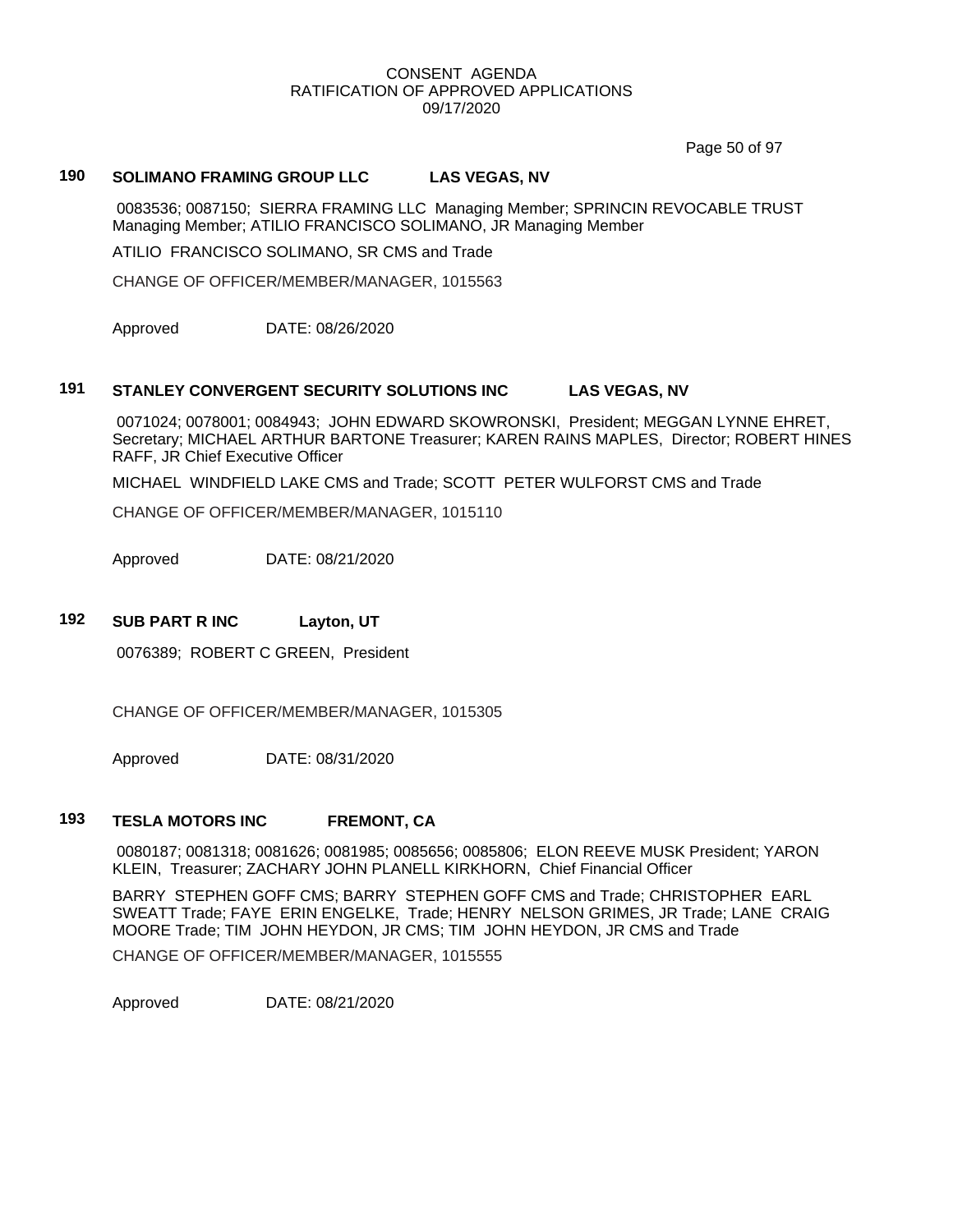Page 51 of 97

# **194 VALIDITY CONSTRUCTION SERVICES LLC LAS VEGAS, NV**

0085217; JEFF MICKE VILLA, Managing Member; ZAIN FRANCOIS BURKE Managing Member

FRANCOIS JAMES CMS and Trade

CHANGE OF OFFICER/MEMBER/MANAGER, 1015751

Approved DATE: 09/02/2020

## **195 WESTERN STATE BUILDERS INC LAFAYETTE, CA**

0079089; PETER HARRY SCHADEK President; RONALD CHARLES BOSSERT Secretary; RANDALL PLINEY BERTUCCELLI, Chief Financial Officer

STEVEN DONALD BOSSERT CMS and Trade

CHANGE OF OFFICER/MEMBER/MANAGER, 1014661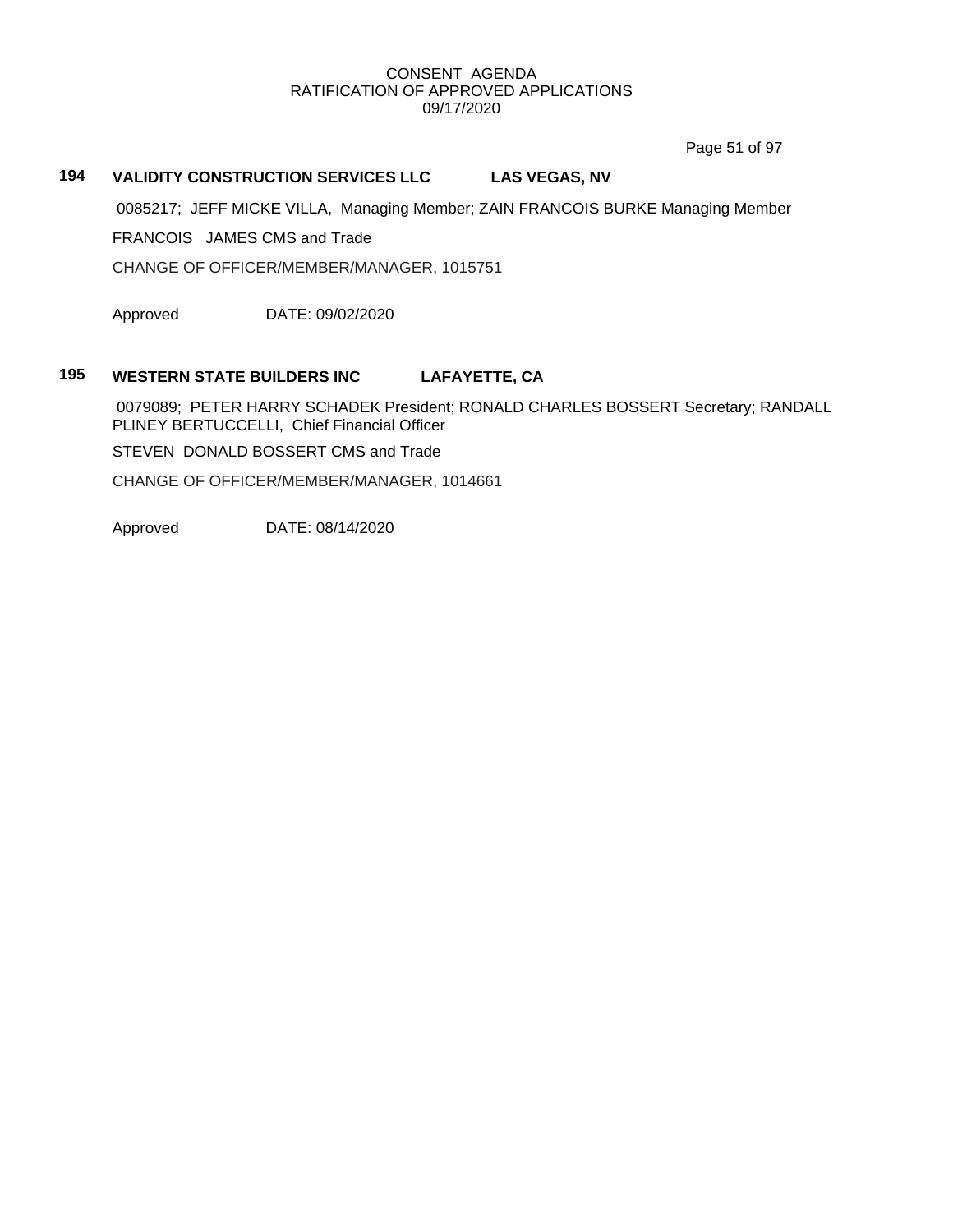Page 52 of 97

## **CHANGE OF QUALIFIED INDIVIDUAL**

## **196 A & K EARTH MOVERS INC FALLON, NV**

0024548; KELLY BART HIATT President; KEVIN CHASE ATKINS, Secretary; SHARON JUNE REAM Treasurer; SCOTT RAY HIATT VP/Secretary

KELLY BART HIATT CMS and Trade; (A General Engineering)

CHANGE OF QUALIFIED INDIVIDUAL, 1014736

Approved DATE: 08/31/2020

TANNER KELLY HIATT, QI/TRADE/CMS JERRY JAY GIOVANETTI, QI/TRADE/CMS A, ENGINEERING

CONTINGENT UPON PASSING THE CMS AND (A) TRADE EXAMS BY 12/05/2020

# **197 A M H DEVELOPMENT WEST G C LLC LAS VEGAS, NV**

0085194; ROBERT PATRICK BROAD, Manager

; (B-2 Residential and Small Commercial)

CHANGE OF QUALIFIED INDIVIDUAL, 1015349

Approved DATE: 08/13/2020

MICHAEL ALEXANDER, QE/CMS/TRADE B2

CONTINGENT ON PASSING CMS/TRADE EXAMS

# **198 ABOVE THE CEILING LLC HENDERSON, NV**

0082752; DANIEL EDWIN CAMPBELL Managing Member; PAMELA SUE CAMPBELL Manager DANIEL EDWIN CAMPBELL CMS; (B-2 Residential and Small Commercial) CHANGE OF QUALIFIED INDIVIDUAL, 1015689

Denied DATE: 08/31/2020

NRS 624.260 FAILURE TO DEMONSTRATE REQUIRED EXPERIENCE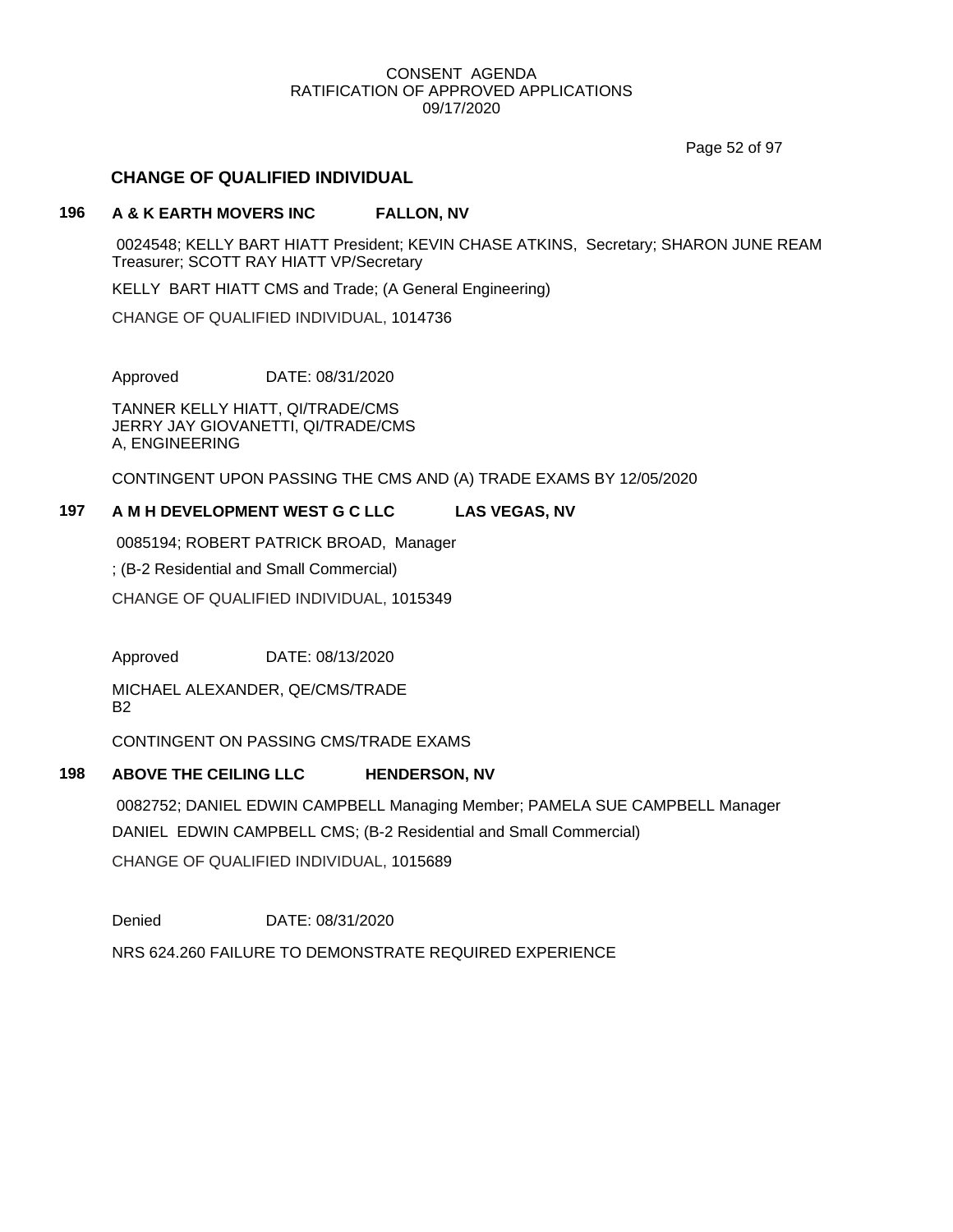Page 53 of 97

## **199 ADAME HANDYMAN SERVICES LLC LAS VEGAS, NV**

ADAME CONSTRUCTION; 0083598; LUIS GERARDO ADAME CASTILLO, Managing Member; ZULMA FRANCO-JIMENEZ, Managing Member; BENJAMIN SCOTT WILCOX Managing Member

; (C-3 Carpentry Maintenance and Minor Repairs)

CHANGE OF QUALIFIED INDIVIDUAL, 1015716

Approved DATE: 08/31/2020

BENJAMIN SCOTT WILCOX, QI/CMS/TRADE C-3 CARPENTRY, MAINTENANCE & REPAIRS

## **200 AMEC FOSTER WHEELER KAMTECH INC TUCKER, GA**

0059978; STEPHEN GREGORY HORN, President JOSEPH KEITH TERCEY, CMS and Trade; (A General Engineering) CHANGE OF QUALIFIED INDIVIDUAL, 1013774

Approved DATE: 08/24/2020

JOSEPH KEITH TERCEY, QI/TRADE/CMS A - ENGINEERING

### **201 AMENDE CABINET CORPORATION WINCHESTER, VA**

TIMBERLAKE CABINETRY; 0033654; MICHAEL SCOTT CULBRETH President; KEVIN DANIEL DUNNIGAN **Treasurer** 

JOE ELMO BERRY Trade; RAYMOND WILLIAM FRYBERGER, CMS; (C-3B Finish Carpentry)

CHANGE OF QUALIFIED INDIVIDUAL, 1014919

Approved DATE: 08/31/2020

RAYMOND WILLIAM FRYBERGER, QI/CMS C-3B, FINISH CARPENTRY

## **202 CALIBER BUILDERS INC LAS VEGAS, NV**

0083168; VANNARA AMHAZ President; ALI HUSSEIN AMHAZ, Treasurer VANNARA AMHAZ CMS; JOHN DAVID MOSS CMS and Trade; (B-2 Residential and Small Commercial) CHANGE OF QUALIFIED INDIVIDUAL, 1015446

Approved DATE: 08/10/2020

JOHN DAVID MOSS, QI/CMS/TRADE B-2, RESIDENTIAL AND SMALL COMMERCIAL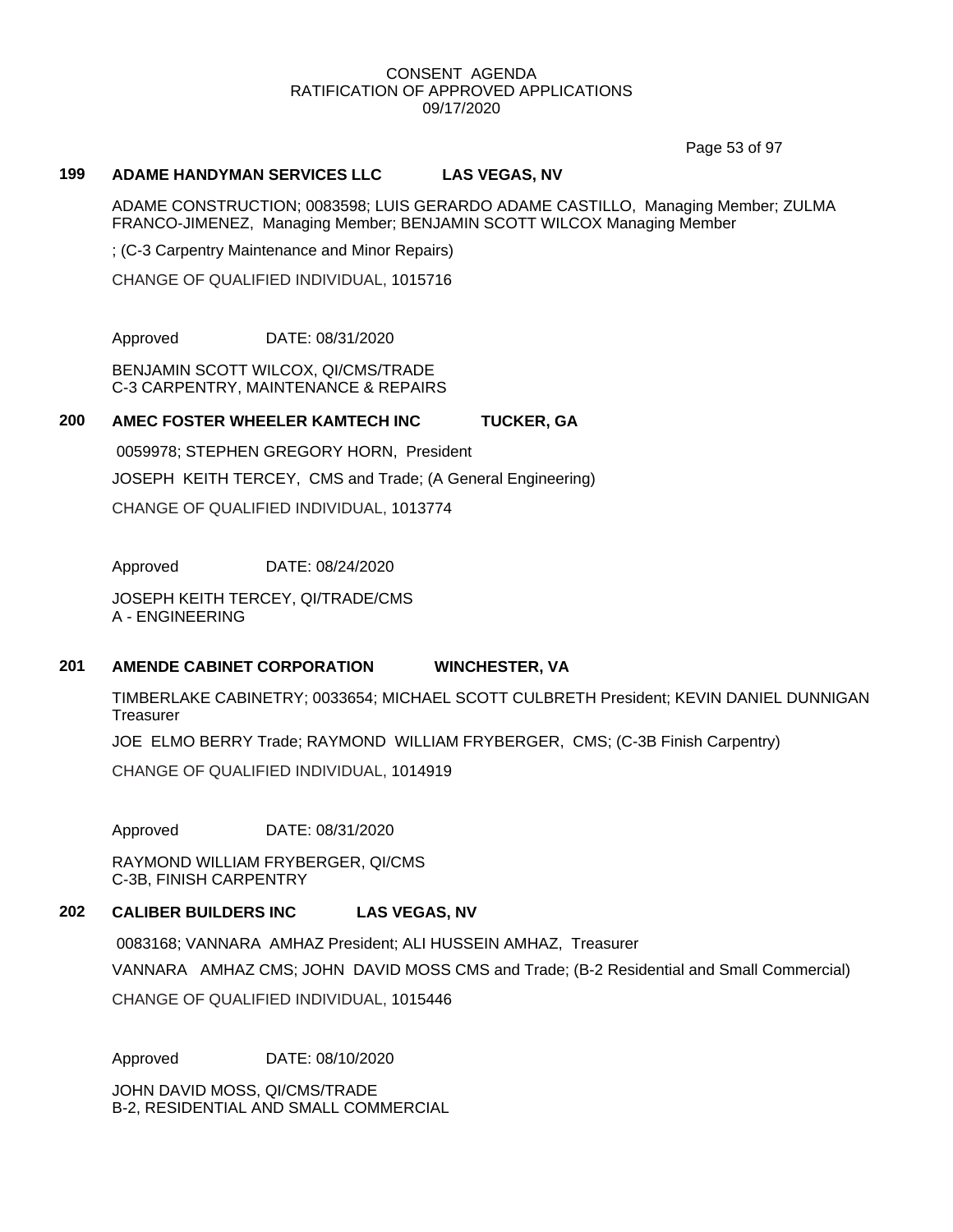Page 54 of 97

## **203 CALIFORNIA COMMERCIAL POOLS INC GLENDORA, CA**

0019277; ERNEST LEE JACKSON President; WAYNE DOUGLAS STEIMLE Secretary; DAVID ELLETT JACKSON Vice President; ELROY CLARK COBERLY Vice President

; (A-10 Commercial and Residential Pools)

CHANGE OF QUALIFIED INDIVIDUAL, 1014151

Approved DATE: 08/13/2020

JASON JACKSON, QE/CMS/TRADE A10

CONTINGENT ON PASSING TRADE EXAM

# **204 CAPITOL CITY STUCCO INC SACRAMENTO, CA**

0083093; ROGER WAYNE LEASURE, III President MARC ELDON REYNOLDS, CMS and Trade; (C-17 Lathing and Plastering) CHANGE OF QUALIFIED INDIVIDUAL, 1014088

Denied DATE: 08/12/2020

PURSUANT TO NRS 624.265, FAILURE TO SUPPORT GOOD CHARACTER

JAMES CURTIS CLINE, JR. QI/CMS/TRADE

# **205 COCHISE CONTRACTORS INC PHOENIX, AZ**

0034557; BRENT EREKSON President; APRYL DEE EREKSON Secretary/Treasurer ; (A-22 Unclassified A 22 IS DESIGNATED FOR UNDERGROUND PETROLEUM STORAGE ONLY) CHANGE OF QUALIFIED INDIVIDUAL, 1015410

Approved DATE: 08/27/2020

BRENT EREKSON, PRESIDENT/QI/TRADE/CMS A-22, DESIGNATED FOR UNDERGROUND PETROLEUM STORAGE ONLY

CONTINGENT UPON PASSING THE CMS EXAM BY 01/31/2021.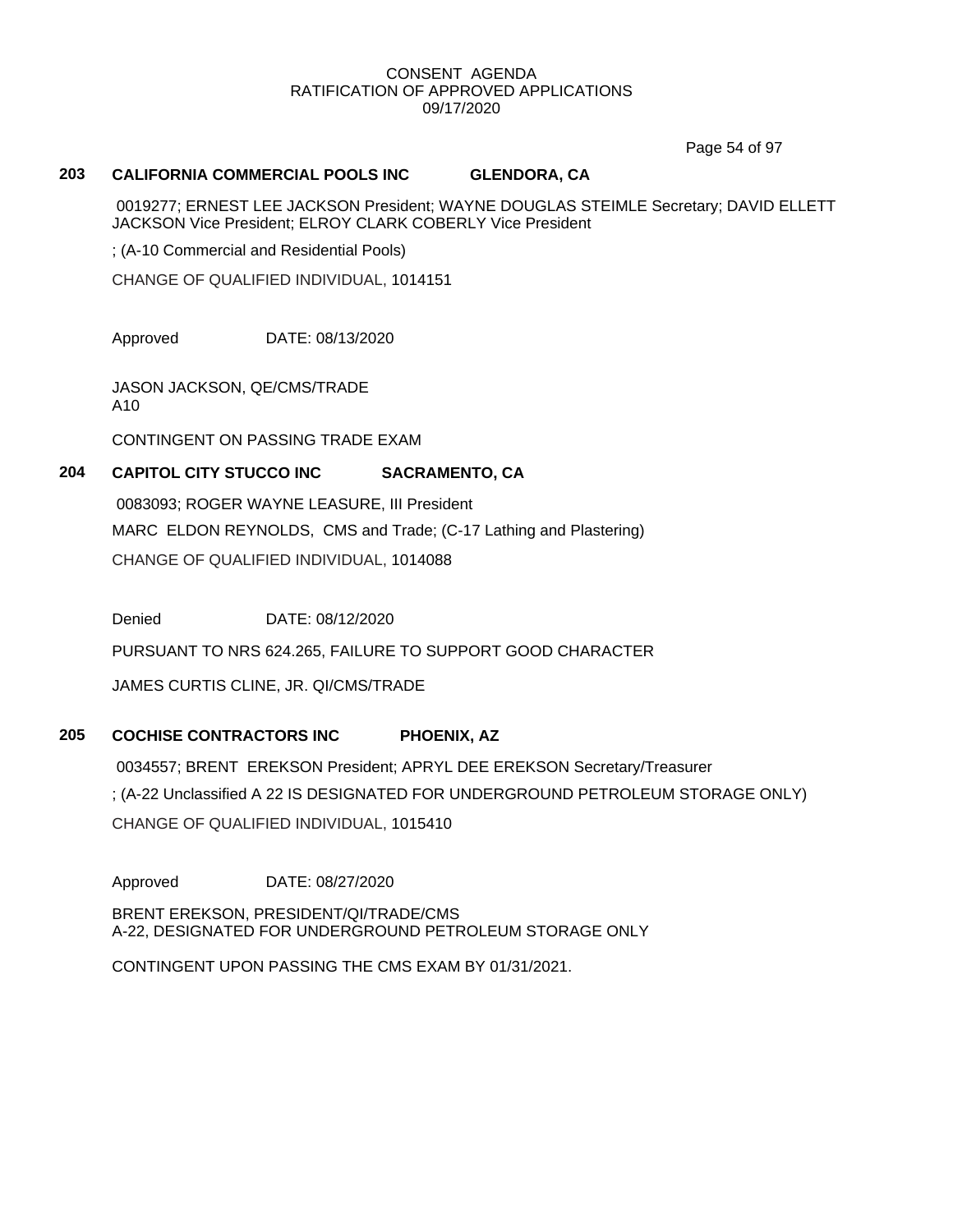Page 55 of 97

# **206 COCHISE CONTRACTORS INC PHOENIX, AZ**

0032804; BRENT EREKSON President; APRYL DEE EREKSON Secretary/Treasurer BRENT EREKSON Trade; (B-2 Residential and Small Commercial; B-4 Service Stations) CHANGE OF QUALIFIED INDIVIDUAL, 1015411

Approved DATE: 08/10/2020

BRENT EREKSON, PRESIDENT/QI/TRADE/CMS B-2, RESIDENTIAL AND SMALL COMMERCIAL

CONTINENT UPON PASSING THE CMS EXAM BY 01/31/2021.

## **207 DESERT VIEW REMODELERS LLC LAS VEGAS, NV**

UNIVERSAL SOLAR DIRECT; 0079863; TERESA MOEBIUS Managing Member JUSTIN EDWARD BACA CMS and Trade; (C-2 Electrical) CHANGE OF QUALIFIED INDIVIDUAL, 1015522

Approved DATE: 08/31/2020

JUSTIN EDWARD BACA, QI/TRADE/CMS C-2, ELECTRICAL

# **208 ELECTRICAL RELIABILITY SERVICES INC LAS VEGAS, NV**

0037653; THOMAS E NATION Vice President

DOUGLAS DUANE THOMSEN CMS and Trade; (C-2 Electrical)

CHANGE OF QUALIFIED INDIVIDUAL, 1014858

Approved DATE: 08/18/2020

FARZIN BEHROOZI, QE/CMS/TRADE C<sub>2</sub>

CONTINGENT ON PASSING CMS/C2 EXAMS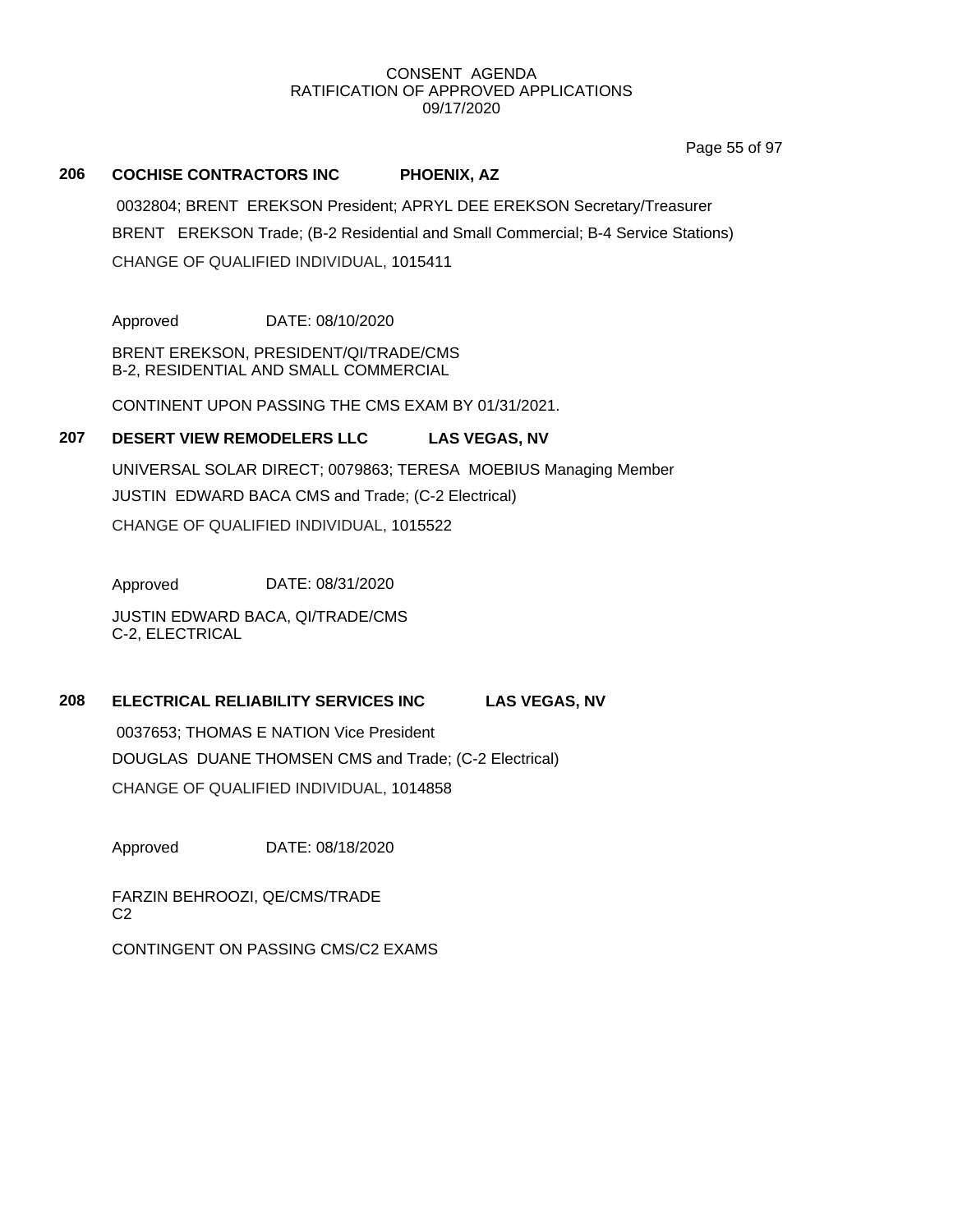Page 56 of 97

## **209 ENCOR SOLAR LLC LAS VEGAS, NV**

0086705; DANIEL TAYLOR LARKIN, Manager GREGORY THOMAS MARTIN, CMS; FORREST JOHN MYERS Trade; (C-2 Electrical) CHANGE OF QUALIFIED INDIVIDUAL, 1015336

Approved DATE: 09/01/2020

GREGORY THOMAS MARTIN, QI/CMS C-2, ELECTRICAL

## **210 ENVISE Las Vegas, NV**

0080321; CHRISTOPHER CHARLES LOFASO President; REBECCA JEANNE ANDERSON REYES Secretary; TONY WANG Treasurer

MICHAEL DOUGLAS WILLIS, CMS and Trade; (C-2 Electrical)

CHANGE OF QUALIFIED INDIVIDUAL, 1014912

Approved DATE: 08/14/2020

DANIEL VANDIVER, QE/CMS/TRADE  $C<sub>2</sub>$ 

CONTINGENT ON PASSING CMS/C2 EXAMS

# **211 F S I CONSTRUCTION INC HOUSTON, TX**

0079126; ANTHONY ALPHONSE WHITAKER President/CEO MARK CONLEY PRATT, CMS and Trade; (B-2 Residential and Small Commercial) CHANGE OF QUALIFIED INDIVIDUAL, 1014574

Approved DATE: 08/31/2020

MARK CONLEY PRATT, QI/TRADE/CMS B-2, RESIDENTIAL AND SMALL COMMERCIAL BUILDING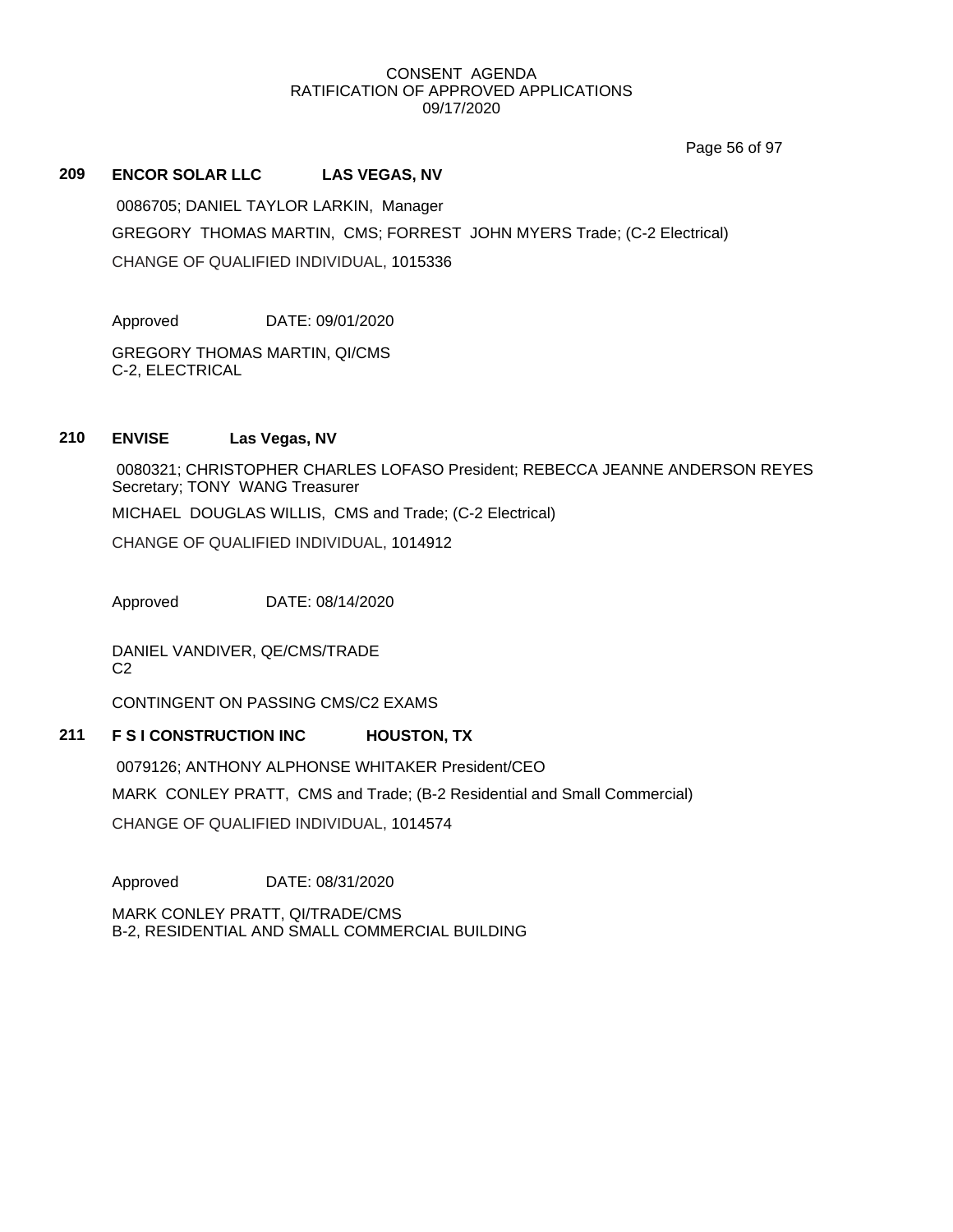Page 57 of 97

## **212 FOCUS FRAMING DOOR & TRIM LLC LAS VEGAS, NV**

0076469; STEVE SCOTT MENZIES Manager

JASON RUSSELL MCGINN CMS and Trade; STEVE SCOTT MENZIES CMS and Trade; (C-3 Carpentry Maintenance and Minor Repairs)

CHANGE OF QUALIFIED INDIVIDUAL, 1015909

Approved DATE: 08/24/2020

STEVE MENZIES, QE/CMS/TRADE C3

APPLICANT IS REQUESTING WAIVER OF THE C3 TRADE EXAM

### **213 HISKETT & SONS LLC FALLON, NV**

0023636B; THURMAN HOWARD HISKETT Managing Member; SEAN HOWARD HISKETT Member; STEVE HOWARD JAMES HISKETT Member; TRULA EILEEN HISKETT Managing Member

THURMAN HOWARD HISKETT CMS and Trade; (A-12 Excavating, Grading, Trenching and Surfacing; A-13 Wrecking Buildings; A-15 Sewers, Drains and Pipes; A-7 Excavating and Grading) CHANGE OF QUALIFIED INDIVIDUAL, 1015523

Approved DATE: 08/27/2020

SEAN HOWARD HISKETT, MEMBER/QI/TRADE/CMS A7, A12, A13 & A15 EXCAVATING, GRADING, TRENCHING, SURFACING, SEWERS, DRAINS AND PIPES.

CONTINGENT UPON PASSING THE CMS AND TRADE EXAMS BY 02/11/2021.

### **214 INTRAWORKS INC LAS VEGAS, NV**

0083388; KEVIN LANCE MAYER President

KEVIN LANCE MAYER CMS; SHAUN ROBERT ROTH, Trade; (C-41A Automatic Fire Sprinklers)

CHANGE OF QUALIFIED INDIVIDUAL, 1013675

Approved DATE: 08/25/2020

CHRISTOPHER MICHAEL GANIER, QI/TRADE C-41A, AUTOMATIC FIRE SPRINKLERS

CONTINGENT UPON PASSING THE (C-41A) TRADE EXAM BY 02/04/2021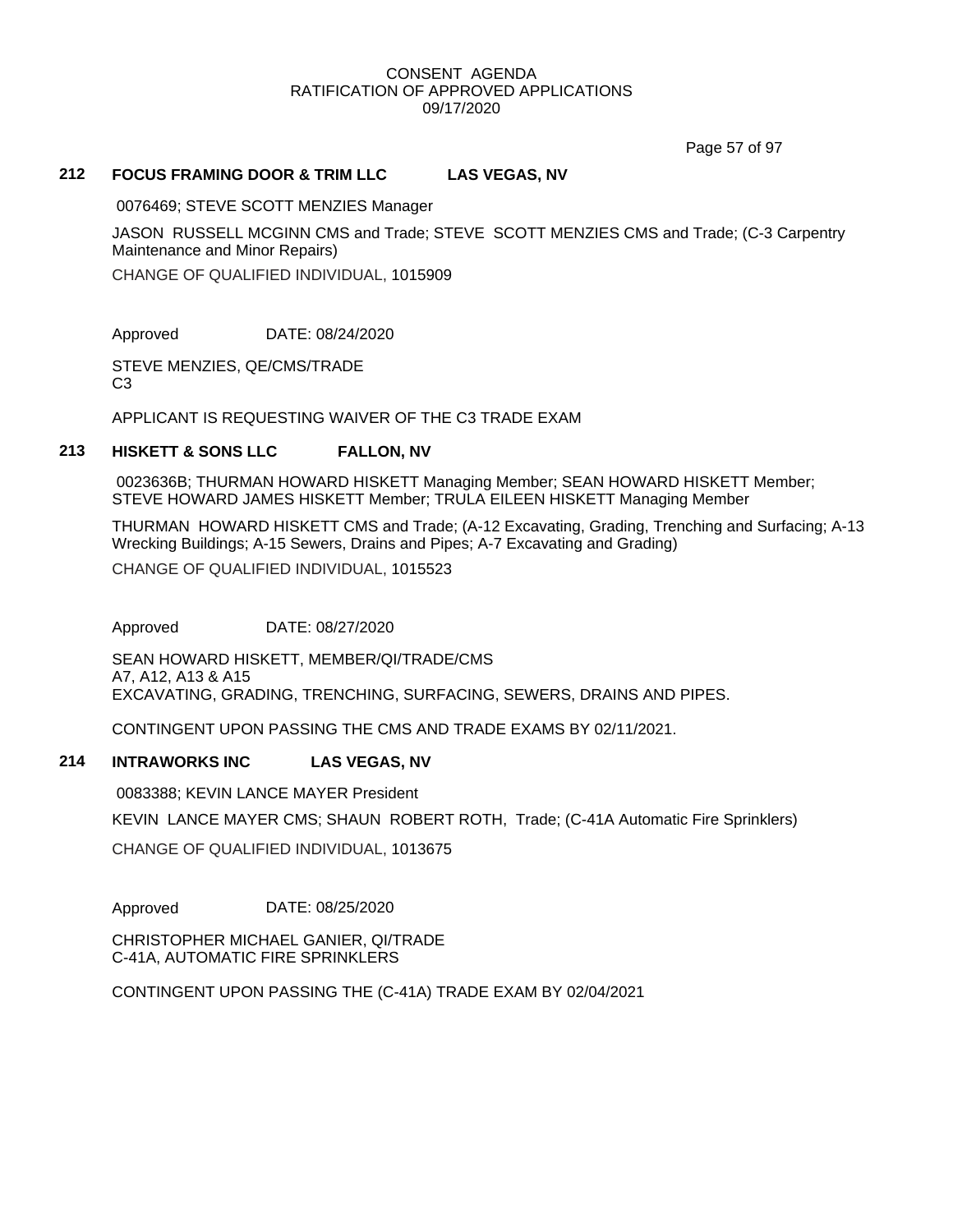Page 58 of 97

## **215 LEGACY CUSTOM PAINT LLC NORTH LAS VEGAS, NV**

0086649; FRANCISCO JAVIER VAZQUEZ-HONORATO, Managing Member

FRANCISCO JAVIER VAZQUEZ-HONORATO, Trade; (C-4A Painting; C-4C Taping and Finishing; C-4E Drywall)

CHANGE OF QUALIFIED INDIVIDUAL, 1015195

Approved DATE: 08/31/2020

ESMERALDA HERNANDEZ-HERNANDEZ, QI/CMS C-4A, C-4C AND C-4E

CONTINGENT UPON PASSING CMS EXAM BY 01/01/2021.

## **216 M M C CONTRACTORS WEST INC LAS VEGAS, NV**

0000052B; SAMUEL JACOB VOGEL, President; DAVID CIMPL Secretary; MICHAEL JAMES TEAHAN **Treasurer** 

DAVID MILTON KAUFMAN CMS and Trade; (C-21 Refrigeration and Air Conditioning)

CHANGE OF QUALIFIED INDIVIDUAL, 1015256

Approved DATE: 08/31/2020

STEVEN ALAN EMERY, JR, QI/TRADE C-21, REFRIGERATION AND AIR CONDITIONING

CONTINGENT UPON PASSING THE (C-21) TRADE EXAM BY 01/09/2021.

## **217 NEVADA DIRT WORKS LLC RENO, NV**

0086389; RICHARD JASON MITCHELL, Manager; KREIG ALAN VANCLUTE, Manager

RICHARD JASON MITCHELL, CMS and Trade; (A-12 Excavating, Grading, Trenching and Surfacing; A-15 Sewers, Drains and Pipes; A-19 Pipeline and Conduits)

CHANGE OF QUALIFIED INDIVIDUAL, 1012875

Approved DATE: 08/31/2020

KREIG ALAN VANCLUTE, MANAGER/QI/CMS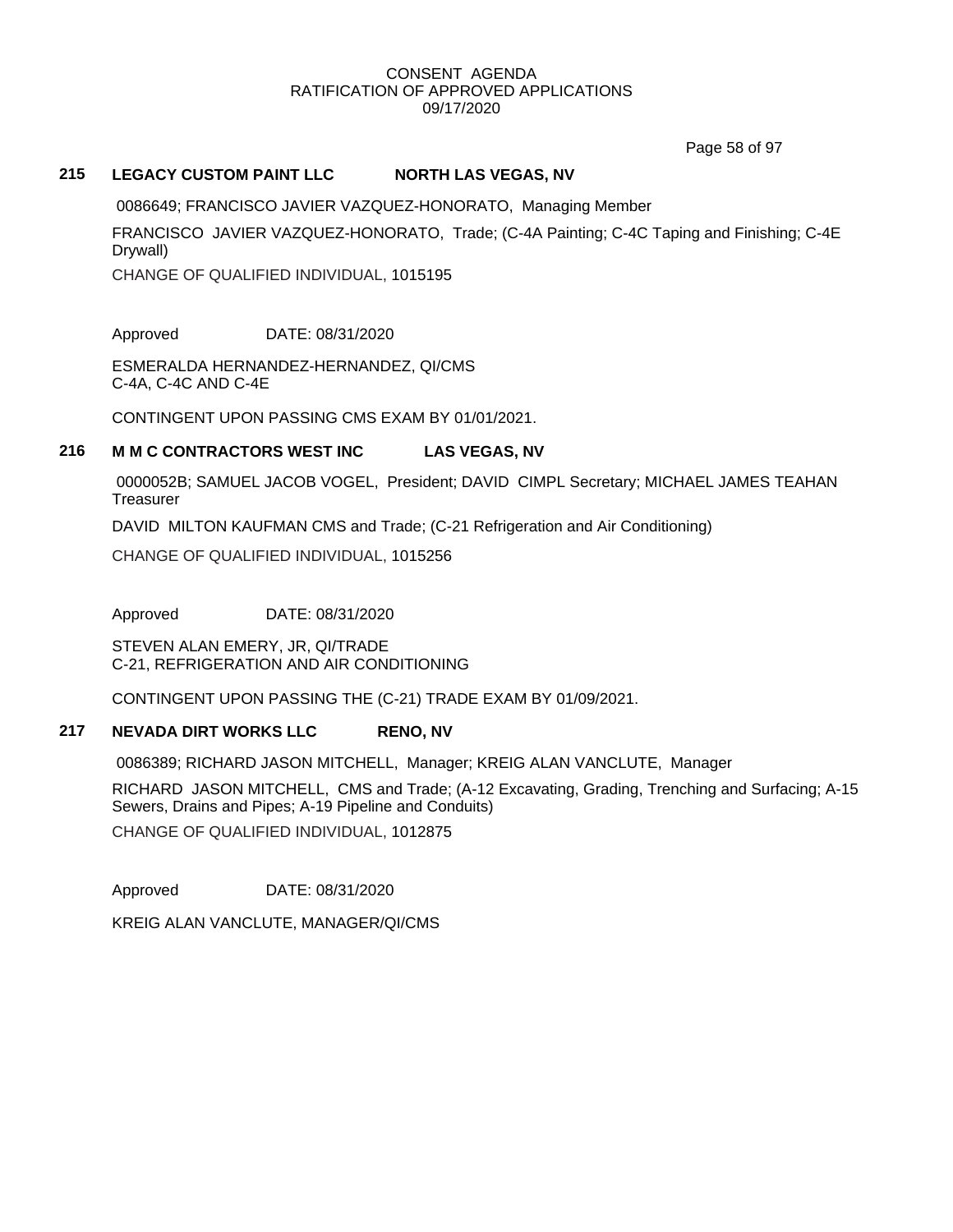Page 59 of 97

## **218 P R S OF NEVADA LTD LAS VEGAS, NV**

PROFESSIONAL ROOFING SERVICES; 0059002; ANTHONY MICHAEL CICCHETTI Manager; TAMARA ANN CICCHETTI Member

ANTHONY MICHAEL CICCHETTI CMS; KEITH EUGENE HOLBERT Trade; (C-15A Roofing)

CHANGE OF QUALIFIED INDIVIDUAL, 1015655

Approved DATE: 08/21/2020

TAMARA ANN CICCHETTI, MEMBER/QI/TRADE/CMS C-15A, ROOFING

CONTINGENT UPON PASSING CMS AND TRADE EXAM BY 02/20/2021.

## **219 POOLTECHS INC HENDERSON, NV**

0079463; PHILIP ANTHONY PASCUCCI President; KYLEEN FAY PASCUCCI Director

; (A-10 Commercial and Residential Pools)

CHANGE OF QUALIFIED INDIVIDUAL, 1015654

Approved DATE: 08/31/2020

JACOB MICHAEL KOLAND, QI/TRADE/CMS A-10E, MAINTENANCE AND REPAIR OF POOLS AND SPAS

CONTINGENT UPON PASSING THE CMS AND (A-10E) TRADE EXAMS BY 02/20/2021.

# **220 PRECISION AUTOMATION LOGANDALE, NV**

0042845; BRYAN STEVEN SHELDON President; GREGGORY VAL CHAPPELL Secretary/Treasurer

; (C-2 Electrical)

CHANGE OF QUALIFIED INDIVIDUAL, 1015862

Approved DATE: 08/31/2020

WILLIAM EDWARD SHELDON, PRESIDENT/QI/CMS/TRADE C-2, ELECTRICAL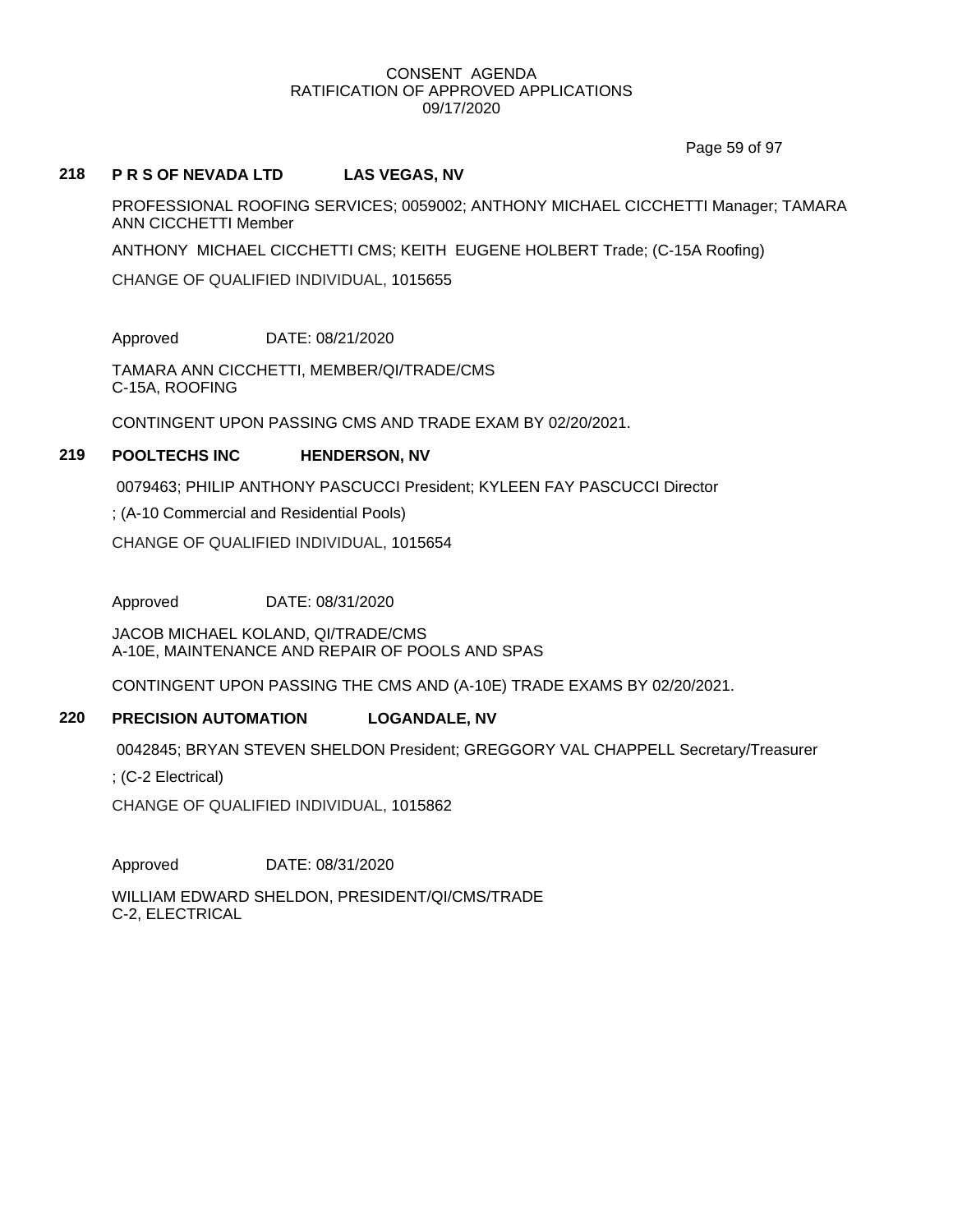Page 60 of 97

## **221 REPUBLIC GLASS AND MIRROR INC LAS VEGAS, NV**

0061232A; MARIA LUZ CRUZ President; CLEO PERLAS CRUZ Vice President MARIA LUZ CRUZ CMS and Trade; (C-8 Glass and Glazing) CHANGE OF QUALIFIED INDIVIDUAL, 1015241

Approved DATE: 08/11/2020

MARIA LUZ CRUZ, PRESIDENT/QI/CMS/TRADE C-8, GLASS AND GLAZING

## **222 S C C ENERGY SERVICES INC Las Vegas, NV**

0078591; JOSHUA RYAN GUISTI, President; DALLIN THOMAS WAYMENT Secretary/Treasurer RONALD ARTHUR MCCULLOUGH CMS; DUANE LEROY SWANSON, JR Trade; JOSHUA RYAN GUISTI, CMS; (C-2 Electrical) CHANGE OF QUALIFIED INDIVIDUAL, 1014911

Approved DATE: 08/13/2020

JOSHUA GUISTI, QE/CMS

# **223 SCHUHMACHER & SCHUHMACHER INC SPARKS, NV**

LEGENDS LANDSCAPING; 0034452; MICHAEL JOSEPH SCHUHMACHER President MICHAEL JOSEPH SCHUHMACHER CMS and Trade; (C-10 Landscape Contracting) CHANGE OF QUALIFIED INDIVIDUAL, 1015169

Approved DATE: 08/10/2020

CARRIE LEA COWAN, QI/CMS/TRADE C-10, LANDSCAPING

CONTINGENT UPON PASSING THE CMS AND (C-10) TRADE EXAMS BY 01/23/2021.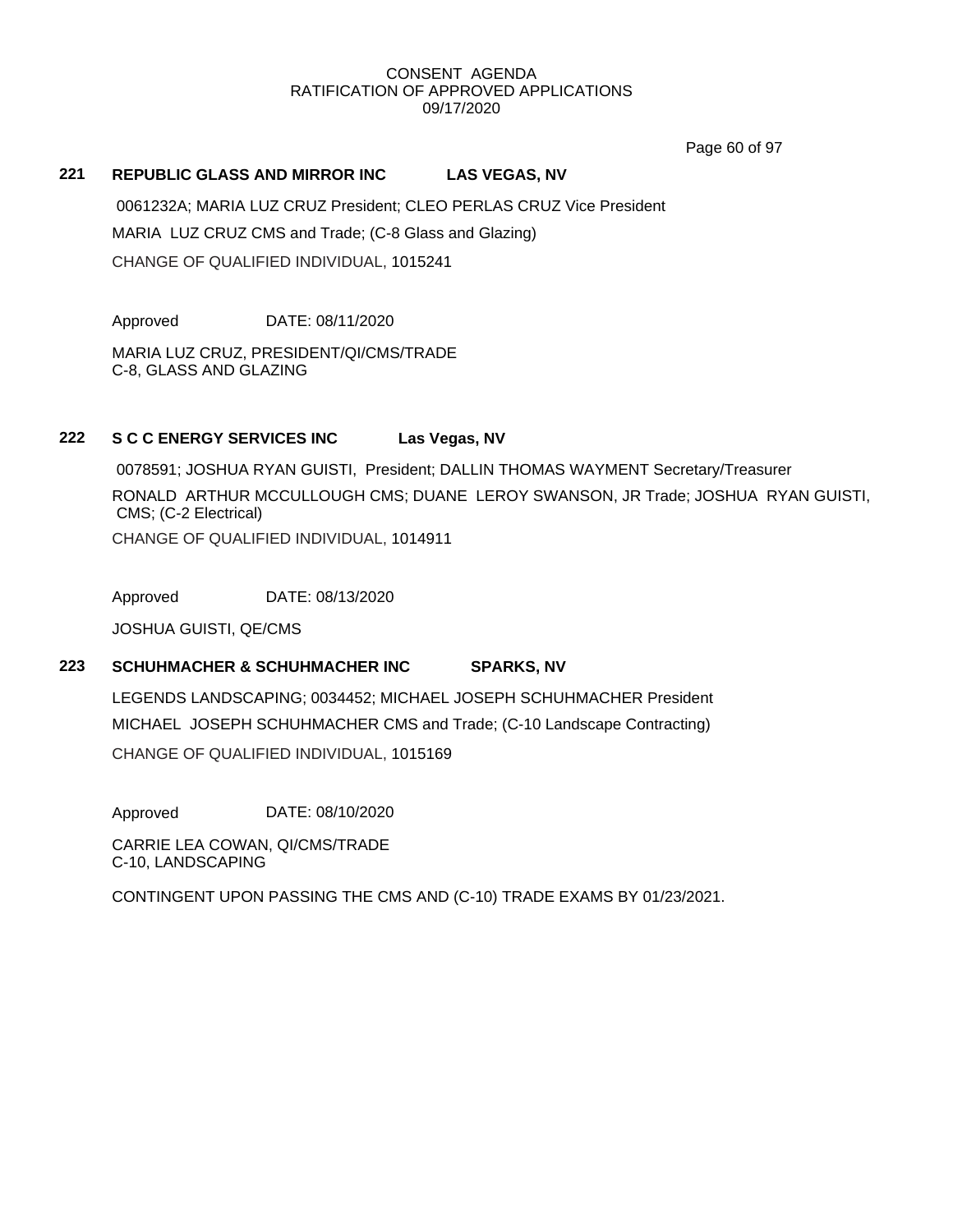Page 61 of 97

# **224 STONCOR GROUP INC MAPLESHADE, NJ**

0025742; DAVID CHARLES DENNSTEADT, President; EDWARD WINSLOW MOORE Secretary; MARK EDWARD MCGONIGLE Vice President

; (C-16A Covering Floors)

CHANGE OF QUALIFIED INDIVIDUAL, 1014873

Approved DATE: 08/26/2020

GREGORY ROBERTS, QE/CMS/TRADE C16A

CONTINGENT ON PASSING CMS EXAM

# **225 SUB PART R INC Layton, UT**

0076389; ROBERT C GREEN, President

; (C-14 Steel Reinforcing and Erection)

CHANGE OF QUALIFIED INDIVIDUAL, 1015307

Approved DATE: 08/31/2020

ROBERT C. GREEN, QI/TRADE/CMS C-14, STEEL REINFORCEMENT AND ERECTION

CONTINGENT UPON PASSING THE C-14 TRADE EXAM BY 01/21/2021.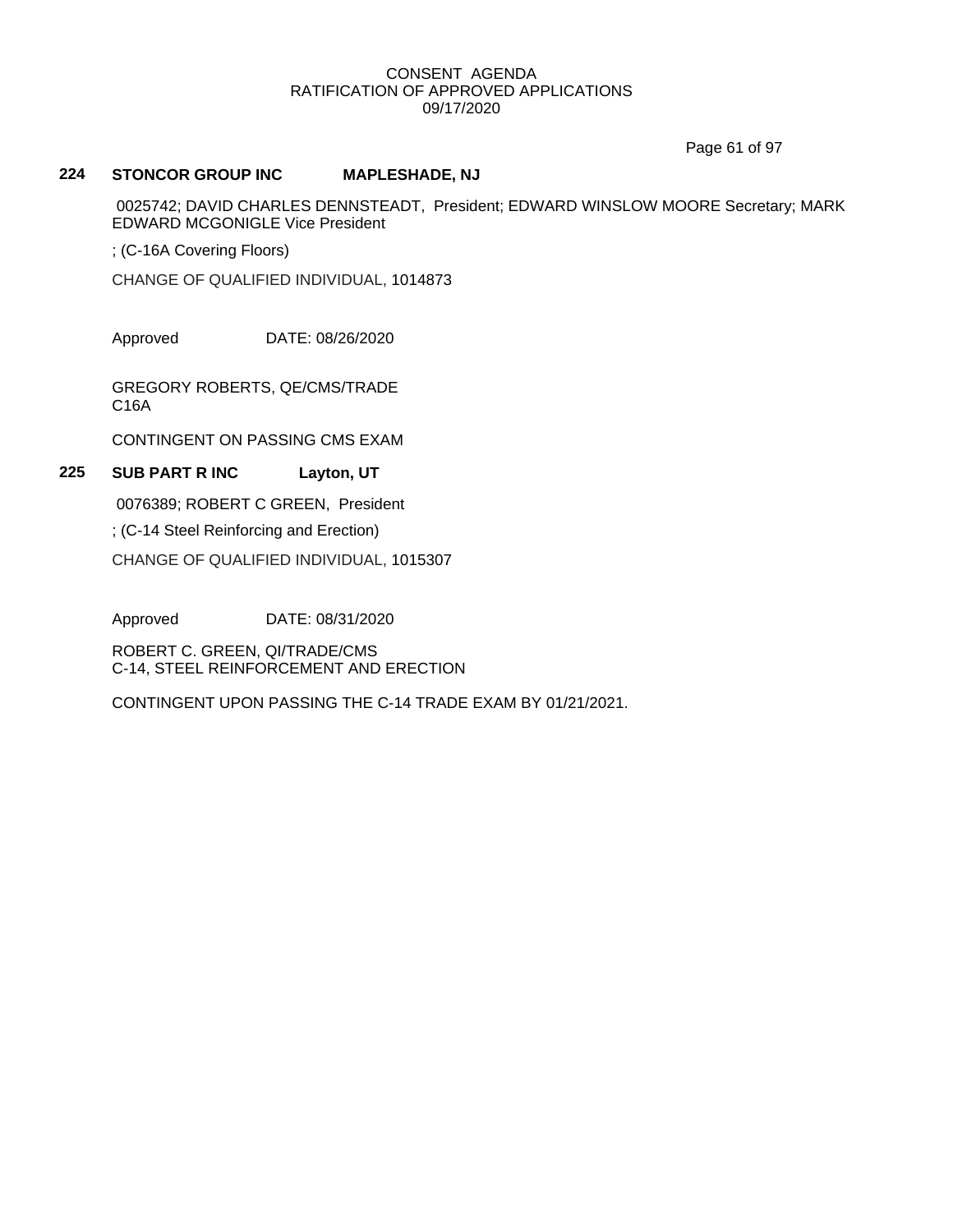Page 62 of 97

# **CONVERSION OF ENTITY**

# **226 ARCO NATIONAL CONSTRUCTION COMPANY INC ST LOUIS, MO**

0084701; JAMES PAUL KEEVEN President; JEFFREY LAURENCE COOK Secretary; STEPHEN FREDERICK HOLSTE Treasurer; CAMERON B PINZKE, Director

KURT WILLIAM STEINMANN CMS and Trade

CONVERSION OF ENTITY, 1015505

Tabled DATE: 08/27/2020

FINANCIAL RESPONSIBILITY HEARING

# **227 SOL UP INC LAS VEGAS, NV**

0075025; FRANK HERMANN RIEGER President

PETE MICHAEL CERVANTES CMS and Trade

CONVERSION OF ENTITY, 1015482

Approved DATE: 08/27/2020

ENTITY CHANGE FROM: SOL UP USA LLC TO SOL UP INC, CONTINGENT UPON RIDER AMENDING BOND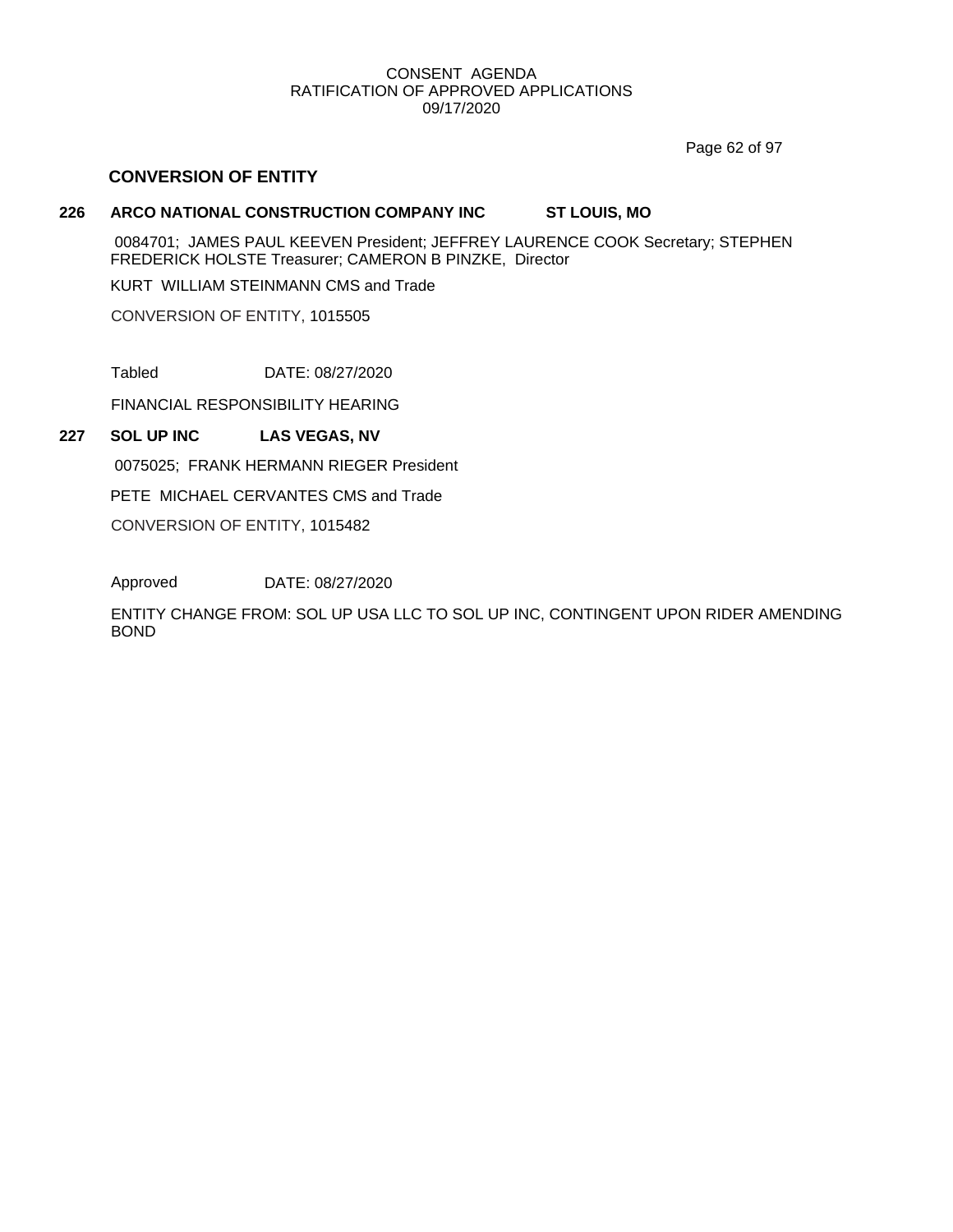Page 63 of 97

# **EXTENSION OF TIME TO REPLACE QUALIFIED INDIVIDUAL**

## **228 DESERT VIEW REMODELERS LLC LAS VEGAS, NV**

UNIVERSAL SOLAR DIRECT; 0079863; TERESA MOEBIUS Managing Member

JUSTIN EDWARD BACA CMS and Trade

EXTENSION OF TIME TO REPLACE QUALIFIED INDIVIDUAL, 1015806

Approved DATE: 08/21/2020

EXTENSION TO REPLACE QUALIFIER UNTIL 09/24/2020

## **229 KITCHELL CONTRACTORS INC OF ARIZONA PHOENIX, AZ**

0025994; STEPHEN MARTIN WHITWORTH President; DAVID EDWARD KOVAL Secretary; NICOLE BERTRAM MAAS, Vice President; JOANNE BOURGOGNE Assistant Secretary; RICHARD MARTYN CROWLEY, JR Vice President; DAVID BRYAN BURTON, Vice President; SUSAN LYNN GARTIN-HANEY Assistant Secretary; JAMES THOMAS SWANSON VP/Treasurer; MICHAEL DAVID WOLFE, Vice President

EXTENSION OF TIME TO REPLACE QUALIFIED INDIVIDUAL, 1015849

Approved DATE: 08/21/2020

EXTENSION TO REPLACE QUALIFIER UNTIL 09/30/2020

# **230 NEVADA PROPERTY 1 LLC LAS VEGAS, NV**

THE COSMOPOLITAN OF LAS VEGAS; 0077713; BRE SPADE MEZZ 1 LLC Managing Member; WILLIAM P MCBEATH Other

EXTENSION OF TIME TO REPLACE QUALIFIED INDIVIDUAL, 1015902

Approved DATE: 08/25/2020

APPROVE FINAL EXTENSION UNTIL 9/27/20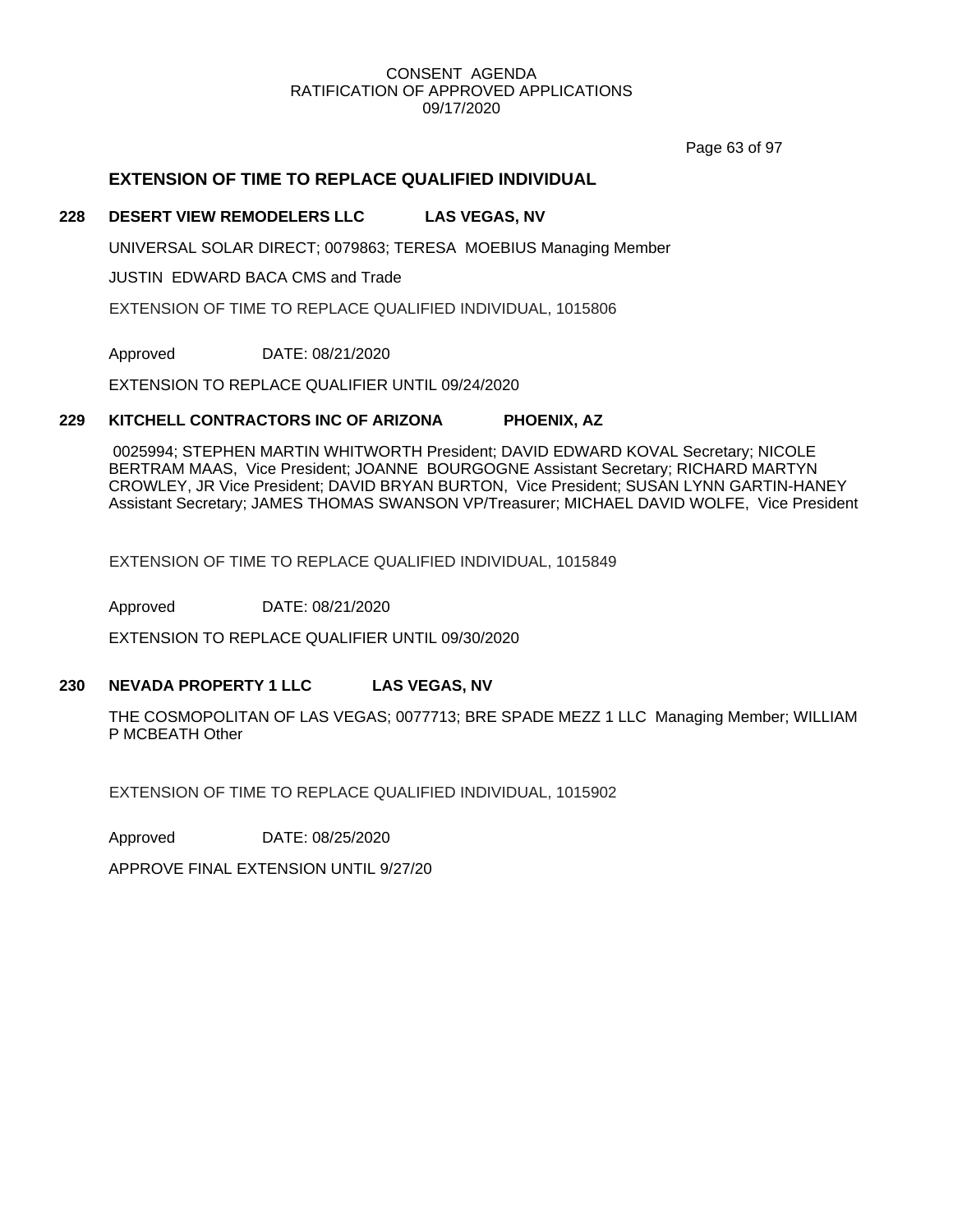Page 64 of 97

# **FINANCIAL STATEMENT REVIEW**

**231 ALONZO LLC LAS VEGAS, NV**

0086016; GABRIEL PEREZ, Managing Member; CARLOS GABRIEL PEREZ-LOPEZ Managing Member CARLOS GABRIEL PEREZ-LOPEZ CMS and Trade; (C-4 Painting and Decorating) FINANCIAL REVIEW, 1012387

Approved DATE: 08/14/2020

# **232 B B & G ELECTRIC INC LAS VEGAS, NV**

0047874; JOHN BENJAMIN BRINEGAR President; ELIZABETH ANN SHAKAL, Secretary JOHN BENJAMIN BRINEGAR CMS and Trade FINANCIAL REVIEW, 1013714

Approved DATE: 08/27/2020

# **233 B B & G ELECTRIC INC LAS VEGAS, NV**

0080573; JOHN BENJAMIN BRINEGAR President; ELIZABETH ANN SHAKAL, Secretary JOHN BENJAMIN BRINEGAR CMS and Trade; (C-1 Plumbing and Heating) FINANCIAL REVIEW, 1013715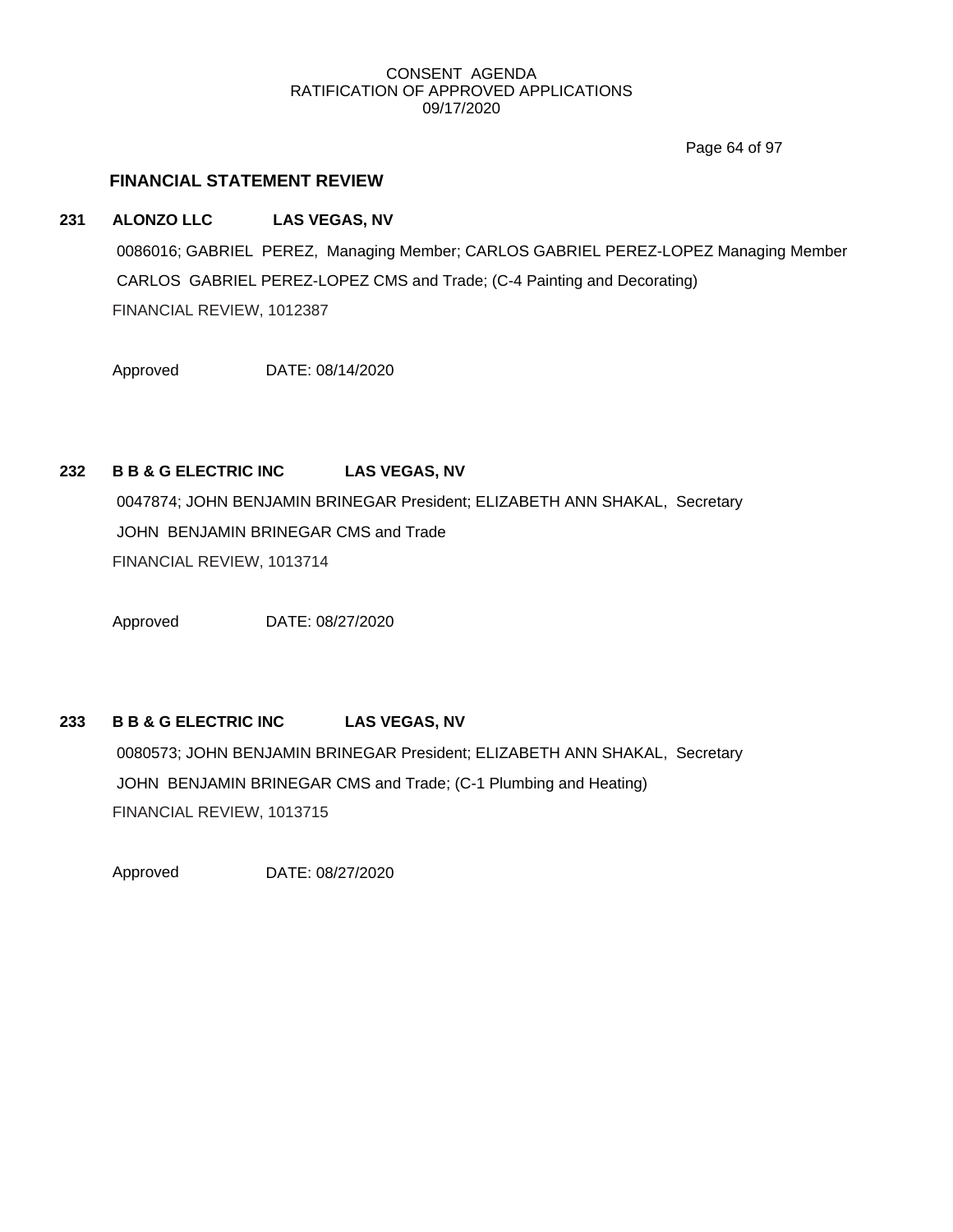Page 65 of 97

## **234 DIMAGGIO MAINTENANCE INC OCEANSIDE, CA**

0078189; MATTHEW PETER DIMAGGIO, President

FINANCIAL REVIEW, 1014640

Approved DATE: 08/21/2020

## **235 ELECTRIC DAN LLC HENDERSON, NV**

0077638; DALLEN GARY GIETZ, Manager NORWARD JACK MCCLARY, JR CMS and Trade; (C-2 Electrical) FINANCIAL REVIEW, 1013716

Approved DATE: 09/01/2020 WITH LOWER LIMIT OF \$10,000.00 AND LOWER BOND OF \$2,000.00

# **236 KEYSTONE CONTRACTORS INC LAS VEGAS, NV**

0052810; THOR S STEWART President; JESSICA LYNN STEWART, Treasurer JESSICA LYNN STEWART, CMS; THOR S STEWART Trade; (C-18 Masonry) FINANCIAL REVIEW, 1014952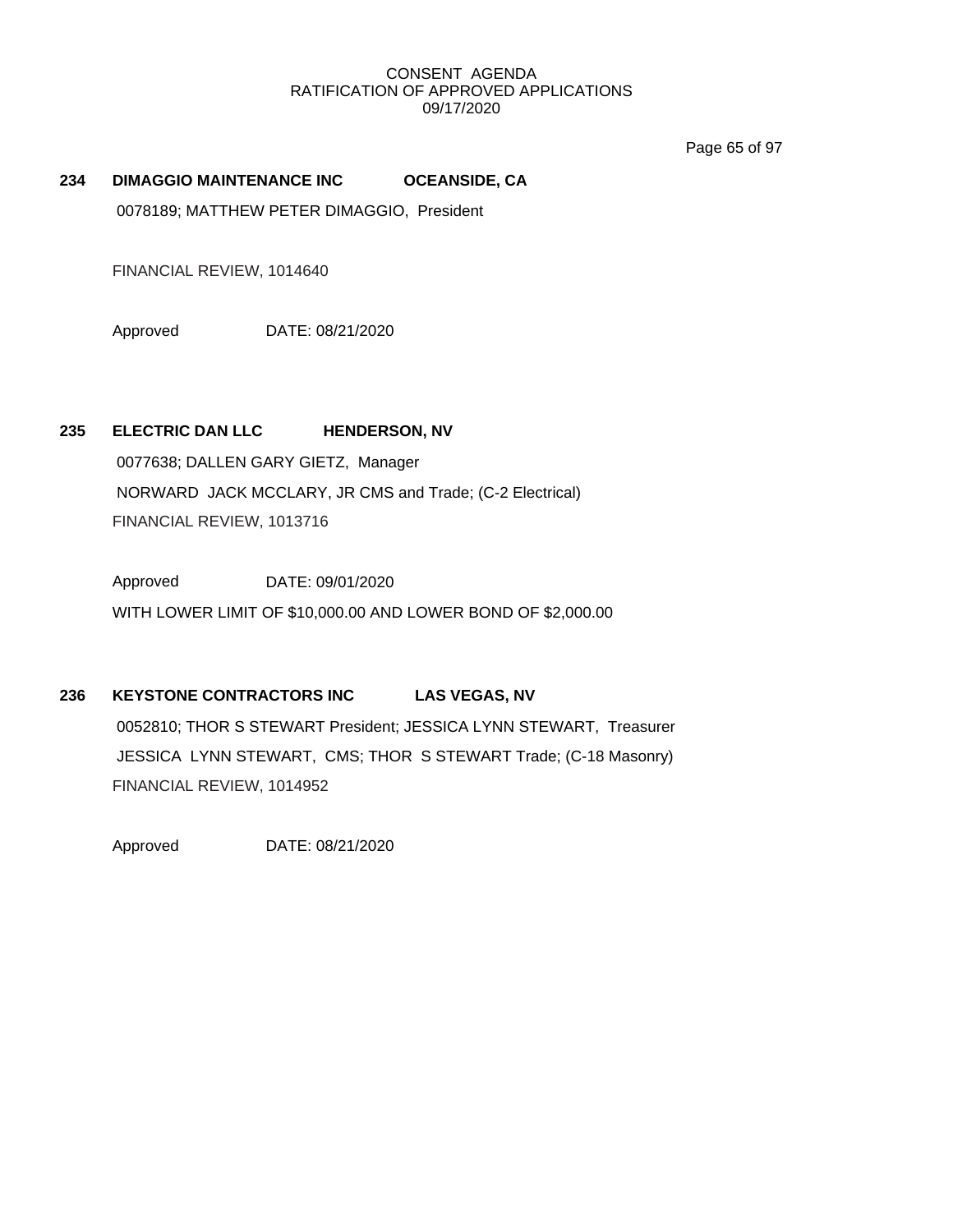Page 66 of 97

## **237 LARRYS WATER WELL SERVICES LLC PAHRUMP, NV**

0084668; JEFFREY ZANE JENKINS Manager

; (C-23 Drilling Wells and Installing Pumps, Pressure Tanks & amp; Storage Tanks)

FINANCIAL REVIEW, 1013717

Approved DATE: 08/20/2020

#### **238 T F P INC RENO, NV**

0058013; ALFRED TAEUBEL President; GEORGE CODY KOSMAN Vice President; KATHLEEN ANN KOSMAN Director; CHRISTINE ANN SILVA Secretary/Treasurer

ALFRED TAEUBEL CMS and Trade; (B General Building)

FINANCIAL REVIEW, 1013256

Tabled DATE: 08/31/2020

FINANCIAL RESPONSIBILITY HEARING

# **239 TRICOR CONSTRUCTION LLC RENO, NV**

0080979; WENDELL ELZO QUINTON Manager; SHANE KELLY DYER Other; ELIZABETH JANE BARLOW-GUPTA, Managing Member

WENDELL ELZO QUINTON CMS and Trade; SHANE KELLY DYER CMS and Trade; (B-2 Residential and Small Commercial)

FINANCIAL REVIEW, 1014404

Approved DATE: 08/26/2020

WITH LOWER LIMIT OF \$700,000.00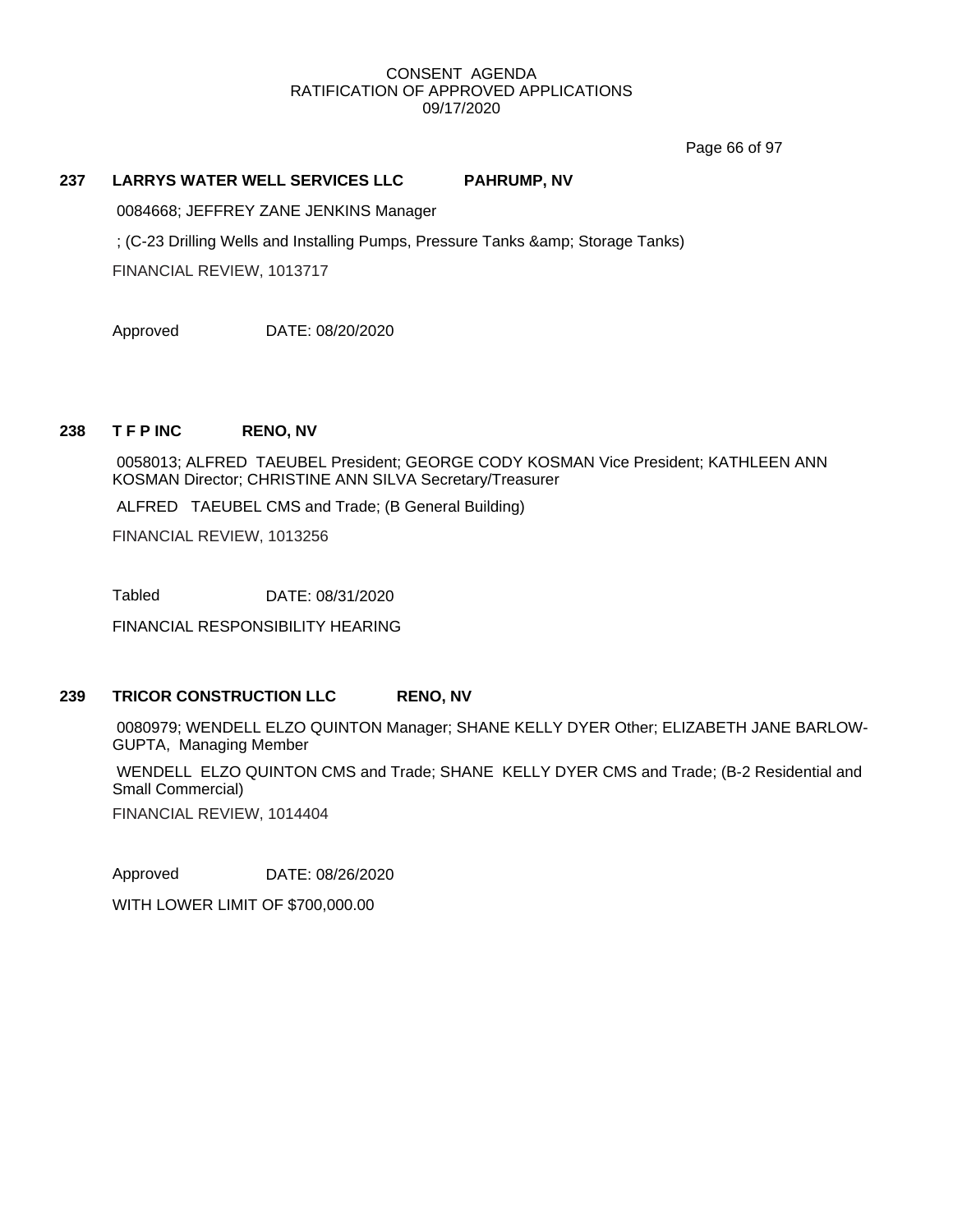Page 67 of 97

# **240 VICTORY WOODWORKS INC SPARKS, NV**

0046884; FORD LUCAS BURKE President; ROGER WILLIAM HELWIG Secretary; JOHN BRANDAN KOEHN Treasurer; MICHAEL BRYAN COOK Vice President

FORD LUCAS BURKE CMS and Trade; JOHN BRANDAN KOEHN CMS and Trade; (C-3B Finish Carpentry)

FINANCIAL REVIEW, 1015822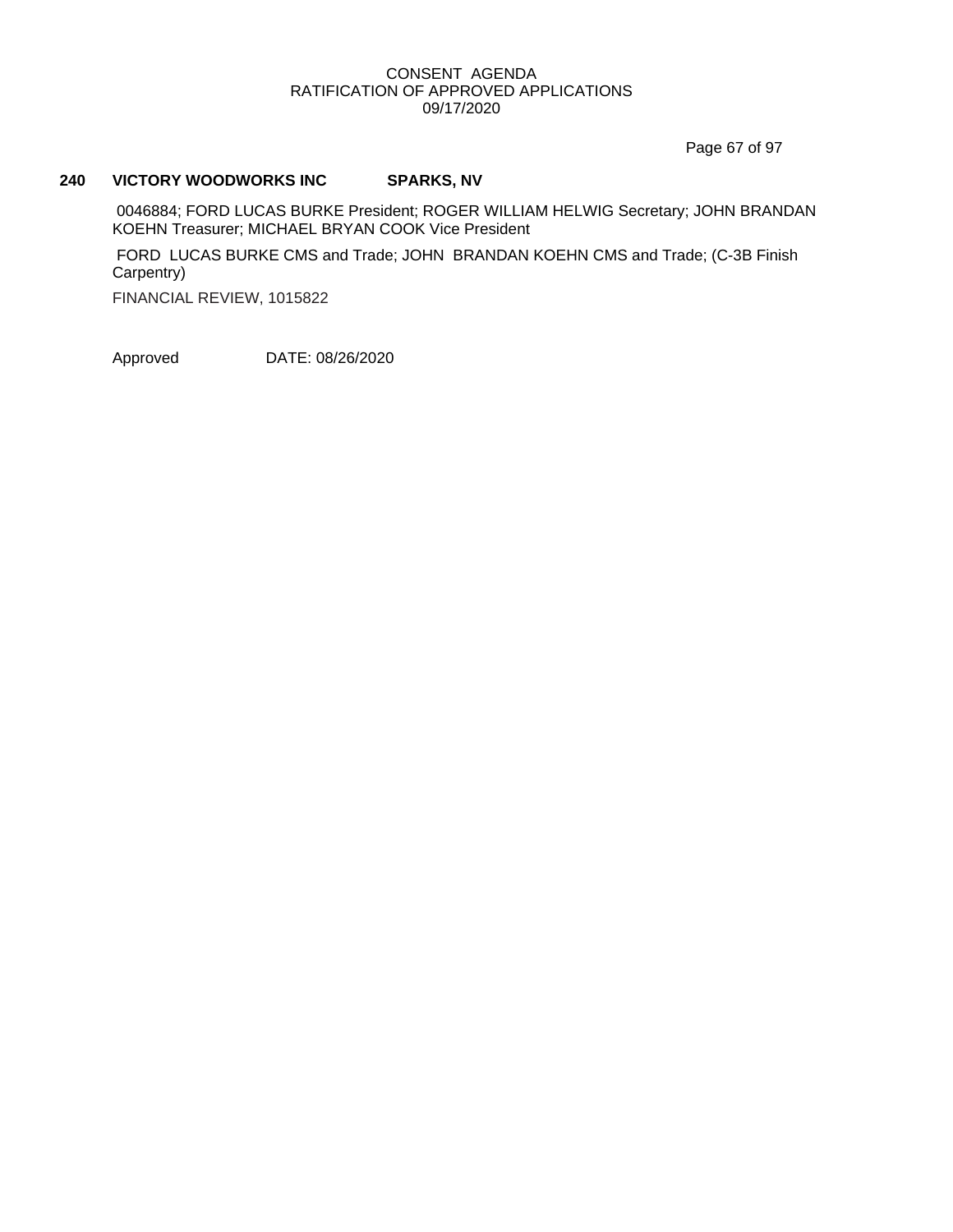Page 68 of 97

### **NAME CHANGE**

#### **241 CENTRICA BUSINESS SOLUTIONS SERVICES INC BALLSTON LAKE, NY**

0077938; 0082211; CHRISTOPHER ALLAN COVELL President; TERRY ALAN DAVIS, JR Secretary; TAREK HUSSAIN EL-GOHARY Treasurer; BENJAMIN JOHN STEWART Vice President; JAMES MICHAEL PACOCHA Vice President

JAMES MICHAEL PACOCHA CMS and Trade; JAMES MICHAEL PACOCHA CMS

NAME CHANGE, 1015830

## DATE: 08/31/2020

FROM: SMARTWATT ENERGY INC TO: CENTRICA BUSINESS SOLUTIONS SERVICES INC

#### **242 D S K COMMUNICATIONS LLC LAS VEGAS, NV**

GRIT ENTERPRISES LV; 0079214; MICHELLE ELISE BERGER, Manager

EDWARD NOEL KITCHEN CMS and Trade; MICHELLE ELISE BERGER, CMS and Trade

NAME CHANGE, 1015440

Approved DATE: 08/26/2020

FROM: D S K COMMUNICATIONS LLC TO:D S K COMMUNICATIONS LLC DBA GRIT ENTERPRISES LV

#### **243 HONORBUILT LLC MCDONOUGH, GA**

0084717; ANDREW WILLIAM STITH, Manager; MICHAEL DAVID GARDINER, Manager

MICHAEL DAVID GARDINER, CMS and Trade

NAME CHANGE, 1015296

Approved DATE: 08/18/2020

FROM: ONISITERIS LLC TO: HONORBUILT LLC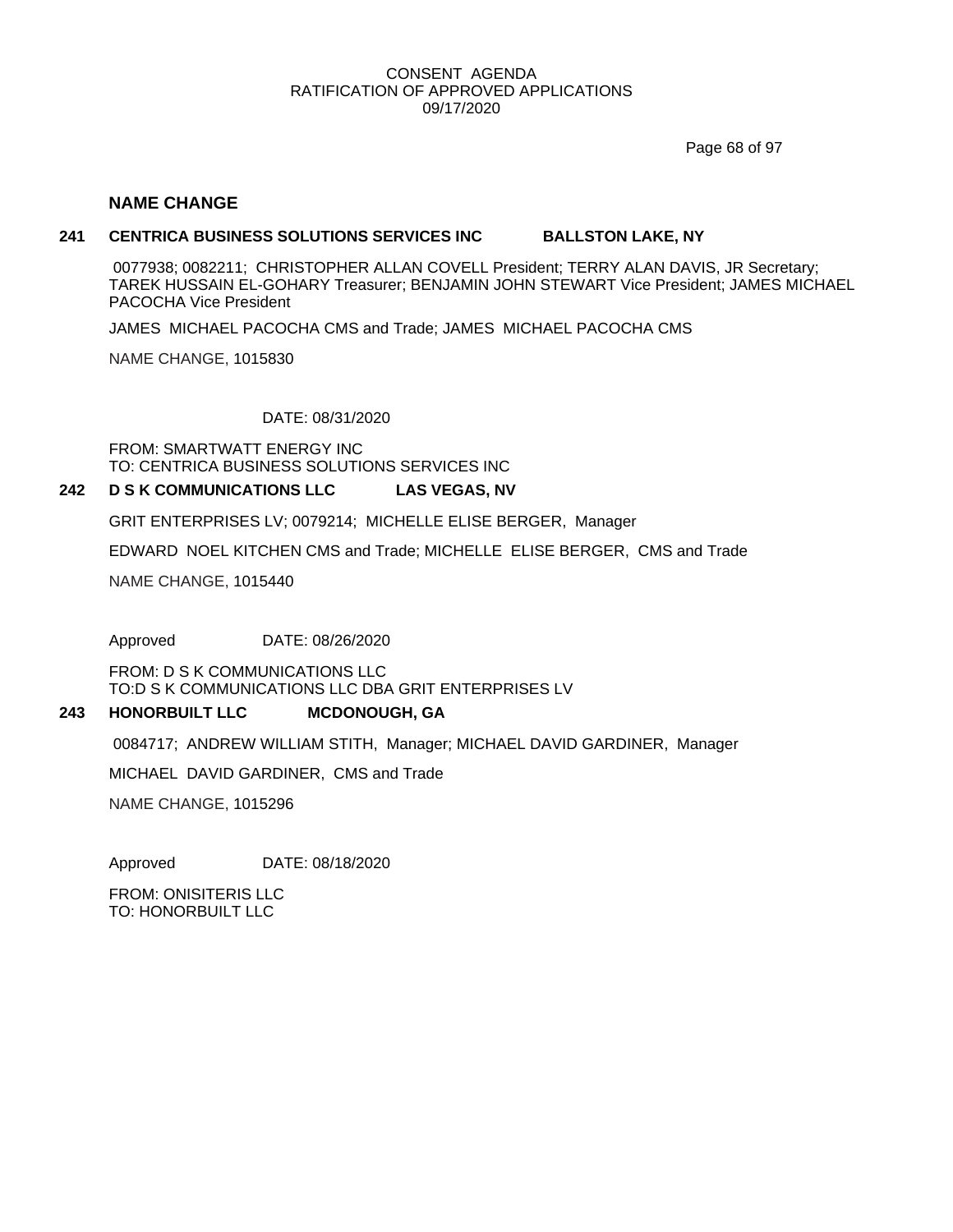Page 69 of 97

#### **244 P E C SOLUTIONS LLC MINNEAPOLIS, MN**

0074971; ARCHKEY INTERMEDIATE HOLDINGS INC Member; ARCHKEY HOLDINGS LLC Member; RICHARD EDWARD ROSS, President; KARI KAE CRAWLEY, Secretary; JOEL THOMAS MORYN Chief Executive Officer; EPHRAIM PATRICK EICHTEN, Other

JOEL THOMAS MORYN CMS and Trade

NAME CHANGE, 1015698

Approved DATE: 08/26/2020

FROM: PARSONS ELECTRIC LLC TO: P E C SOLUTIONS LLC

#### **245 ROWYCO LLC ELKO, NV**

HAWKINS ELECTRIC; 0084020; 0086644; THOMAS WILLIAM HAWKINS, Manager

THOMAS WILLIAM HAWKINS, CMS and Trade; THOMAS WILLIAM HAWKINS, CMS and Trade

NAME CHANGE, 1015661

Approved DATE: 08/21/2020

FROM: ROWYCO LLC TO: ROWYCO LLC DBA HAWKINS ELECTRIC

#### **246 S R C PLUMBING LLC HENDERSON , NV**

0086873; SHAWN ROBERT COLLINS, Managing Member

SHAWN ROBERT COLLINS, CMS and Trade

NAME CHANGE, 1015761

DATE: 08/31/2020

FROM: S C PLUMBING LLC TO: S R C PLUMBING LLC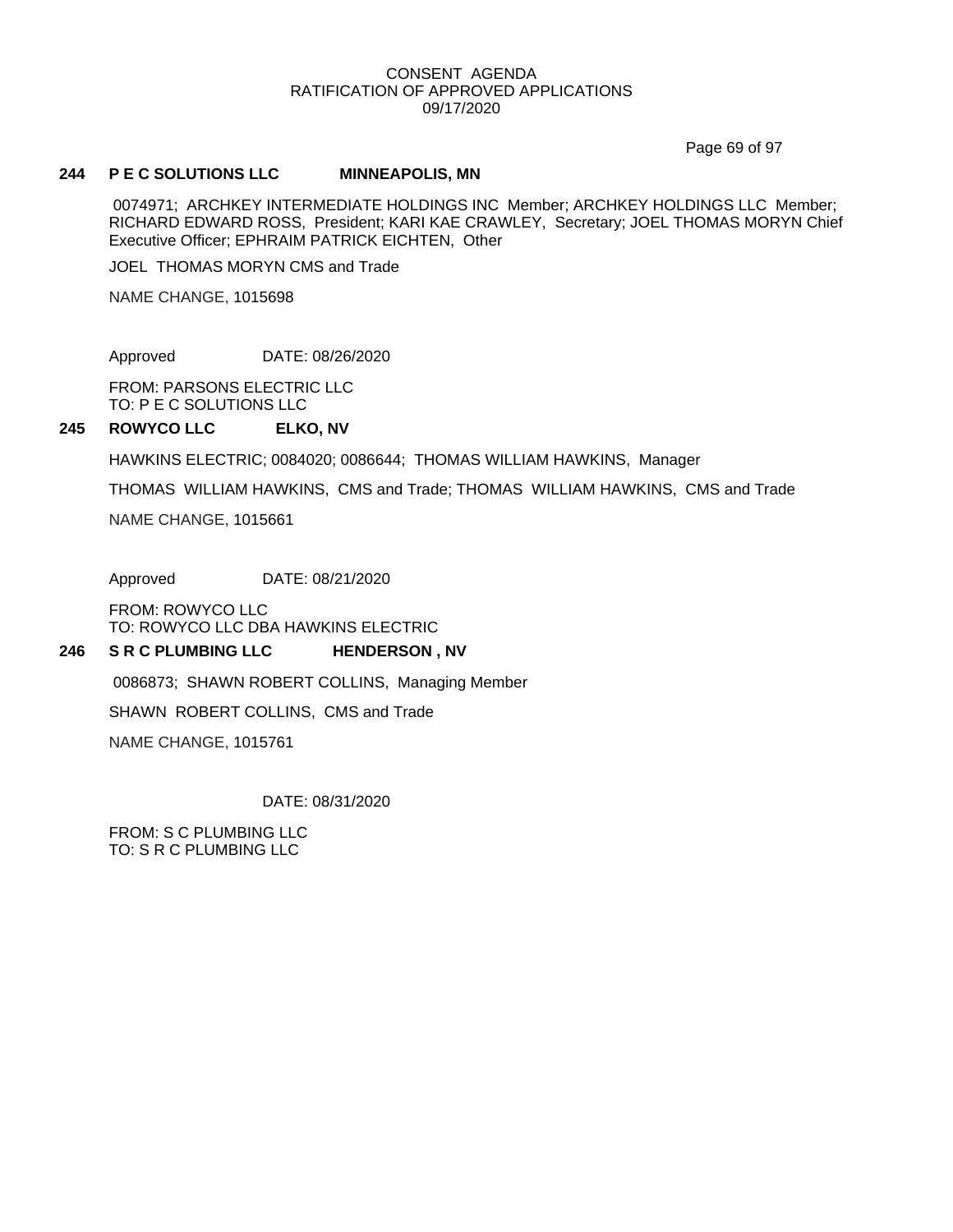Page 70 of 97

## **PERMANENT RAISE IN LIMIT**

### **247 A Z LANDSCAPING LLC LAS VEGAS, NV**

0085429; ALEXANDER N ACHAVAL, Manager; NELSON E ACHAVAL, Manager

ALEXANDER N ACHAVAL, CMS and Trade; (C-10 Landscape Contracting)

PERMANENT RAISE IN LIMIT, 1014881

LIMIT: \$45,000.00 BOND: \$5,000.00

Approved DATE: 08/18/2020

CONTINGENT UPON RECEIPT OF \$5,000.00 BOND

#### **248 ALASKAN QUALITY SERVICES L V LLC LAS VEGAS, NV**

ALASKAN PLUMBING HEATING AND AIR; 0085228; FULCRUM PARTNERS LLC Manager; TATSUYA ANDREW KAWAI Other

CHRISTOPHER RYAN LICHTY CMS and Trade; (C-1D Plumbing)

PERMANENT RAISE IN LIMIT, 1015834

LIMIT: \$2,000,000.00 BOND: \$30,000.00

Approved DATE: 08/27/2020

CONTINGENT UPON RECEIPT OF \$30,000.00 BOND

#### **249 ALEXANDERS MASONRY INC LAS VEGAS, NV**

0043059A; DAVID LEE ALEXANDER President; SUSAN KAYE ALEXANDER Secretary; CATHY SUE LA COUR Treasurer

DAVID LEE ALEXANDER Trade; SUSAN KAYE ALEXANDER CMS; (C-18 Masonry)

PERMANENT RAISE IN LIMIT, 1015653

LIMIT: \$1,900,000.00 BOND: \$30,000.00

Approved DATE: 08/31/2020

CONTINGENT UPON RECEIPT OF \$30,000.00 BOND

## **250 ALLEGIANT ELECTRIC LLC LAS VEGAS, NV**

0082100; ANTHONY RAY VIGIL Managing Member; DEBBIE ANDREA VIGIL Managing Member

DEBBIE ANDREA VIGIL CMS; ANTHONY RAY VIGIL Trade; (C-2 Electrical)

PERMANENT RAISE IN LIMIT, 1015953

LIMIT: \$1,000,000.00 BOND: \$30,000.00

Approved DATE: 09/03/2020

CONTINGENT UPON RECEIPT OF \$30,000.00 BOND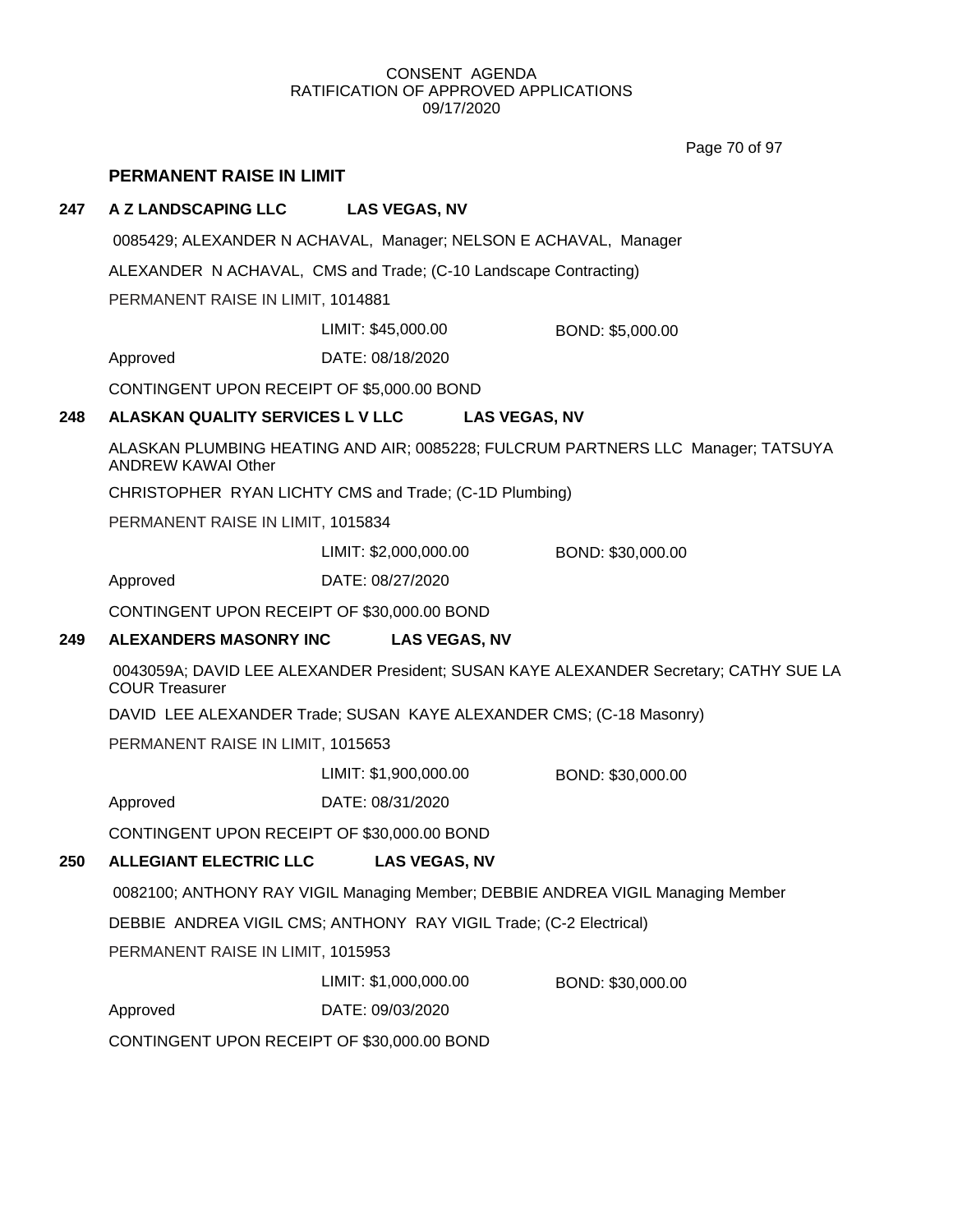**251 AMUNDSON ROOFING INC RENO, NV** 0085174; CHRISTOPHER PAUL AMUNDSON President CHRISTOPHER PAUL AMUNDSON CMS and Trade; (C-15A Roofing) PERMANENT RAISE IN LIMIT, 1015841 Approved DATE: 08/31/2020 LIMIT: \$3,700,000.00 BOND: \$30,000.00 CONTINGENT UPON \$30,000 BOND **252 AUSTIN GENERAL CONTRACTING INC LAS VEGAS, NV** 0070976; MICHAEL THOMAS AUSTIN President MICHAEL THOMAS AUSTIN CMS and Trade; (C-5 Concrete Contracting) PERMANENT RAISE IN LIMIT, 1015857 Approved DATE: 08/31/2020 LIMIT: \$1,500,000.00 BOND: \$30,000.00 CONTINGENT UPON RECEIPT OF \$30,000.00 BOND **253 B M LYNN PAINTING INC SACRAMENTO, CA** 0085535; BRADLEY MARSHALL LYNN, President; KAREN LYNN LYNN, Secretary BRADLEY MARSHALL LYNN, CMS and Trade; (C-4A Painting) PERMANENT RAISE IN LIMIT, 1015658 Approved DATE: 08/20/2020 LIMIT: \$2,000,000.00 BOND: \$30,000.00 CONTINGENT UPON \$30,000 BOND **254 BYRD UNDERGROUND LLC LAS VEGAS, NV** 0022736A; BU HOLDINGS LLC Manager; BUDDY LEE BYRD Other BUDDY LEE BYRD CMS and Trade; (A General Engineering) PERMANENT RAISE IN LIMIT, 1015444 Approved DATE: 08/14/2020 LIMIT: \$6,000,000.00 BOND: \$50,000.00 CONTINGENT UPON RECEIPT OF \$50,000.00 BOND

Page 71 of 97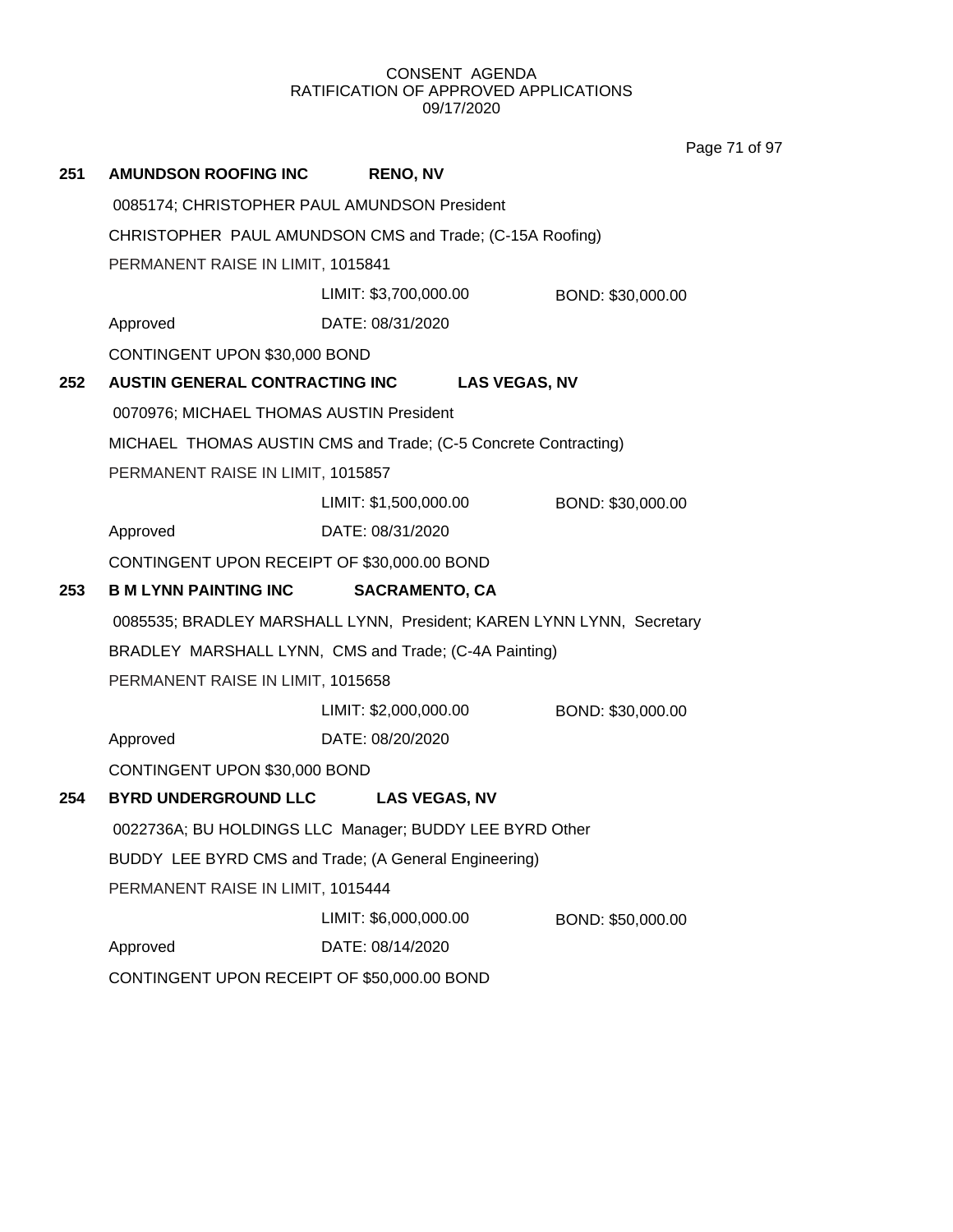Page 72 of 97

| 255 | <b>CANYON CREEK DEVELOPMENT LLC</b>                                                                         | <b>LAS VEGAS, NV</b>                                                 |                                                                                     |  |  |  |
|-----|-------------------------------------------------------------------------------------------------------------|----------------------------------------------------------------------|-------------------------------------------------------------------------------------|--|--|--|
|     | CANYON CREEK CUSTOM HOMES & REMODELING; 0053448; KIM MARIE MCDONOUGH Member;<br>JOHN MARK MCDONOUGH Manager |                                                                      |                                                                                     |  |  |  |
|     | JOHN MARK MCDONOUGH CMS and Trade; (B-2 Residential and Small Commercial)                                   |                                                                      |                                                                                     |  |  |  |
|     | PERMANENT RAISE IN LIMIT, 1015624                                                                           |                                                                      |                                                                                     |  |  |  |
|     |                                                                                                             | LIMIT: \$5,500,000.00                                                | BOND: \$50,000.00                                                                   |  |  |  |
|     | Approved                                                                                                    | DATE: 08/18/2020                                                     |                                                                                     |  |  |  |
| 256 | <b>CRAIG PRICE INC</b>                                                                                      | TRUCKEE, CA                                                          |                                                                                     |  |  |  |
|     | 0070709; CRAIG ALAN PRICE President                                                                         |                                                                      |                                                                                     |  |  |  |
|     | CRAIG ALAN PRICE CMS and Trade; (C-1A Boilers; C-1D Plumbing)                                               |                                                                      |                                                                                     |  |  |  |
|     | PERMANENT RAISE IN LIMIT, 1015768                                                                           |                                                                      |                                                                                     |  |  |  |
|     |                                                                                                             | LIMIT: \$500,000.00                                                  | BOND: \$15,000.00                                                                   |  |  |  |
|     | Approved                                                                                                    | DATE: 08/20/2020                                                     |                                                                                     |  |  |  |
|     | CONTINGENT UPON \$15,000 BOND                                                                               |                                                                      |                                                                                     |  |  |  |
|     |                                                                                                             |                                                                      |                                                                                     |  |  |  |
| 257 | <b>D &amp; L ROOFING LLC</b>                                                                                | <b>LAS VEGAS, NV</b>                                                 |                                                                                     |  |  |  |
|     |                                                                                                             |                                                                      | 0074687; DAVID GLEN SCHWEIGART Managing Member; LISA ANN SCHWEIGART Managing Member |  |  |  |
|     |                                                                                                             |                                                                      | DAVID GLEN SCHWEIGART Trade; LISA ANN SCHWEIGART CMS; (C-15 Roofing and Siding)     |  |  |  |
|     | PERMANENT RAISE IN LIMIT, 1015567                                                                           |                                                                      |                                                                                     |  |  |  |
|     |                                                                                                             | LIMIT: \$3,000,000.00                                                | BOND: \$30,000.00                                                                   |  |  |  |
|     | Approved                                                                                                    | DATE: 08/18/2020                                                     |                                                                                     |  |  |  |
|     |                                                                                                             |                                                                      |                                                                                     |  |  |  |
| 258 |                                                                                                             | DIVERSIFIED COMMUNICATIONS SOLUTIONS INC LTD                         | <b>LAS VEGAS, NV</b>                                                                |  |  |  |
|     |                                                                                                             | 0054519A; MURRAY LEE HICKMAN Member; CHERYL ANN HICKMAN Member       |                                                                                     |  |  |  |
|     |                                                                                                             | MURRAY LEE HICKMAN Trade; CHERYL ANN HICKMAN CMS; (C-2D Low Voltage) |                                                                                     |  |  |  |
|     | PERMANENT RAISE IN LIMIT, 1015860                                                                           |                                                                      |                                                                                     |  |  |  |
|     |                                                                                                             | LIMIT: \$245,000.00                                                  | BOND: \$15,000.00                                                                   |  |  |  |
|     | Approved<br>CONTINGENT UPON RECEIPT OF \$15,000.00 BOND                                                     | DATE: 08/31/2020                                                     |                                                                                     |  |  |  |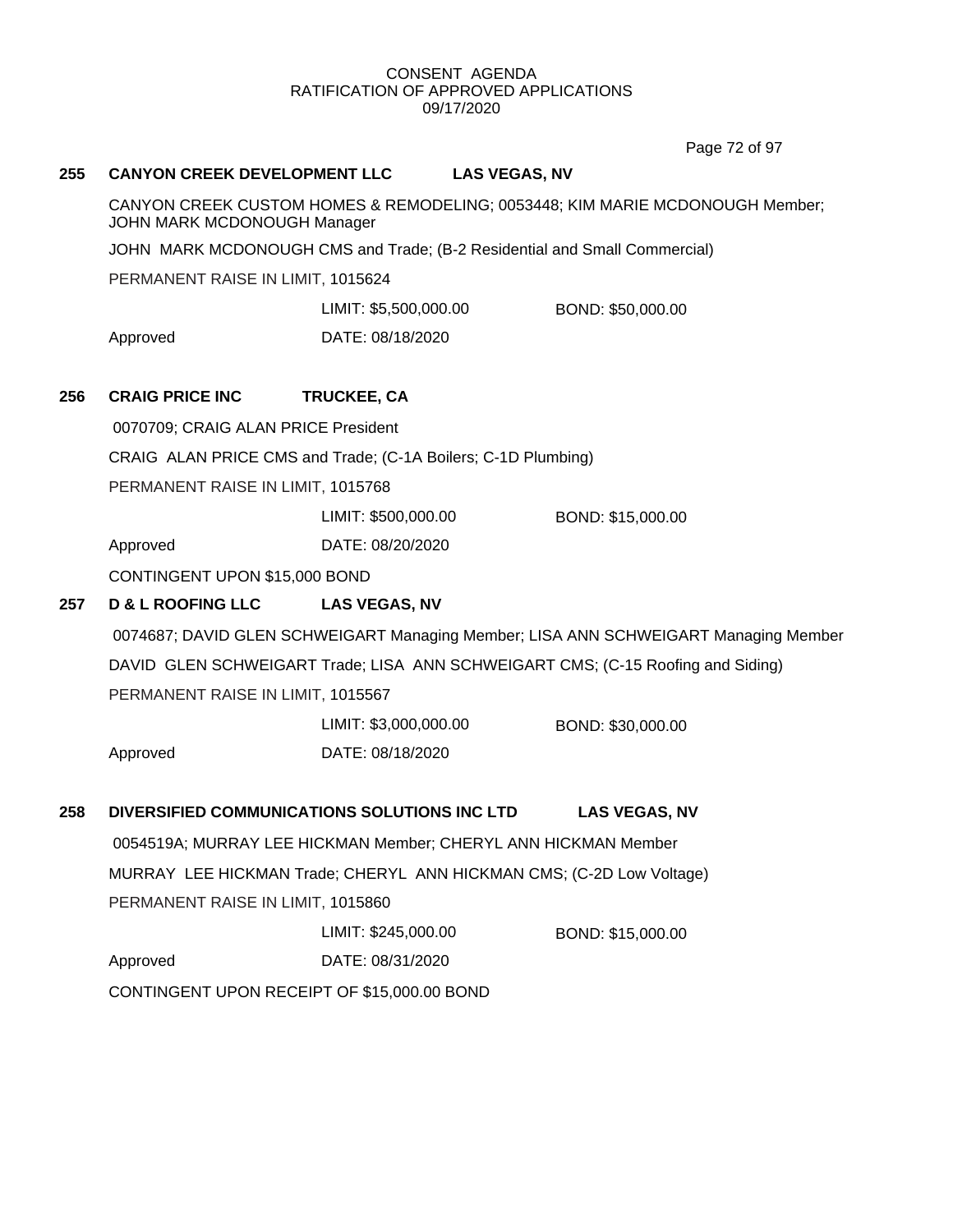Page 73 of 97

| 259 | DIYA HEATING & AIR CONDITIONING INC                                                |                                                             | <b>LAS VEGAS, NV</b> |  |  |
|-----|------------------------------------------------------------------------------------|-------------------------------------------------------------|----------------------|--|--|
|     | 0084827; RAVNEET SINGH President                                                   |                                                             |                      |  |  |
|     | RAVNEET SINGH CMS and Trade; (C-21 Refrigeration and Air Conditioning)             |                                                             |                      |  |  |
|     |                                                                                    | PERMANENT RAISE IN LIMIT, 1015380                           |                      |  |  |
|     |                                                                                    | LIMIT: \$1,500,000.00                                       | BOND: \$30,000.00    |  |  |
|     | Approved                                                                           | DATE: 08/18/2020                                            |                      |  |  |
|     | CONTINGENT UPON RECEIPT OF \$30,000.00 BOND                                        |                                                             |                      |  |  |
| 260 | DIYA HEATING & AIR CONDITIONING INC                                                |                                                             | <b>LAS VEGAS, NV</b> |  |  |
|     | 0085042; RAVNEET SINGH President                                                   |                                                             |                      |  |  |
|     |                                                                                    | RAVNEET SINGH CMS; ARMANDEEP SINGH, Trade; (C-2 Electrical) |                      |  |  |
|     | PERMANENT RAISE IN LIMIT, 1015381                                                  |                                                             |                      |  |  |
|     |                                                                                    | LIMIT: \$1,500,000.00                                       | BOND: \$30,000.00    |  |  |
|     | Approved                                                                           | DATE: 08/18/2020                                            |                      |  |  |
|     | CONTINGENT UPON RECEIPT OF \$30,000.00 BOND                                        |                                                             |                      |  |  |
| 261 | <b>EMPIRE ELECTRIC LLC</b>                                                         | <b>LAS VEGAS, NV</b>                                        |                      |  |  |
|     | 0082507; LARRY DAVIS, JR Manager                                                   |                                                             |                      |  |  |
|     | LARRY DAVIS, JR CMS and Trade; (C-2 Electrical)                                    |                                                             |                      |  |  |
|     | PERMANENT RAISE IN LIMIT, 1014719                                                  |                                                             |                      |  |  |
|     |                                                                                    | LIMIT: \$45,000.00                                          | BOND: \$5,000.00     |  |  |
|     | Approved                                                                           | DATE: 08/13/2020                                            |                      |  |  |
|     | CONTINGENT UPON RECEIPT OF \$5,000.00 BOND                                         |                                                             |                      |  |  |
| 262 | <b>FASTLANE COATINGS LLC</b>                                                       | <b>LAS VEGAS, NV</b>                                        |                      |  |  |
|     | 0084709; EMILIO RYAN ESPARZA, Manager; KIMBERLY SUSAN ESPARZA Manager              |                                                             |                      |  |  |
|     | EMILIO RYAN ESPARZA, CMS; DOUGLAS APGAR JOHNSON, Trade; (C-36 Installing Urethane) |                                                             |                      |  |  |
|     | PERMANENT RAISE IN LIMIT, 1015786                                                  |                                                             |                      |  |  |
|     |                                                                                    | LIMIT: \$245,000.00                                         | BOND: \$15,000.00    |  |  |
|     | Approved                                                                           | DATE: 08/31/2020                                            |                      |  |  |
|     | CONTINGENT UPON RECEIPT OF \$15,000.00 BOND                                        |                                                             |                      |  |  |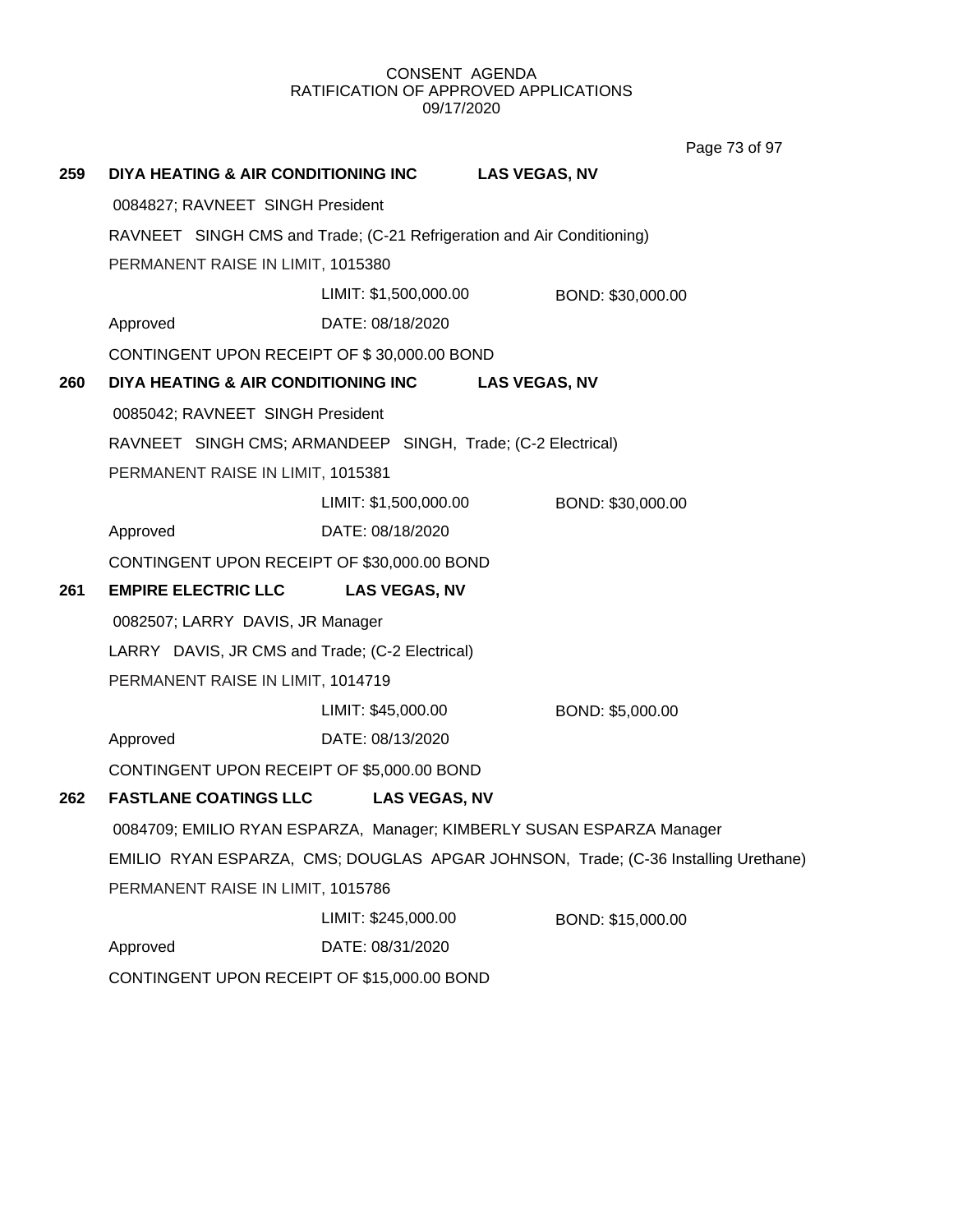Page 74 of 97

## **263 GILYTEK LLC GILBERT, AZ**

0086744; ADRIAN PAUL GILYEAT, Manager; ADAM LELAND AKERS, Managing Member; IAN RHYS GILYEAT, Manager

ADRIAN PAUL GILYEAT, CMS and Trade; (A-12 Excavating, Grading, Trenching and Surfacing)

PERMANENT RAISE IN LIMIT, 1015292

LIMIT: \$600,000.00 BOND: \$20,000.00

Approved DATE: 08/18/2020

CONTINGENT UPON RECEIPT OF \$20,000.00 BOND

#### **264 GILYTEK LLC GILBERT, AZ**

0084909; ADRIAN PAUL GILYEAT, Manager; ADAM LELAND AKERS, Managing Member; IAN RHYS GILYEAT, Manager

ADRIAN PAUL GILYEAT, CMS and Trade; (C-2D Low Voltage)

PERMANENT RAISE IN LIMIT, 1015293

LIMIT: \$600,000.00 BOND: \$20,000.00

Approved DATE: 08/18/2020

CONTINGENT UPON \$20,000.00 BOND

### **265 GOLD STAR INSULATION LP Las Vegas, NV**

0071694; GOLD INSULATION INC General Partner; INSTALLED BUILDING PRODUCTS LLC ; WILLIAM WALLACE JENKINS President; PAMELA ANN HENSON Vice President

KENNETH SHELDON CMS and Trade; (C-3C Insulation & amp; Weather Stripping)

PERMANENT RAISE IN LIMIT, 1014910

LIMIT: \$5,000,000.00 BOND: \$50,000.00

Approved DATE: 08/14/2020

CONTINGENT UPON RECEIPT OF \$50,000.00 BOND

#### **266 GREEN IMAGE LLC LAS VEGAS, NV**

G T I; 0078317; MENZIES FAMILY LTD PARTNERSHIP Manager; S & amp; T NEVADA LLC Manager; MENZIES FAMILY LIMITED PARTNERSHIP Member; STEVE SCOTT MENZIES Manager

STEVE SCOTT MENZIES CMS and Trade; (C-5 Concrete Contracting)

PERMANENT RAISE IN LIMIT, 1015910

LIMIT: Unlimited BOND: \$50,000.00

Approved DATE: 09/01/2020

CONTINGENT UPON RECEIPT OF \$50,000.00 BOND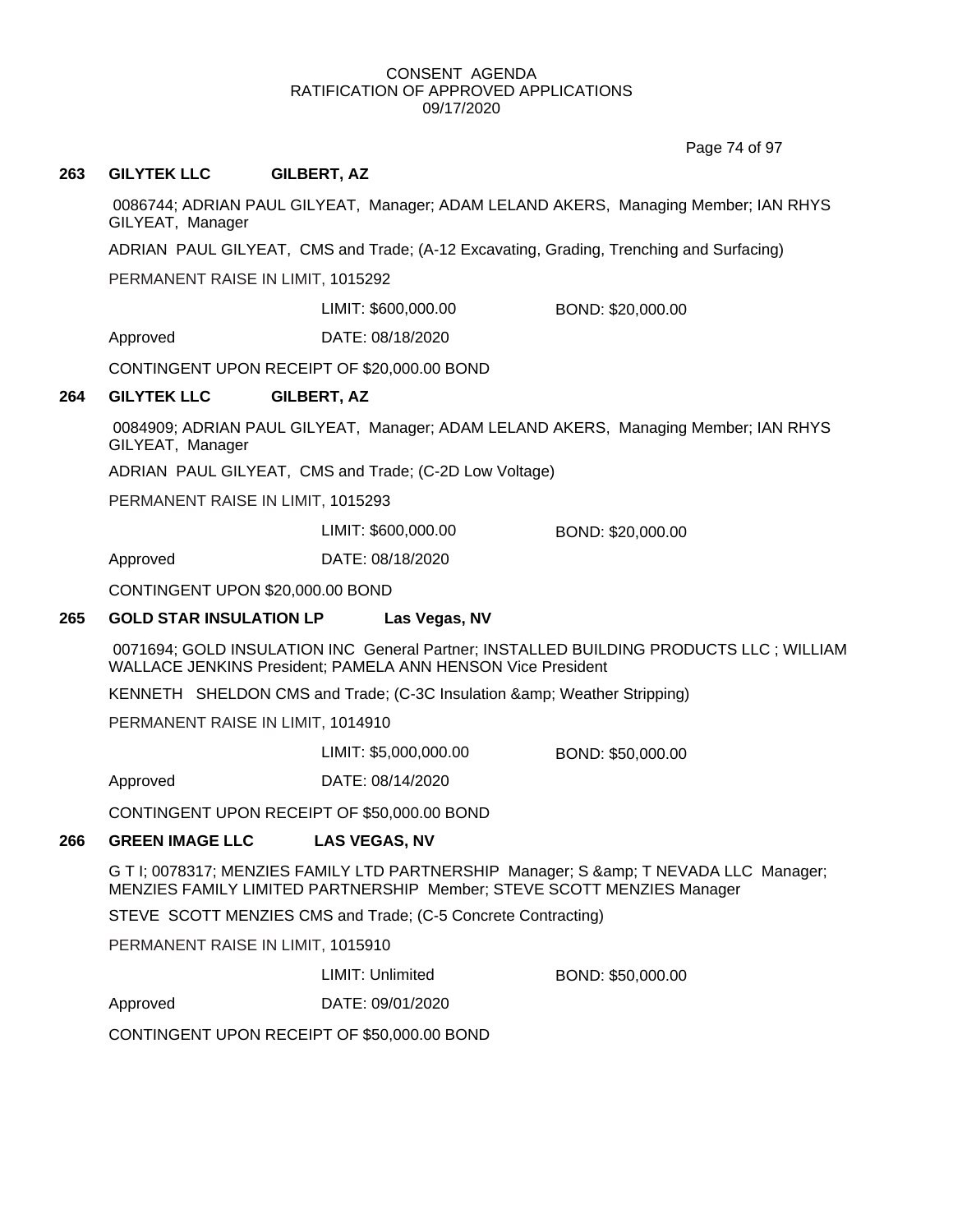Page 75 of 97

#### **267 GREEN IMAGE LLC LAS VEGAS, NV**

G T I; 0081665; MENZIES FAMILY LTD PARTNERSHIP Manager; S & amp; T NEVADA LLC Manager; MENZIES FAMILY LIMITED PARTNERSHIP Member; STEVE SCOTT MENZIES Manager

STEVE SCOTT MENZIES CMS; JAMES SAMUEL HAMMOND CMS and Trade; (C-18 Masonry)

PERMANENT RAISE IN LIMIT, 1015911

LIMIT: Unlimited BOND: \$50,000.00

Approved DATE: 09/01/2020

CONTINGENT UPON RECEIPT OF \$50,000.00 BOND

#### **268 HEATH ELECTRIC LLC RENO, NV**

0086775; KRISTOPHER THOMAS HEATH, Managing Member; MICHELLE LEE HEATH, Managing Member

KRISTOPHER THOMAS HEATH, CMS and Trade; (C-2 Electrical)

PERMANENT RAISE IN LIMIT, 1015848

LIMIT: \$100,000.00 BOND: \$10,000.00

Approved DATE: 08/31/2020

CONTINGENT UPON \$10,000 BOND

#### **269 HUSKY GARAGE DOOR LLC LAS VEGAS, NV**

0084693; GAL GILI BAR, Managing Member

GAL GILI BAR, CMS and Trade; (C-3D Overhead Doors)

PERMANENT RAISE IN LIMIT, 1015615

LIMIT: \$245,000.00 BOND: \$15,000.00

Approved DATE: 08/18/2020

CONTINGENT UPON RECEIPT OF \$15,000.00 BOND

#### **270 J FOUR ENTERPRISES INC ROSEVILLE, CA**

MR SPRINKLER FIRE PROTECTION; 0061261; JEFFREY JAMES ROVEGNO President; JUNE ELLEN ROVEGNO Secretary; DEBRA SUSAN PIERCE Treasurer; JOEL ALLEN STEARN Vice President

JEFFREY JAMES ROVEGNO CMS and Trade; (C-41A Automatic Fire Sprinklers)

PERMANENT RAISE IN LIMIT, 1015584

LIMIT: \$1,600,000.00 BOND: \$30,000.00

Approved DATE: 08/18/2020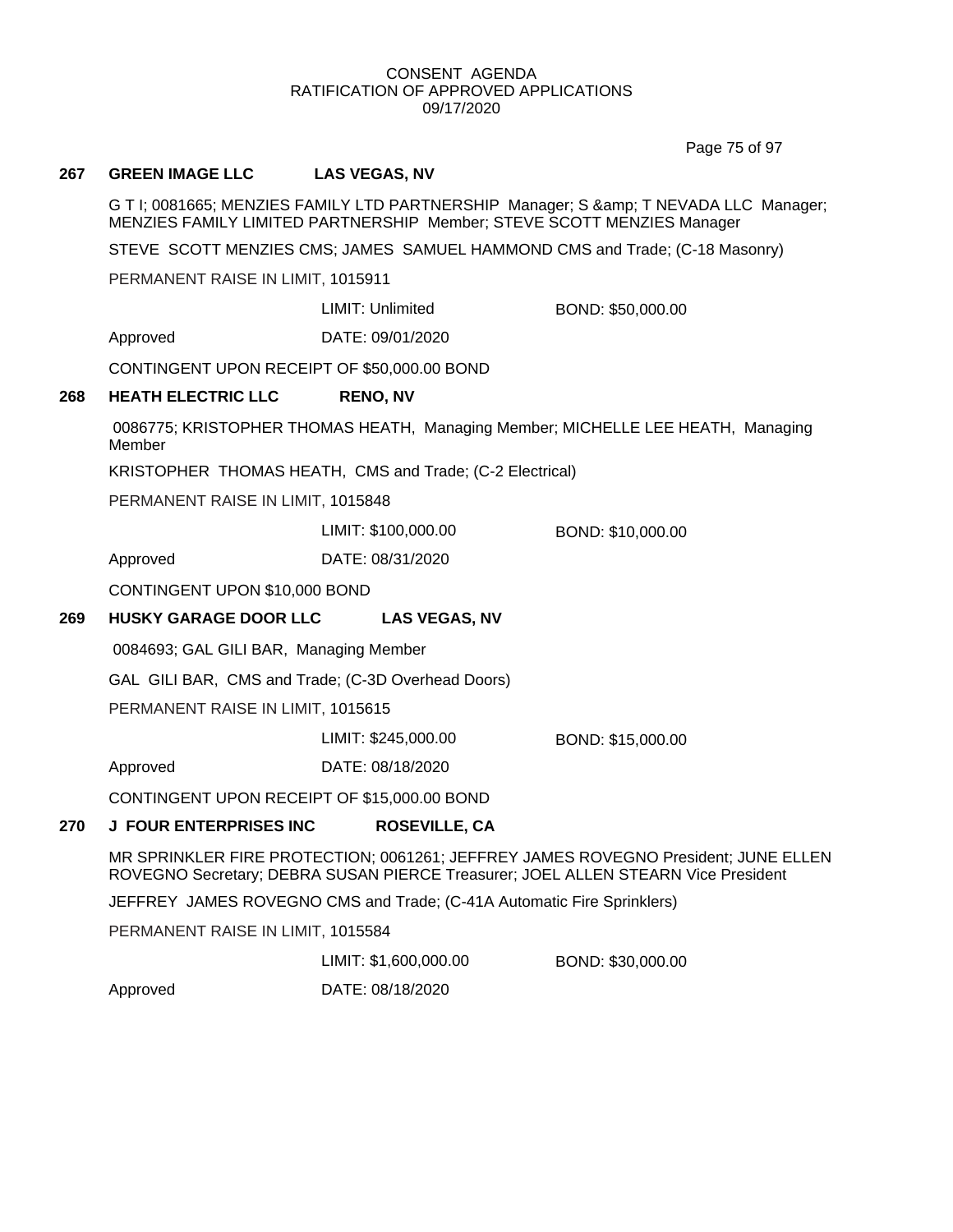Page 76 of 97

## **271 J & J CONTRACTING LLC LAS VEGAS, NV**

0079938; JUAN CARLOS IBARRA-RAMIREZ Manager; JAVIER IBARRA-RAMIREZ Manager

JUAN CARLOS IBARRA-RAMIREZ CMS and Trade; (B-2 Residential and Small Commercial; B-6 Commercial Remodeling)

PERMANENT RAISE IN LIMIT, 1013288

LIMIT: Unlimited BOND: \$50,000.00

Approved DATE: 08/26/2020

CONTINGENT UPON RECEIPT OF \$50,000.00 BOND

#### **272 JAUREGUYS PAINT & DECORATING CARSON CITY, NV**

JAUREGUYS DESIGN & CONSTRUCTION; 0086611; JOHN EDWARD JAUREGUY, President; ERIC JAMES JERGENSON, Treasurer; SHARON MATILDA JAUREGUY, Vice President

JOHN EDWARD JAUREGUY, CMS; ERIC JAMES JERGENSON, Trade; (B General Building)

PERMANENT RAISE IN LIMIT, 1015766

LIMIT: \$2,500,000.00 BOND: \$30,000.00

Approved DATE: 08/21/2020

CONTINGENT UPON \$30,000 BOND

## **273 KIMBERLY MARIE WHITLOCK LAS VEGAS, NV**

GOLDEN OWL STONE; 0085888; KIMBERLY MARIE WHITLOCK, Owner

KIMBERLY MARIE WHITLOCK, CMS and Trade; (C-19 Installing Terrazzo and Marble)

PERMANENT RAISE IN LIMIT, 1015564

LIMIT: \$245,000.00 BOND: \$15,000.00

Approved DATE: 08/18/2020

CONTINGENT UPON RECEIPT OF \$15,000.00 BOND

## **274 L T R D DEVELOPMENT LAS VEGAS, NV**

0071115; LARRY DAVID TINDALL President; NOAH MICHAEL BAKER Vice President NOAH MICHAEL BAKER CMS and Trade; (B-2 Residential and Small Commercial) PERMANENT RAISE IN LIMIT, 1015652

LIMIT: \$1,100,000.00 BOND: \$30,000.00

Approved DATE: 08/31/2020

CONTINGENT UPON RECEIPT OF \$30,000.00 BOND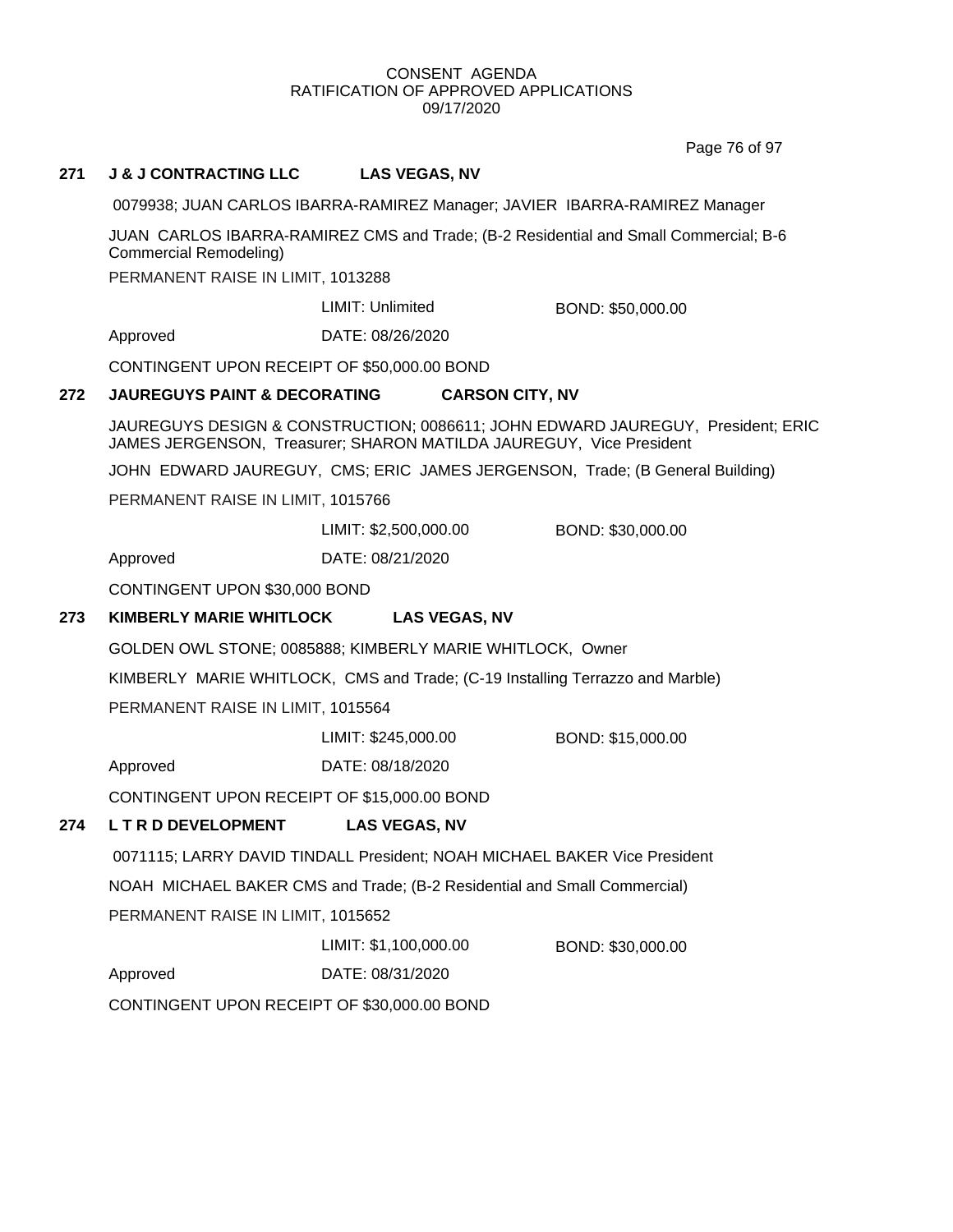Page 77 of 97

# **275 LAKEVIEW CONSTRUCTION LLC PLEASANT PRAIRIE, WI** 0036513; MARC ANTHONY DELSMAN Managing Member; KENT ALLEN MOON Managing Member MARC ANTHONY DELSMAN CMS and Trade; (B General Building) PERMANENT RAISE IN LIMIT, 1015770 Approved DATE: 08/20/2020 LIMIT: Unlimited BOND: \$50,000.00 CONTINGENT UPON \$50,000 BOND **276 M & J ENTERPRISES CONSTRUCTION INC HENDERSON, NV** 0079388; MARCO ANTONIO CUEVAS President; JOANN MARIE CUEVAS Treasurer MARCO ANTONIO CUEVAS Trade; JOANN MARIE CUEVAS CMS; (A-12 Excavating, Grading, Trenching and Surfacing; A-19C Electrical Conduits for Underground Transmission; A-25 Telecommunication Towers) PERMANENT RAISE IN LIMIT, 1015873 Approved DATE: 08/31/2020 LIMIT: \$4,100,000.00 BOND: \$30,000.00 CONTINGENT UPON RECEIPT OF \$30,000.00 BOND **277 M & M EXCAVATING AND LANDSCAPE SERVICES LLC SPARKS, NV** 0081143; MATHEW AUGUSTUS SANTINO Member; MARCY LYNN SANTINO Member MATHEW AUGUSTUS SANTINO CMS and Trade; (C-10 Landscape Contracting) PERMANENT RAISE IN LIMIT, 1015752 Approved DATE: 08/21/2020 LIMIT: \$1,000,000.00 BOND: \$30,000.00 CONTINGENT UPON \$30,000 BOND **278 M & M EXCAVATING AND LANDSCAPE SERVICES LLC SPARKS, NV** 0082158; MATHEW AUGUSTUS SANTINO Member; MARCY LYNN SANTINO Member MATHEW AUGUSTUS SANTINO CMS and Trade; (C-5 Concrete Contracting) PERMANENT RAISE IN LIMIT, 1015753 Approved DATE: 08/21/2020 LIMIT: \$1,000,000.00 BOND: \$30,000.00 CONTINGENT UPON \$30,000 BOND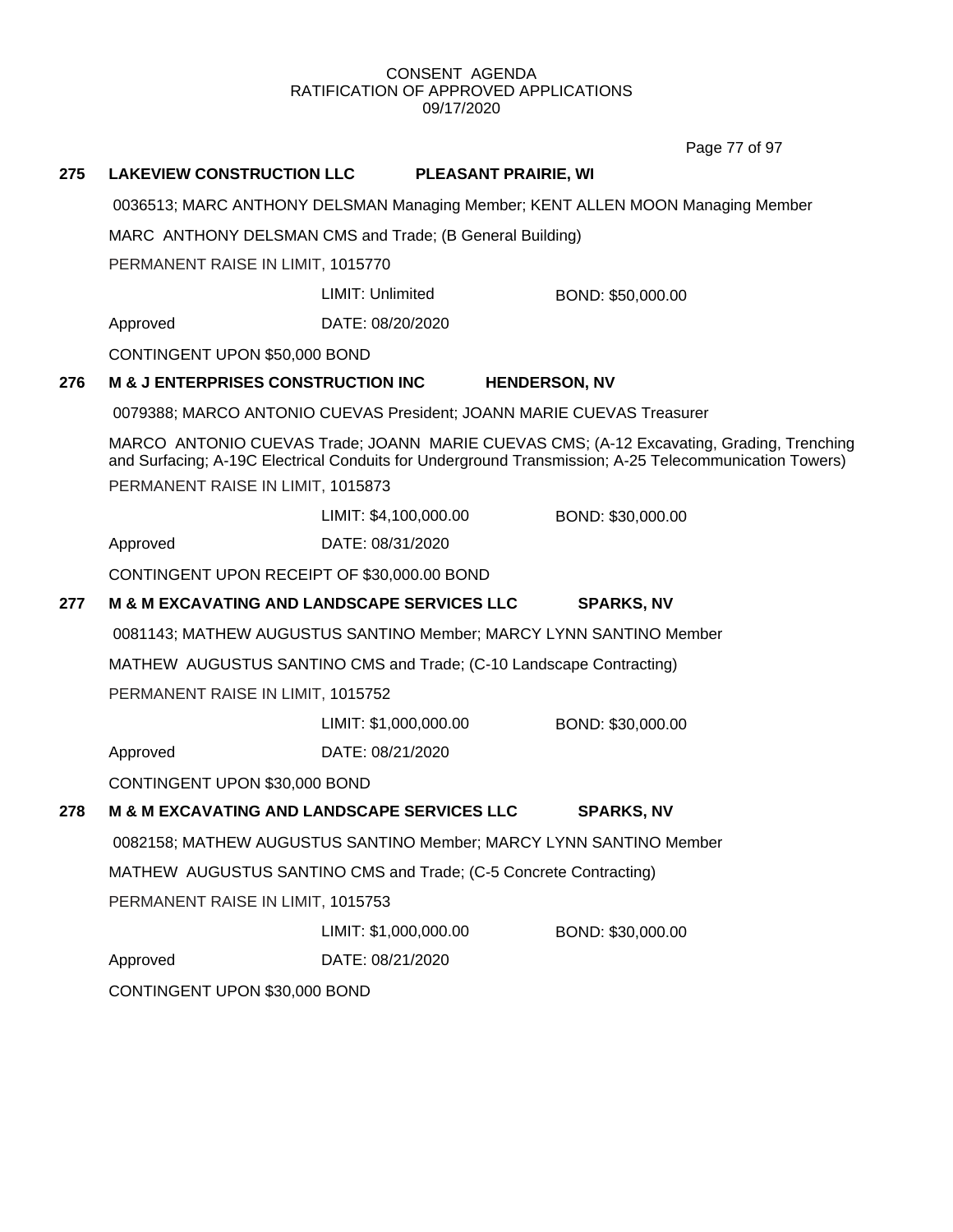Page 78 of 97

### **279 M & M EXCAVATING AND LANDSCAPE SERVICES LLC SPARKS, NV**

0081136; MATHEW AUGUSTUS SANTINO Member; MARCY LYNN SANTINO Member

MATHEW AUGUSTUS SANTINO CMS and Trade; (A-12 Excavating, Grading, Trenching and Surfacing; A-15 Sewers, Drains and Pipes; A-16 Paving of Streets, Driveways and Parking Lots; A-21 Fencing and Guardrails)

PERMANENT RAISE IN LIMIT, 1015754

LIMIT: \$1,000,000.00 BOND: \$30,000.00

Approved DATE: 08/21/2020

CONTINGENT UPON \$30,000 BOND

## **280 M G SERVICES INC LAS VEGAS, NV**

0081208; GEORGE MATTHEW DORMAN President; JAMES ARTHUR SCHELLENBERGER Secretary

GEORGE MATTHEW DORMAN CMS and Trade; (C-3 Carpentry Maintenance and Minor Repairs)

PERMANENT RAISE IN LIMIT, 1015805

LIMIT: \$245,000.00 BOND: \$15,000.00

Approved DATE: 08/27/2020

CONTINGENT UPON RECEIPT OF \$15,000.00 BOND

## **281 MARK ANTHONY CONSTRUCTION LAS VEGAS, NV**

0076752; MARK ANTHONY MARKOWICZ President

MARK ANTHONY MARKOWICZ CMS and Trade; (C-4A Painting)

PERMANENT RAISE IN LIMIT, 1015315

LIMIT: \$750,000.00 BOND: \$20,000.00

Approved DATE: 08/21/2020

CONTINGENT UPON RECEIPT OF \$20,000.00 BOND

## **282 MATT JONES CUSTOM CONSTRUCTION S LAKE TAHOE, CA**

0074729; MATTHEW BENJAMIN JONES President

MATTHEW BENJAMIN JONES CMS and Trade; (B-2 Residential and Small Commercial)

PERMANENT RAISE IN LIMIT, 1015606

LIMIT: \$2,500,000.00 BOND: \$30,000.00

Approved DATE: 08/20/2020

CONTINGENT UPON \$30,000 BOND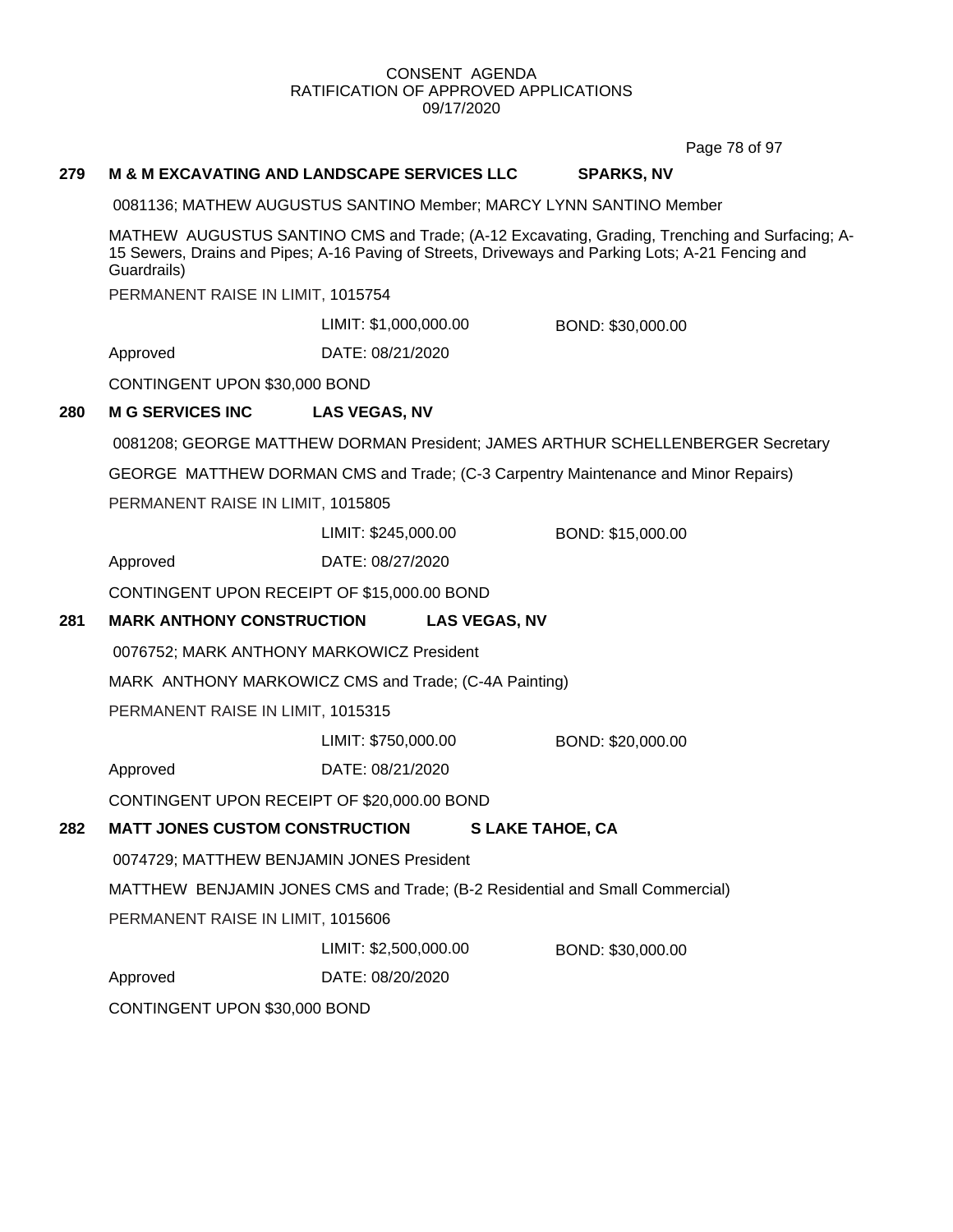Page 79 of 97

## **283 MINERO LLC LAS VEGAS, NV**

0081054; MICHAEL ALEXANDER NEAL Manager; MAXIMILIANO MIRANDA Manager

MAXIMILIANO MIRANDA Trade; MICHAEL ALEXANDER NEAL CMS; (B-2 Residential and Small Commercial; B-6 Commercial Remodeling)

PERMANENT RAISE IN LIMIT, 1015804

LIMIT: Unlimited BOND: \$50,000.00

Approved DATE: 08/27/2020

CONTINGENT UPON RECEIPT OF \$ 50,000.00 BOND

#### **284 MORLEY GRADING LLC LAS VEGAS, NV**

0080212; COREY WHITNEY MORLEY, SR Managing Member; COREY WHITNEY MORLEY, JR Managing Member; SALLY ANN MORLEY Managing Member

COREY WHITNEY MORLEY, SR Trade; COREY WHITNEY MORLEY, JR CMS; (A-12 Excavating, Grading, Trenching and Surfacing)

PERMANENT RAISE IN LIMIT, 1015678

LIMIT: \$2,500,000.00 BOND: \$30,000.00

Approved DATE: 08/20/2020

CONTINGENT UPON \$30,000 BOND

#### **285 N G H POWER SYSTEMS INCORPORATED PHOENIX, AZ**

0076417; THOMAS JOSEPH NEBRICH President; CARMEN CONCEPCION NEBRICH Secretary

THOMAS JOSEPH NEBRICH CMS; ERIC JOSEPH MORAN Trade; (C-2 Electrical)

PERMANENT RAISE IN LIMIT, 1015811

| LIMIT: \$500,000.00 | BOND: \$50,000.00 |
|---------------------|-------------------|
|                     |                   |

Approved DATE: 08/27/2020

#### **286 NEVADA CONCRETE CONTRACTORS LLC LAS VEGAS, NV**

DYNASCAPES; 0068183; PROTEGE HOLDINGS INC Managing Member; MENZIES FAMILY LTD PARNERSHIP Managing Member; STEVE SCOTT MENZIES Other; ERIC TRAVISS LORENZ Other

JAMES BROCK KRAHENBUHL CMS and Trade; STEVE SCOTT MENZIES CMS and Trade; (C-5 Concrete Contracting)

PERMANENT RAISE IN LIMIT, 1015912

LIMIT: Unlimited BOND: \$50,000.00

Approved DATE: 09/01/2020

CONTINGENT UPON RECEIPT OF \$50,000.00 BOND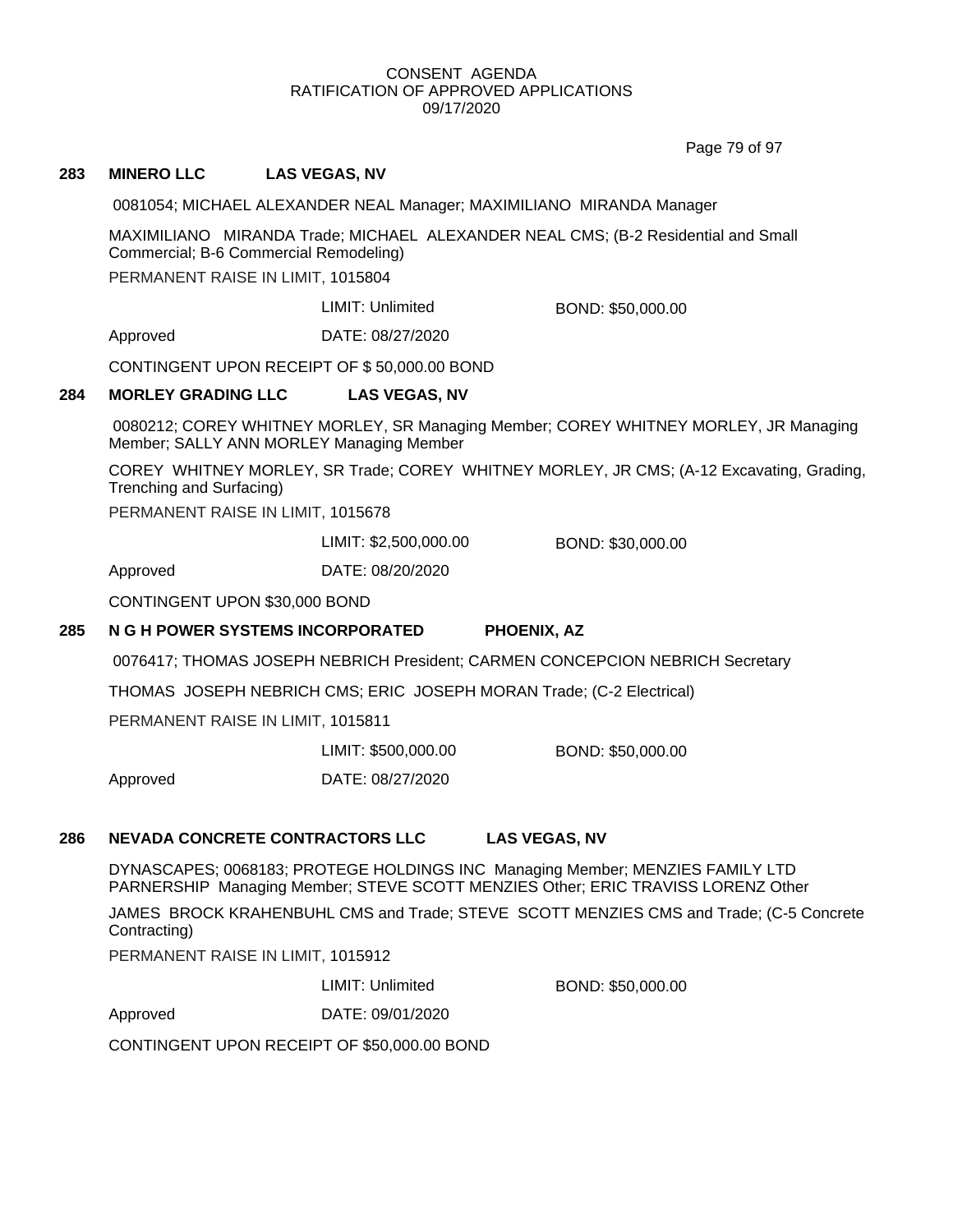Page 80 of 97

| 287 | <b>NEVADA HOMES LLC</b>                                                              | <b>LAS VEGAS, NV</b>                                                   |                   |  |  |
|-----|--------------------------------------------------------------------------------------|------------------------------------------------------------------------|-------------------|--|--|
|     |                                                                                      | 0086638; LINDA REDZIC, Managing Member; JASMIN REDZIC, Managing Member |                   |  |  |
|     | JASMIN REDZIC, CMS and Trade; (B-2 Residential and Small Commercial)                 |                                                                        |                   |  |  |
|     | PERMANENT RAISE IN LIMIT, 1015797                                                    |                                                                        |                   |  |  |
|     |                                                                                      | LIMIT: \$500,000.00                                                    | BOND: \$15,000.00 |  |  |
|     | Approved                                                                             | DATE: 08/27/2020                                                       |                   |  |  |
| 288 | <b>NORMAN VENTURES NV INC</b>                                                        | <b>RENO, NV</b>                                                        |                   |  |  |
|     | 0085662; DARRELL RICHARD NORMAN, President                                           |                                                                        |                   |  |  |
|     | DARRELL RICHARD NORMAN, CMS and Trade; (C-31 Wrecking)                               |                                                                        |                   |  |  |
|     | PERMANENT RAISE IN LIMIT, 1015726                                                    |                                                                        |                   |  |  |
|     |                                                                                      | LIMIT: \$1,100,000.00                                                  | BOND: \$30,000.00 |  |  |
|     | Approved                                                                             | DATE: 08/21/2020                                                       |                   |  |  |
|     | CONTINGENT UPON \$30,000 BOND                                                        |                                                                        |                   |  |  |
| 289 | <b>NORMAN VENTURES NV INC</b>                                                        | <b>RENO, NV</b>                                                        |                   |  |  |
|     | 0085729; DARRELL RICHARD NORMAN, President                                           |                                                                        |                   |  |  |
|     | DARRELL RICHARD NORMAN, CMS and Trade; (C-3 Carpentry Maintenance and Minor Repairs) |                                                                        |                   |  |  |
|     | PERMANENT RAISE IN LIMIT, 1015727                                                    |                                                                        |                   |  |  |
|     |                                                                                      | LIMIT: \$1,100,000.00                                                  | BOND: \$30,000.00 |  |  |
|     | Approved                                                                             | DATE: 08/21/2020                                                       |                   |  |  |
|     | CONTINGENT UPON \$30,000 BOND                                                        |                                                                        |                   |  |  |
| 290 | <b>NORMAN VENTURES NV INC</b>                                                        | <b>RENO, NV</b>                                                        |                   |  |  |
|     | 0085730; DARRELL RICHARD NORMAN, President                                           |                                                                        |                   |  |  |
|     | DARRELL RICHARD NORMAN, CMS and Trade; (C-4 Painting and Decorating)                 |                                                                        |                   |  |  |
|     | PERMANENT RAISE IN LIMIT, 1015728                                                    |                                                                        |                   |  |  |
|     |                                                                                      | LIMIT: \$1,100,000.00                                                  | BOND: \$30,000.00 |  |  |
|     | Approved                                                                             | DATE: 08/21/2020                                                       |                   |  |  |
|     | CONTINGENT UPON \$30,000 BOND                                                        |                                                                        |                   |  |  |
|     |                                                                                      |                                                                        |                   |  |  |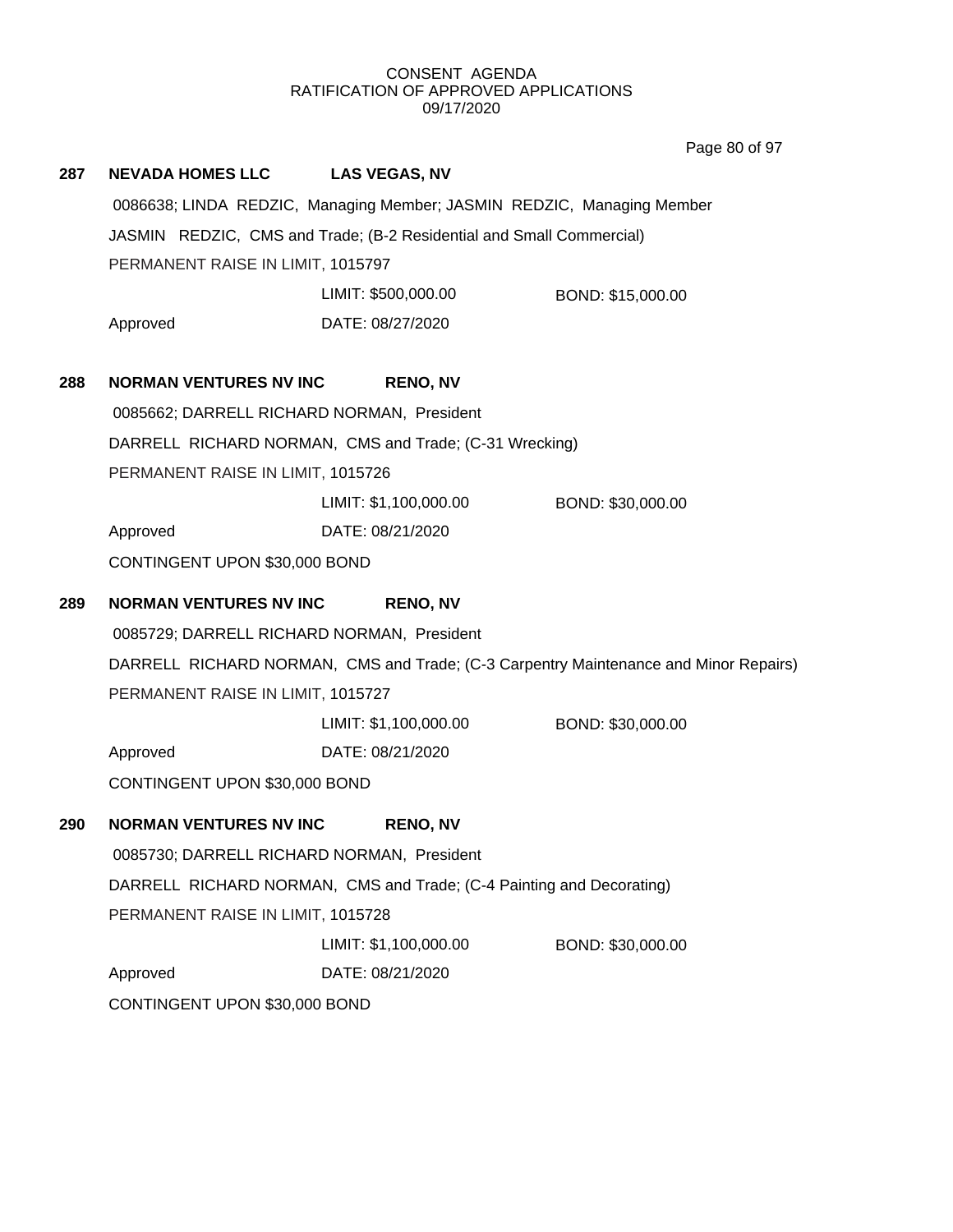Page 81 of 97

**291 NORMAN VENTURES NV INC RENO, NV** 0085731; DARRELL RICHARD NORMAN, President DARRELL RICHARD NORMAN, CMS and Trade; (C-5 Concrete Contracting) PERMANENT RAISE IN LIMIT, 1015729 Approved DATE: 08/21/2020 LIMIT: \$1,100,000.00 BOND: \$30,000.00 CONTINGENT UPON \$30,000 BOND **292 NORMAN VENTURES NV INC RENO, NV** 0085844; DARRELL RICHARD NORMAN, President DARRELL RICHARD NORMAN, CMS and Trade; (C-17 Lathing and Plastering) PERMANENT RAISE IN LIMIT, 1015730 Approved DATE: 08/21/2020 LIMIT: \$1,100,000.00 BOND: \$30,000.00 CONTINGENT UPON \$30,000 BOND **293 NV GLASS INC SUN VALLEY, NV** LEGACY GLASS; 0085616; PEDRO MORA, President PEDRO MORA, CMS and Trade; (C-8 Glass and Glazing) PERMANENT RAISE IN LIMIT, 1015782 Approved DATE: 08/20/2020 LIMIT: \$1,000,000.00 BOND: \$30,000.00 CONTINGENT UPON \$30,000 BOND **294 OASIS AIR CONDITIONING HEATING AND SHEET METAL FALLON, NV** 0015157; JEFF LENEAR GOINGS President; ROBB ALLEN GOINGS Secretary; BILL LENEAR GOINGS **Director** ROBB ALLEN GOINGS CMS and Trade; BILL LENEAR GOINGS CMS and Trade; JEFF LENEAR GOINGS CMS and Trade; (C-1E Sheet Metal; C-1F Heating Cooling and Circulating Air) PERMANENT RAISE IN LIMIT, 1015627 Approved DATE: 08/21/2020 LIMIT: \$2,000,000.00 BOND: \$30,000.00

CONTINGENT UPON \$30,000 BOND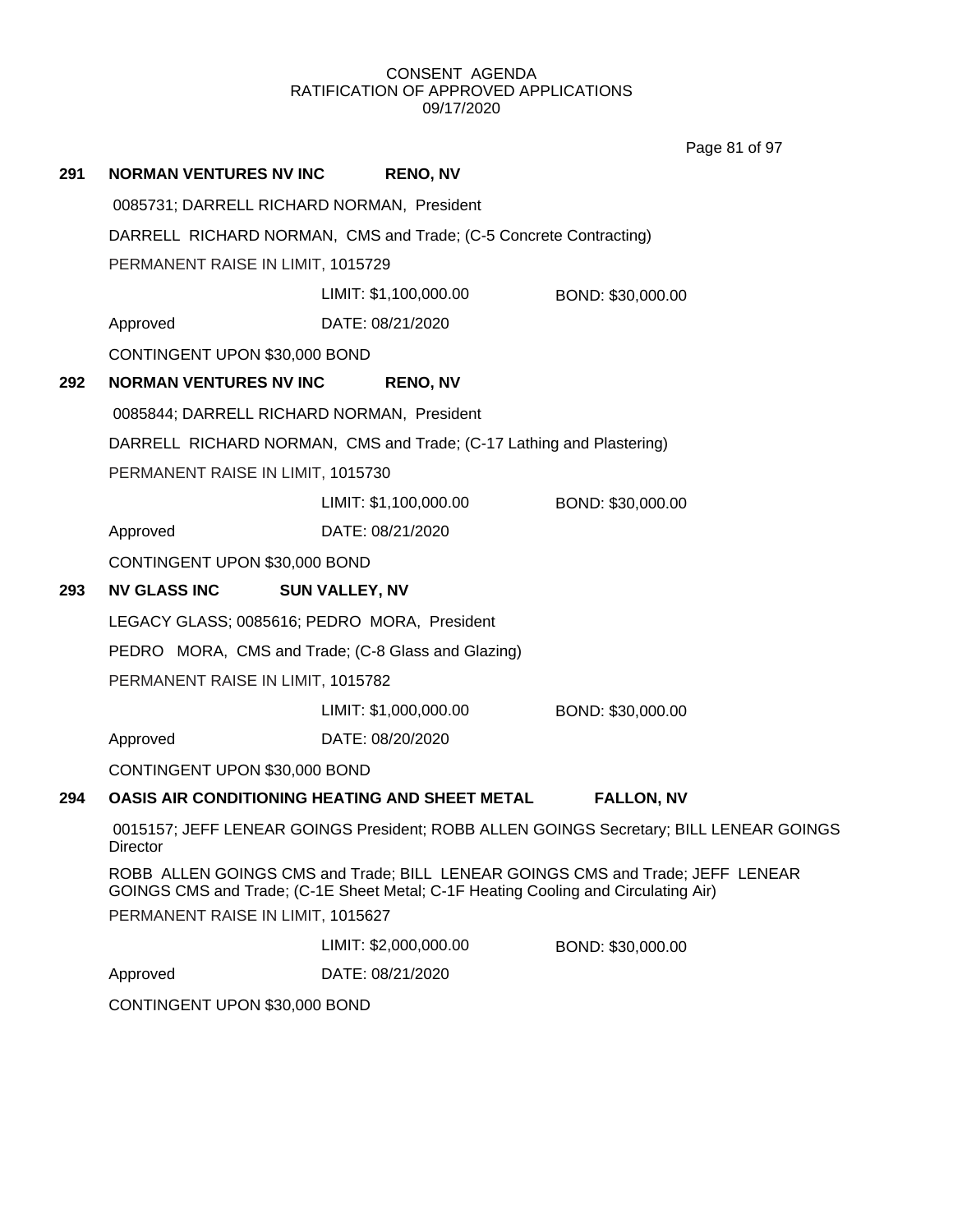Page 82 of 97

## **295 OASIS AIR CONDITIONING HEATING AND SHEET METAL FALLON, NV**

0015157A; JEFF LENEAR GOINGS President; ROBB ALLEN GOINGS Secretary; BILL LENEAR GOINGS **Director** 

BILL LENEAR GOINGS CMS and Trade; ROBB ALLEN GOINGS CMS and Trade; JEFF LENEAR GOINGS CMS and Trade; (C-21B Air Conditioning)

PERMANENT RAISE IN LIMIT, 1015628

LIMIT: \$2,000,000.00 BOND: \$30,000.00

Approved DATE: 08/21/2020

CONTINGENT UPON \$30,000 BOND

## **296 OMAX LLC LAS VEGAS, NV**

OMAX CONSTRUCTION; 0085432; PARDEEP KUMAR VERMA Manager

PARDEEP KUMAR VERMA CMS and Trade; (B-2 Residential and Small Commercial)

PERMANENT RAISE IN LIMIT, 1015493

LIMIT: \$800,000.00 BOND: \$20,000.00

Approved DATE: 08/18/2020

CONTINGENT UPON RECEIPT OF \$20,000.00 BOND

## **297 PREMIER CONTRACTORS INC NEWPORT BEACH, CA**

0086946; STEPHEN MICHAEL BELLO President; RICHARD DALE MERIGOLD Vice President

RICHARD DALE MERIGOLD CMS and Trade; (C-3C Insulation & amp; Weather Stripping) PERMANENT RAISE IN LIMIT, 1015503

LIMIT: Unlimited BOND: \$50,000.00

Approved DATE: 08/18/2020

CONTINGENT UPON \$50,000.00 BOND

## **298 PRIORITY GRADING LLC LAS VEGAS, NV**

0067693; ROBERT W GONZALES Manager; TERECITA ESPERANZA GONZALES Manager

ROBERT W GONZALES CMS and Trade; (A-12 Excavating, Grading, Trenching and Surfacing; A-13 Wrecking Buildings)

PERMANENT RAISE IN LIMIT, 1015603

LIMIT: Unlimited BOND: \$50,000.00

Approved DATE: 08/18/2020

CONTINGENT UPON RECEIPT OF \$50,000.00 BOND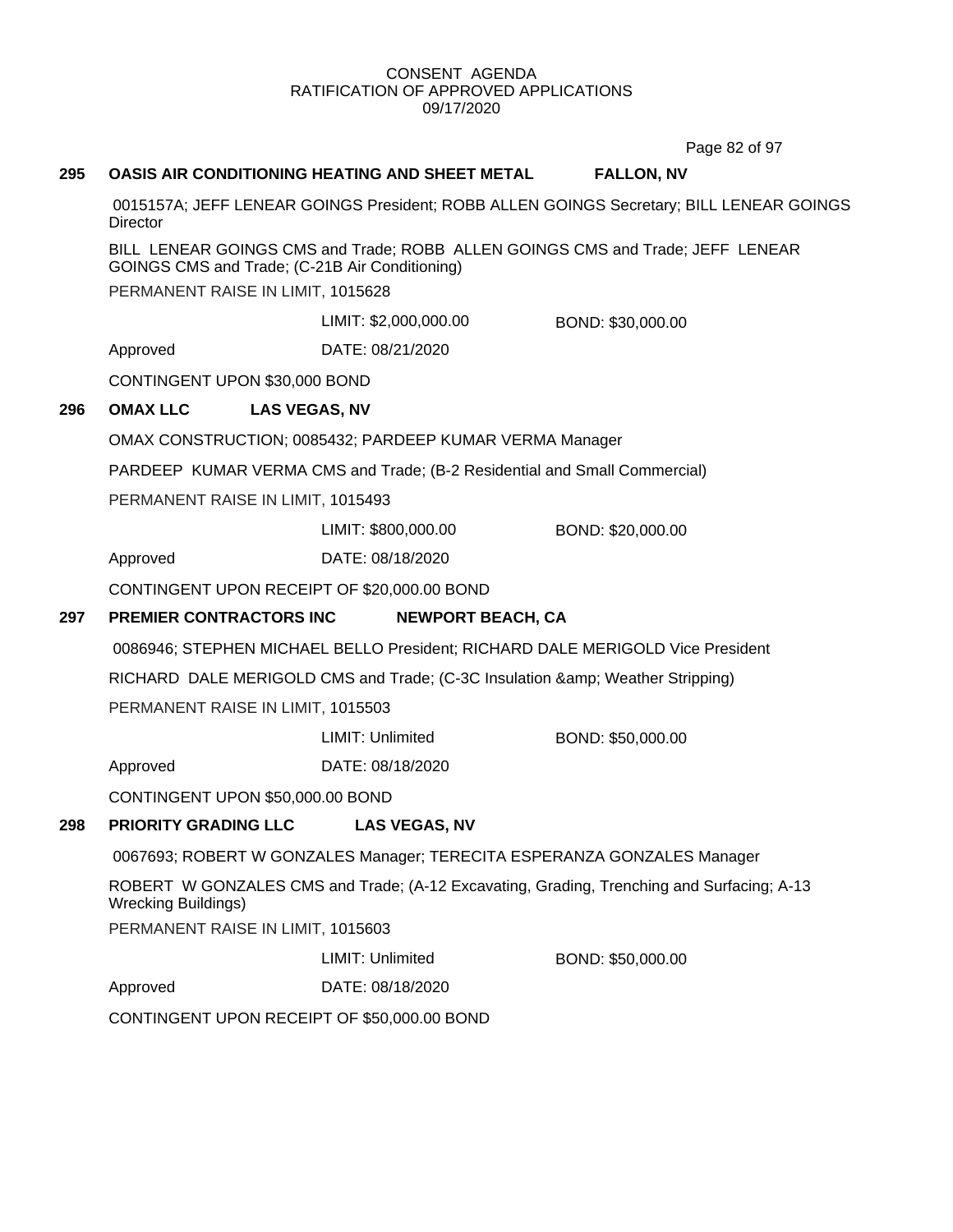Page 83 of 97

#### **299 PROTECH THEATRICAL SERVICES INCORPORATED N LAS VEGAS, NV**

0032937; WILL H BRANTS President; SHANE L TURNER Vice President; BRENDA J BRANTS Secretary/Treasurer; RICHARD JR TARBELL Vice President

WILL H BRANTS CMS and Trade; (C-26 Institutional Contracting)

PERMANENT RAISE IN LIMIT, 1015793

LIMIT: \$3,400,000.00 BOND: \$30,000.00

Approved DATE: 08/27/2020

CONTINGENT UPON RECEIPT OF \$30,000.00 BOND

#### **300 R V CONCRETE LLC LAS VEGAS, NV**

0086131; SERGIO RASCON, Managing Member

SERGIO RASCON, CMS and Trade; (C-5 Concrete Contracting)

PERMANENT RAISE IN LIMIT, 1015679

LIMIT: \$50,000.00 BOND: \$5,000,000.00

Approved DATE: 08/31/2020

CONTINGENT UPON RECEIPT OF \$5,000.00 BOND

#### **301 RAPTOR PLUMBING LLC LAS VEGAS, NV**

0076793; FREEMAL ENTERPRISES LLC Managing Member; NOOCH ENTERPRISES INC Managing Member; MARIO JOSEPH IANNUCCI Other; BRIAN CHARLES FREEMAL Other

MARIO JOSEPH IANNUCCI CMS and Trade; (C-1 Plumbing and Heating)

PERMANENT RAISE IN LIMIT, 1015625

Approved DATE: 08/18/2020 LIMIT: \$3,900,000.00 BOND: \$30,000.00

#### **302 REMINGTON CONSTRUCTION COMPANY LLC ELKO, NV**

0071192; DUSTIN CHARLES FEYDER Managing Member

DUSTIN CHARLES FEYDER CMS and Trade; (A-2 Highways; A-3 Dams and Reservoirs; A-7 Excavating and Grading; A-19A Water)

PERMANENT RAISE IN LIMIT, 1015664

LIMIT: Unlimited BOND: \$50,000.00

Approved DATE: 08/21/2020

CONTINGENT UPON \$50,000 BOND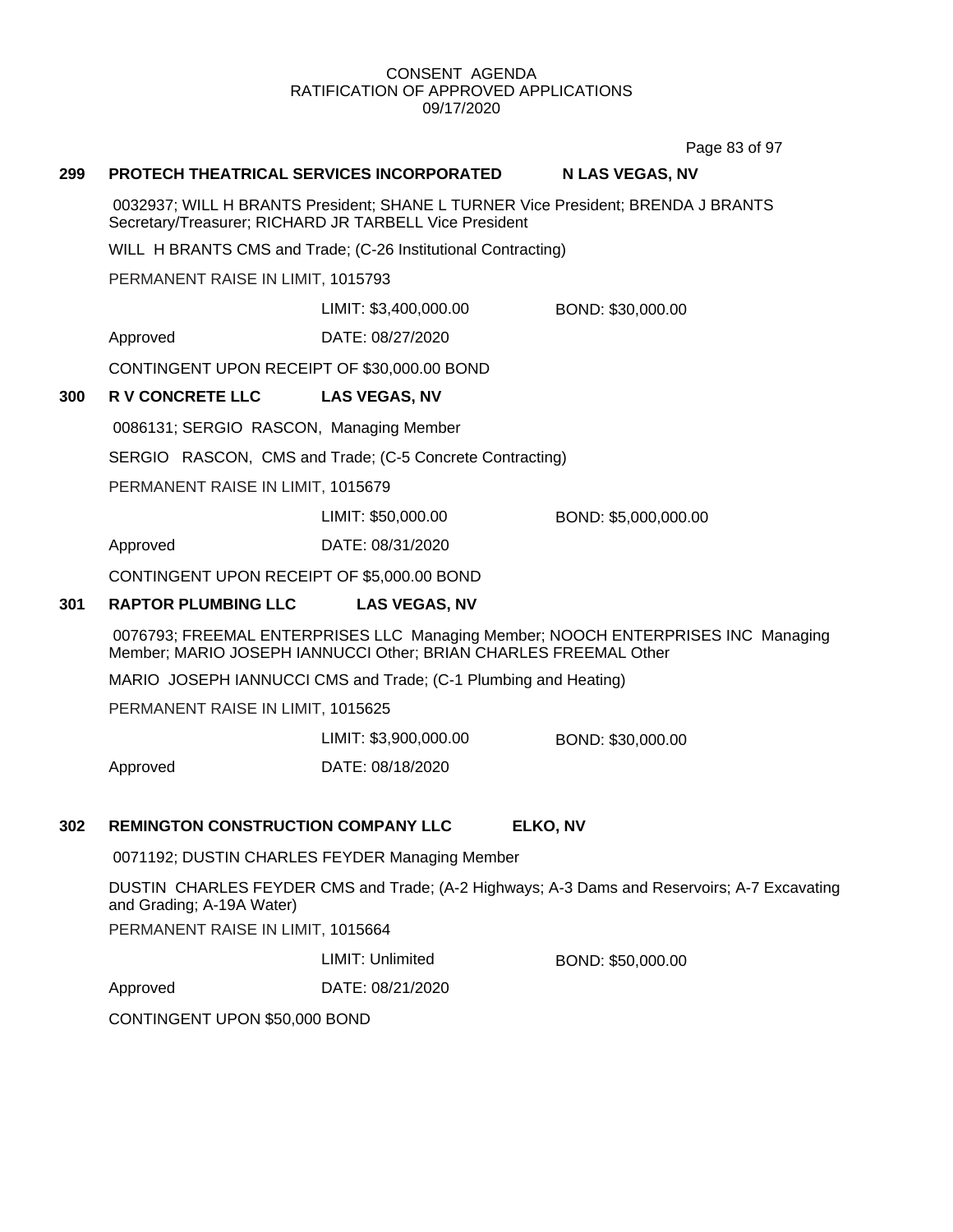**303 RYAN CONSTRUCTION SERVICES INC TRUCKEE, CA** 775 CONSTRUCTION; 0083834; JAMES MICHAEL RYAN, President; JAMES EDWARD RYAN, Secretary JAMES EDWARD RYAN, CMS and Trade; (C-3 Carpentry Maintenance and Minor Repairs) PERMANENT RAISE IN LIMIT, 1015609 Approved DATE: 08/20/2020 LIMIT: \$5,300,000.00 BOND: \$50,000.00 CONTINGENT UPON \$50,000 BOND **304 SET N STONE TILE & MARBLE LLC LAS VEGAS, NV** 0085987; RYAN BLAKE JONES, Manager RYAN BLAKE JONES, CMS and Trade; (C-20 Tiling) PERMANENT RAISE IN LIMIT, 1015470 Approved DATE: 08/13/2020 LIMIT: \$50,000.00 BOND: \$5,000.00 CONTINGENT UPON RECEIPT OF \$ 5,000.00 BOND **305 SUMMIT MECHANICAL LLC LAS VEGAS, NV** 0078425; SEAN TIMOTHY MANION Manager SEAN TIMOTHY MANION CMS and Trade; (C-21B Air Conditioning) PERMANENT RAISE IN LIMIT, 1015230 Approved DATE: 08/21/2020 LIMIT: \$200,000.00 BOND: \$10,000.00 CONTINGENT UPON RECEIPT OF \$10,000.00 BOND **306 T C R CONSTRUCTION LLC SPARKS, NV** 0059243; TODD CHRISTOPHER ROBERTS Owner TODD CHRISTOPHER ROBERTS CMS and Trade; (B-2 Residential and Small Commercial) PERMANENT RAISE IN LIMIT, 1015648 Approved DATE: 08/21/2020 LIMIT: \$400,000.00 BOND: \$15,000.00 CONTINGENT UPON \$15,000 BOND Page 84 of 97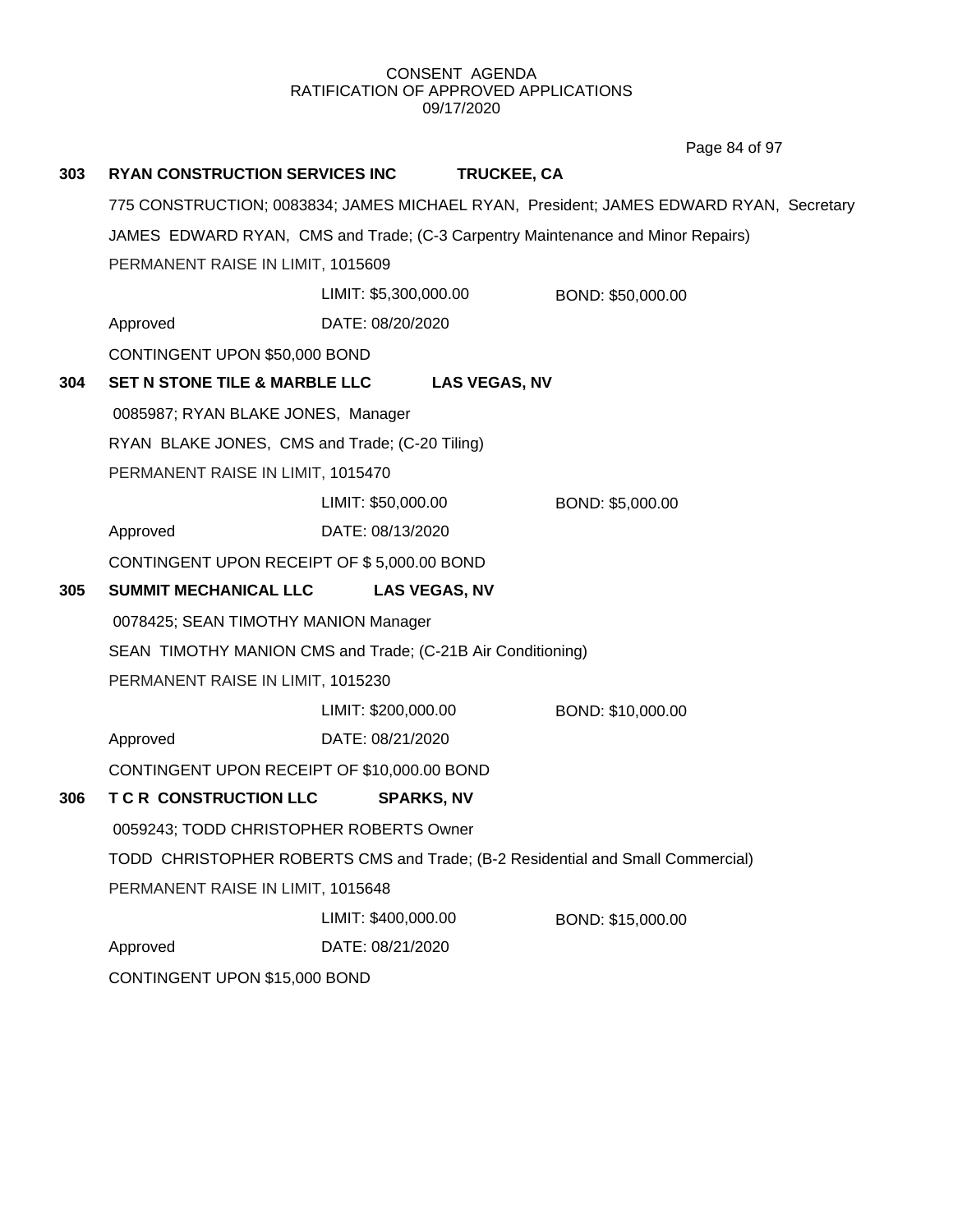Page 85 of 97

## **307 TEKLUS CONSTRUCTION LLC SPARKS, NV**

0083266; JASON EDWIN SCHULTZ Manager

JASON EDWIN SCHULTZ CMS and Trade; (B-2 Residential and Small Commercial)

PERMANENT RAISE IN LIMIT, 1015703

LIMIT: \$400,000.00 BOND: \$15,000.00

Approved DATE: 08/27/2020

CONTINGENT UPON \$15,000 BOND

## **308 VALLEY DRYWALL LLC SUN VALLEY, NV**

0086544; ANGEL REYES, Managing Member

ANGEL REYES, CMS and Trade; (C-3E Drywall)

PERMANENT RAISE IN LIMIT, 1015551

LIMIT: \$195,000.00 BOND: \$10,000.00

Approved DATE: 08/11/2020

CONTINGENT UPON \$10,000 BOND

## **309 VERNON GONAY DILLON BOULDER CITY, NV**

0025797; VERNON GONAY DILLON Owner

VERNON GONAY DILLON CMS and Trade; (A-8 Sealing and Striping of Impermeable Paving Surfaces A 22 IS DESIGNATED FOR TENNIS COURT CONSTRUCTION ONLY; A-22 Unclassified A 22 IS DESIGNATED FOR TENNIS COURT CONSTRUCTION ONLY)

PERMANENT RAISE IN LIMIT, 1015211

LIMIT: \$200,000.00 BOND: \$10,000.00

Approved DATE: 08/26/2020

CONTINGENT UPON RECEIPT OF \$10,000.00 BOND

## **310 WIRE POWER ELECTRIC LLC LAS VEGAS, NV**

DAYLIGHT ELECTRIC; 0078085; MENZIES FAMILY TRUST Managing Member; HOWARD ANTHONY FITTERER Managing Member; STEVE SCOTT MENZIES Other

STEVE SCOTT MENZIES CMS and Trade; (C-2 Electrical)

PERMANENT RAISE IN LIMIT, 1015908

LIMIT: Unlimited BOND: \$50,000.00

Approved DATE: 09/01/2020

CONTINGENT UPON RECEIPT OF \$50,000.00 BOND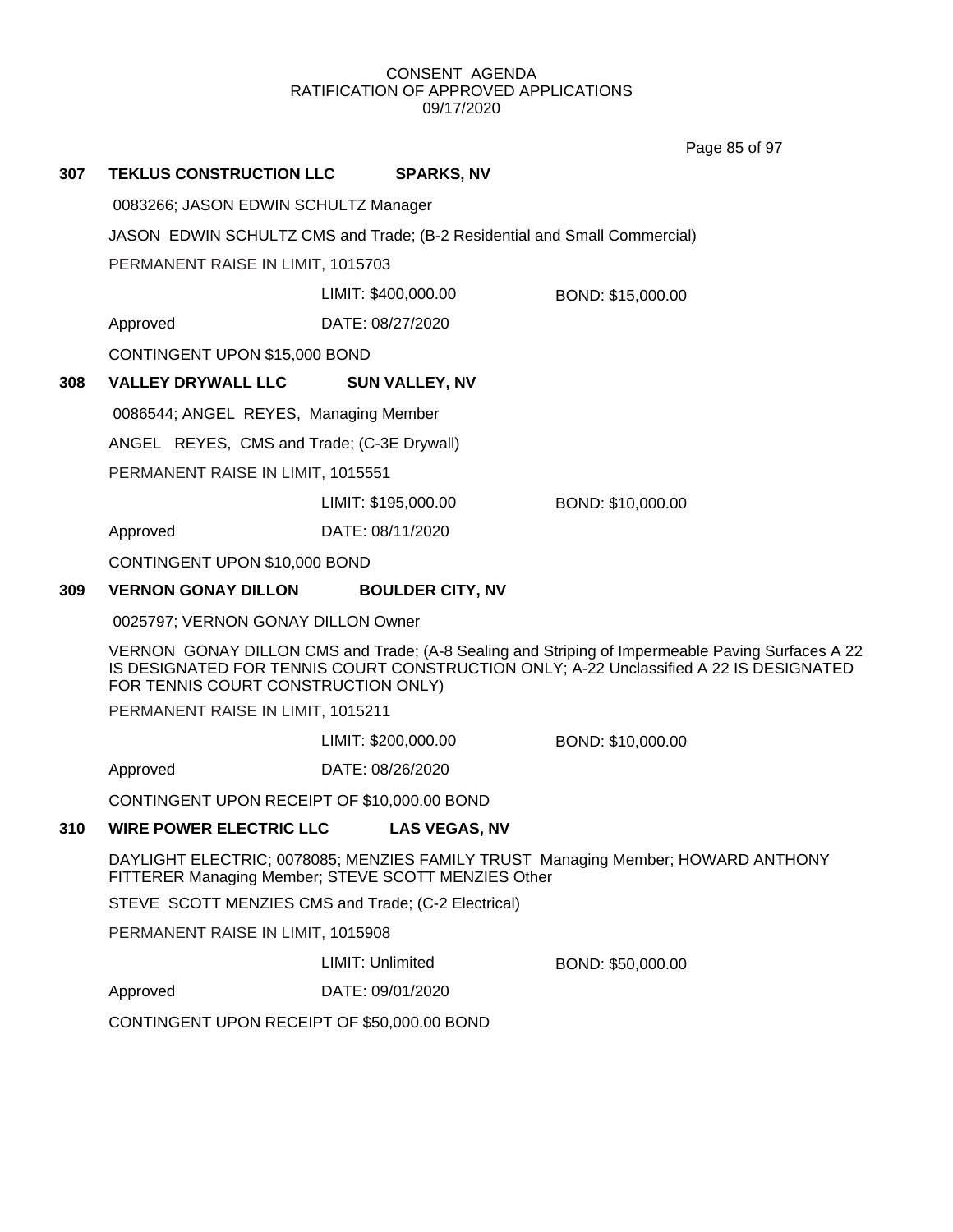Page 86 of 97

## **REMOVAL OF INDEMNIFICATION**

## **311 SUB PART R INC Layton, UT**

0076389; ROBERT C GREEN, President

REMOVAL OF INDEMNIFICATION, 1015666

Approved DATE: 08/11/2020

WITHDRAW OF PERSONAL INDEMNIFICATION BY STEVEN POORMAN TO BE EFFECTIVE NOVEMBER 4, 2020

## **312 SUB PART R INC Layton, UT**

0076389; ROBERT C GREEN, President

REMOVAL OF INDEMNIFICATION, 1015667

Approved DATE: 08/11/2020

WITHDRAW OF PERSONAL INDEMNIFICATION BY JAMIE POORMAN TO BE EFFECTIVE NOVEMBER 4, 2020

### **313 VICTORY WOODWORKS INC SPARKS, NV**

0039666; 0046884; FORD LUCAS BURKE President; ROGER WILLIAM HELWIG Secretary; JOHN BRANDAN KOEHN Treasurer; MICHAEL BRYAN COOK Vice President

FORD LUCAS BURKE CMS and Trade; JOHN BRANDAN KOEHN CMS and Trade

REMOVAL OF INDEMNIFICATION, 1015820

Approved DATE: 08/26/2020

WITHDRAW OF PERSONAL INDEMNIFICATION BY KERRY AND PEGGY BARNES TO BE EFFECTIVE NOVEMBER 12, 2020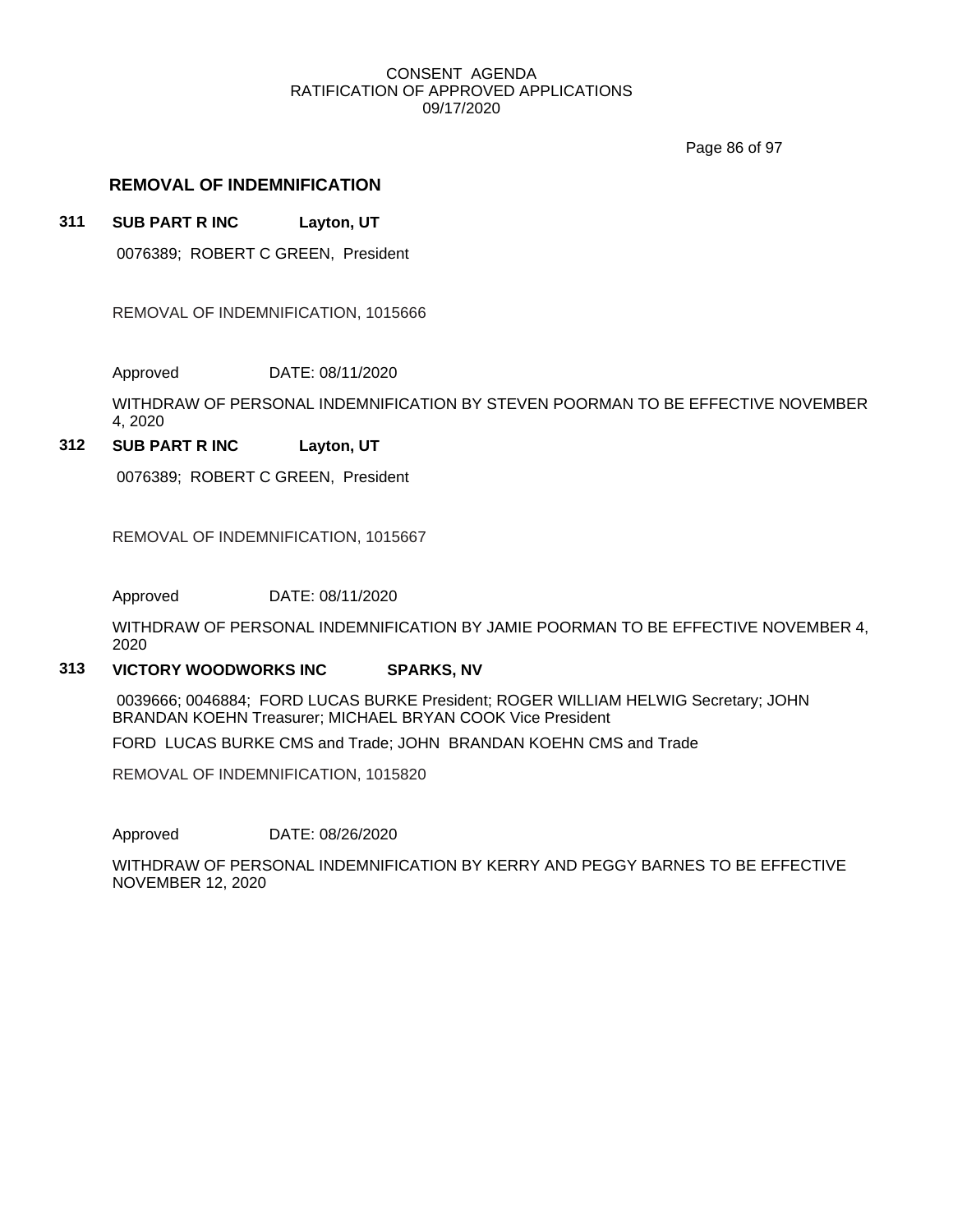Page 87 of 97

## **REQUEST TO INACTIVATE**

## **314 ANTHONY NICOLETTI ZEPHYR COVE, NV**

0050251; ANTHONY L NICOLETTI Owner ANTHONY L NICOLETTI CMS and Trade; (B-2 Residential and Small Commercial; B-3 Speculative Building) REQUEST TO INACTIVATE, 1015792

Approved DATE: 08/26/2020

## **315 DEAN DRYWALL INC LAS VEGAS, NV**

0063882; GLENN GREGORY DEAN President GLENN GREGORY DEAN CMS and Trade; (C-4 Painting and Decorating) REQUEST TO INACTIVATE, 1015023

Approved DATE: 08/21/2020

## **316 FLAGSHIP CONSTRUCTION CO LLC PONTIAC, MI**

0052358; NATIONAL CONSTRUCTION ENTERPRISES INC Member; PINO MANCINA Manager PINO MANCINA CMS and Trade; (B General Building) REQUEST TO INACTIVATE, 1015714

Approved DATE: 08/21/2020

## **317 GREEN BIRD LLC LAS VEGAS, NV** 0081949; JEREMY DON ANDERSON Manager JEREMY DON ANDERSON CMS and Trade; (C-21 Refrigeration and Air Conditioning) REQUEST TO INACTIVATE, 1015591

Approved DATE: 08/20/2020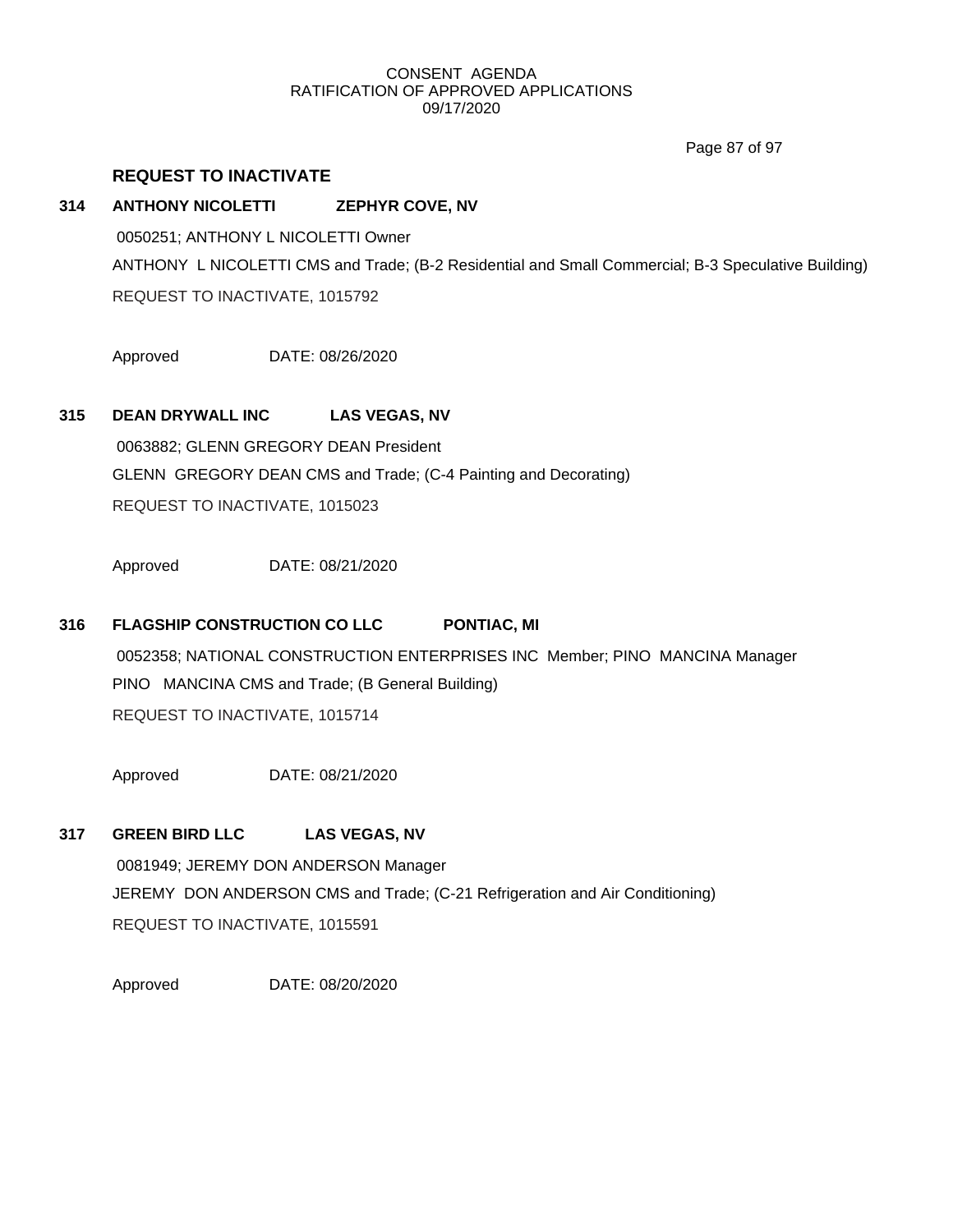Page 88 of 97

## **318 JAMES H COWAN & ASSOCIATES INC AGOURA HILLS, CA**

0071607; KENDALL ANN WHITNEY Secretary; CLARK JAMES COWAN CEO CLARK JAMES COWAN CMS and Trade; (C-10 Landscape Contracting) REQUEST TO INACTIVATE, 1015812

Approved DATE: 08/31/2020

## **319 PROJECT RESOURCES INC LAS VEGAS, NV**

0075152; FRANK JOHN LOSCAVIO President; WILLIAM THOMAS CAMPBELL Secretary; SHARI LEI WALDEN Treasurer; DAVID ANTON WALDEN Director DAVID ANTON WALDEN CMS and Trade; (B General Building) REQUEST TO INACTIVATE, 1015718

Approved DATE: 08/26/2020

## **320 SERVICESAGE INC LAS VEGAS, NV**

DANS HEATING & COOLING; 0083771; JEFFREY WILLIAM WHITHAM, President JEFFREY WILLIAM WHITHAM, CMS and Trade; (C-21B Air Conditioning) REQUEST TO INACTIVATE, 1015575

Approved DATE: 08/20/2020

## **321 SERVICESAGE INC LAS VEGAS, NV**

DANS HEATING & COOLING; 0083758; JEFFREY WILLIAM WHITHAM, President JEFFREY WILLIAM WHITHAM, CMS and Trade; (C-1H Water Heaters) REQUEST TO INACTIVATE, 1015576

Approved DATE: 08/20/2020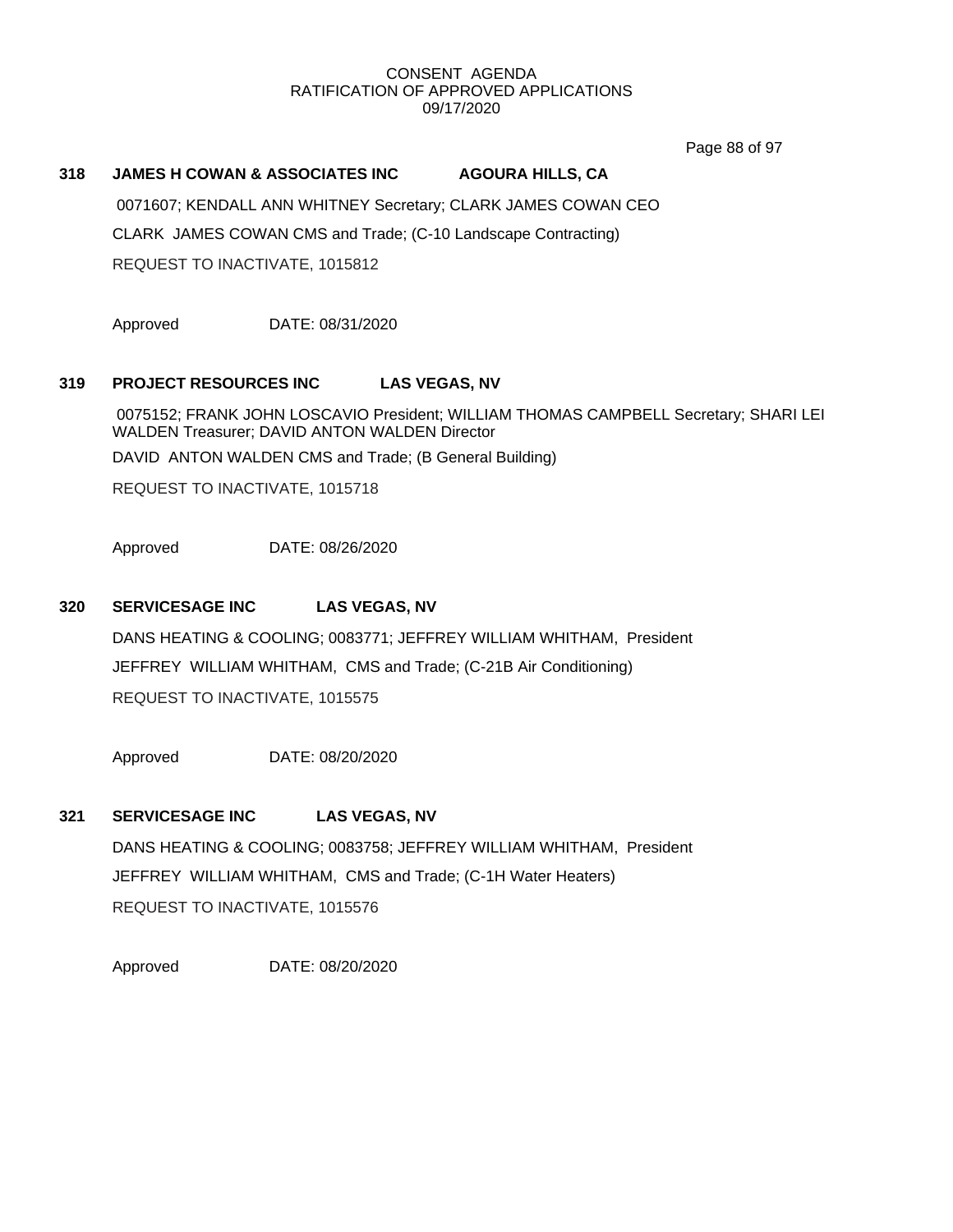Page 89 of 97

## **REQUEST TO REACTIVATE**

## **322 ASPEN ELECTRIC RENO, NV** 0082118; SHAWN PIEHL OMEARA President; TENNILE MARIE OMEARA Secretary SHAWN PIEHL OMEARA CMS and Trade; (C-2 Electrical) REQUEST TO REACTIVATE, 1015571

Approved DATE: 08/27/2020 WITH A REDUCTION IN LICENSE LIMIT TO \$10,000, CONTINGENT UPON \$2,000 BOND

## **323 LAY COMERCIAL ROOFING LLC TACOMA, WA**

0083670; SENGTHONG LAY SYHARATH Manager SENGTHONG LAY SYHARATH CMS and Trade; (C-15A Roofing) REQUEST TO REACTIVATE, 1015819

Approved DATE: 09/01/2020

LIMIT FROM: \$925,000 TO: \$245,000

BOND FROM: \$20,000 TO: \$15,000

## **324 PRECISION CARSON A NEVADA LIMITED LIABILITY CO CARSON CITY, NV**

PRECISION PLUMBING & HEATING; 0039002; STEVE MATTHEW BETTENCOURT Manager STEVE MATTHEW BETTENCOURT CMS and Trade; (C-1D Plumbing) REQUEST TO REACTIVATE, 1015596

Approved DATE: 08/27/2020

WITH A REDUCTION IN LICENSE LIMIT TO \$45,000, CONTINGENT UPON \$5,000 BOND

## **325 T K R CONSTRUCTION LLC SARASOTA, FL**

0080875; MICHAELLA TUCKER Managing Member; RODNEY LEE TUCKER Managing Member RODNEY LEE TUCKER CMS and Trade; (B-2 Residential and Small Commercial) REQUEST TO REACTIVATE, 1015663

Approved DATE: 08/26/2020 CONTINGENT UPON BOND OF \$10,000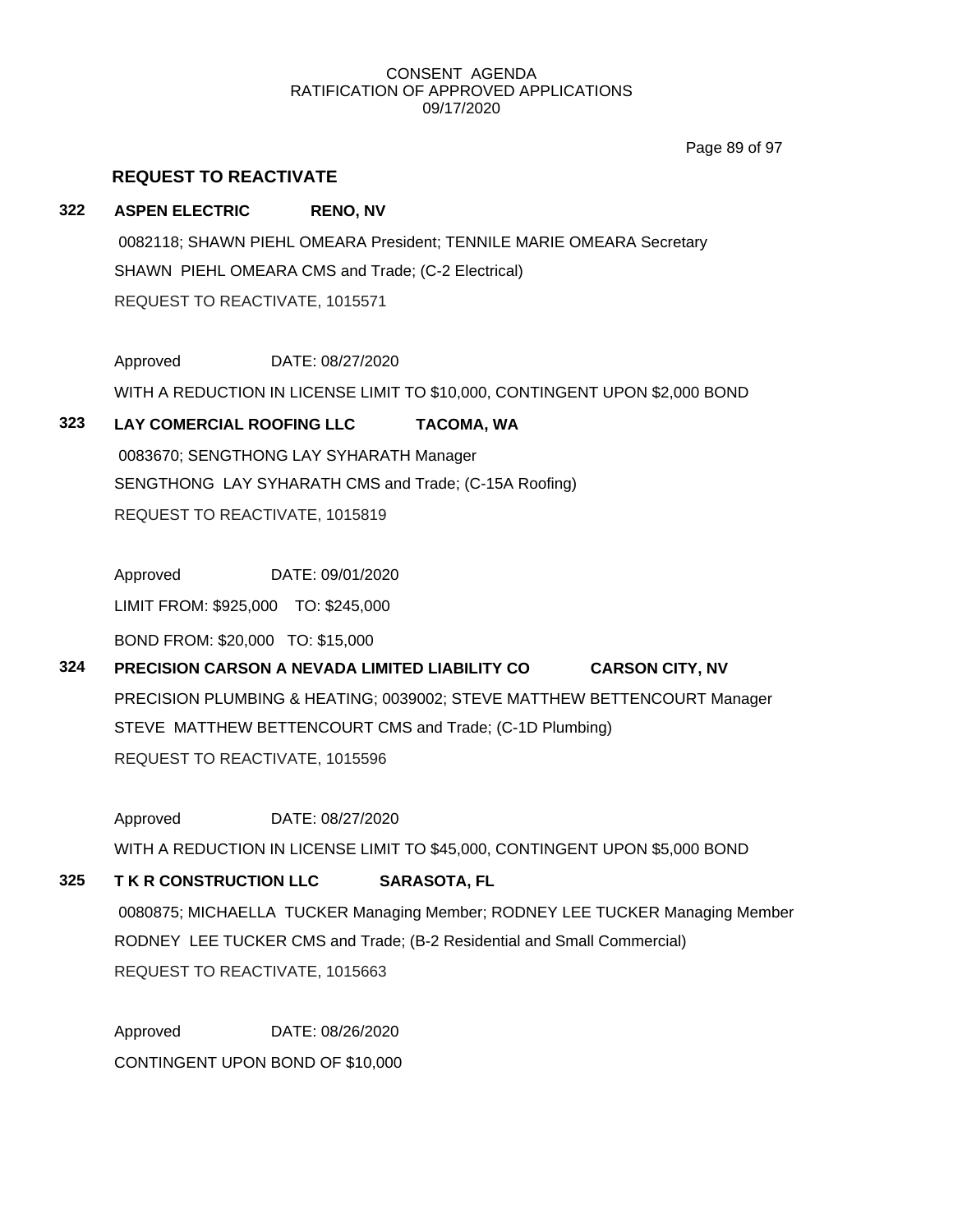Page 90 of 97

## **SINGLE PROJECT LIMIT INCREASE**

### **326 BREC LLC LAS VEGAS, NV**

0080796; STEPHEN JOHN BROOKS Managing Member; TIANA RENEE BROOKS Managing Member TIANA RENEE BROOKS CMS; STEPHEN JOHN BROOKS Trade; (C-2 Electrical) SINGLE RAISE IN LIMIT, 1015784

Approved DATE: 08/21/2020

PROJECT LIMIT: \$3,200,000.00

PROJECT NAME: DECATUR ALTA MULTI FAMILY APARTMENTS

CONTINGENT UPON RECEIPT OF PAYMENT AND PERFORMANCE BONDS UNLESS WAIVED BY OWNER

## **327 BREC LLC LAS VEGAS, NV**

0080796; STEPHEN JOHN BROOKS Managing Member; TIANA RENEE BROOKS Managing Member

TIANA RENEE BROOKS CMS; STEPHEN JOHN BROOKS Trade; (C-2 Electrical)

SINGLE RAISE IN LIMIT, 1015796

Approved DATE: 08/21/2020

PROJECT NAME: DECATUR ALTA SENIOR LIVING APARTMENTS PROJECT LIMIT: \$3,200,000.00

CONTINGENT UPON RECEIPT OF PAYMENT AND PERFORMANCE BONDS UNLESS WAIVED BY OWNER

#### **328 GENERATIONS MILLWORK LLC LAS VEGAS, NV**

GENERATIONS MILLWORK; 0076518; WILLIAM JAMES PETERS Managing Member; CHARLES S TARDY Managing Member; LAURA NAN TARDY Managing Member

WILLIAM JAMES PETERS CMS and Trade; BRANDON SCOTT TARDY, CMS; (C-3 Carpentry Maintenance and Minor Repairs)

SINGLE RAISE IN LIMIT, 1016027

Approved DATE: 09/02/2020

PROJECT LIMIT: \$3,750,000.00

PROJECT NAME: RESORTS WORLD - LAS VEGAS THEATER

CONTINGENT UPON PROOF OF PAYMENT AND PERFORMANCE BONDS OR WAIVER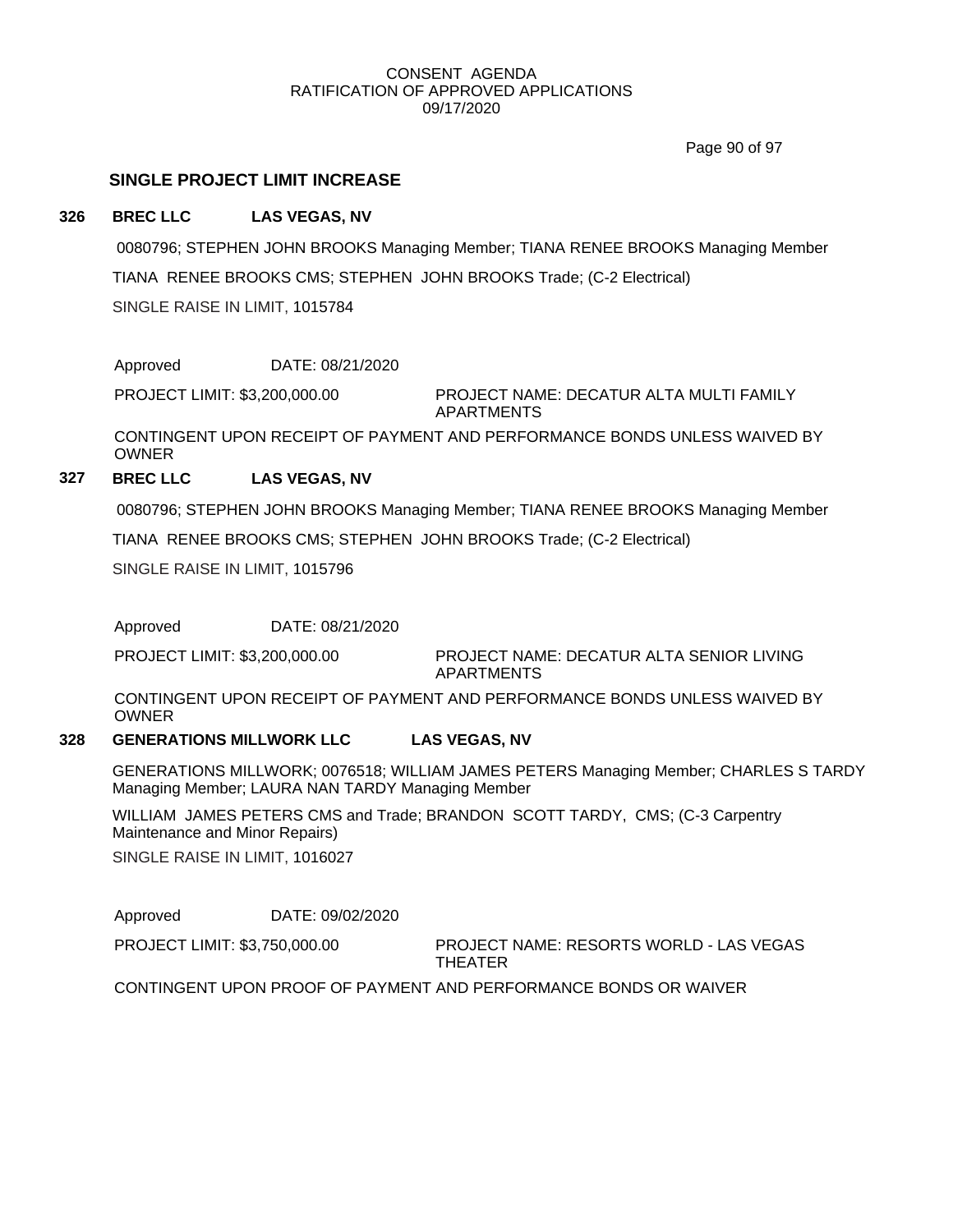Page 91 of 97

#### **329 GREEN IMAGE LLC LAS VEGAS, NV**

G T I; 0081665; MENZIES FAMILY LTD PARTNERSHIP Manager; S & amp; T NEVADA LLC Manager; MENZIES FAMILY LIMITED PARTNERSHIP Member; STEVE SCOTT MENZIES Manager

STEVE SCOTT MENZIES CMS; JAMES SAMUEL HAMMOND CMS and Trade; (C-18 Masonry)

SINGLE RAISE IN LIMIT, 1015837

Approved DATE: 08/18/2020

PROJECT LIMIT: \$1,000,000.00 PROJECT NAME: PROJECT BERRY - DLV4

CONTINGENT UPON PROOF OF PAYMENT AND PERFORMANCE BONDS UNLESS WAIVED BY OWNER

## **330 HEATH ELECTRIC LLC RENO, NV**

0086775; KRISTOPHER THOMAS HEATH, Managing Member; MICHELLE LEE HEATH, Managing Member

KRISTOPHER THOMAS HEATH, CMS and Trade; (C-2 Electrical)

SINGLE RAISE IN LIMIT, 1015642

Denied DATE: 08/12/2020

PROJECT LIMIT: \$0.00 PROJECT NAME: RAUCH RESIDENCE

PURSUANT TO NAC 624.670(3) FAILED TO PROVIDE PROPER FINANCIALS AND NRS 624.220(3) APPLICATION NOT SUBMITTED (5) BUSINESS DAYS PRIOR TO 8/12/2020 BID DATE.

#### **331 HEATH ELECTRIC LLC RENO, NV**

0086775; KRISTOPHER THOMAS HEATH, Managing Member; MICHELLE LEE HEATH, Managing Member

KRISTOPHER THOMAS HEATH, CMS and Trade; (C-2 Electrical)

SINGLE RAISE IN LIMIT, 1015643

Denied DATE: 08/12/2020

PROJECT LIMIT: \$0.00 PROJECT NAME: SAGE DEVELOPING SPEC HOUSE

PURSUANT TO NAC 624.670(3) FAILED TO PROVIDE PROPER FINANCIALS AND NRS 624.220(3) APPLICATION NOT SUBMITTED (5) BUSINESS DAYS PRIOR TO 8/12/2020 BID DATE.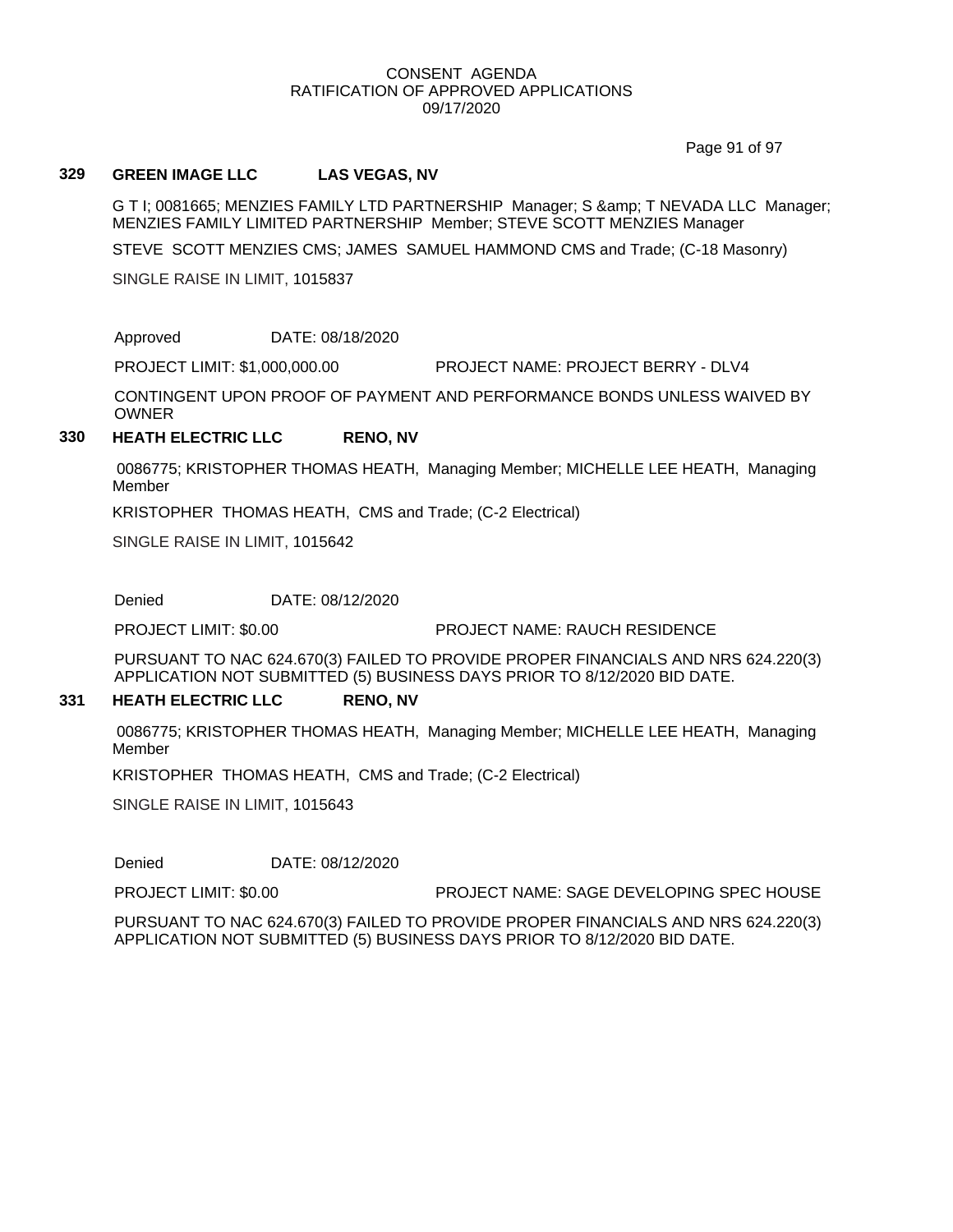Page 92 of 97

## **332 TEKLUS CONSTRUCTION LLC SPARKS, NV**

0083266; JASON EDWIN SCHULTZ Manager

JASON EDWIN SCHULTZ CMS and Trade; (B-2 Residential and Small Commercial)

SINGLE RAISE IN LIMIT, 1015941

Denied DATE: 08/27/2020

PROJECT LIMIT: \$0.00

PROJECT NAME: 5955 HUMBOLDT COMMERCIAL TI - PHASE 2

PURSUANT TO NRS 624.220(3) APPLICATION NOT SUBMITTED 5 BUSINESS DAYS PRIOR TO THE BID DATE.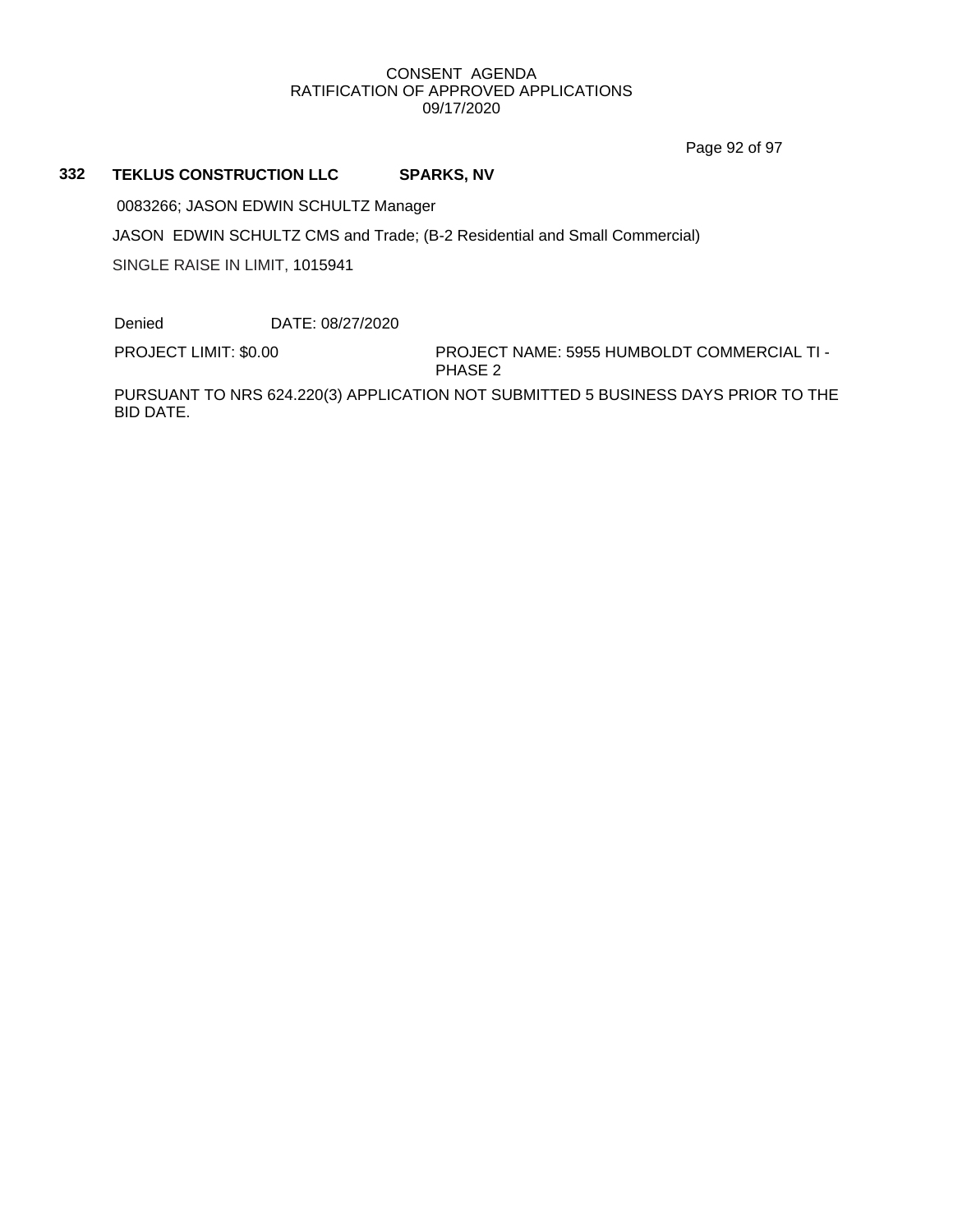Page 93 of 97

## **VOLUNTARY SURRENDER**

# **333 AIR SYSTEMS SERVICE & CONSTRUCTION INC SACRAMENTO, CA** 0083915; KATHLEEN ANNE WESTOVER President; GARRY RICHARD WESTOVER Secretary JUSTIN MATHEW IODENCE, Trade; GARRY RICHARD WESTOVER CMS ; (C-1 Plumbing and Heating) VOLUNTARY SURRENDER, 1015677

Approved DATE: 08/21/2020

## **334 BRANDMARK LANDSCAPE INC LAS VEGAS, NV**

0081156; RICHARD PETE DEWITTE, JR President RICHARD PETE DEWITTE, JR CMS and Trade ; (C-10 Landscape Contracting) VOLUNTARY SURRENDER, 1015705

Approved DATE: 08/26/2020

CONTINGENT UPON ISSUANCE OF PENDING LICENSE APPLICATION

## **335 BRUCE MYRLE BACON RENO, NV**

0077896; BRUCE MYRLE BACON Owner

BRUCE MYRLE BACON CMS and Trade ; (B-1 Premanufactured Housing; B-2 Residential and Small Commercial)

VOLUNTARY SURRENDER, 1015597

Approved DATE: 08/21/2020

CONTINGENT UPON ISSUANCE OF PENDING LICENSE APPLICATION

### **336 CASCADE DRILLING LP Bothell, WA**

0073966; CASCADE HOLDING CORP General Partner; TIMOTHY TODD SMITH Other; TYLER CHARLES KOPET Other DONALD LEE WINGLEWICH CMS and Trade ; (C-23 Drilling Wells and Installing Pumps, Pressure Tanks

& amp; Storage Tanks)

VOLUNTARY SURRENDER, 1015395

Approved DATE: 08/20/2020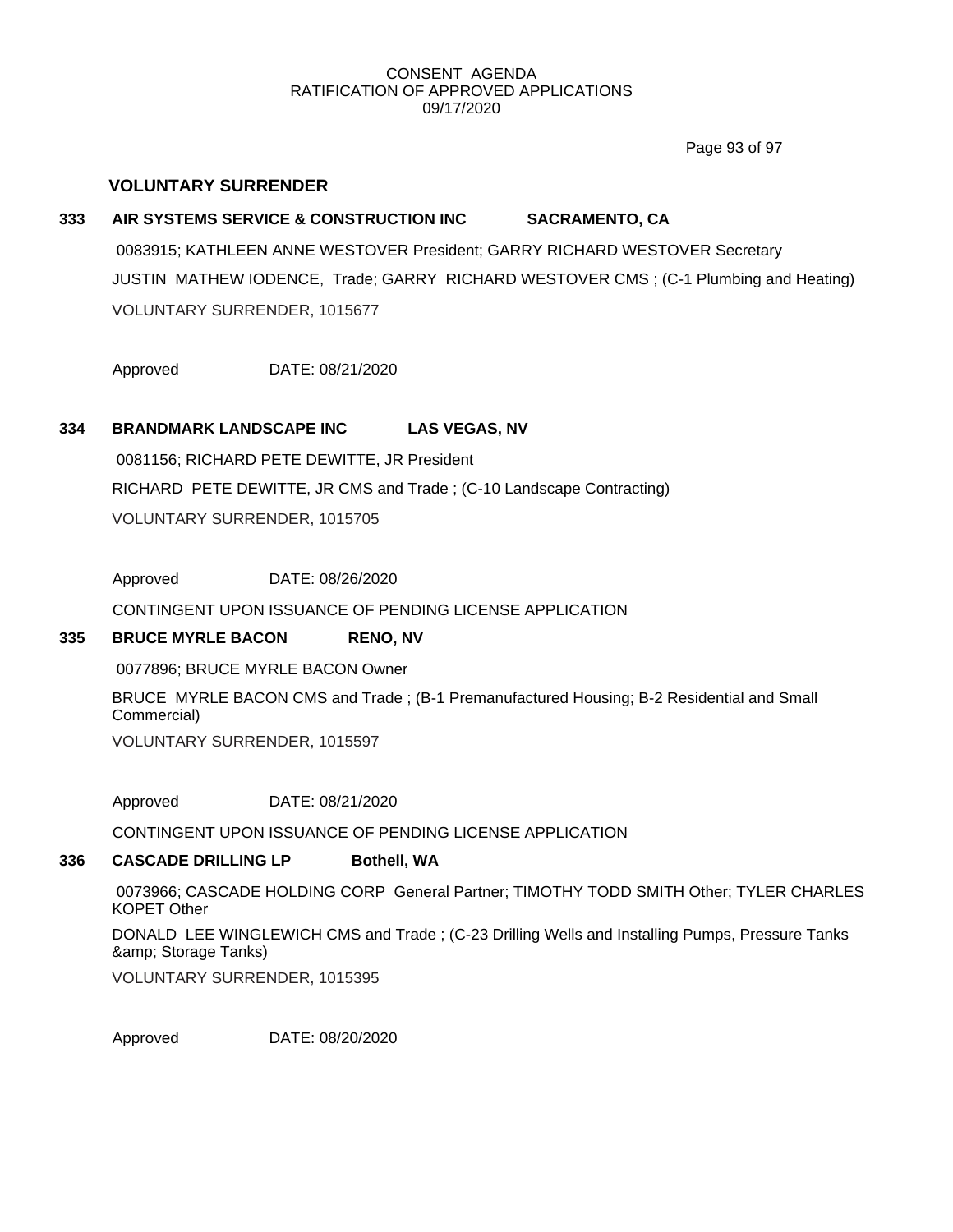Page 94 of 97

## **337 DOC GELSO CONSTRUCTION INC TRUCKEE, CA**

0036480; ROBERT D GELSO President; MARY E PIETRO-GELSO Secretary; MARY E PIETRO Secretary ROBERT D GELSO CMS; BOB J STRANSKY Trade ; (C-15A Roofing) VOLUNTARY SURRENDER, 1015725

Approved DATE: 08/26/2020

## **338 DOC GELSO CONSTRUCTION INC TRUCKEE, CA**

0040237; ROBERT D GELSO President; MARY E PIETRO-GELSO Secretary; MARY E PIETRO Secretary ROBERT D GELSO CMS and Trade ; (B-2 Residential and Small Commercial) VOLUNTARY SURRENDER, 1015733

Approved DATE: 08/26/2020

## **339 GARY DAVID NANCE HENDERSON, NV**

0076961; GARY DAVID NANCE Owner GARY DAVID NANCE CMS and Trade ; (C-2 Electrical) VOLUNTARY SURRENDER, 1015717

Approved DATE: 08/26/2020

## **340 GIBSON PLUMBING & MECHANICAL SPARKS, NV**

0079806; CARY DEE GIBSON Owner CARY DEE GIBSON CMS and Trade ; (C-21 Refrigeration and Air Conditioning) VOLUNTARY SURRENDER, 1015618

Approved DATE: 08/31/2020 CONTINGENT UPON ISSUANCE OF PENDING LICENSE APPLICATION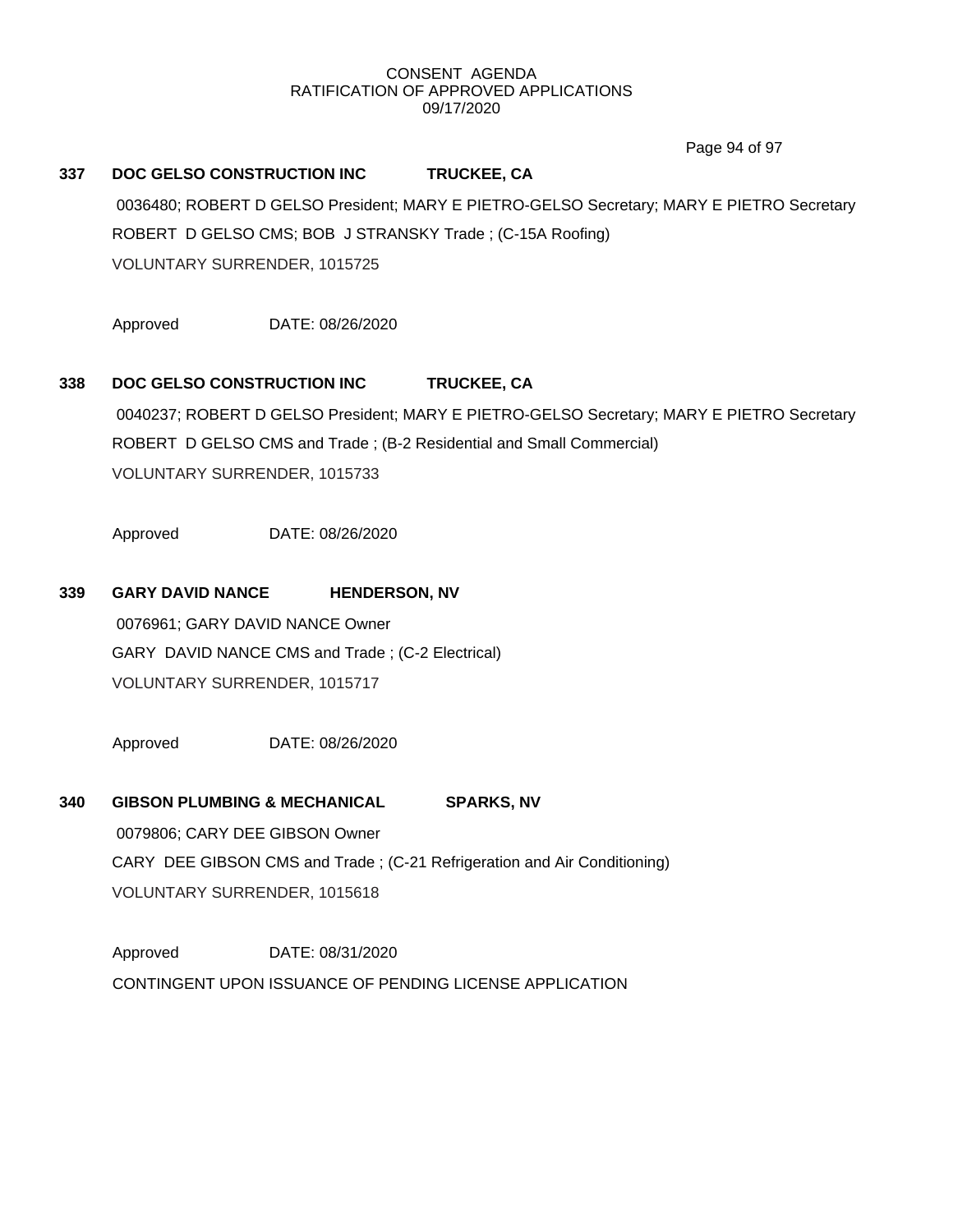Page 95 of 97

## **341 GIBSON PLUMBING AND MECHANICAL SPARKS, NV** 0052216; CARY DEE GIBSON Owner CARY DEE GIBSON CMS and Trade ; (C-1 Plumbing and Heating) VOLUNTARY SURRENDER, 1015617

Approved DATE: 08/21/2020

CONTINGENT UPON ISSUANCE OF PENDING LICENSE APPLICATION

## **342 J & F BUILDING CO LAS VEGAS, NV**

RELIABLE AIR CONDITIONING & HEATING; 0081489; FILEMON SOTELO President

; (C-21B Air Conditioning)

VOLUNTARY SURRENDER, 1015833

Approved DATE: 08/31/2020

## **343 JAMES GENE MILAZZO N LAS VEGAS, NV**

CUSTOM LANDAU; 0079273; JAMES GENE MILAZZO Owner

JAMES RONALD MILAZZO CMS and Trade ; (C-14B Structural Steel; C-14C Ornamental Metal; C-14H Awnings and Louvres)

VOLUNTARY SURRENDER, 1015535

Approved DATE: 08/20/2020

## **344 JERRYS ELECTRIC SERVICE RENO, NV**

0009513; JERRY MACKS HECKATHORN Owner JERRY MACKS HECKATHORN CMS and Trade ; (C-2 Electrical) VOLUNTARY SURRENDER, 1015827

Approved DATE: 08/31/2020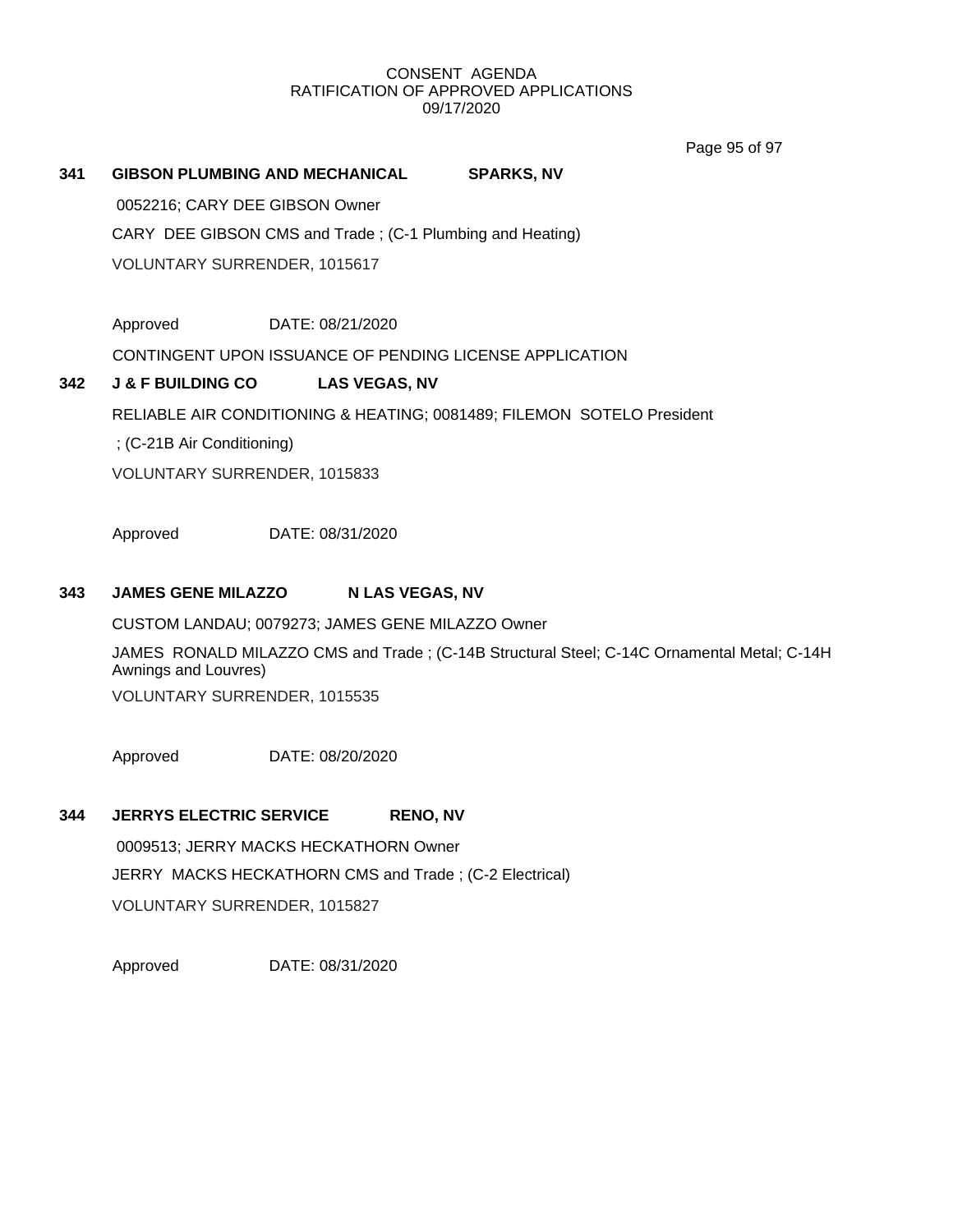Page 96 of 97

## **345 KYLE SPREADBOROUGH RENO, NV**

CRYSTAL LAKES PAINTING; 0081831; KYLE SPREADBOROUGH Owner

KYLE SPREADBOROUGH CMS and Trade ; (C-4A Painting)

VOLUNTARY SURRENDER, 1015145

Approved DATE: 08/07/2020

CONTINGENT UPON ISSUANCE OF PENDING LICENSE APPLICATION

## **346 MAD DOG CONSTRUCTION INC LAS VEGAS, NV**

PETRA CONSTRUCTION; 0077447; MARK ANDREW DEAVILLE President; JILL ANN DEAVILLE Secretary/Treasurer

MARK ANDREW DEAVILLE CMS and Trade ; (C-14B Structural Steel; C-14C Ornamental Metal; C-14G Prefabricated Steel Structures)

VOLUNTARY SURRENDER, 1015731

Tabled DATE: 08/31/2020

RESOLUTION OF OPEN COMPLAINTS ON LICENSE #0072952 AND 0077447

## **347 MOUNTAIN WEST INDUSTRIAL LLC SALT LAKE CITY, UT**

0085739; WILLIAM CHARLES FOX Manager; NATHAN TED AHLIN Manager

WILLIAM CHARLES FOX CMS ; (C-2 Electrical)

VOLUNTARY SURRENDER, 1015641

Approved DATE: 08/21/2020

## **348 NEVADA RENEWABLE ENERGY LLC LAS VEGAS, NV**

SOLPOWER; 0083582; CHRISTOPHER LEE BROOKS Manager CHRISTOPHER LEE BROOKS CMS and Trade ; (C-2G Photovoltaics) VOLUNTARY SURRENDER, 1015554

Approved DATE: 08/21/2020